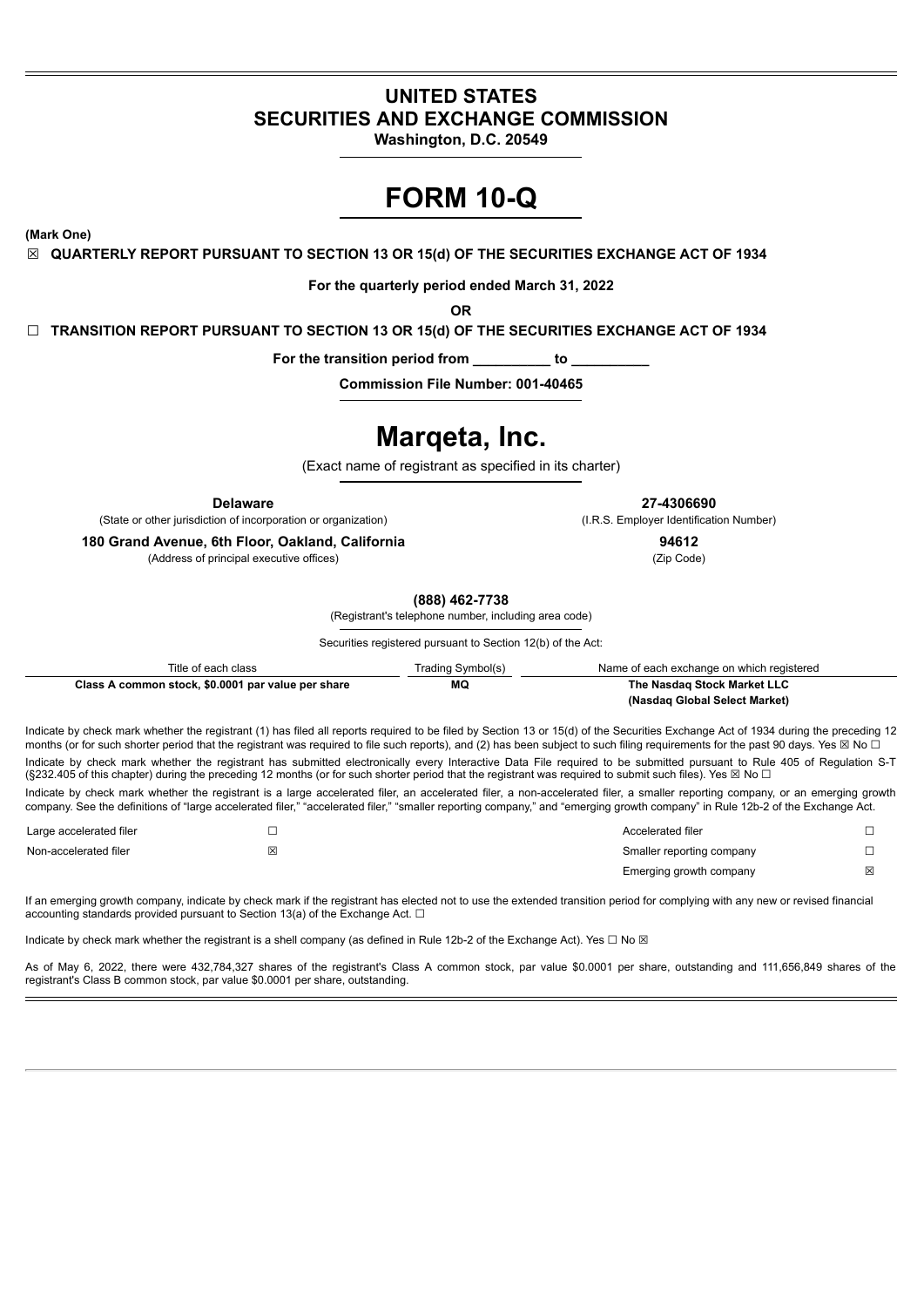## **TABLE OF CONTENTS**

<span id="page-1-0"></span>

|           | <b>Note About Forward-Looking Statements</b>                                                         | <b>Page</b><br>$\overline{3}$ |
|-----------|------------------------------------------------------------------------------------------------------|-------------------------------|
|           | <b>Part I - Financial Information</b>                                                                |                               |
| Item 1.   | <b>Condensed Consolidated Financial Statements:</b>                                                  |                               |
|           | <b>Condensed Consolidated Balance Sheets</b>                                                         |                               |
|           | <b>Condensed Consolidated Statements of Operations and Comprehensive Loss</b>                        | $\frac{4}{5}$                 |
|           | Condensed Consolidated Statements of Redeemable Convertible Preferred Stock and Stockholders' Equity |                               |
|           | (Deficit)                                                                                            |                               |
|           | <b>Condensed Consolidated Statements of Cash Flows</b>                                               |                               |
|           | <b>Notes to Condensed Consolidated Financial Statements</b>                                          | $\frac{7}{9}$                 |
| Item $2.$ | <b>Management's Discussion and Analysis of Financial Condition and Results of Operations</b>         | 24                            |
| Item 3.   | <b>Quantitative and Qualitative Disclosures About Market Risk</b>                                    | 37                            |
| Item 4.   | <b>Controls and Procedures</b>                                                                       | 38                            |
|           | Part II - Other Information                                                                          |                               |
| Item $1.$ | <b>Legal Proceedings</b>                                                                             | $\frac{39}{2}$                |
| Item 1A.  | <b>Risk Factors</b>                                                                                  | 39                            |
| Item $2.$ | Unregistered Sales of Equity Securities and Use of Proceeds                                          | <u>78</u>                     |
| Item 3.   | <b>Defaults Upon Senior Securities</b>                                                               | <u>78</u>                     |
| Item 4.   | <b>Mine Safety Disclosures</b>                                                                       | <u>78</u>                     |
| Item $5.$ | Other Information                                                                                    | <u>78</u>                     |
| Item 6.   | <b>Exhibits</b>                                                                                      |                               |
|           | <b>Signatures</b>                                                                                    | $\frac{79}{80}$               |
|           |                                                                                                      |                               |
|           |                                                                                                      |                               |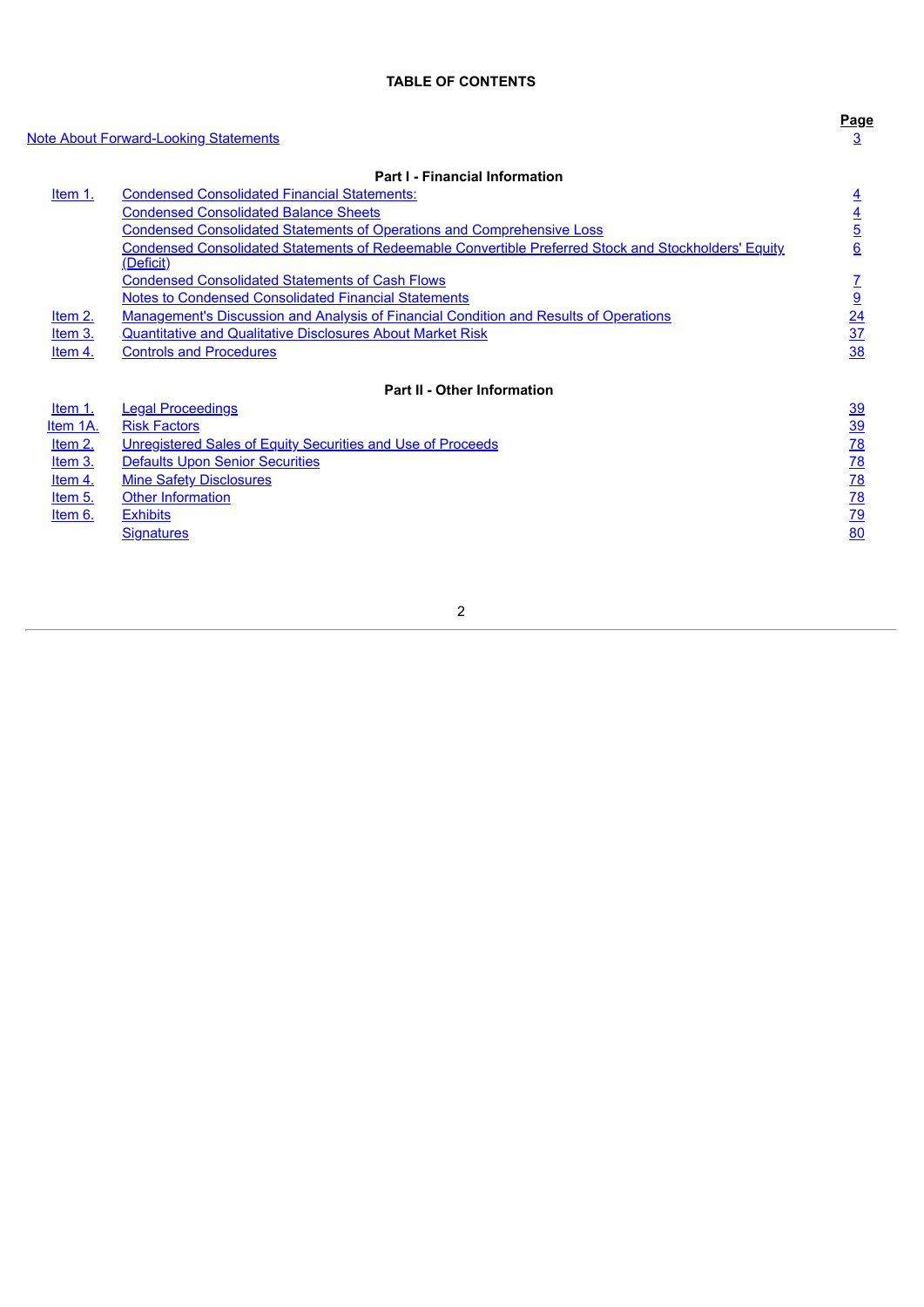#### **Note About Forward-Looking Statements**

This Quarterly Report on Form 10-Q contains forward-looking statements within the meaning of the federal securities laws, which are statements that involve substantial risks and uncertainties. Forward-looking statements generally relate to future events or our future financial or operating performance. In some cases, you can identify forward-looking statements because they contain words such as "may," "will." "shall," "should," "expects," "plans," "anticipates," "could," "intends," "target," "projects," "contemplates," "believes," "estimates," "predicts, "potential," or "continue" or the negative of these words or other similar terms or expressions that concern our expectations, strategy, plans or intentions. Forward-looking statements contained in this Quarterly Report on Form 10-Q include, but are not limited to, statements about:

- the effect of the COVID-19 pandemic on global economies, our business, results of operations, financial condition, demand for our *Platform, sales cycles and Customer retention;*
- our future financial performance, including our net revenue, costs of revenue and operating expenses and our ability to achieve *future profitability;*
- *• our ability to effectively manage or sustain our growth and expand our operations;*
- *• our ability to enhance our Platform and develop and expand its capabilities;*
- *• our ability to further attract, retain, diversify, and expand our Customer base;*
- *• our expectations as to live events in 2022;*
- *• our ability to maintain our relationships with our Issuing Banks and Card Networks;*
- *• our strategies, plans, objectives, and goals;*
- *• our plans to expand internationally;*
- *• our ability to compete in existing and new markets and offerings;*
- *• our estimated market opportunity;*
- *• economic and industry trends, projected growth, or trend analysis;*
- *• our ability to develop and protect our brand;*
- *• our ability to comply with laws and regulations;*
- *• our ability to successfully defend litigation brought against us;*
- *• our ability to attract and retain qualified employees and key personnel;*
- *• our ability to maintain effective disclosure controls and internal controls over financial reporting; and*
- *• the increased expenses associated with being a public company.*

<span id="page-2-0"></span>We caution you that the foregoing list may not contain all of the forward-looking statements made in this Quarterly Report on Form 10-Q. You should not rely upon forward-looking statements as predictions of future events. We have based the forward-looking statements contained in this Quarterly Report on Form 10-Q primarily on our current expectations and projections about future events and trends that we believe may affect our business, results of operations, financial condition, and prospects. The outcome of the events described in these forward-looking statements is subject to risks, uncertainties, and other factors described in the section titled "Risk Factors" and elsewhere in this Quarterly Report on Form 10-Q. Moreover, we operate in a very competitive and rapidly changing environment. New risks and uncertainties emerge from time to time, and it is not possible for us to predict all risks and uncertainties that could have an impact on the forward-looking statements contained in this Quarterly Report on Form 10-Q. The results, events, and circumstances reflected in the forward-looking statements may not be achieved or occur, and actual results, events, or circumstances could differ materially from those described in the forward-looking statements. The forward-looking statements made in this Quarterly Report on Form 10-Q relate only to events as of the date on which the statements are made. We undertake no obligation to update any forward-looking statements made in this Quarterly Report on Form 10-Q to reflect events or circumstances after the date of this Quarterly Report on Form 10-Q or to reflect new information or the occurrence of unanticipated events, except as required by law. Unless otherwise indicated or unless the context requires otherwise, all references in this document to "Marqeta", the "Company", the "Registrant," "we", "us", "our", or similar references are to Marqeta, Inc. Capitalized terms used and not defined above are defined elsewhere within this Quarterly Report on Form 10-Q.

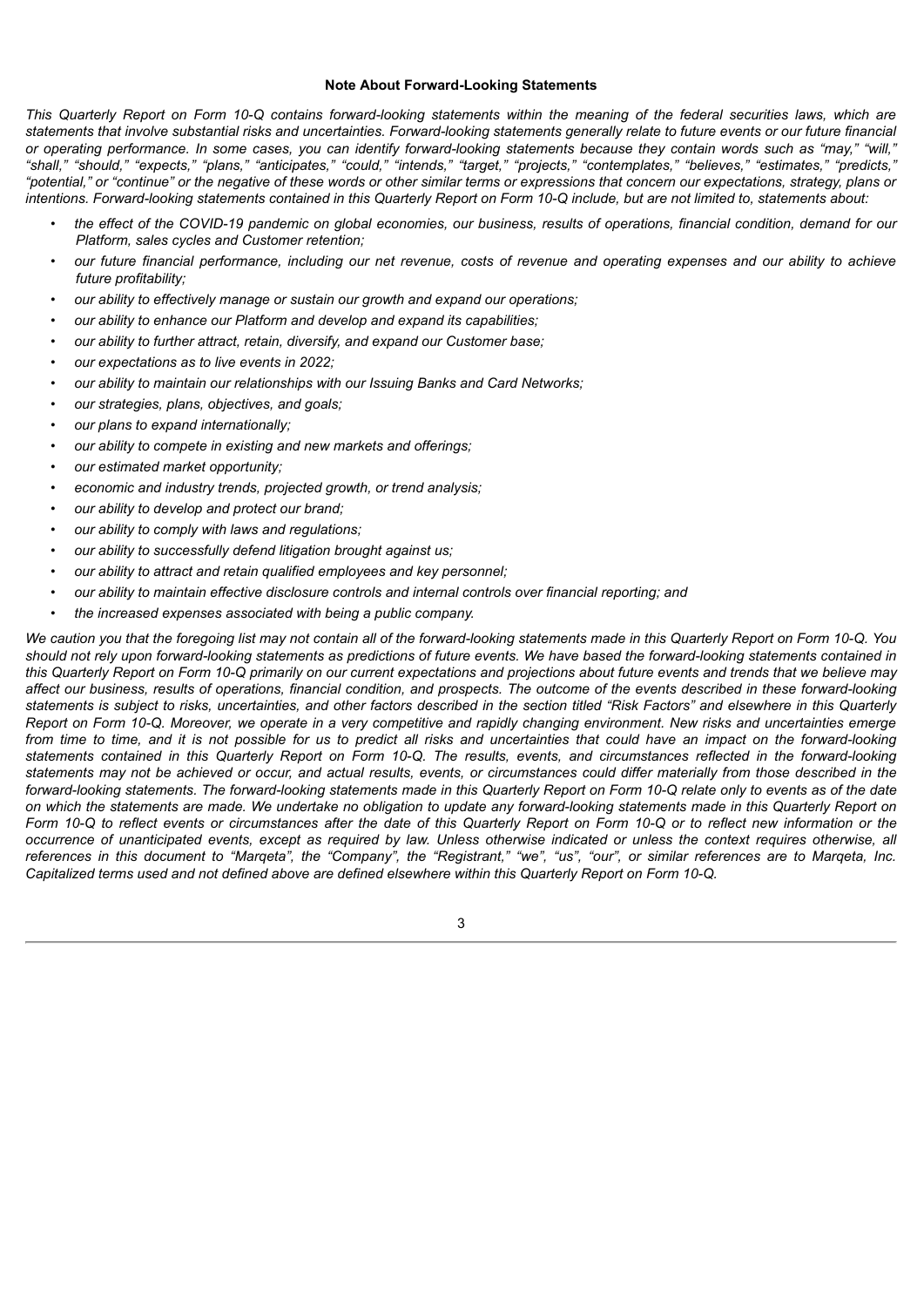## **PART I - Financial Information**

## <span id="page-3-1"></span><span id="page-3-0"></span>**Item 1. Financial Statements**

#### **Marqeta, Inc. Condensed Consolidated Balance Sheets (in thousands, except share and per share amounts) (unaudited)**

|                                                                                                                                                                                                                                                                                                                                                                                                     |                | March 31,<br>2022 |               | December 31,<br>2021 |  |
|-----------------------------------------------------------------------------------------------------------------------------------------------------------------------------------------------------------------------------------------------------------------------------------------------------------------------------------------------------------------------------------------------------|----------------|-------------------|---------------|----------------------|--|
| <b>Assets</b>                                                                                                                                                                                                                                                                                                                                                                                       |                |                   |               |                      |  |
| Current assets:                                                                                                                                                                                                                                                                                                                                                                                     |                |                   |               |                      |  |
| Cash and cash equivalents                                                                                                                                                                                                                                                                                                                                                                           | $\$\$          | 1,197,257         | -\$           | 1,247,581            |  |
| Restricted cash                                                                                                                                                                                                                                                                                                                                                                                     |                | 7,800             |               | 7,800                |  |
| Marketable securities                                                                                                                                                                                                                                                                                                                                                                               |                | 447.046           |               | 452,875              |  |
| Accounts receivable, net                                                                                                                                                                                                                                                                                                                                                                            |                | 9,017             |               | 13,187               |  |
| Settlements receivable, net                                                                                                                                                                                                                                                                                                                                                                         |                | 9,093             |               | 11,266               |  |
| Network incentives receivable                                                                                                                                                                                                                                                                                                                                                                       |                | 45.721            |               | 30.399               |  |
| Prepaid expenses and other current assets                                                                                                                                                                                                                                                                                                                                                           |                | 43,789            |               | 35,617               |  |
| Total current assets                                                                                                                                                                                                                                                                                                                                                                                |                | 1,759,723         |               | 1,798,725            |  |
| Property and equipment, net                                                                                                                                                                                                                                                                                                                                                                         |                | 9,120             |               | 9,687                |  |
| Operating lease right-of-use assets, net                                                                                                                                                                                                                                                                                                                                                            |                | 10,748            |               | 11,296               |  |
| Equity method investment                                                                                                                                                                                                                                                                                                                                                                            |                | 8,036             |               | 8,384                |  |
| Other assets                                                                                                                                                                                                                                                                                                                                                                                        |                | 5,856             |               | 2.286                |  |
| <b>Total assets</b>                                                                                                                                                                                                                                                                                                                                                                                 | \$             | 1,793,483         | $\sqrt[6]{3}$ | 1,830,378            |  |
| Liabilities and stockholders' equity                                                                                                                                                                                                                                                                                                                                                                |                |                   |               |                      |  |
| Current liabilities:                                                                                                                                                                                                                                                                                                                                                                                |                |                   |               |                      |  |
| Accounts payable                                                                                                                                                                                                                                                                                                                                                                                    | \$             | 1,698             | \$            | 2,693                |  |
| Revenue share payable                                                                                                                                                                                                                                                                                                                                                                               |                | 130,045           |               | 121,179              |  |
| Accrued expenses and other current liabilities                                                                                                                                                                                                                                                                                                                                                      |                | 102,146           |               | 114,096              |  |
| <b>Total current liabilities</b>                                                                                                                                                                                                                                                                                                                                                                    |                | 233,889           |               | 237,968              |  |
| Operating lease liabilities, net of current portion                                                                                                                                                                                                                                                                                                                                                 |                | 11,618            |               | 12,427               |  |
| <b>Other liabilities</b>                                                                                                                                                                                                                                                                                                                                                                            |                | 4,344             |               | 6,557                |  |
| <b>Total liabilities</b>                                                                                                                                                                                                                                                                                                                                                                            |                | 249,851           |               | 256,952              |  |
| Commitments and contingencies (Note 7)                                                                                                                                                                                                                                                                                                                                                              |                |                   |               |                      |  |
| Stockholders' equity:                                                                                                                                                                                                                                                                                                                                                                               |                |                   |               |                      |  |
| Preferred stock, \$0.0001 par value; 100,000,000 and 100,000,000 shares authorized, no shares issued and outstanding<br>as of March 31, 2022 and December 31, 2021, respectively                                                                                                                                                                                                                    |                |                   |               |                      |  |
| Common stock, \$0.0001 par value: 1,500,000,000 and 1,500,000,000 Class A shares authorized, 431,305,181 and<br>421,792,153 shares issued and outstanding as of March 31, 2022 and December 31, 2021, respectively. 600,000,000<br>and 600,000,000 Class B shares authorized, 112,302,435 and 119,591,365 shares issued and outstanding as of<br>March 31, 2022 and December 31, 2021, respectively |                | 54                |               | 54                   |  |
| Additional paid-in capital                                                                                                                                                                                                                                                                                                                                                                          |                | 2,029,745         |               | 1,993,055            |  |
| Accumulated other comprehensive loss                                                                                                                                                                                                                                                                                                                                                                |                | (8, 116)          |               | (2, 230)             |  |
| <b>Accumulated deficit</b>                                                                                                                                                                                                                                                                                                                                                                          |                | (478, 051)        |               | (417, 453)           |  |
| Total stockholders' equity                                                                                                                                                                                                                                                                                                                                                                          |                | 1,543,632         |               | 1,573,426            |  |
| Total liabilities and stockholders' equity                                                                                                                                                                                                                                                                                                                                                          | $\mathfrak{S}$ | 1,793,483 \$      |               | 1,830,378            |  |

<span id="page-3-2"></span>See accompanying notes to condensed consolidated financial statements.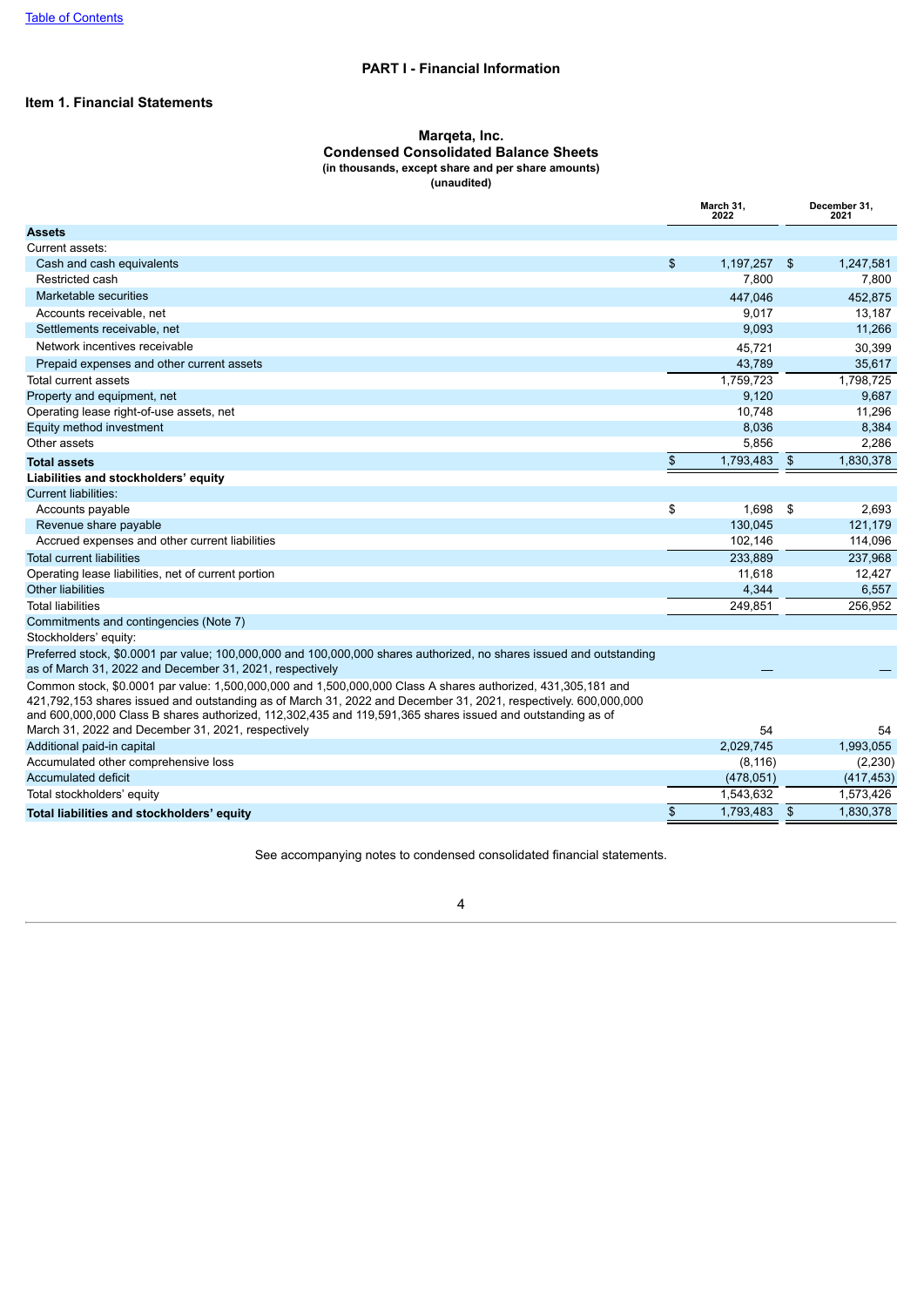#### **Marqeta, Inc. Condensed Consolidated Statements of Operations and Comprehensive Loss (in thousands, except share and per share amounts) (unaudited)**

|                                                                                                                     | Three Months Ended March 31, |                |                 |
|---------------------------------------------------------------------------------------------------------------------|------------------------------|----------------|-----------------|
|                                                                                                                     |                              | 2022           | 2021            |
| Net revenue                                                                                                         | \$                           | 166,102 \$     | 107,983         |
| Costs of revenue                                                                                                    |                              | 91,376         | 58,126          |
| Gross profit                                                                                                        |                              | 74,726         | 49.857          |
| Operating expenses:                                                                                                 |                              |                |                 |
| Compensation and benefits                                                                                           |                              | 100.348        | 46,904          |
| Technology                                                                                                          |                              | 11,384         | 5,626           |
| <b>Professional services</b>                                                                                        |                              | 4.770          | 4,196           |
| Occupancy                                                                                                           |                              | 1,115          | 1,086           |
| Depreciation and amortization                                                                                       |                              | 979            | 907             |
| Marketing and advertising                                                                                           |                              | 559            | 495             |
| Other operating expenses                                                                                            |                              | 4,843          | 1,295           |
| Total operating expenses                                                                                            |                              | 123,998        | 60,509          |
| Loss from operations                                                                                                |                              | (49, 272)      | (10, 652)       |
| Other income (expense), net                                                                                         |                              | (11, 677)      | (2, 167)        |
| Loss before income tax expense                                                                                      |                              | (60, 949)      | (12, 819)       |
| Income tax expense (benefit)                                                                                        |                              | (351)          | 19              |
| Net loss                                                                                                            | \$                           | $(60, 598)$ \$ | (12, 838)       |
| Other comprehensive income (loss), net of taxes:                                                                    |                              |                |                 |
| Change in foreign currency translation adjustment                                                                   |                              | (19)           | (14)            |
| Change in unrealized gain (loss) on marketable securities                                                           |                              | (5,867)        | (31)            |
| Net other comprehensive income (loss)                                                                               |                              | (5,886)        | (45)            |
| Comprehensive loss                                                                                                  |                              | (66, 484)      | \$<br>(12, 883) |
|                                                                                                                     |                              |                |                 |
| Net loss per share attributable to common stockholders, basic and diluted                                           | \$                           | $(0.11)$ \$    | (0.10)          |
| Weighted-average shares used in computing net loss per share attributable to common stockholders, basic and diluted |                              | 542,565,992    | 130,841,306     |

<span id="page-4-0"></span>See accompanying notes to condensed consolidated financial statements.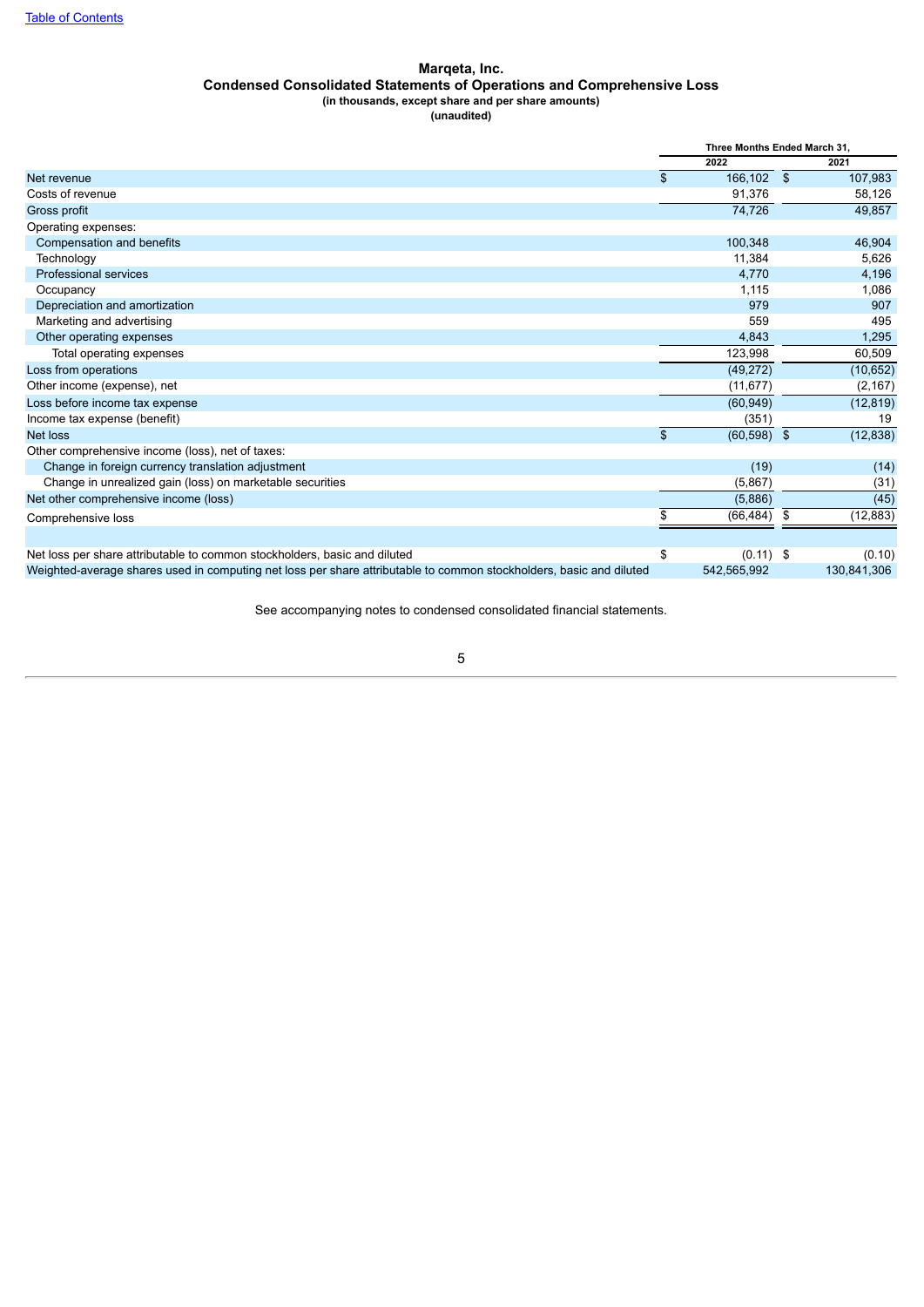#### **Marqeta, Inc.**

## **Condensed Consolidated Statements of Redeemable Convertible Preferred Stock and Stockholders' Equity (Deficit)**

**(in thousands, except share amounts) (unaudited)**

| <b>Preferred Stock</b>   |        |           |               | <b>Additional</b>                                    | <b>Accumulated</b><br>Other |                | <b>Total</b>                        |
|--------------------------|--------|-----------|---------------|------------------------------------------------------|-----------------------------|----------------|-------------------------------------|
| <b>Shares</b>            | Amount |           | Amount        | Capital                                              | Income (loss)               | <b>Deficit</b> | Stockholders'<br>Equity             |
| $\overline{\phantom{0}}$ | _      |           | 54<br>- \$    | \$1,993,055                                          | (2,230)<br>\$.              |                | \$1,573,426                         |
|                          |        | 1.604.022 | –             | 2.285                                                |                             |                | 2.285                               |
|                          |        | (22, 751) |               |                                                      |                             |                |                                     |
|                          |        | 642.827   |               | (4, 702)                                             |                             |                | (4,702)                             |
|                          |        |           | _             | 2.102                                                |                             |                | 2,102                               |
|                          |        |           |               | 37.005                                               |                             |                | 37,005                              |
|                          |        |           |               |                                                      | (5,886)                     |                | (5,886)                             |
|                          |        |           |               |                                                      |                             | (60.598)       | (60, 598)                           |
| $\overline{\phantom{0}}$ |        |           | 54            | \$2.029.745                                          | (8, 116)                    | \$ (478,051)   | \$1.543.632                         |
|                          |        | –<br>_    | <b>Shares</b> | <b>Common Stock</b><br>541,383,518<br>543.607.616 \$ | Paid-in                     | Comprehensive  | <b>Accumulated</b><br>\$ (417, 453) |

|                                                                     | <b>Redeemable Convertible</b><br><b>Preferred Stock</b> |           | <b>Common Stock</b> |        |  | <b>Additional</b><br>Paid-in | Accumulated<br>Other<br>Comprehensive |                               | Total                                 |
|---------------------------------------------------------------------|---------------------------------------------------------|-----------|---------------------|--------|--|------------------------------|---------------------------------------|-------------------------------|---------------------------------------|
|                                                                     | <b>Shares</b>                                           | Amount    | <b>Shares</b>       | Amount |  | Capital<br>Income (loss)     |                                       | Accumulated<br><b>Deficit</b> | <b>Stockholders</b><br><b>Deficit</b> |
| Balance as of December 31, 2020                                     | 351,844,340                                             | \$501.881 | 130.312.838         | 13     |  | 39,769                       | 25                                    | \$ (253, 524)                 | \$ (213,717)                          |
| Issuance of common stock upon exercise of vested options            |                                                         |           | 1,904,186           | –      |  | 1,410                        |                                       |                               | 1.410                                 |
| Issuance of common stock upon early exercise of unvested<br>options |                                                         | _         | 319,883             |        |  |                              |                                       |                               |                                       |
| Repurchase of early exercised stock options                         |                                                         |           | (18, 567)           |        |  |                              |                                       |                               |                                       |
| Vesting of early exercised stock options                            |                                                         |           |                     |        |  | 223                          |                                       |                               | 223                                   |
| Share-based compensation expense                                    |                                                         |           |                     |        |  | 11,392                       |                                       | —                             | 11,392                                |
| Change in other comprehensive income (loss)                         |                                                         |           |                     |        |  |                              | (45)                                  | –                             | (45)                                  |
| Net loss                                                            |                                                         |           |                     |        |  |                              | –                                     | (12, 838)                     | (12, 838)                             |
| Balance as of March 31, 2021                                        | 351.844.340                                             | \$501.881 | 132.518.340         | 13     |  | 52.794                       | (20)                                  | \$ (266.362)                  | \$ (213, 575)                         |

<span id="page-5-0"></span>See accompanying notes to condensed consolidated financial statements.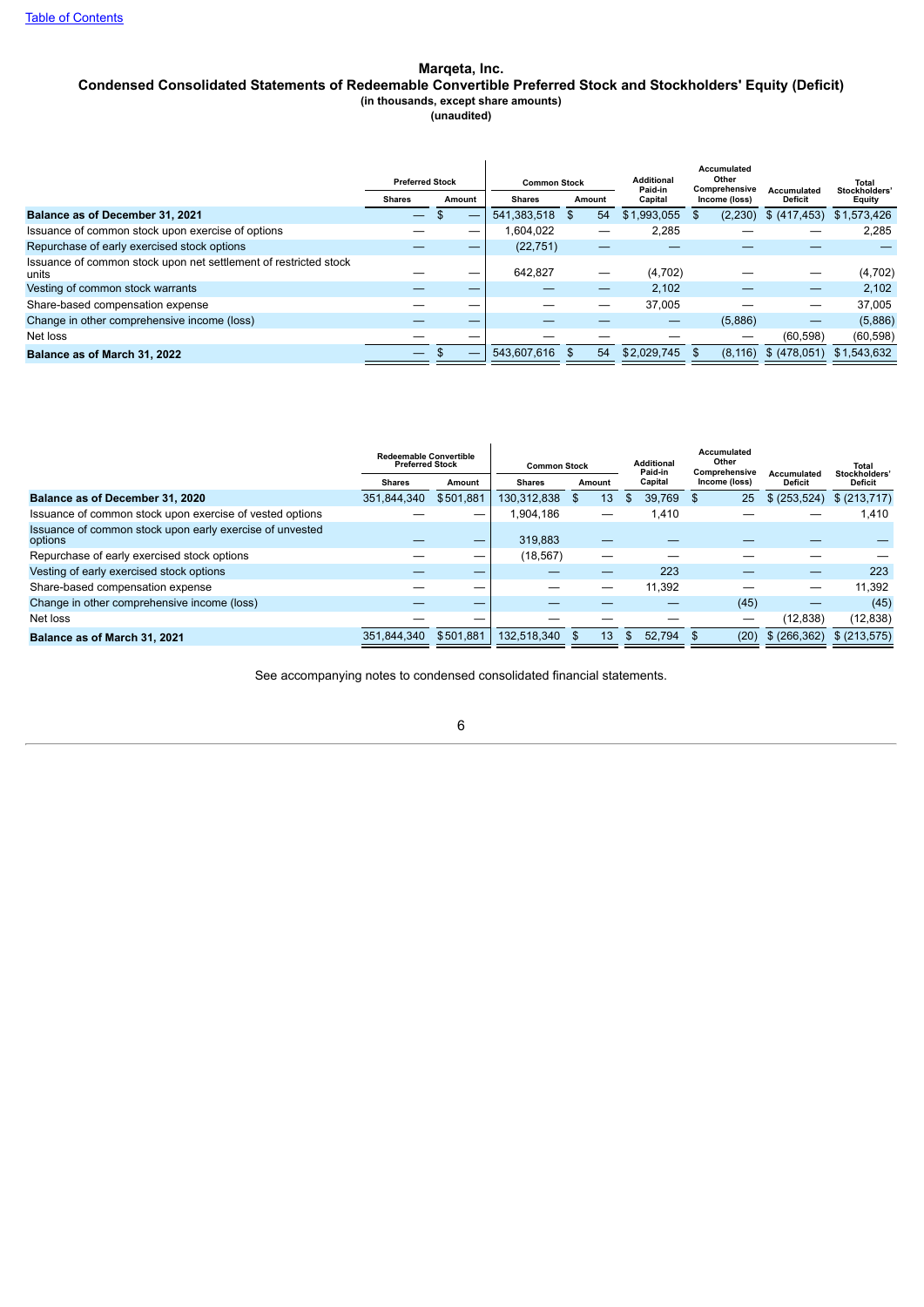#### **Marqeta, Inc. Condensed Consolidated Statements of Cash Flows (in thousands) (unaudited)**

|                                                                                                                                            | Three Months Ended March 31, |                |    |           |
|--------------------------------------------------------------------------------------------------------------------------------------------|------------------------------|----------------|----|-----------|
|                                                                                                                                            |                              | 2022           |    | 2021      |
| Cash flows from operating activities:                                                                                                      |                              |                |    |           |
| Net loss                                                                                                                                   | \$                           | $(60, 598)$ \$ |    | (12, 838) |
| Adjustments to reconcile net loss to net cash provided by operating activities:                                                            |                              |                |    |           |
| Depreciation and amortization                                                                                                              |                              | 979            |    | 907       |
| Share-based compensation expense                                                                                                           |                              | 37,005         |    | 11,392    |
| Non-cash operating leases expense                                                                                                          |                              | 548            |    | 522       |
| Amortization of premium on marketable securities                                                                                           |                              | 184            |    | 360       |
| Impairment of other financial instruments                                                                                                  |                              | 11,616         |    |           |
| Other                                                                                                                                      |                              | 282            |    | 2,324     |
| Changes in operating assets and liabilities:                                                                                               |                              |                |    |           |
| Accounts receivable                                                                                                                        |                              | 4,223          |    | 5,032     |
| Settlements receivable                                                                                                                     |                              | 2,173          |    | 1,509     |
| Network incentives receivable                                                                                                              |                              | (15, 322)      |    | (12,055)  |
| Prepaid expenses and other assets                                                                                                          |                              | (21, 256)      |    | (426)     |
| Accounts payable                                                                                                                           |                              | (801)          |    | (43)      |
| Revenue share payable                                                                                                                      |                              | 8,866          |    | 14,122    |
| Accrued expenses and other liabilities                                                                                                     |                              | (13, 937)      |    | 7,750     |
| Operating lease liabilities                                                                                                                |                              | (721)          |    | (686)     |
| Net cash (used in) provided by operating activities                                                                                        |                              | (46, 759)      |    | 17,870    |
| Cash flows from investing activities:                                                                                                      |                              |                |    |           |
| Purchases of property and equipment                                                                                                        |                              | (612)          |    | (604)     |
| Purchases of marketable securities                                                                                                         |                              | (10, 022)      |    | (7,002)   |
| Maturities of marketable securities                                                                                                        |                              | 9,800          |    | 16,366    |
| Net cash (used in) provided by investing activities                                                                                        |                              | (834)          |    | 8,760     |
| Cash flows from financing activities:                                                                                                      |                              |                |    |           |
| Proceeds from exercise of stock options, including early exercised stock options, net of repurchase of early exercised<br>unvested options |                              | 1,971          |    | 1,711     |
| Taxes paid related to net share settlement of restricted stock units                                                                       |                              | (4,702)        |    |           |
| Payment of deferred offering costs                                                                                                         |                              |                |    | (1, 144)  |
| Net cash (used in) provided by financing activities                                                                                        |                              | (2,731)        |    | 567       |
| Net (decrease) increase in cash, cash equivalents, and restricted cash                                                                     |                              | (50, 324)      |    | 27,197    |
| Cash, cash equivalents, and restricted cash-Beginning of period                                                                            |                              | 1,255,381      |    | 228,233   |
|                                                                                                                                            | \$                           | 1,205,057      | \$ | 255,430   |
| Cash, cash equivalents, and restricted cash - End of period                                                                                |                              |                |    |           |

See accompanying notes to condensed consolidated financial statements.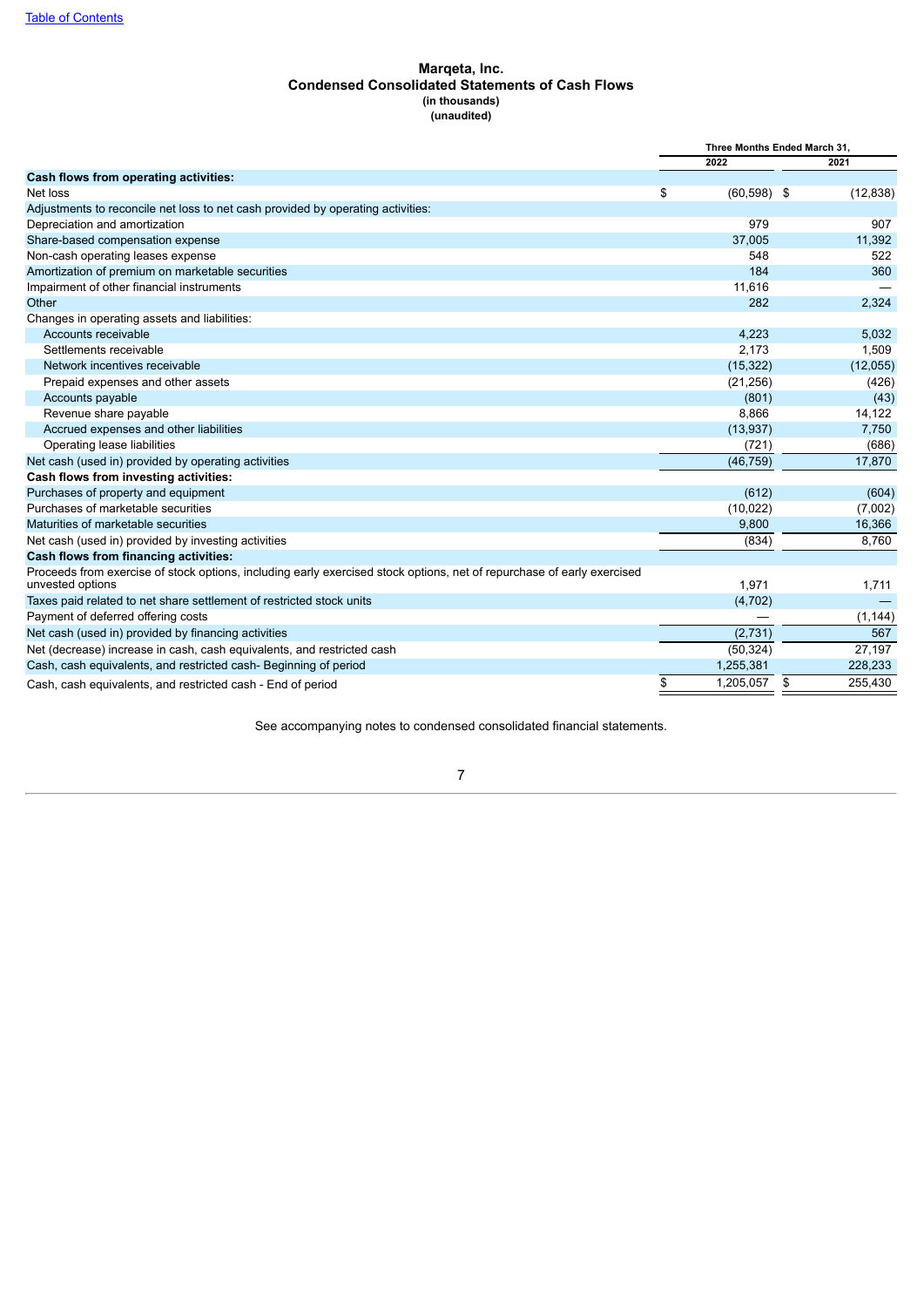### **Marqeta, Inc. Condensed Consolidated Statements of Cash Flows (in thousands) (unaudited)**

|                                                                          | Three Months Ended March 31. |  |         |
|--------------------------------------------------------------------------|------------------------------|--|---------|
|                                                                          | 2022                         |  | 2021    |
| Reconciliation of cash, cash equivalents, and restricted cash            |                              |  |         |
| Cash and cash equivalents                                                | 1.197.257                    |  | 247,630 |
| Restricted cash                                                          | 7.800                        |  | 7,800   |
| Total cash, cash equivalents, and restricted cash                        | 1.205.057                    |  | 255,430 |
| Supplemental disclosures of cash flow information:                       |                              |  |         |
| Cash paid for income taxes                                               | 9                            |  |         |
| Supplemental disclosures of non-cash investing and financing activities: |                              |  |         |
| Purchase of property and equipment accrued and not yet paid              | 997                          |  | 140     |
| Deferred offering costs not yet paid                                     | $\overline{\phantom{0}}$     |  | 894     |
|                                                                          |                              |  |         |

<span id="page-7-0"></span>See accompanying notes to condensed consolidated financial statements.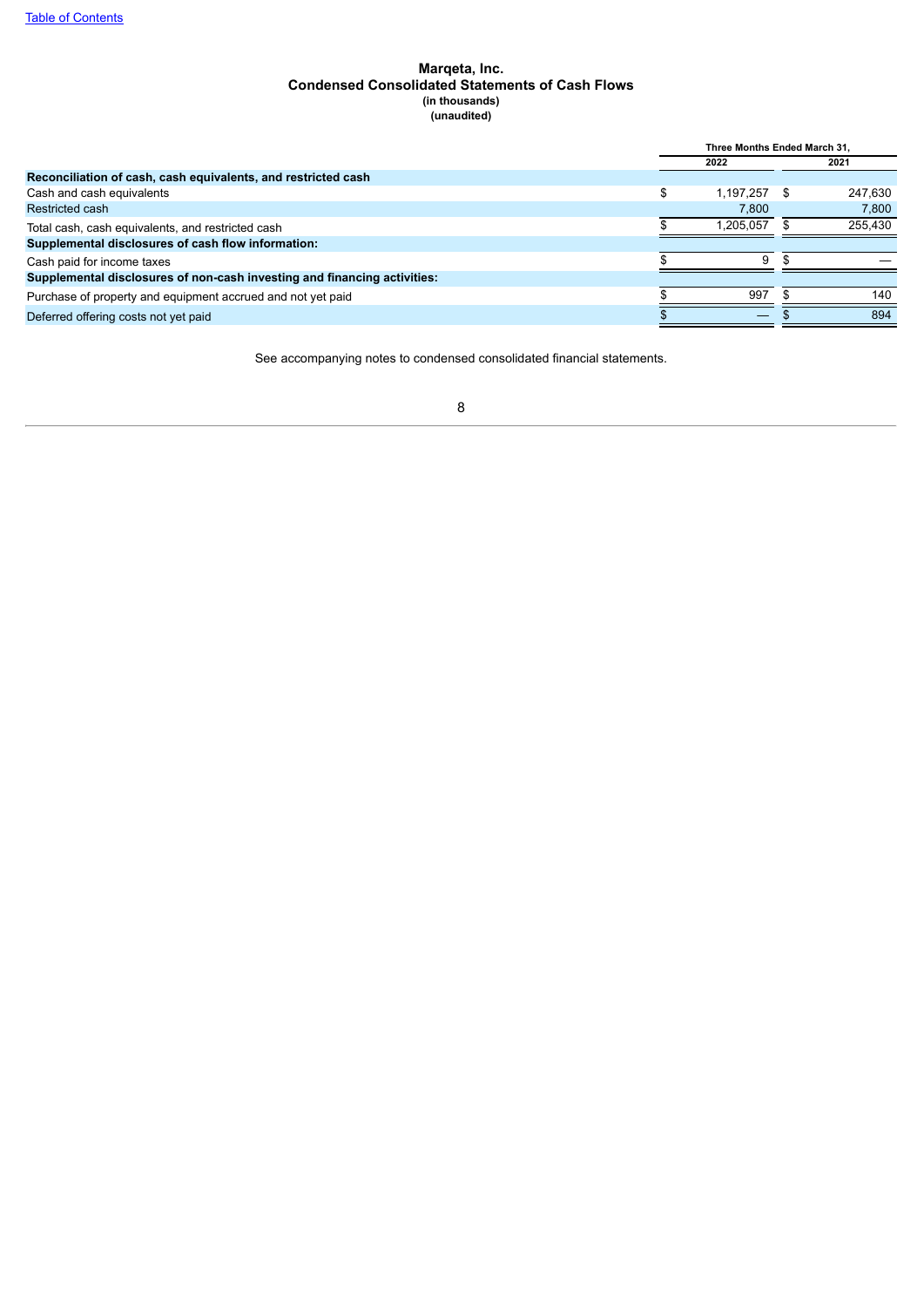#### **1. Business Overview and Basis of Presentation**

Marqeta, Inc., or the Company, creates digital payment technology for innovation leaders. The Company's modern card issuing platform, or the Platform, places control over payment transactions into the hands of its customers, or Customers, enabling them to develop modern, state-of-the-art product experiences.

The Company provides all of its Customers with issuer processor services and for most of its Customers it also acts as a card program manager. The Company primarily earns revenue from processing card transactions for its Customers.

The Company was incorporated in the state of Delaware in 2010 and is headquartered in Oakland, California, with offices in the United States, United Kingdom, and Australia and a presence in Singapore as of March 31, 2022.

#### *Initial Public Offering*

In June 2021, the Company completed an initial public offering, or the IPO, in which the Company issued and sold 52,272,727 shares of its newly authorized Class A common stock, which included 6,818,181 shares that were offered and sold pursuant to the full exercise of the underwriters' option to purchase additional shares at a price of \$27.00 per share. The Company received aggregate net proceeds of \$1.3 billion after deducting underwriting discounts and commissions of \$91.6 million and offering costs of \$7.5 million.

Immediately prior to the completion of the IPO, the Company filed its Amended and Restated Certificate of Incorporation authorizing a total of 1,500,000,000 shares of Class A common stock which entitles holders to one vote per share, 600,000,000 shares of Class B common stock which entitles holders to 10 votes per share, and 100,000,000 shares of undesignated preferred stock. All shares of common stock then outstanding were reclassified as Class B common stock and all redeemable convertible preferred stock then outstanding were converted into 351,844,340 shares of common stock on a one-for-one basis and reclassified into Class B common stock. In addition, 2,569,528 shares of common stock warrants were converted to an equivalent number of shares of Class B common stock warrants and 203,610 shares of convertible preferred stock warrants were converted to an equivalent number of shares of Class B common stock warrants.

#### *Basis of Presentation*

The accompanying unaudited condensed consolidated financial statements have been prepared in accordance with generally accepted accounting principles in the United States of America, or GAAP, and the applicable rules and regulations of the Securities and Exchange Commission, or the SEC, for interim reporting. Certain information and note disclosures included in our annual financial statements prepared in accordance with GAAP have been condensed or omitted pursuant to such rules and regulations. The condensed consolidated balance sheet as of December 31, 2021 has been derived from our audited consolidated financial statements, which are included in the Company's Annual Report on Form 10-K for the fiscal year ended December 31, 2021, which was filed with the SEC on March 11, 2022. The accompanying condensed consolidated financial statements should be read in conjunction with our consolidated financial statements and notes thereto included in the Annual Report on Form 10-K.

The accompanying unaudited condensed consolidated financial statements include the accounts of the Company and its wholly-owned subsidiaries. All intercompany balances and transactions have been eliminated in consolidation. In the opinion of management, the accompanying condensed consolidated financial statements reflect all adjustments of a normal, recurring nature considered necessary for a fair presentation of the Company's consolidated financial position, results of operations, comprehensive loss, and cash flows for the interim periods presented. The interim results for the three months ended March 31, 2022 are not necessarily indicative of the results that may be expected for the year ending December 31, 2022, or for any other future annual or interim period.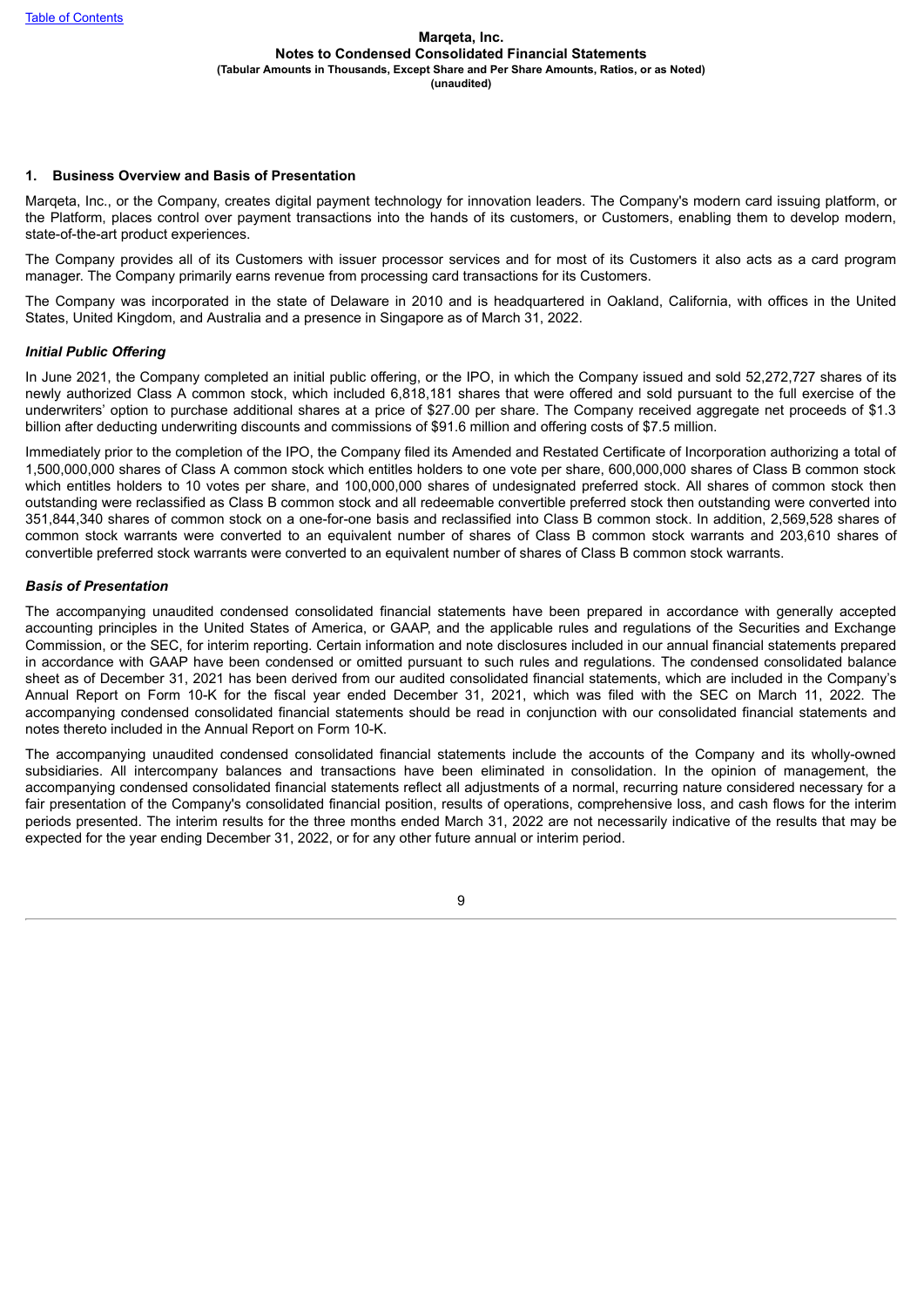#### *Use of Estimates*

The preparation of the financial statements requires management to make estimates and assumptions relating to reported amounts of assets and liabilities, disclosure of contingent liabilities, and reported amounts of revenue and expenses. Significant estimates and assumptions relate to the fair value of equity awards and warrants, share-based compensation, the estimation of variable consideration in contracts with Customers, the reserve for contract contingencies and processing errors, the fair value of equity method investments and a purchase call option to acquire the remaining interest in the equity method investee, the incremental borrowing rate used to determine operating lease liabilities, the useful lives of property and equipment, and the collectability of accounts receivable. Actual results could differ materially from these estimates.

#### *Business Risks and Uncertainties*

The Company has incurred net losses since its inception. For the three months ended March 31, 2022, the Company incurred net losses of \$60.6 million, and had an accumulated deficit of \$478.1 million as of March 31, 2022. The Company expects losses from operations to continue for the foreseeable future as it incurs costs and expenses related to creating new products for Customers, acquiring new Customers, developing its brand, expanding into new geographies and developing the existing Platform infrastructure. The Company believes that its cash and cash equivalents of \$1.2 billion and marketable securities of \$447.0 million as of March 31, 2022 are sufficient to fund its operations through at least the next twelve months from the issuance of these financial statements.

In March 2020, the World Health Organization declared the outbreak of a novel coronavirus (COVID-19) as a pandemic. Since then, the COVID-19 pandemic has continued to spread throughout the United States and the world. The prolonged disruption to the economy and the long-term financial impact of the pandemic cannot be reasonably estimated. The Company continues to monitor the situation and may take actions that alter its operations and business practices as may be required by federal, state, or local authorities or that the Company determines are in the best interests of its Customers, vendors, and employees.

#### **2. Summary of Significant Accounting Policies**

The Company's significant accounting policies are discussed in "Consolidated Financial Statements — Note 2. Summary of Significant Accounting Policies" in the Company's Annual Report on Form 10-K for the fiscal year ended December 31, 2021. There have been no significant changes to these policies during the three months ended March 31, 2022.

#### *Segment Information*

The Company operates as a single operating segment. The Company's chief operating decision maker is its Chief Executive Officer, who reviews financial information presented on a consolidated basis for purposes of making operating decisions, assessing financial performance, allocating resources, and evaluating the Company's financial performance.

For the three months ended March 31, 2022 and 2021, revenue outside of the United States, based on the billing address of the Customer, was not material. As of March 31, 2022 and December 31, 2021, long-lived assets located outside of the United States were not material.

#### *Restricted Cash*

Restricted cash consists of deposits with financial institutions that issue payment cards (credit, debit, or prepaid) either on their own behalf or on behalf of businesses that issue customized card products to their end users, or Issuing Banks, to provide the Issuing Bank collateral in the event that Customers' funds are not deposited at the Issuing Banks in time to settle Customers' transactions with the networks that provide the infrastructure for settlement and card payment information flows, or Card Networks. Restricted cash also includes cash used to secure a letter of credit for the Company's lease of its office headquarters in Oakland, California.

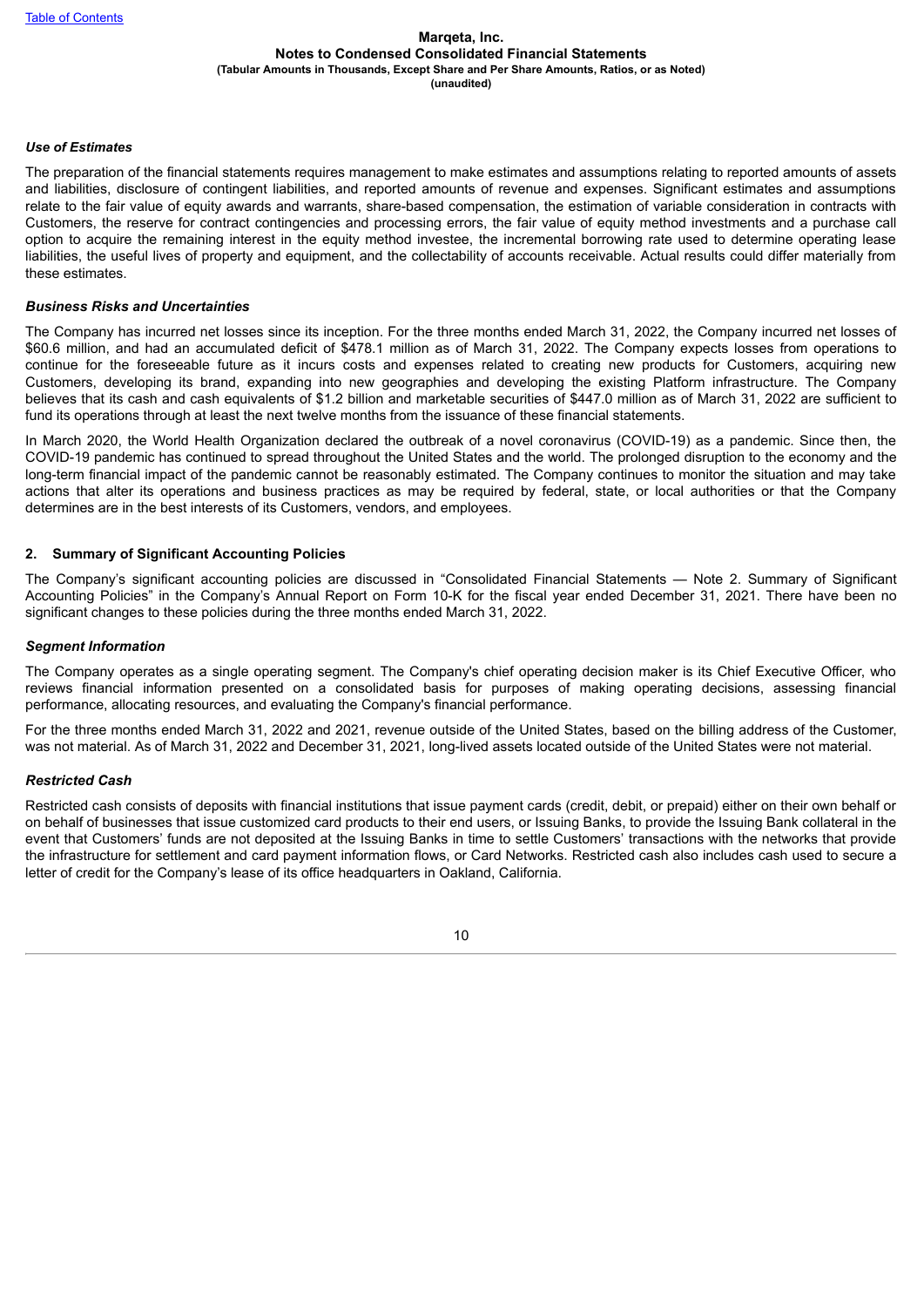**(unaudited)**

#### *New Accounting Standards Not Yet Adopted*

As an emerging growth company, the Jumpstart Our Business Startups Act, or the JOBS Act, allows the Company to delay adoption of new or revised accounting pronouncements applicable to public companies until such pronouncements are made applicable to private companies. The Company has elected to use this extended transition period under the JOBS Act. The adoption date discussed below reflects this election.

In June 2016, the FASB issued ASU No. 2016-13, *Financial instruments – Credit Losses (Topic 326): Measurement of Credit Losses on Financial Instruments*. ASU 2016-13 replaces the incurred loss model with the current expected credit loss, or CECL, model to estimate credit losses for financial assets measured at amortized cost and certain off-balance sheet credit exposures. It also eliminates the concept of other-than-temporary impairment and requires credit losses related to available-for-sale debt securities to be recorded through an allowance for credit losses rather than as a reduction in the amortized cost basis of the securities. The CECL model requires a company to estimate credit losses expected over the life of the financial assets based on historical experience, current conditions, and reasonable and supportable forecasts. The guidance will be effective for the Company beginning January 1, 2023. The amendment requires a modified retrospective approach by recording a cumulative-effect adjustment to retained earnings as of the beginning of the period of adoption. Early adoption is permitted. The Company is still evaluating the impact this ASU will have on its condensed consolidated financial statements.

#### **3. Revenue**

#### *Disaggregation of Revenue*

The following table provides information about disaggregated revenue from Customers:

|                                | Three Months Ended March 31. |         |  |                  |  |
|--------------------------------|------------------------------|---------|--|------------------|--|
|                                |                              | 2022    |  | 2021             |  |
| Platform services revenue, net |                              | 160.999 |  | 106.453          |  |
| Other services revenue         |                              | 5.103   |  | $^{\prime}$ .530 |  |
| Total net revenue              |                              | 166.102 |  | 107,983          |  |

#### *Contract Balances*

The following table provides information about contract assets and deferred revenue:

| <b>Balance sheet line reference</b><br><b>Contract balance</b> |                                                |  | March 31.<br>2022 | December 31.<br>2021 |
|----------------------------------------------------------------|------------------------------------------------|--|-------------------|----------------------|
| Contract assets - current                                      | Prepaid expenses and other current assets      |  | 627               | 950                  |
| Contract assets - non-current                                  | Other assets                                   |  | 827               | 927                  |
| Total contract assets                                          |                                                |  | 1.454             | 1,877                |
| Deferred revenue - current                                     | Accrued expenses and other current liabilities |  | 18.839            | 19.060               |
| Deferred revenue - non-current                                 | Other liabilities                              |  | 3.894             | 6.107                |
| Total deferred revenue                                         |                                                |  | 22.733            | 25.167               |

Net revenue recognized during the three months ended March 31, 2022 and 2021 that was included in the deferred revenue balances at the beginning of the respective periods was \$4.5 million and \$0.8 million, respectively.

## *Remaining Performance Obligations*

The Company has performance obligations associated with commitments in Customer contracts for future stand-ready obligations to process transactions throughout the contractual term.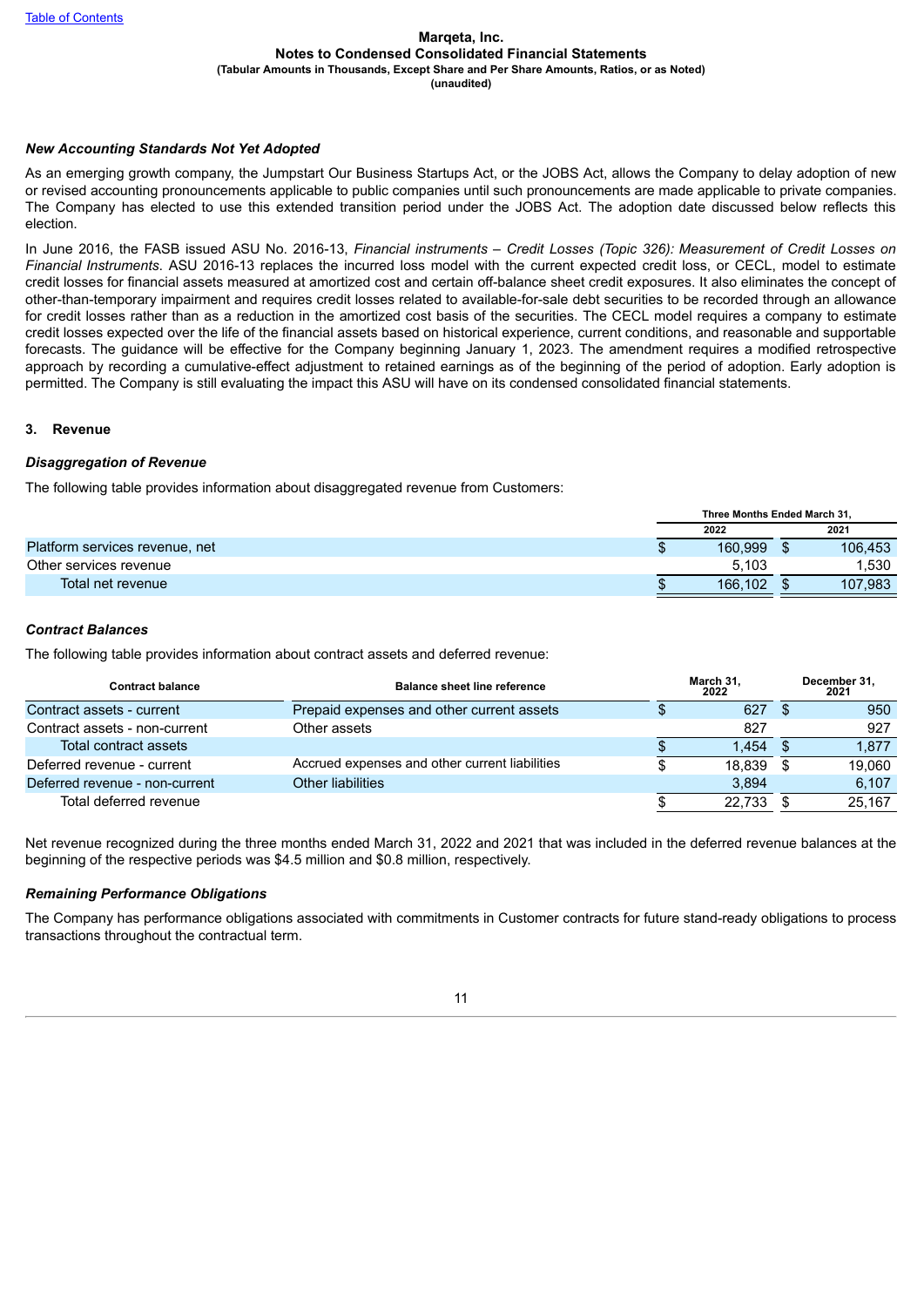**(unaudited)**

As of March 31, 2022 and December 31, 2021, \$4.4 million and \$4.2 million of the deferred revenue balance represents a material right for discounted revenue share rates provided to a Customer as part of a contractual renewal option, respectively.

## **4. Marketable Securities**

The amortized cost, unrealized gain (loss), and estimated fair value of the Company's investments in securities available for sale consisted of the following:

|                              | March 31, 2022        |            |  |                        |                        |          |  |                             |  |
|------------------------------|-----------------------|------------|--|------------------------|------------------------|----------|--|-----------------------------|--|
|                              | <b>Amortized Cost</b> |            |  | <b>Unrealized Gain</b> | <b>Unrealized Loss</b> |          |  | <b>Estimated Fair Value</b> |  |
| <b>Marketable securities</b> |                       |            |  |                        |                        |          |  |                             |  |
| U.S. government securities   |                       | 420.277 \$ |  | $\qquad \qquad$        | - \$                   | (7, 824) |  | 412,453                     |  |
| Commercial paper             |                       | 15.972     |  |                        |                        |          |  | 15,972                      |  |
| Asset-backed securities      |                       |            |  |                        |                        |          |  |                             |  |
| Corporate debt securities    |                       | 18.793     |  |                        |                        | (172)    |  | 18,621                      |  |
| Total marketable securities  |                       | 455.042    |  | $\hspace{0.05cm}$      |                        | (7,996)  |  | 447,046                     |  |

|                              | December 31, 2021 |                       |      |                          |      |                        |  |                             |  |
|------------------------------|-------------------|-----------------------|------|--------------------------|------|------------------------|--|-----------------------------|--|
|                              |                   | <b>Amortized Cost</b> |      | <b>Unrealized Gain</b>   |      | <b>Unrealized Loss</b> |  | <b>Estimated Fair Value</b> |  |
| <b>Marketable securities</b> |                   |                       |      |                          |      |                        |  |                             |  |
| U.S. government securities   |                   | 420.392               | - \$ | $\overline{\phantom{0}}$ | - \$ | $(2, 107)$ \$          |  | 418.285                     |  |
| Commercial paper             |                   | 13.878                |      |                          |      |                        |  | 13.878                      |  |
| Asset-backed securities      |                   | 2,003                 |      |                          |      |                        |  | 2,002                       |  |
| Corporate debt securities    |                   | 18.731                |      |                          |      | (24)                   |  | 18.710                      |  |
| Total marketable securities  |                   | 455.004               |      | 3                        | -5   | (2, 132)               |  | 452.875                     |  |

The Company had nineteen and eight separate marketable securities in unrealized loss positions as of March 31, 2022 and December 31, 2021, respectively. The Company did not identify any marketable securities that were other-than-temporarily impaired as of March 31, 2022 and December 31, 2021. The Company does not intend to sell any marketable securities that have unrealized losses on March 31, 2022 and it is not more likely than not that the Company will be required to sell such securities before any anticipated recovery.

The following table summarizes the stated maturities of the Company's marketable securities:

|                                      |  | March 31, 2022                                          |  |         |                       |         | December 31, 2021 |                             |  |
|--------------------------------------|--|---------------------------------------------------------|--|---------|-----------------------|---------|-------------------|-----------------------------|--|
|                                      |  | <b>Estimated Fair</b><br><b>Amortized Cost</b><br>Value |  |         | <b>Amortized Cost</b> |         |                   | <b>Estimated Fair Value</b> |  |
| Due within one year                  |  | 167.575                                                 |  | 165.767 |                       | 64.914  |                   | 64.879                      |  |
| Due after one year through two years |  | 287.467                                                 |  | 281.279 |                       | 390.090 |                   | 387.996                     |  |
| Total                                |  | 455.042                                                 |  | 447.046 |                       | 455.004 |                   | 452.875                     |  |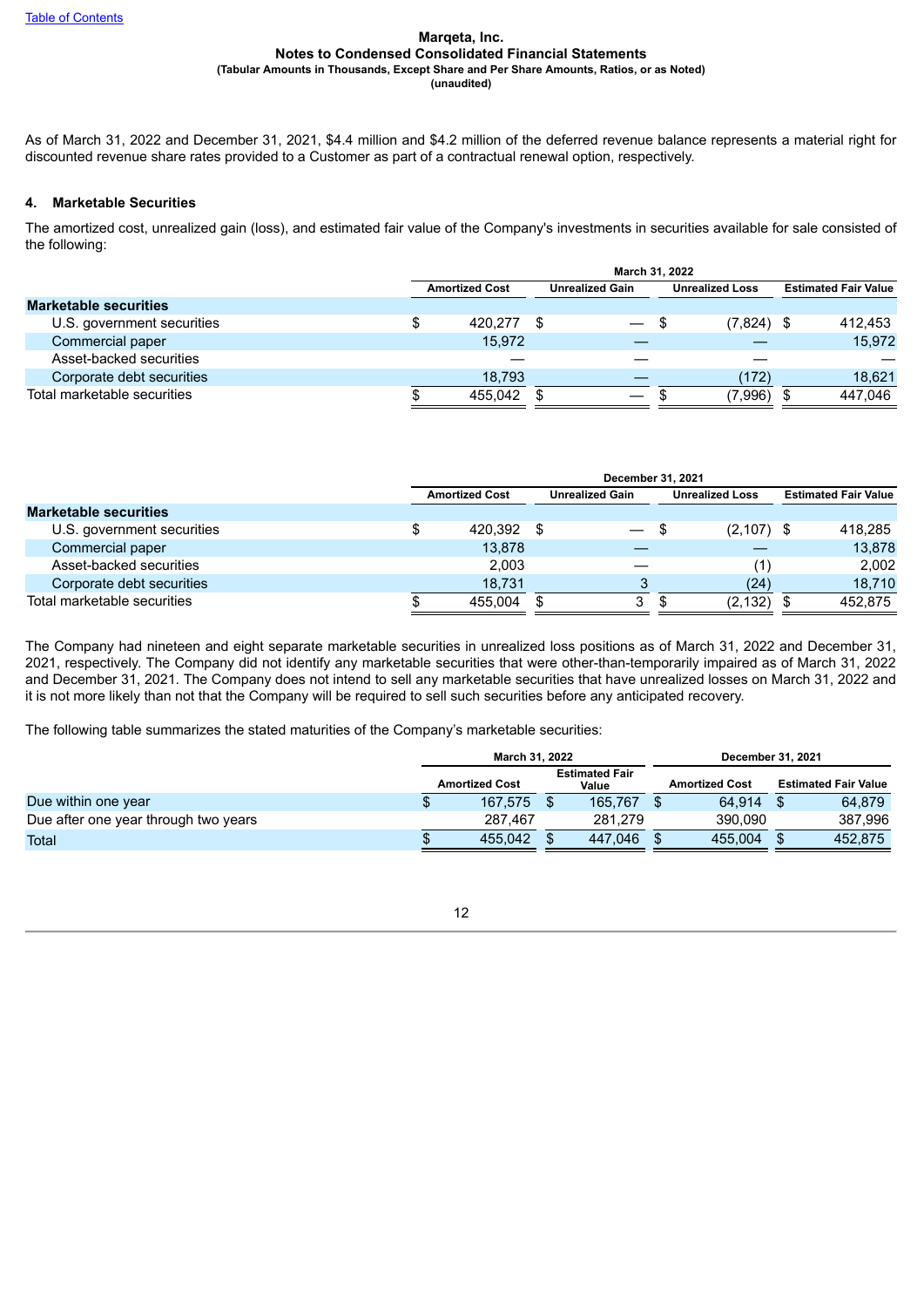## **5. Fair Value Measurements**

The Company's financial instruments consist of cash equivalents, marketable securities, accounts receivable, unbilled Customers' receivable, settlements receivable, accounts payable, and accrued liabilities. Cash equivalents are stated at amortized cost, which approximates fair value at the balance sheet dates, due to the short period of time to maturity. Marketable securities are carried at fair value. Accounts receivable, unbilled Customers' receivable, settlements receivable, accounts payable, and accrued liabilities are stated at their carrying value, which approximates fair value due to the short time to the expected receipt or payment date.

The following tables present the fair value hierarchy for assets and liabilities measured at fair value:

|                              |    | March 31, 2022 |   |           |      |                          |     |                         |
|------------------------------|----|----------------|---|-----------|------|--------------------------|-----|-------------------------|
|                              |    | Level 1        |   | Level 2   |      | Level 3                  |     | <b>Total Fair Value</b> |
| <b>Cash equivalents</b>      |    |                |   |           |      |                          |     |                         |
| Money market funds           | \$ | 1,155,612 \$   |   |           | - \$ | $\overline{\phantom{0}}$ | -\$ | 1,155,612               |
| <b>Marketable securities</b> |    |                |   |           |      |                          |     |                         |
| U.S. government securities   |    | 412.453        |   |           |      |                          |     | 412,453                 |
| Commercial paper             |    |                |   | 15.972    |      |                          |     | 15.972                  |
| Asset-backed securities      |    |                |   |           |      |                          |     |                         |
| Corporate debt securities    |    |                |   | 18,621    |      |                          |     | 18.621                  |
| Total assets                 |    | 1,568,065      | S | 34,593 \$ |      | $\overline{\phantom{0}}$ |     | 1,602,658               |
|                              |    |                |   |           |      |                          |     |                         |

|                              | December 31, 2021 |              |  |                          |      |                          |     |                         |
|------------------------------|-------------------|--------------|--|--------------------------|------|--------------------------|-----|-------------------------|
|                              |                   | Level 1      |  | Level 2                  |      | Level 3                  |     | <b>Total Fair Value</b> |
| <b>Cash equivalents</b>      |                   |              |  |                          |      |                          |     |                         |
| Money market funds           | \$                | 1,213,543 \$ |  | $\overline{\phantom{0}}$ | \$   | $\overline{\phantom{0}}$ | -\$ | 1,213,543               |
| <b>Marketable securities</b> |                   |              |  |                          |      |                          |     |                         |
| U.S. government securities   |                   | 418.284      |  |                          |      |                          |     | 418.284                 |
| Commercial paper             |                   |              |  | 13,878                   |      |                          |     | 13,878                  |
| Asset-backed securities      |                   |              |  | 2.002                    |      |                          |     | 2.002                   |
| Corporate debt securities    |                   |              |  | 18,711                   |      |                          |     | 18,711                  |
| Total assets                 | \$                | 1,631,827    |  | 34.591                   | - \$ | $\equiv$                 |     | 1.666.418               |

The Company classifies money market funds, commercial paper, U.S. government securities, asset-backed securities and corporate securities within Level 1 or Level 2 of the fair value hierarchy because the Company values these investments using quoted market prices or alternative pricing sources and models utilizing market observable inputs.

There were no transfers of financial instruments between the fair value hierarchy levels during the three months ended March 31, 2022 and the year ended December 31, 2021.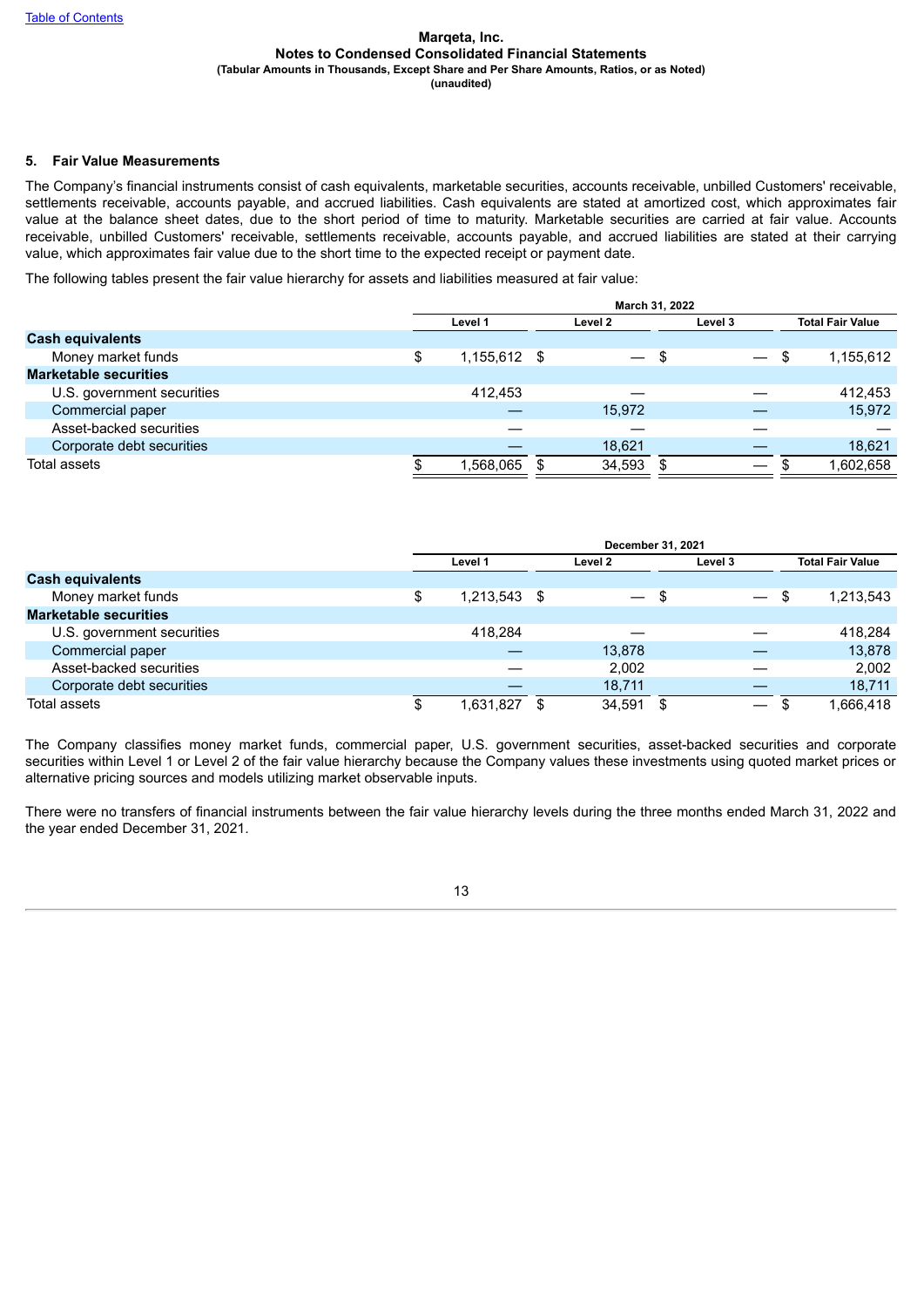## **6. Certain Balance Sheet Components**

## *Prepaid Expenses and Other Current Assets*

Prepaid expenses and other current assets consisted of the following:

|                                           | March 31,<br>2022 |      | December 31,<br>2021 |  |
|-------------------------------------------|-------------------|------|----------------------|--|
| Prepaid hosting and data costs            | 22,599            | - \$ | 2,455                |  |
| Prepaid expenses                          | 7.408             |      | 6,492                |  |
| Inventory                                 | 4.942             |      | 3,940                |  |
| Prepaid insurance                         | 1.955             |      | 3,546                |  |
| Card program deposits                     | 2.128             |      | 2,167                |  |
| Contract assets                           | 627               |      | 950                  |  |
| Other financial instruments               |                   |      | 11,616               |  |
| Other current assets                      | 4,130             |      | 4.451                |  |
| Prepaid expenses and other current assets | 43,789            |      | 35,617               |  |

In 2021, the Company acquired a preferred equity interest in a private company that is accounted for under the equity method of accounting. Concurrent with this investment, the Company also acquired an option that gives the Company the right, but not the obligation, to purchase all of the remaining equity interests of the private company. During the three months ended March 31, 2022, the Company recorded an impairment of \$11.6 million related to this option.

## *Property and Equipment, net*

Property and equipment consisted of the following:

|                                             |   | March 31.<br>2022 |      | December 31.<br>2021 |
|---------------------------------------------|---|-------------------|------|----------------------|
| Leasehold improvements                      | S | 8,110             | - \$ | 8,110                |
| Computer equipment                          |   | 8.921             |      | 8,581                |
| Furniture and fixtures                      |   | 2,459             |      | 2,459                |
| Internally developed and purchased software |   | 2.993             |      | 2,954                |
|                                             |   | 22.483            |      | 22,104               |
| Accumulated depreciation and amortization   |   | (13, 363)         |      | (12,417)             |
| Property and equipment, net                 |   | 9,120             | \$.  | 9,687                |

Depreciation and amortization expense was \$1.0 million and \$0.9 million for the three months ended March 31, 2022 and 2021, respectively.

The Company did not capitalize any material internal-use software costs during the three months ended March 31, 2022 and 2021 because development costs meeting capitalization criteria were not material during the respective periods.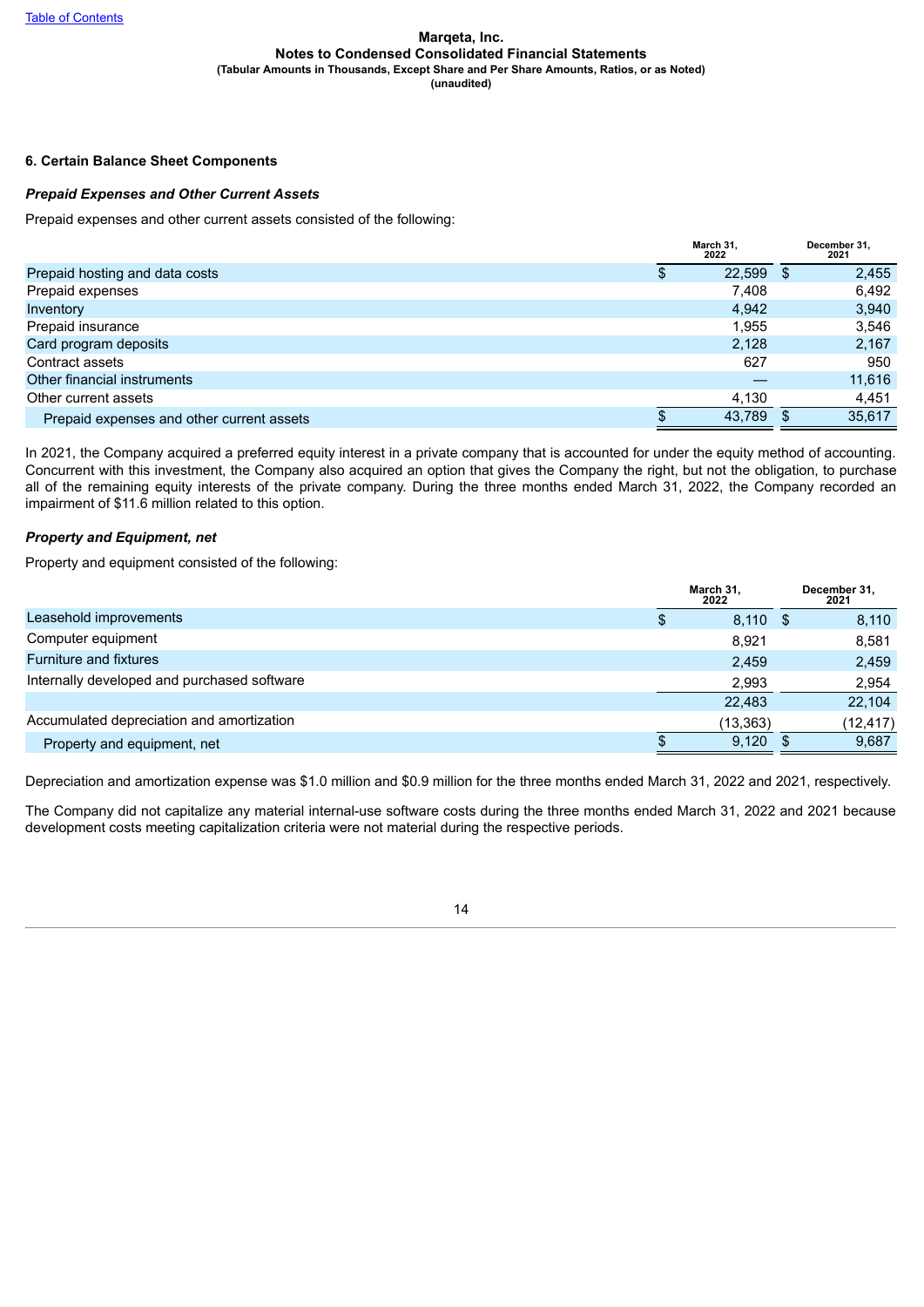**(unaudited)**

## *Accrued Expenses and Other Current Liabilities*

Accrued expenses and other current liabilities consisted of the following:

|                                                          | March 31.<br>2022 |    | December 31,<br>2021 |
|----------------------------------------------------------|-------------------|----|----------------------|
| Accrued costs of revenue                                 | \$<br>46.726      | -S | 41,339               |
| Accrued compensation and benefits                        | 17.718            |    | 32.954               |
| Deferred revenue                                         | 18.839            |    | 19.060               |
| Reserve for contract contingencies and processing errors | 3.764             |    | 3,386                |
| Operating lease liabilities, current portion             | 3.109             |    | 3.021                |
| Accrued professional services                            | 3.785             |    | 2.454                |
| Other accrued liabilities                                | 8.205             |    | 11,882               |
| Accrued expenses and other current liabilities           | 102,146           |    | 114.096              |

## *Other Liabilities*

Other liabilities consisted of the following:

|                                          | March 31.<br>2022 | December 31.<br>2021 |
|------------------------------------------|-------------------|----------------------|
| Deferred revenue, net of current portion | 3.894             | 6.107                |
| Other long-term liabilities              | 450               | 450                  |
| Other liabilities                        | 4.344             | 6.557                |

## **7. Commitments and Contingencies**

#### *Operating Leases*

In 2016, the Company entered into a lease agreement for its corporate headquarters in Oakland, California for 19,000 square feet of office space, which was subsequently amended in 2018 and 2019, resulting in a total of 63,000 square feet of office space being leased. The noncancellable operating lease expires in February 2026 and includes options to extend the lease term, generally at the then-market rates. The Company excludes extension options that are not reasonably certain to be exercised from its lease terms. The Company's lease payments consist primarily of fixed rental payments for the right to use the underlying leased assets over the lease terms. The Company is responsible for operating expenses that exceed the amount of base operating expenses as defined in the original lease agreement.

The Company's operating lease costs are as follows:

|                       | Three Months Ended March 31, |       |
|-----------------------|------------------------------|-------|
|                       | 2022                         | 2021  |
| Operating lease cost  | 843                          | 869   |
| Variable lease cost   | 157                          | 112   |
| Short-term lease cost | 113                          | 72    |
| Total lease cost      | 1.113                        | 1.053 |

The Company does not have any sublease income and the Company's lease agreements do not contain any residual value guarantees or material restrictive covenants.

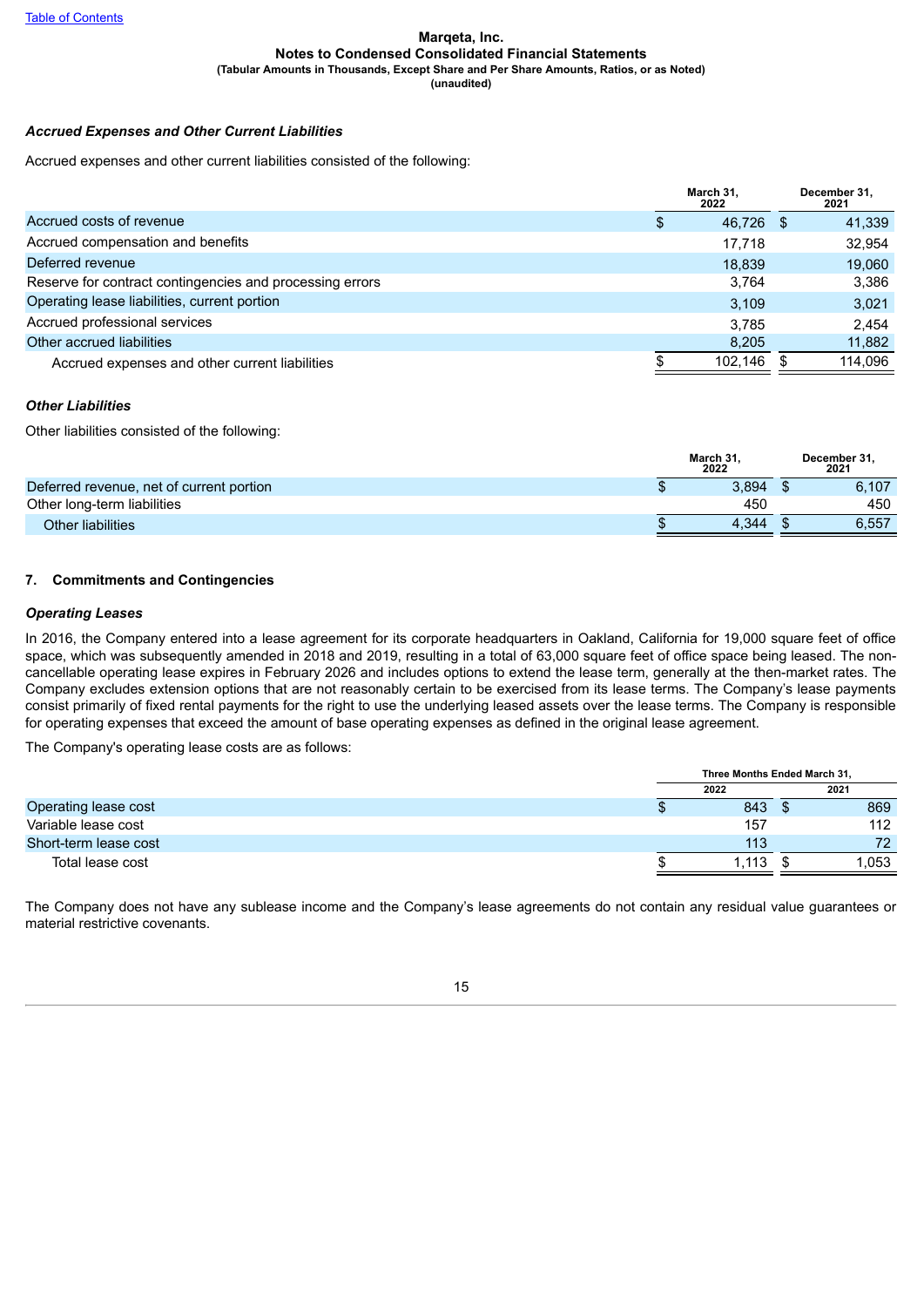**(unaudited)**

The weighted average remaining operating lease term and the weighted average discount rate used in the calculation of the Company's lease assets and lease liabilities were as follows:

|                                                            | March 31.<br>2022 | December 31.<br>2021 |
|------------------------------------------------------------|-------------------|----------------------|
| Weighted average remaining operating lease term (in years) |                   |                      |
| Weighted average discount rate                             | $7.7\%$           | 7.7%                 |

Maturities of operating lease liabilities by year are as follows as of March 31, 2022:

| Remainder of 2022                 | \$<br>3,096 |
|-----------------------------------|-------------|
| 2023                              | 4,239       |
| 2024                              | 4,472       |
| 2025                              | 4,599       |
| 2026                              | 780         |
| Total lease payments              | 17,186      |
| Less imputed interest             | (2, 459)    |
| Total operating lease liabilities | 14,727      |

Supplemental cash flow information related to the Company's operating leases was as follows:

|                                                                                              |  | Three Months Ended March 31. |  |       |
|----------------------------------------------------------------------------------------------|--|------------------------------|--|-------|
|                                                                                              |  | 2022                         |  | 2021  |
| Cash paid for operating lease liabilities                                                    |  | 1.016                        |  | 1.033 |
| Operating lease right-of-use assets obtained in exchange for new operating lease liabilities |  | $ \mathcal{L}$               |  |       |

## *Letters of Credit*

In connection with the lease for its corporate headquarters office space, the Company is required to provide the landlord a letter of credit in the amount of \$1.5 million. The Company has secured this letter of credit by depositing \$1.5 million with the issuing financial institution, which deposit is classified as restricted cash in the condensed consolidated balance sheets.

## *Purchase Obligations*

As of March 31, 2022, the Company had non-cancellable purchase commitments with certain service providers and Issuing Banks of \$227.6 million, payable over the next 5 years. These purchase obligations include \$219.0 million related to minimum commitments as part of a cloud-computing service agreement. The remaining obligations are related to various service providers and Issuing Banks processing fees over the fixed, non-cancellable respective contract terms.

## *Defined Contribution Plans*

The Company maintains defined contribution plans for eligible employees, including a 401(k) plan that covers substantially all of its U.S. based employees and to which the Company provides a matching contribution of 50% of the first 6% of compensation that an employee contributes. The matching contribution vests after one year of service. During the three months ended March 31, 2022 and 2021, the Company contributed a total of \$2.2 million and \$0.8 million to its defined contribution plans, respectively.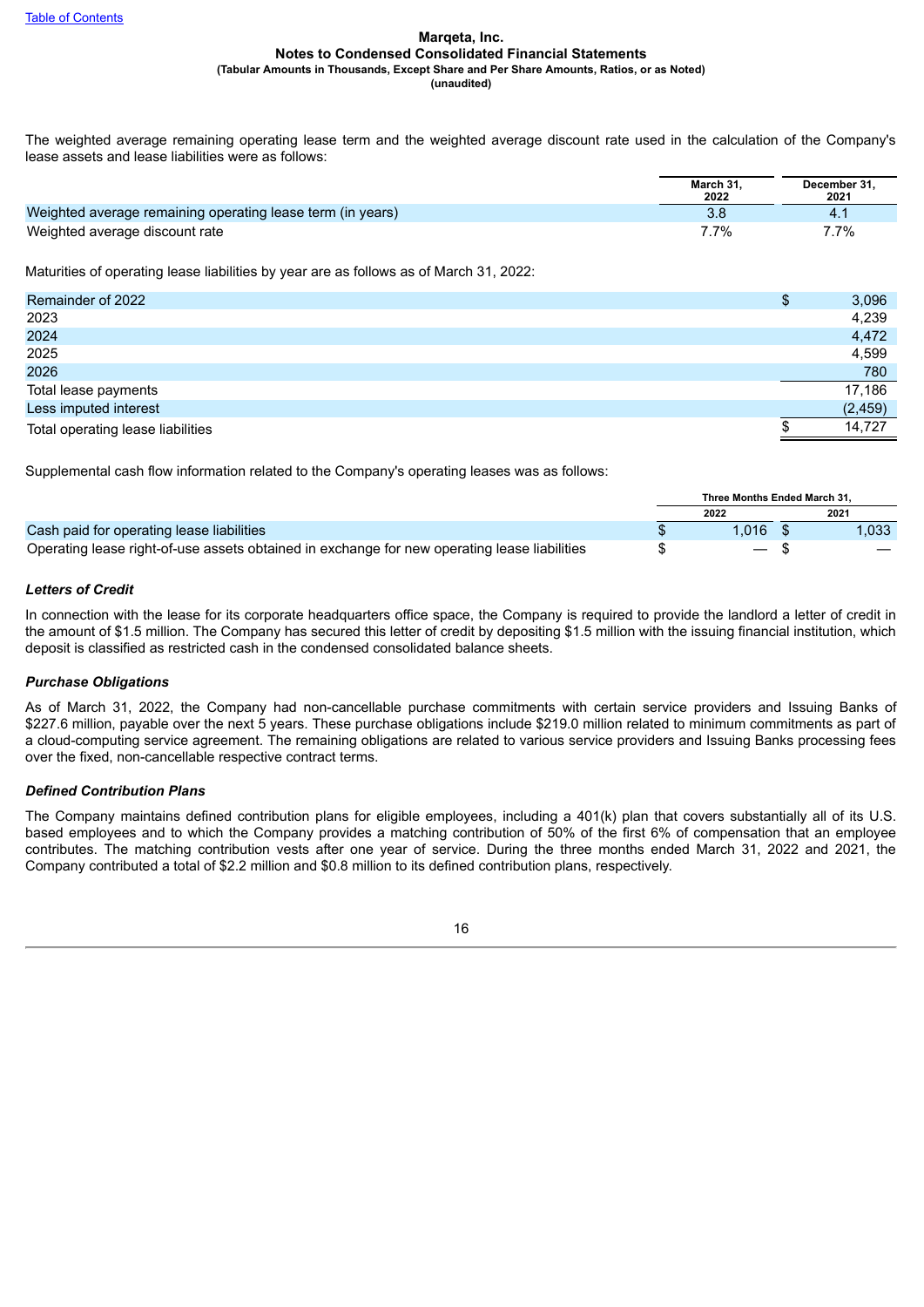#### *Legal Contingencies*

From time to time in the normal course of business, the Company may be subject to various legal matters such as threatened or pending claims or proceedings. As of March 31, 2022 and December 31, 2021, there were no legal contingency matters, either individually or in aggregate, that would have a material adverse effect on the Company's financial position, results of operations, or cash flows. Given the unpredictable nature of legal proceedings, the Company bases its assessment on the information available at the time. As additional information becomes available, the Company reassesses the potential liability and may revise the estimate.

#### *Settlement of Payment Transactions*

Generally, Customers deposit a certain amount of pre-funding into accounts maintained at Issuing Banks to settle their payment transactions. Such pre-funding amounts may only be used to settle Customers' payment transactions and are not considered assets of the Company. As such, the funds held in Customers' accounts at Issuing Banks are not reflected on the Company's condensed consolidated balance sheets. If a Customer fails to deposit sufficient funds to settle a transaction, the Company is liable to the Issuing Bank to settle the transaction and would therefore incur losses if such amounts cannot be subsequently recovered from the Customer.

#### *Indemnifications*

In the ordinary course of business, the Company enters into agreements of varying scope and terms pursuant to which it agrees to indemnify customers, vendors, lessors, business partners, and other parties with respect to certain matters, including, but not limited to, losses arising out of the breach of such agreements, services to be provided by the Company or from intellectual property infringement claims made by third parties. With respect to Issuing Banks, the Company indemnifies the Issuing Bank for losses the Issuing Bank may incur for noncompliance with applicable law and regulation, if those losses resulted from the Company's failure to perform under its program agreement with the Issuing Bank.

In addition, the Company has entered into indemnification agreements with its directors and certain officers and employees that will require the Company, among other things, to indemnify them against certain liabilities that may arise by reason of their status or service as directors, officers or employees. No demands have been made upon the Company to provide indemnification under such agreements and there are no claims that the Company is aware of that could have a material effect on its condensed consolidated balance sheets, condensed consolidated statements of operations and comprehensive loss, or condensed consolidated statements of cash flows.

The Company also includes service level commitments to its Customers warranting certain levels of performance and permitting those Customers to receive credits in the event the Company fails to meet the levels specified.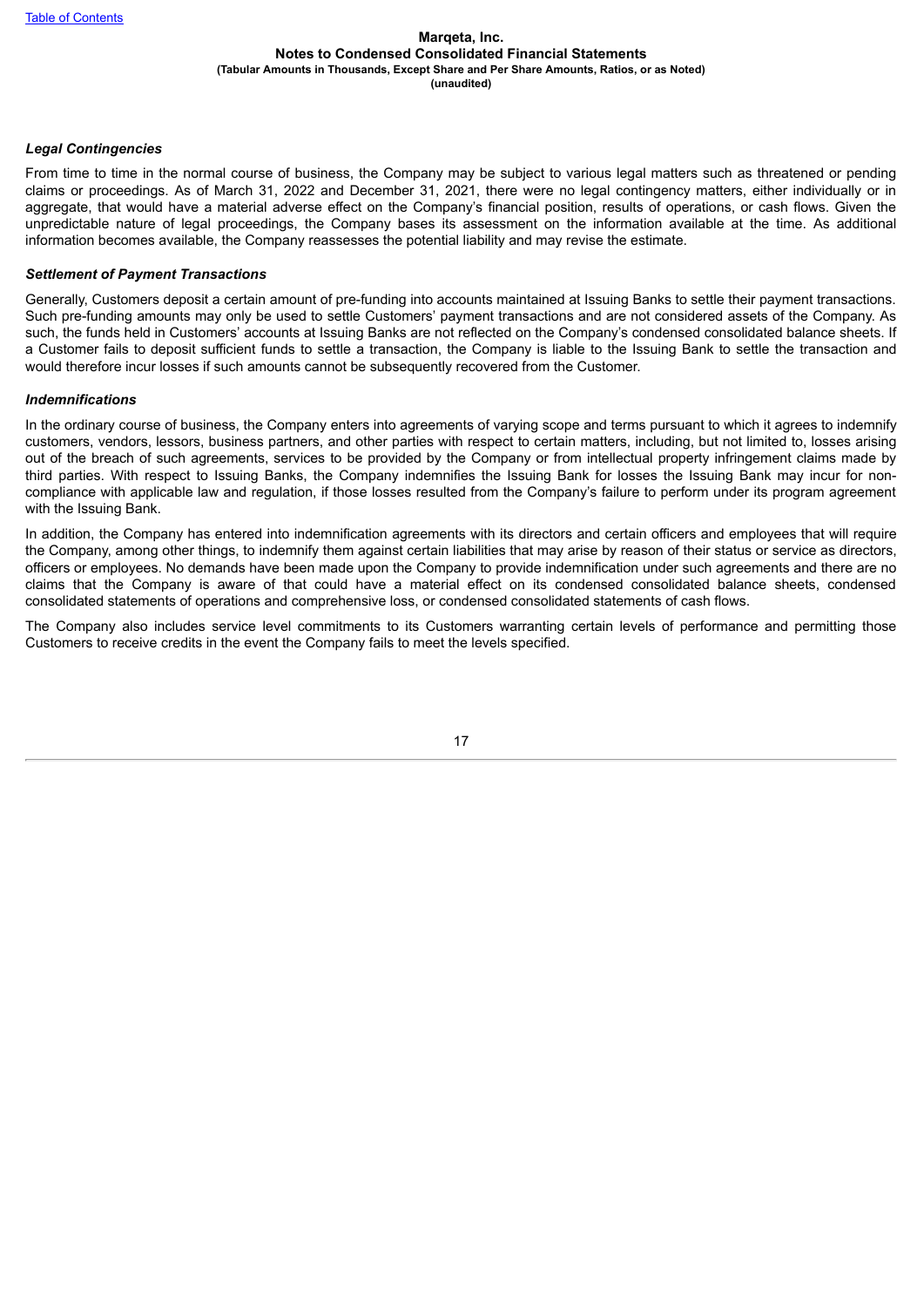## **8. Stock Incentive Plans**

The Company has granted share-based awards to employees, non-employee directors, and other service providers of the Company under the Amended and Restated 2011 Equity Incentive Plan (2011 Plan) and the 2021 Stock Option and Incentive Plan (2021 Plan), collectively, the Plans. The 2011 Plan was terminated in June 2021 in connection with the IPO but continues to govern the terms of outstanding awards that were granted prior to the IPO. Additionally, the Company offers an employee stock purchase plan (ESPP), which allows employees to purchase shares of common stock at 85% of the fair value of the Company's Class A common stock on the first or last day of the offering period, whichever is lower. The offering periods are six months long and start in May and November of each year.

The following table presents the share-based compensation expense recognized in the periods presented:

|                                 | Three Months Ended March 31. |           |  |        |
|---------------------------------|------------------------------|-----------|--|--------|
|                                 |                              | 2022      |  | 2021   |
| Restricted stock units          |                              | 15,345 \$ |  |        |
| Stock options                   |                              | 7.659     |  | 5.505  |
| CEO Long-Term Performance Award |                              | 13,121    |  |        |
| Employee Stock Purchase Plan    |                              | 880       |  |        |
| Secondary sales of common stock |                              |           |  | 5,887  |
| Total                           |                              | 37,005    |  | 11.392 |

#### *Restricted Stock Units*

Commencing in 2020, the Company began granting restricted stock units, or RSUs, to employees. RSUs granted prior to April 1, 2021 vest upon the satisfaction of both a service condition and a liquidity condition, which was deemed satisfied in connection with the Company's IPO on June 8, 2021. The service condition for these awards is satisfied over four years. Because the liquidity condition had not been satisfied as of March 31, 2021, the Company had not recorded any share-based compensation expense for the RSUs at that date.

RSUs granted on or after April 1, 2021, vest upon the satisfaction of a service condition. The service condition for these awards is satisfied over four years. In the three months ended March 31, 2022, the Company recognized \$15.3 million of share-based compensation expense related to these RSUs.

A summary of the Company's RSU activity under the Plans was as follows:

|                                 | Number of<br><b>Restricted Stock</b><br>Units | Weighted-average<br>grant date fair value<br>per share |  |
|---------------------------------|-----------------------------------------------|--------------------------------------------------------|--|
| Balance as of December 31, 2021 | $9,001,949$ \$                                | 18.30                                                  |  |
| Granted                         | 10.514.709                                    | 10.70                                                  |  |
| Vested                          | (994, 910)                                    | 14.27                                                  |  |
| Canceled and forfeited          | (1,854,776)                                   | 15.43                                                  |  |
| Balance as of March 31, 2022    | 16.666.972 \$                                 | 14.07                                                  |  |

During the three months ended March 31, 2022, share-based compensation expense recognized for RSUs was \$15.3 million. As of March 31, 2022, unrecognized compensation costs related to unvested RSUs was \$204.5 million. These costs are expected to be recognized over a period of 3.3 years.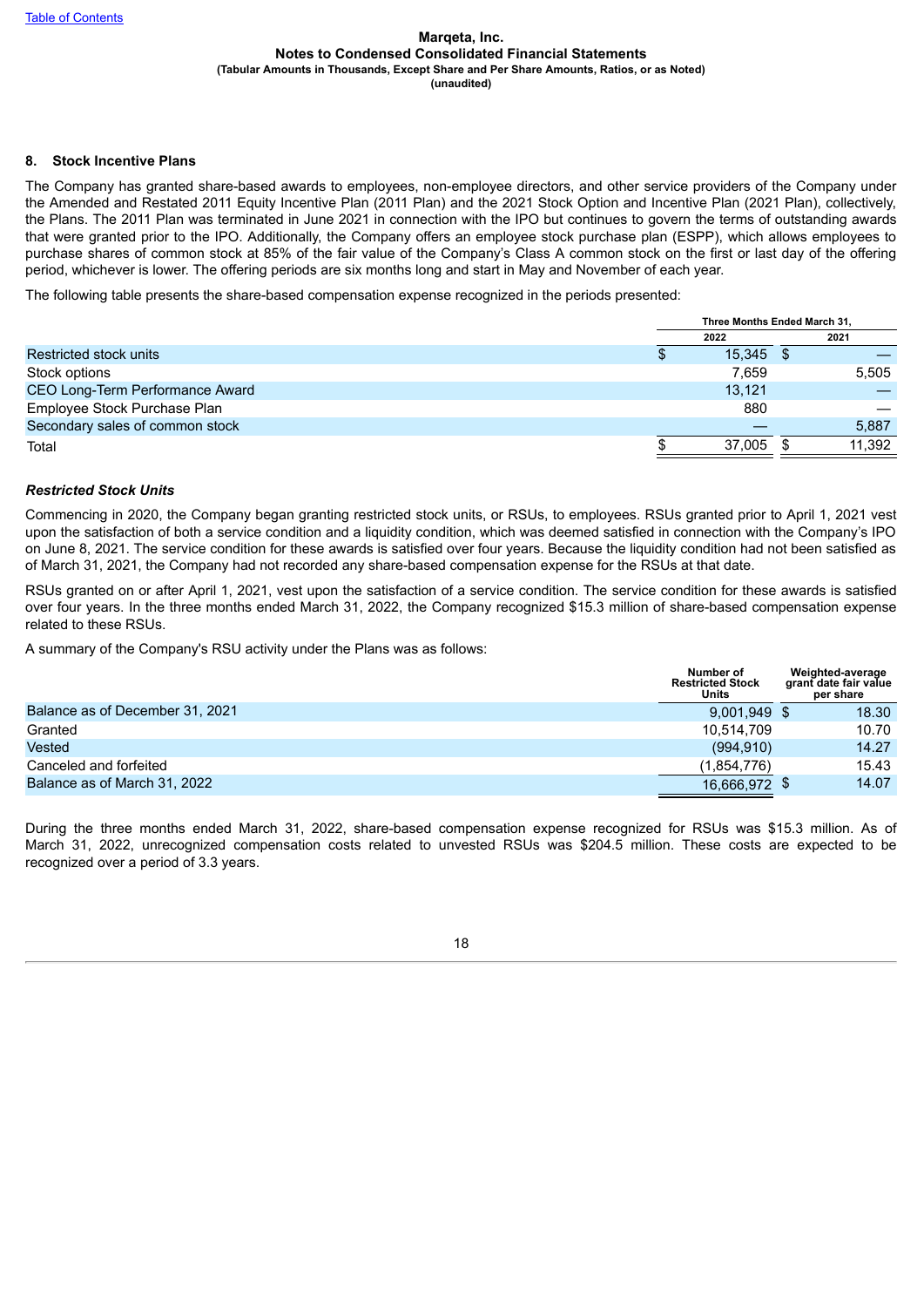#### *Stock Options*

Under the 2011 Plan and the 2021 Plan, the exercise price of a stock option shall not be less than the fair market value per share of the Company's common stock on the date of grant (and not less than 110% of the fair market value per share of common stock for grants to stockholders owning more than 10% of the total combined voting power of all classes of stock of the Company, or a 10% Stockholder). Options are exercisable over periods not to exceed ten years from the date of grant (five years for incentive stock options granted to 10% Stockholders).

A summary of the Company's stock option activity under both stock incentive plans was as follows:

|                                                | <b>Number of Options</b> |     | <b>Weighted-Average</b><br><b>Exercise Price per</b><br>Share | <b>Weighted-Average</b><br>Remaining<br>Contractual Life | <b>Aggregate Intrinsic</b><br>$\bar{V}$ alue $(1)$ |
|------------------------------------------------|--------------------------|-----|---------------------------------------------------------------|----------------------------------------------------------|----------------------------------------------------|
| Balance as of December 31, 2021 <sup>(2)</sup> | 44.185.488               | \$. | 13.31                                                         | $8.46 \text{ years}$ \$                                  | 279.242                                            |
| Granted                                        | 2.326.800                |     | 10.55                                                         |                                                          |                                                    |
| Exercised                                      | (1,604,022)              |     | 1.25                                                          |                                                          |                                                    |
| Canceled and forfeited                         | (1, 194, 748)            |     | 5.79                                                          |                                                          |                                                    |
| Balance as of March 31, 2022 <sup>(2)</sup>    | 43,713,518 \$            |     | 13.81                                                         | $8.32 \,\text{years}$ \$                                 | 140,555                                            |
| Vested as of March 31, 2022                    | 9,629,103                |     | 1.98                                                          | $6.44 \,\text{years}$ \$                                 | 89.837                                             |

 $<sup>(1)</sup>$  Intrinsic value is calculated based on the difference between the exercise price of in-the-money-stock options and the fair value of the common stock as of the respective balance sheet</sup> dates.

 $^{(2)}$  The 2011 Plan allows for early exercise of stock options and these balances include all exercisable stock options regardless of vesting status.

As of March 31, 2022, aggregate unrecognized compensation costs related to unvested outstanding stock options, excluding the CEO Long-Term Performance Award, was \$88.6 million. These costs are expected to be recognized over a period of 2.6 years.

The fair value of stock options granted was estimated using the Black-Scholes option pricing model and the following weighted average assumptions:

|                            | Three Months Ended March 31, |         |
|----------------------------|------------------------------|---------|
|                            | 2022                         | 2021    |
| Dividend yield             | $0.0\%$                      | $0.0\%$ |
| <b>Expected volatility</b> | 58.62%                       | 49.93%  |
| Expected term (in years)   | 6.08                         | 6.02    |
| Risk-free interest rate    | 1.99%                        | 0.36%   |

Subsequent to the completion of the IPO, the fair value of the Company's common stock is determined by the closing price, on the date of grant, of its Class A common stock, which is traded on the Nasdaq Global Select Market.

#### *CEO Long-Term Performance Award*

In April and May 2021, the Company's board of directors granted the Company's Chief Executive Officer equity incentive awards in the form of performance-based stock options covering 19,740,923 and 47,267 shares of our Class B common stock with an exercise price of \$21.49 and \$23.40 per share, respectively, or collectively, the CEO Long-Term Performance Award. The CEO Long-Term Performance Award vests upon the satisfaction of a service condition and the achievement of certain stock price hurdles over a seven year performance period following the expiration of the lock-up period associated with the IPO. The stock price hurdle will be achieved if the average closing price of a share of our Class A common stock during any 90 consecutive trading day period during the performance period equals or exceeds the Company stock price hurdle set forth in the table below.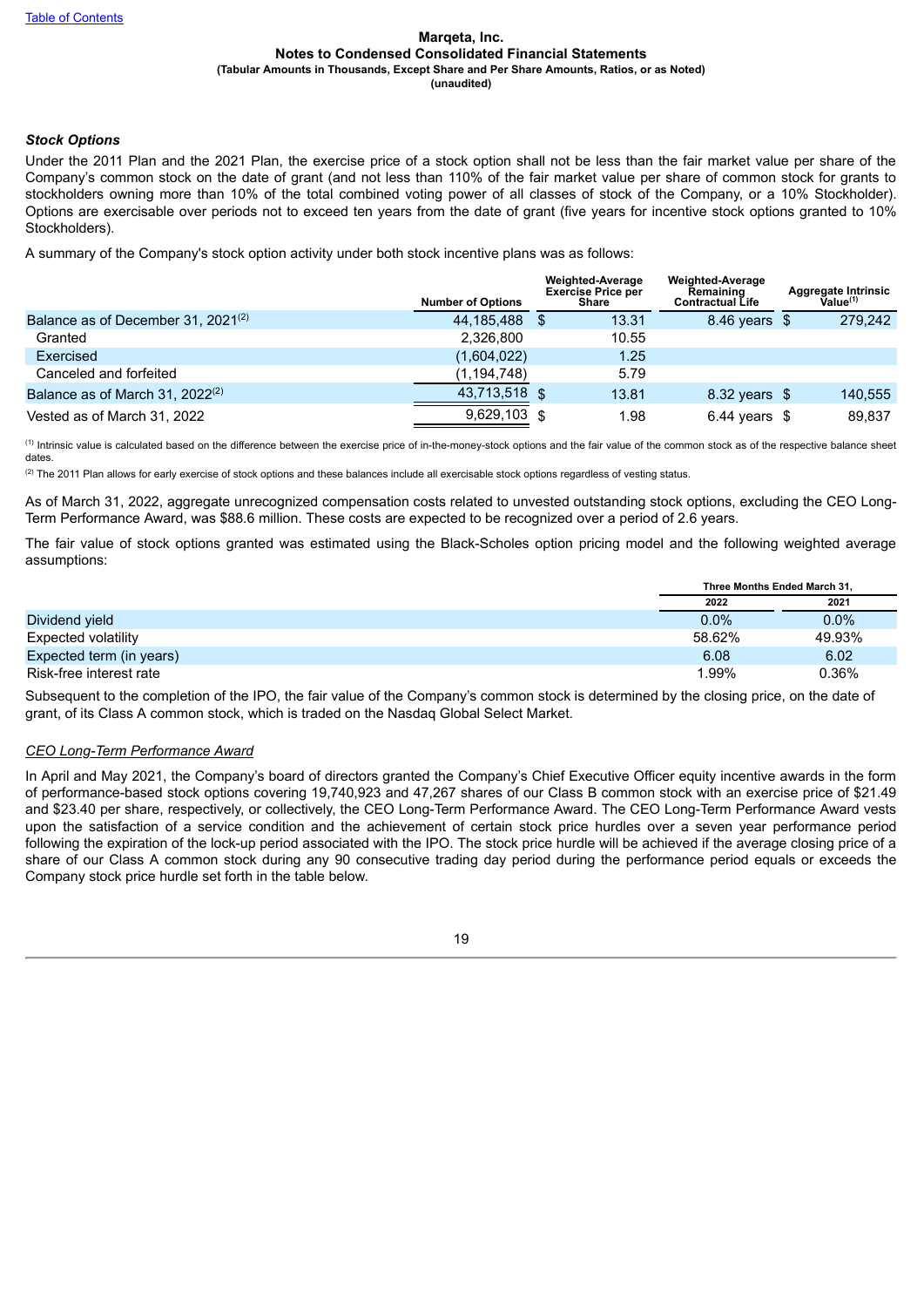The CEO Long-Term Performance Award is divided into seven equal tranches which vest upon the achievement of the following Company stock price hurdles:

| <b>Tranche</b> | <b>Company Stock Price Hurdle</b> | <b>Number of Options Eligible to Vest</b> |
|----------------|-----------------------------------|-------------------------------------------|
|                | \$67.50                           | 2,826,884                                 |
| ົ              | \$78.98                           | 2,826,884                                 |
| 3              | \$92.40                           | 2,826,884                                 |
| 4              | \$108.11                          | 2,826,884                                 |
| 5              | \$126.49                          | 2,826,884                                 |
| 6              | \$147.99                          | 2,826,884                                 |
|                | \$173.15                          | 2,826,884                                 |
| Total          |                                   | 19,788,188                                |

The grant date fair value of the CEO Long-Term Performance Award was estimated using a Monte Carlo simulation model that incorporated multiple stock price paths and probabilities that the Company stock price hurdles are met. The weighted-average grant date fair value of the seven tranches of the CEO Long-Term Performance Award was estimated to be \$10.53 per option share.

As of March 31, 2022, the aggregate unrecognized compensation cost of the CEO Long-Term Performance Award was \$157.1 million, which is expected to be recognized over the remaining derived service period of 3.8 years.

## *Secondary Sales of Common Stock*

Prior to the completion of the IPO, certain economic interest holders acquired outstanding common stock from current or former employees for a purchase price greater than the Company's estimated fair value at the time of the transactions. During the three months ended March 31, 2022, the Company did not record any share-based compensation expense related to secondary sales of common stock. During the three months ended March 31, 2021, the Company recorded share-based compensation expense for the difference between the price paid and the estimated fair value on the date of the transaction of \$5.9 million.

## **9. Warrants to Purchase Common Stock**

In 2021 and 2020, the Company issued warrants to Customers to purchase up to 1,150,000 and 750,000 shares of the Company's common stock, respectively. These warrants vest based on certain performance conditions that include issuing a specific percentage of new cards on the Company's Platform over a defined measurement period and reaching certain annual transaction count thresholds over the contract term, respectively. All warrants have an exercise price of \$0.01 per share. These warrants are classified as equity instruments and are treated as consideration payable to a Customer. The grant date fair values of these warrants are recorded as a reduction to net revenue over the term of the respective Customer contract based on the expected pattern of processing volume generated by the Customer and the probability of vesting conditions being met. The aggregate fair values of the warrants issued in 2021 and 2020 were \$26.4 million and \$5.7 million, respectively. As of March 31, 2022, 392,171 warrants were vested, and the Company recorded \$1.6 million as a reduction of revenue during the three months then ended related to these warrants. The Company recorded an immaterial amount as a reduction of revenue during the three months ended March 31, 2021. Upon vesting, the fair value of the vested warrants are recorded into the Company's additional paid-in capital. Timing differences caused by the pattern of processing volume generated by the Customer over the term of the contract and the vesting schedules of the warrants can cause differences in the amount of grant date fair value that is credited to additional paid in capital upon vesting and the amount recorded as a reduction in net revenue during any particular reporting period.

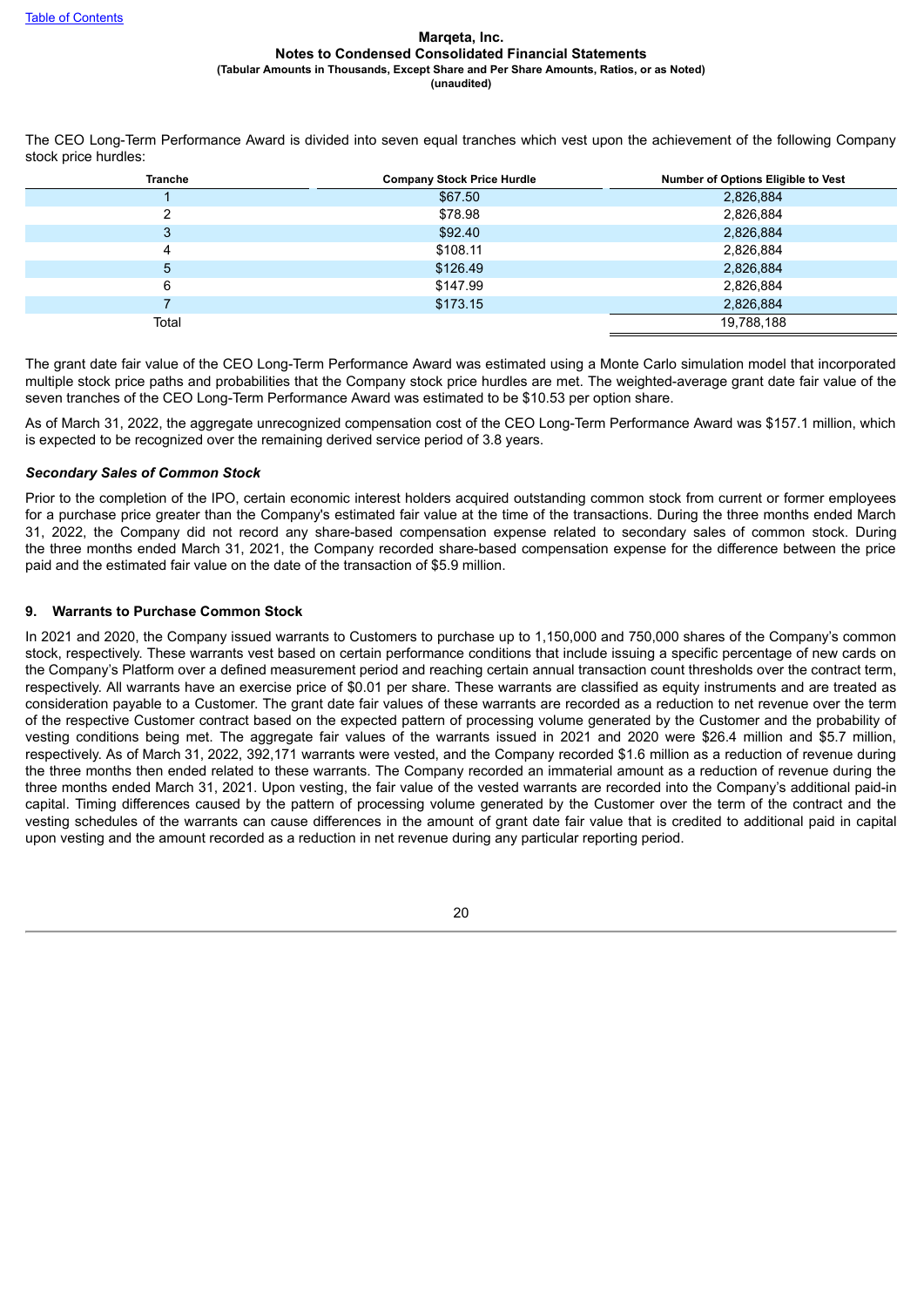**(unaudited)**

The fair values of the warrants were estimated using the Black-Scholes option pricing model and the following assumptions as of the grant date of each warrant:

|                            | <b>March 31, 2021</b> | <b>September 30, 2020</b> |
|----------------------------|-----------------------|---------------------------|
| Dividend yield             | 0.0%                  | $0.0\%$                   |
| <b>Expected volatility</b> | 50.0%                 | 50.0%                     |
| Contract term (in years)   | 4.0                   | 5.0                       |
| Risk-free interest rate    | 0.6%                  | $0.3\%$                   |

#### **10. Net Loss Per Share Attributable to Common Stockholders**

The Company presents basic and diluted net loss per share attributable to common stockholders in conformity with the two-class method required for participating securities. Prior to the completion of the IPO, all series of redeemable convertible preferred stock were considered participating securities. Immediately prior to the completion of the IPO, all shares of redeemable convertible preferred stock then outstanding were converted into shares of Class B common stock. The Company has not allocated net loss attributable to common stockholders to redeemable convertible preferred stock in any period presented because the holders of its redeemable convertible preferred stock were not contractually obligated to share in losses.

The Company calculates basic net loss per share attributable to common stockholders by dividing net loss attributable to common stockholders by the weighted-average number of shares of common stock outstanding during the period. Diluted net loss per share attributable to common stockholders gives effect to all potential shares of common stock, including common stock issuable upon conversion of redeemable convertible preferred stock and redeemable convertible preferred stock warrants, stock options, RSUs and common stock warrants to the extent these are dilutive.

The Company calculated basic and diluted net loss per share attributable to common stockholders as follows:

|                                                                                                                                            | Three Months Ended March 31, |               |  |             |
|--------------------------------------------------------------------------------------------------------------------------------------------|------------------------------|---------------|--|-------------|
|                                                                                                                                            |                              | 2022          |  | 2021        |
| <b>Numerator</b>                                                                                                                           |                              |               |  |             |
| Net loss attributable to Class A and Class B common stockholders                                                                           |                              | $(60.598)$ \$ |  | (12, 838)   |
| <b>Denominator</b>                                                                                                                         |                              |               |  |             |
| Weighted-average shares used in computing net loss per share attributable to Class A and Class B<br>common stockholders, basic and diluted |                              | 542.565.992   |  | 130.841.306 |
| Net loss per share attributable to Class A and Class B common stockholders, basic and diluted                                              |                              | $(0.11)$ \$   |  | (0.10)      |

Basic net loss per share is the same as diluted net loss per share because the Company reported a net loss for the three months ended March 31, 2022 and 2021.

The rights, including the liquidation and dividend rights, of the holders of Class A common stock and Class B common stock are identical, except with respect to voting. As the liquidation and dividend rights are identical for Class A common stock and Class B common stock, the undistributed earnings are allocated on a proportionate basis and the resulting loss per share will, therefore, be the same for both Class A common stock and Class B common stock on an individual or combined basis.

The Company considered its proportionate share of the potentially dilutive shares issued by its equity method investee in its dilutive net loss per share calculation. All potentially dilutive shares of its equity method investee were excluded from the computation as they would have an anti-dilutive effect.

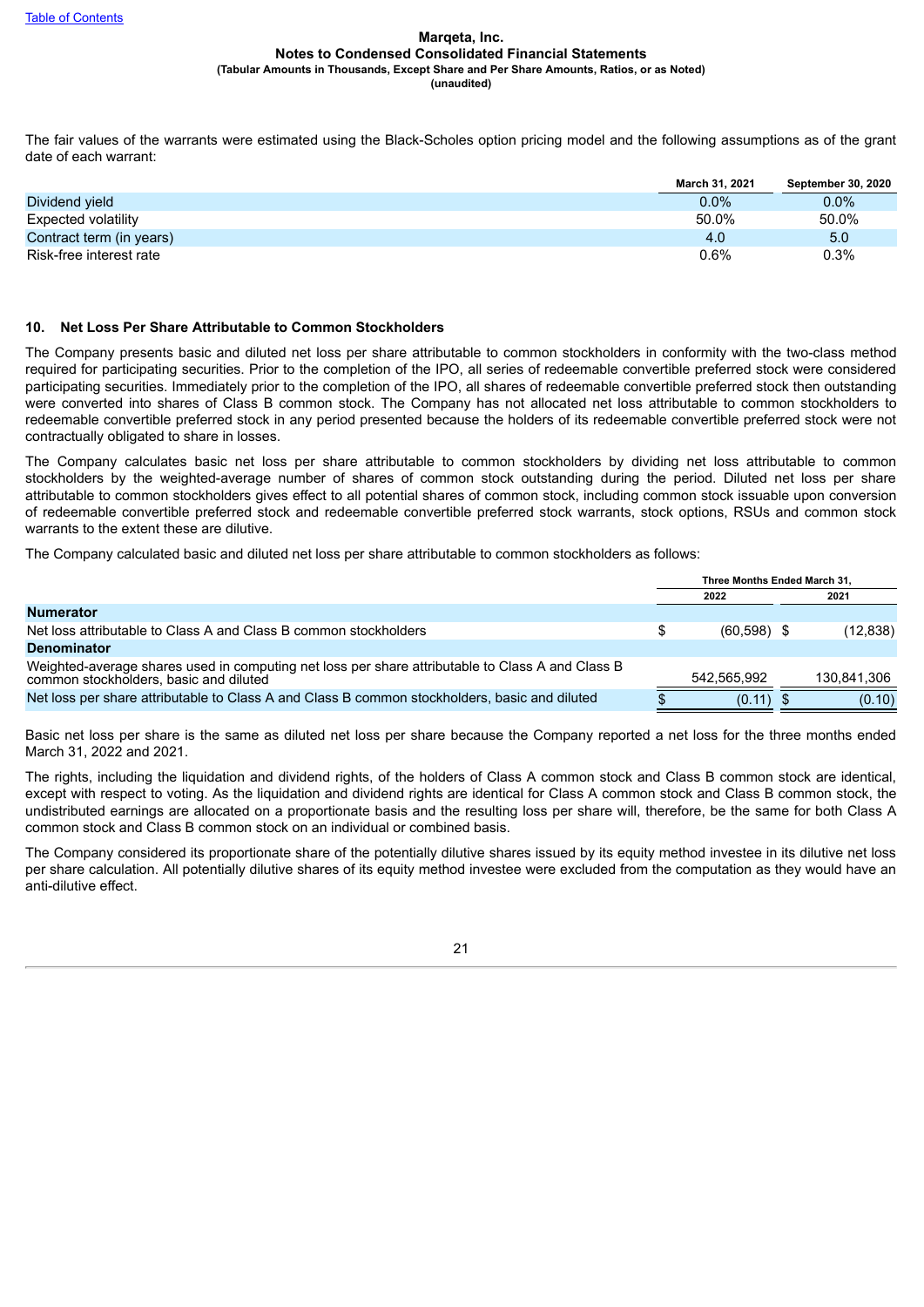Potentially dilutive securities that were excluded from the computation of diluted net loss per share because including them would have had an anti-dilutive effect were as follows:

|                                                                |             | As of March 31, |
|----------------------------------------------------------------|-------------|-----------------|
|                                                                | 2022        | 2021            |
| Redeemable convertible preferred stock, all series             |             | 351,844,340     |
| Warrants to purchase redeemable convertible preferred stock    |             | 203,610         |
| Warrants to purchase Class B common stock                      | 1,900,000   | 2,569,528       |
| Stock options outstanding, including early exercise of options | 43,713,518  | 24,332,915      |
| Unvested RSUs outstanding                                      | 16,666,972  | 6,503,203       |
| Shares committed under the ESPP                                | 372.775     |                 |
| Stock options and RSUs available for future grants             | 79,545,451  | 2,493,159       |
| Total                                                          | 142,198,716 | 387,946,755     |
|                                                                |             |                 |

#### **11. Income Tax**

The income tax expense (benefit) and the associated effective tax rates were not significant for all periods presented. The effective tax rate was lower than the U.S. federal statutory rate primarily because of the domestic valuation allowances.

#### **12. Concentration Risks and Significant Customers**

Financial instruments that potentially expose the Company to concentration of credit risk consist of cash and cash equivalents, marketable securities, accounts receivable and unbilled Customers' receivable, or collectively, Customers' receivables, and settlements receivable. Cash on deposit with financial institutions may, at times, exceed federally insured limits. Management believes that these financial institutions are financially sound and, accordingly, minimal credit risk exists. Cash and cash equivalents as of March 31, 2022 and December 31, 2021 include \$1.2 billion and \$1.2 billion, respectively, of investments in three money market mutual funds, which invest primarily in securities issued by the U.S. Government or U.S. Government agencies.

As of March 31, 2022, marketable securities were \$447.0 million, and there was no concentration of securities of the same issuer with an aggregate fair value greater than 5% of the total balance, except for U.S. Treasuries, which amounted to \$412.5 million, or 92% of the marketable securities. All debt securities within the Company's portfolio are investment grade.

As of December 31, 2021, marketable securities were \$452.9 million, and there was no concentration of securities of the same issuer with an aggregate fair value greater than 5% of the total balance, except for U.S. Treasuries, which amounted to \$418.3 million, or 92% of the marketable securities. All debt securities within the Company's portfolio are investment grade.

A significant portion of the Company's payment transactions are settled through one Issuing Bank, Sutton Bank. For the three months ended March 31, 2022 and 2021, 86% and 94% of Total Processing Volume, which is the total dollar amount of payments processed through the Company's Platform, net of returns and chargebacks, was settled through Sutton Bank, respectively.

A significant portion of the Company's revenue is derived from one Customer. For the three months ended March 31, 2022 and 2021, this Customer accounted for 66% and 73% of the Company's net revenue, respectively. As of March 31, 2022, two customers accounted for 10% and 11% of the Company's accounts receivable, respectively.

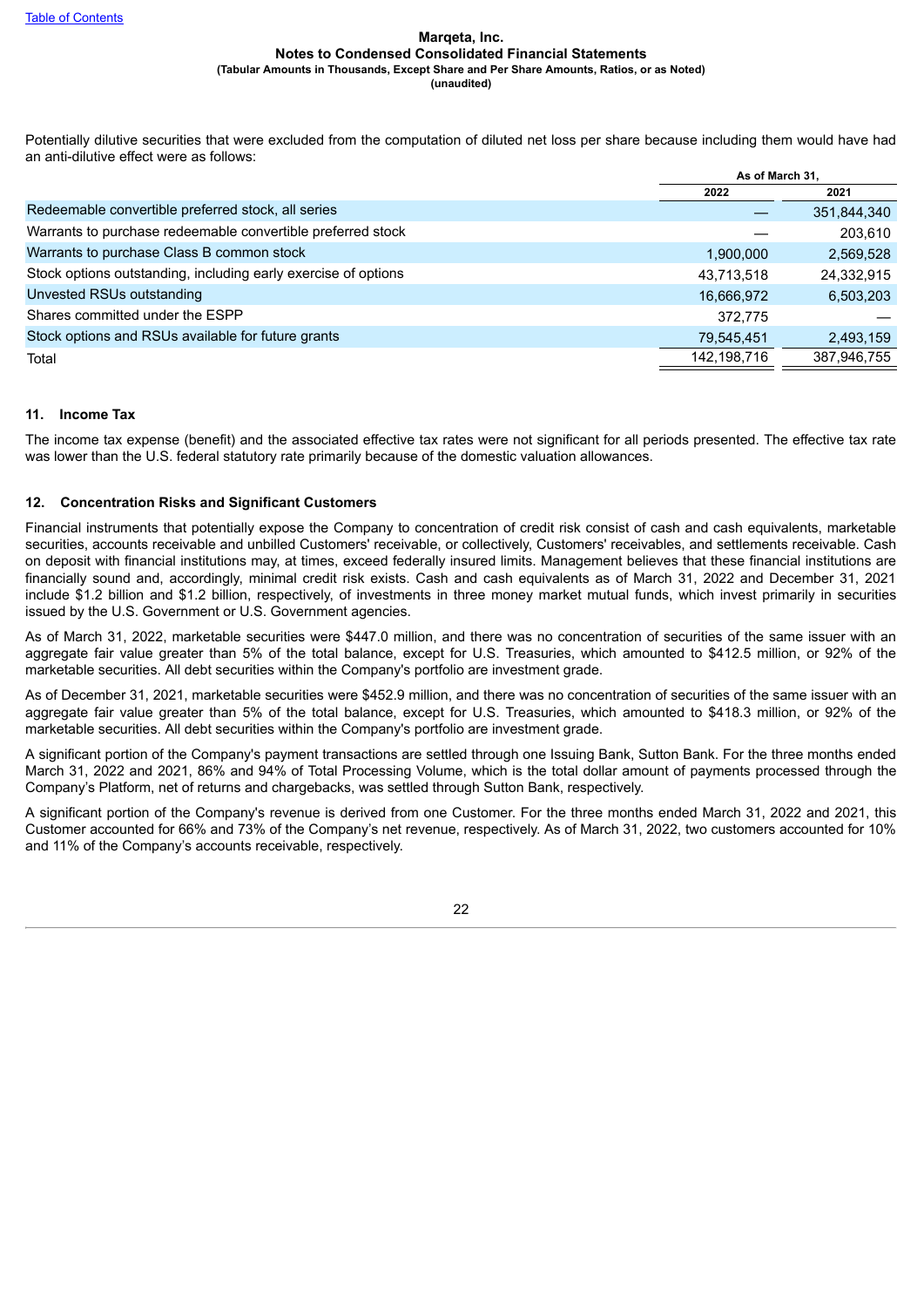## **13. Related Party Transactions**

The Company may enter into transactions with related parties.

Prior to the completion of the IPO, DFS Services LLC, a holder of more than 5% of the Company's outstanding capital stock pre-IPO, was a related party. During the three months ended March 31, 2021, the Company incurred \$11.0 million in Card Network fees, net, recorded within costs of revenue, to PULSE Network LLC, an entity affiliated with DFS Services LLC.

<span id="page-22-0"></span>The Company has an equity method investment in a private company, which is a related party. During the three months ended March 31, 2022, the Company earned net revenue of \$1.8 million from the private company and had \$5.1 million in revenue share payable to this private company as of March 31, 2022.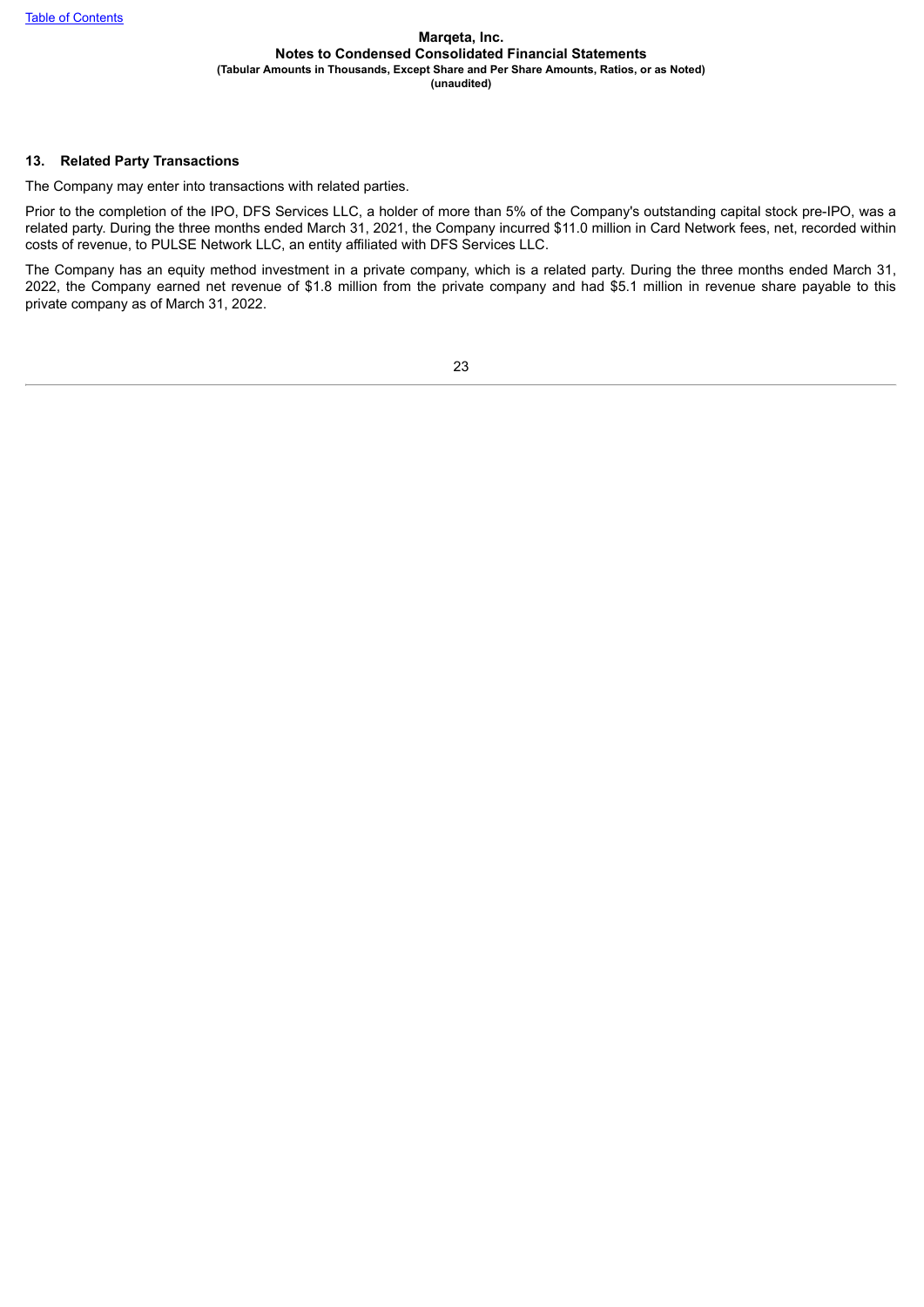#### **Item 2. Management's Discussion and Analysis of Financial Condition and Results of Operations**

You should read the following discussion and analysis of our financial condition and results of operations together with our condensed consolidated financial statements and the related notes included elsewhere in this Quarterly Report on Form 10-Q and in our Annual Report on Form 10-K. This discussion contains forward-looking statements based upon current expectations that involve risks and uncertainties. As discussed in the section titled "Note About Forward Looking Statements", our actual results may differ materially from those discussed in these forward-looking statements as a result of various factors, including those set forth under the section titled "Risk Factors" under Part II, *Item 1A below.*

#### **Overview**

Marqeta's modern card issuing platform, or our Platform, empowers our customers, or our Customers, to create customized payment cards that provide innovative payment experiences for their customers, shoppers, and end users. We serve customers in multiple industry verticals including financial services, buy-now-pay-later, and on demand services. Before the rise of modern card issuing, creating cards was slow, complex, and subject to mistakes. Marqeta helps solve these problems. Our Platform, powered by open APIs, enables businesses to develop modern, frictionless payment card experiences for consumer and commercial use cases that are either the core of, or in support of, their core business.

Our modern architecture allows for flexibility, a high degree of configurability, and accelerated product development, democratizing access to card issuing technology. Marqeta's open APIs provide instant access to our highly scalable, cloud-based, and configurable payment infrastructure that enables our Customers to launch and manage their own card programs, issue cards, and authorize and settle payments transactions.

#### **Impact of COVID-19**

The COVID-19 pandemic has had, and continues to have, a significant impact on the U.S. economy and the markets in which we operate. While the rate of vaccinations continues to improve, the potential for new variants and subvariants contributes to the continuing worldwide public health concern of the COVID-19 virus.

In response to the COVID-19 pandemic, we implemented measures to focus on employee safety and Customer support, while at the same time seeking to mitigate any negative impact on our financial position and operations. We implemented remote working capabilities for our entire company and, to date, there has been minimal disruption to our operations.

We believe the COVID-19 pandemic intensified the consumer need for virtual and contactless forms of payments, the need for greater flexibility with purchases, and for easy online financing options. Many of the providers of these services are our Customers and they are experiencing accelerated adoption of technologies that enable such payment experiences.

There remains uncertainty about the pace of economic recovery, including uncertainty related to the labor market, inflation, and fiscal and monetary policy responses from the federal government. Businesses continue to face difficulty in hiring and meeting consumer demand, and certain portions of the global supply chain remain challenged by shortages and delays that first occurred due to the initial COVID-19 outbreak.

It is uncertain how the COVID-19 pandemic will evolve and what effect the lifting of pandemic-related restrictions, and the levels of infection, will have on our processing volumes, and on our future results of operations. We continue to monitor the situation and may take actions that alter our operations and business practices as may be required by federal, state, or local authorities or that we determine are in the best interests of our Customers, vendors, and employees.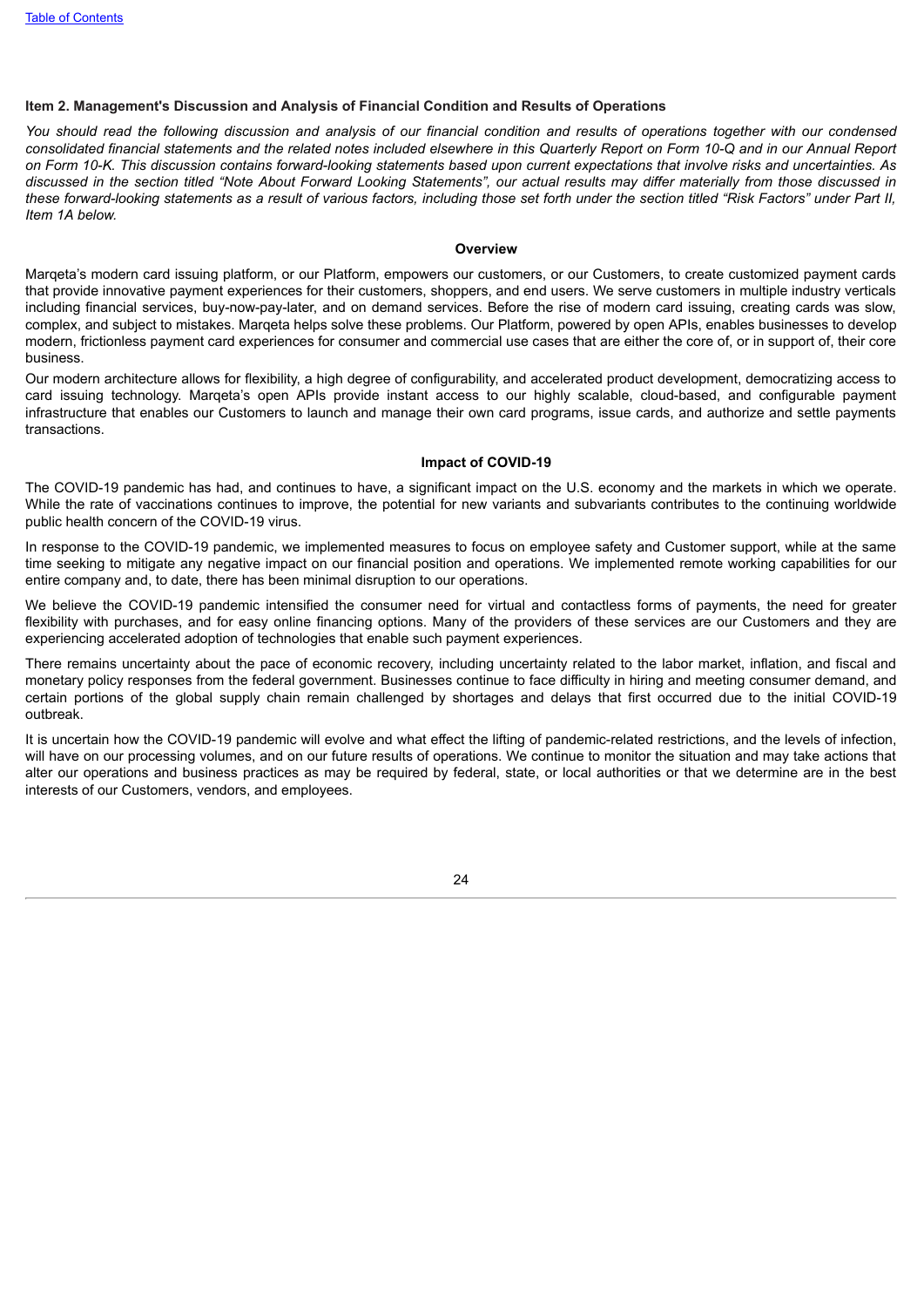#### **Key Operating Metric and Non-GAAP Financial Measures**

We review a number of operating and financial metrics, including the key operating metric set forth below, to help us evaluate our business and growth trends, establish budgets, evaluate the effectiveness of our investments, and assess operational efficiencies. In addition to the results determined in accordance with GAAP, the following table sets forth a key operating metric and non-GAAP financial measures that we consider useful in evaluating our operating performance.

|                                             |     | Three Months Ended March 31, |    |           |  |
|---------------------------------------------|-----|------------------------------|----|-----------|--|
|                                             |     | 2022                         |    | 2021      |  |
| Total Processing Volume (TPV) (in millions) | \$. | 36,626                       | \$ | 23,998    |  |
|                                             |     |                              |    |           |  |
| Net revenue (in thousands)                  | \$  | 166,102                      | \$ | 107,983   |  |
| Gross profit (in thousands)                 | \$  | 74,726                       | \$ | 49,857    |  |
| Gross margin                                |     | 45 %                         |    | 46 %      |  |
| Net loss (in thousands)                     | \$  | (60, 598)                    | \$ | (12, 838) |  |
| Net loss margin                             |     | $(36)$ %                     |    | (12)%     |  |
|                                             |     |                              |    |           |  |
| Adjusted EBITDA (in thousands)              | \$  | (10, 453)                    | \$ | 1,647     |  |
| Adjusted EBITDA margin                      |     | $(6)$ %                      |    | $2\%$     |  |

*Total Processing Volume (TPV)* **-** TPV represents the total dollar amount of payments processed through our Platform, net of returns and chargebacks. We believe that TPV is a key operating metric and a principal indicator of the market adoption of our Platform, growth of our brand, growth of our Customers' businesses and scale of our business.

*Adjusted EBITDA* **-** Adjusted EBITDA is a non-GAAP financial measure that is calculated as net income (loss) adjusted to exclude depreciation and amortization; share-based compensation expense; payroll tax related to share-based compensation; legal, financial, and tax due diligence costs related to potential acquisitions; income tax expense (benefit); and other income (expense) net, which consists of changes in the fair value of redeemable convertible preferred stock warrant liabilities (for periods prior to the IPO), realized foreign currency gains and losses, interest income from our marketable securities, our share of equity method investments' profit or loss, and impairment of equity method investments or other financial instruments. We believe that adjusted EBITDA is an important measure of operating performance because it allows management and our board of directors to evaluate and compare our core operating results, including our operating efficiencies, from period to period. Additionally, we utilize adjusted EBITDA as an input into our calculation of certain annual employee bonus plans. See the section below titled "Use of Non-GAAP Financial Measures" for a discussion of the use of non-GAAP measures and a reconciliation of net loss to Adjusted EBITDA.

*Adjusted EBITDA Margi***n -** Adjusted EBITDA Margin is a non-GAAP financial measure that is calculated as Adjusted EBITDA divided by net revenue. This measure is used by management and our board of directors to evaluate our operating efficiency. See the section below titled "Use of Non-GAAP Financial Measures" for a discussion of the use of non-GAAP measures and a reconciliation of net loss to Adjusted EBITDA Margin.

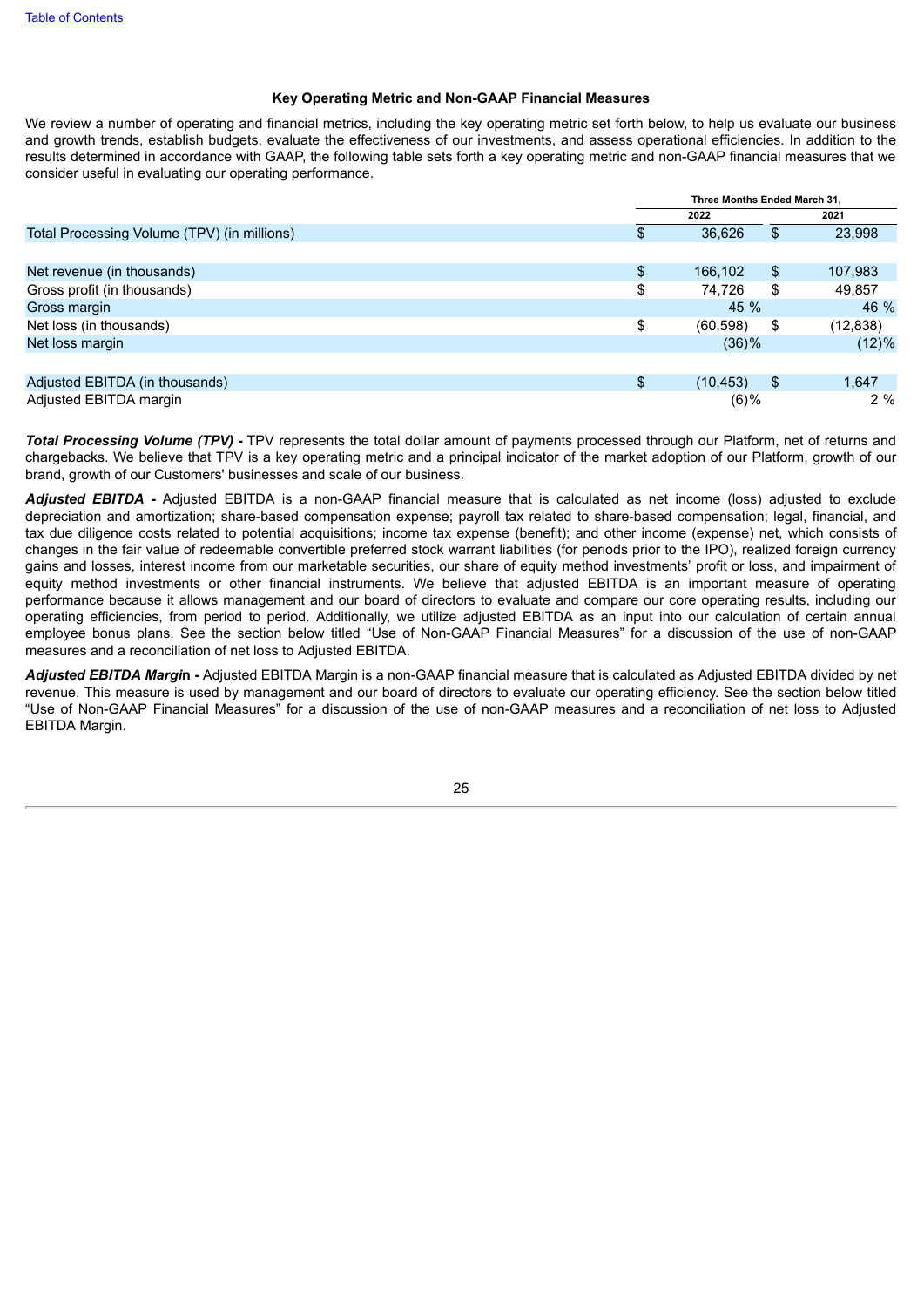#### **Components of Results of Operations**

#### *Net Revenue*

We have two components of net revenue: platform services revenue, net and other services revenue.

*Platform services revenue, net*. Platform services revenue includes Interchange Fees, net of Revenue Share and other service-level payments to Customers. Platform services revenue also includes processing and other fees. Interchange Fees are earned on card transactions we process for our Customers and are based on a percentage of the transaction amount plus a fixed amount per transaction. Interchange Fees are recognized when the associated transactions are settled.

Revenue Share payments are incentives to Customers to increase processing volumes on our Platform. Revenue Share is generally computed as a percentage of the Interchange Fees earned or processing volume and is paid to Customers monthly. Revenue Share payments are recorded as a reduction to revenue. As Customers' processing volumes increase, the rates at which we share revenue generally increase.

Processing and other fees primarily include fees earned when end users use payment cards at automated teller machines and minimum processing fees if Customers' processing volumes fall below certain thresholds.

*Other services revenue.* Other services revenue primarily consists of revenue earned for card fulfillment services. Card fulfillment fees are generally billed to Customers upon ordering card inventory and recognized as revenue when the cards are shipped to the Customers.

#### *Costs of Revenue*

Costs of revenue consist of Card Network fees, Issuing Bank fees, and card fulfillment costs. Card Network fees are equal to a specified percentage of processing volume or a fixed amount per transaction routed through the respective Card Network. Issuing Bank fees compensate our Issuing Banks for issuing cards to our Customers and sponsoring our card programs with the Card Networks and are equal to a specified percentage of processing volume or a fixed amount per transaction. Card fulfillment costs include physical cards, packaging, and other fulfillment costs.

We have separate marketing and incentive arrangements with Card Networks that provide us with monetary incentives for establishing Customer card programs with, and routing volume through, the respective Card Network. The amount of the incentives is generally determined based on a percentage of the processing volume or the number of transactions routed over the Card Network. We record these incentives as a reduction of Card Network fees included in costs of revenue. Generally, as processing volumes increase, we earn a higher rate of monetary incentives from these arrangements, subject to attaining certain volume thresholds during a six-month or annual measurement period. For certain incentive arrangements with an annual measurement period, the one-year period may not align with our fiscal year. Additionally, unusual fluctuations in Card Network fees can occur in the quarter in which volume thresholds are attained as higher incentive rates are applied to volumes over the entire measurement periods, which can span six or twelve months.

#### *Operating Expenses*

*Compensation and Benefits.* Compensation and benefits consist primarily of salaries, employee benefits, incentive compensation, contractors' cost and share-based compensation.

*Technology.* Technology consists primarily of third-party hosting fees, software licenses, and hardware purchases below our capitalization threshold, and support and maintenance costs.

*Professional Services.* Professional services consist primarily of consulting, legal, and recruiting fees.

*Occupancy.* Occupancy consists primarily of rent expense, repairs, maintenance, and other building related costs.

*Depreciation and Amortization.* Depreciation and amortization consist primarily of depreciation of our fixed assets.

*Marketing and Advertising.* Marketing and advertising consist primarily of costs of general marketing activities and promotional activities.

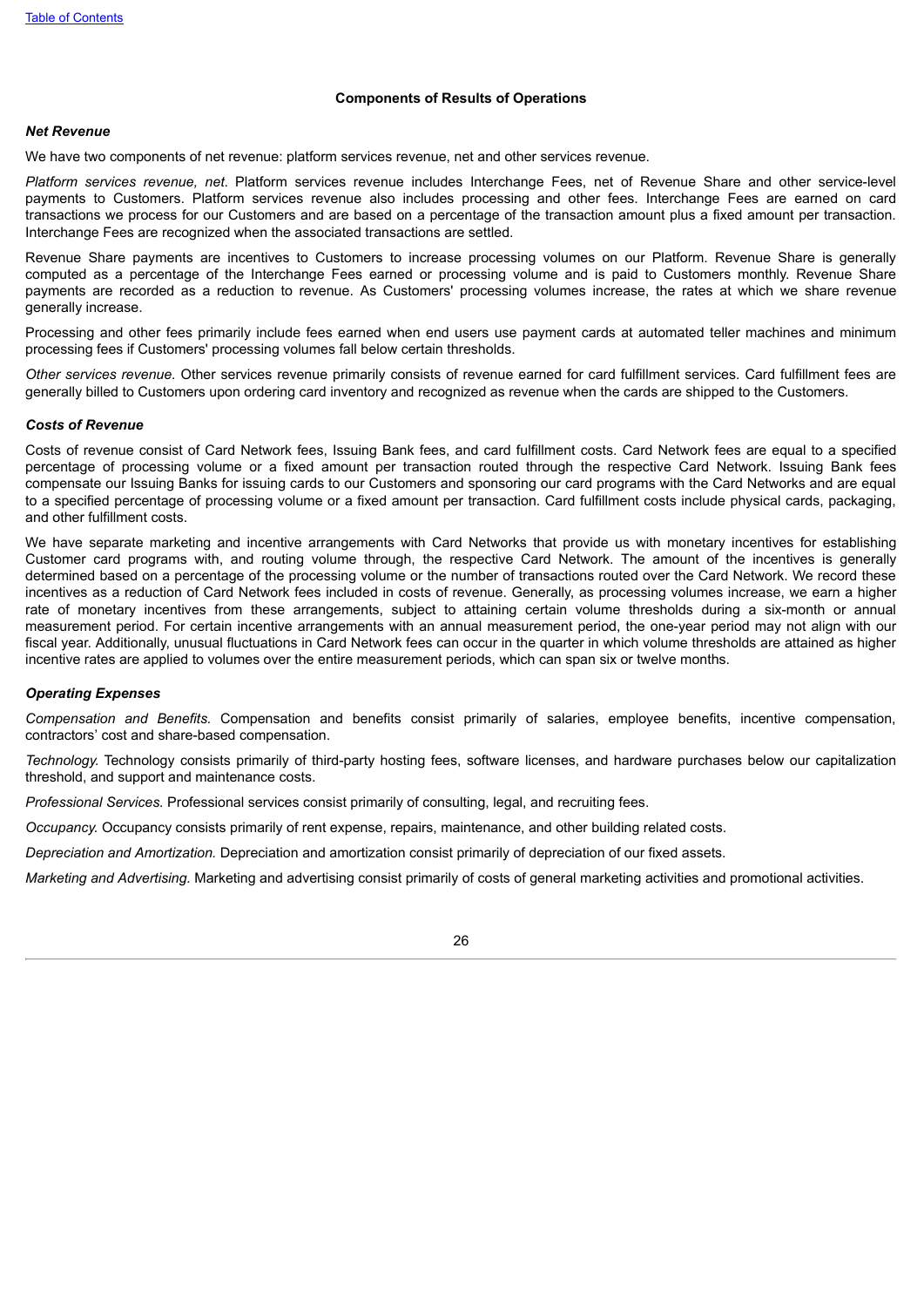*Other Operating Expenses.* Other operating expenses consist primarily of indirect state and local taxes, insurance costs, employee travelrelated expenses, employee training, charitable donations, and other general office expenses.

We expect our operating expenses to increase in absolute dollars as our business grows. We also expect to continue to incur increased expenses to operate as a public company including costs to comply with the rules and regulations applicable to companies listed on a national securities exchange, and costs related to compliance and reporting obligations pursuant to the rules and regulations of the SEC, including regarding internal control over financial reporting under Section 404 of the Sarbanes Oxley Act.

#### *Other Income (Expense), net*

Other income (expense), net consists primarily of impairment of equity method investments or other financial instruments, changes in the fair value of the redeemable convertible preferred stock warrant liabilities (for periods prior to the IPO), realized foreign currency gains and losses, equity method investment share of loss, and interest income from our marketable securities.

#### *Income Tax Expense*

Income tax expense consists of U.S. federal and state income taxes and U.K. income taxes. We maintain a full valuation allowance against our U.S. federal and state net deferred tax assets as we have concluded that it is not more likely than not that we will realize our net deferred tax assets.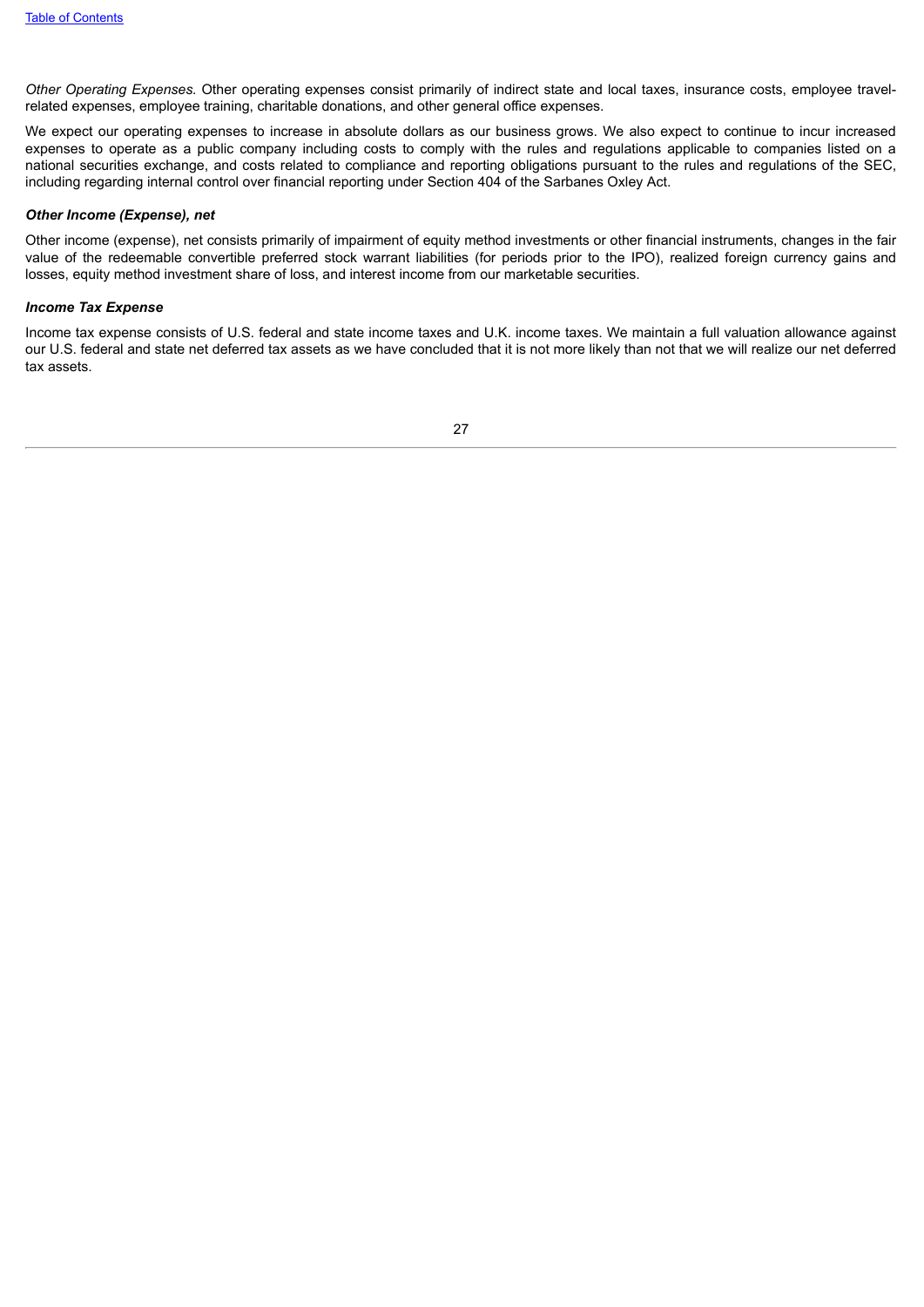## **Results of Operations**

The following table sets forth our results of operations for the periods presented:

|                                |      | Three Months Ended March 31, |     |           |  |  |
|--------------------------------|------|------------------------------|-----|-----------|--|--|
| (dollars in thousands)         | 2022 |                              |     | 2021      |  |  |
| Net revenue                    | \$   | 166,102                      | -\$ | 107,983   |  |  |
| Costs of revenue               |      | 91,376                       |     | 58,126    |  |  |
| Gross profit                   |      | 74,726                       |     | 49,857    |  |  |
| Operating expenses:            |      |                              |     |           |  |  |
| Compensation and benefits      |      | 100,348                      |     | 46,904    |  |  |
| Technology                     |      | 11,384                       |     | 5,626     |  |  |
| <b>Professional services</b>   |      | 4,770                        |     | 4,196     |  |  |
| Occupancy                      |      | 1,115                        |     | 1,086     |  |  |
| Depreciation and amortization  |      | 979                          |     | 907       |  |  |
| Marketing and advertising      |      | 559                          |     | 495       |  |  |
| Other operating expenses       |      | 4,843                        |     | 1,295     |  |  |
| Total operating expenses       |      | 123,998                      |     | 60,509    |  |  |
| Loss from operations           |      | (49, 272)                    |     | (10, 652) |  |  |
| Other income (expense), net    |      | (11, 677)                    |     | (2, 167)  |  |  |
| Loss before income tax expense |      | (60, 949)                    |     | (12, 819) |  |  |
| Income tax expense (benefit)   |      | (351)                        |     | 19        |  |  |
| <b>Net loss</b>                | \$   | (60, 598)                    | \$  | (12, 838) |  |  |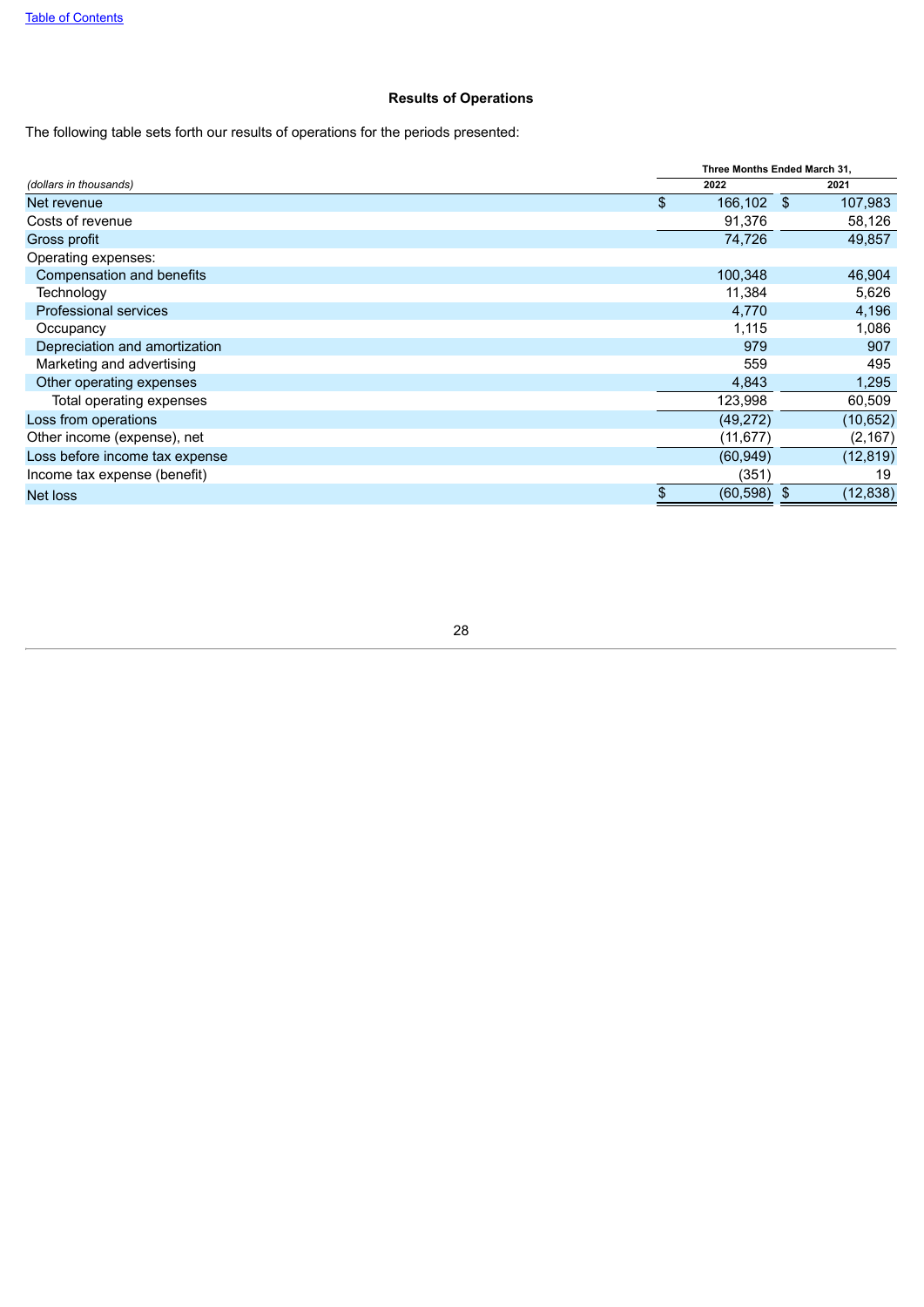## **Comparison of the Three Months Ended March 31, 2022 and 2021**

## *Net Revenue*

| (dollars in thousands)                      |  | Three Months Ended March 31. |      |         |           |        |          |  |
|---------------------------------------------|--|------------------------------|------|---------|-----------|--------|----------|--|
|                                             |  | 2022                         | 2021 |         | \$ Change |        | % Change |  |
| Net revenue:                                |  |                              |      |         |           |        |          |  |
| Total platform services, net                |  | 160.999                      |      | 106.453 | - \$      | 54.546 | 51 %     |  |
| Other services                              |  | 5.103                        |      | 1,530   |           | 3,573  | 234 %    |  |
| Total net revenue                           |  | 166.102                      |      | 107.983 |           | 58.119 | 54 %     |  |
|                                             |  |                              |      |         |           |        |          |  |
| Total Processing Volume (TPV) (in millions) |  | 36.626                       |      | 23.998  |           | 12,628 | 53 %     |  |

Total net revenue increased by \$58.1 million, or 54%, for the three months ended March 31, 2022 compared to the same period in 2021, of which increase \$31.3 million was attributable to Block. The increase in net revenue was primarily driven by a 53% increase in TPV. Net Interchange Fees in the three months ended March 31, 2022 increased primarily due to the increase in TPV, partially offset by an increase in Revenue Share payments attributable to increased average Revenue Share rates, compared to the same period in 2021.

The increase in TPV was mainly driven by increases in processing volume from our financial services and buy-now-pay-later Customers. TPV for our top five Customers, measured by TPV in each respective period, grew by 39% for the three months ended March 31, 2022 compared to the same period in 2021, while TPV from all other Customers, as a group, grew by 168% for the three months ended March 31, 2022 compared to the same period in 2021.

#### *Costs of Revenue and Gross Margin*

|                          | Three Months Ended March 31, |        |   |        |              |          |
|--------------------------|------------------------------|--------|---|--------|--------------|----------|
| (dollars in thousands)   |                              | 2022   |   | 2021   | \$ Change    | % Change |
| <b>Costs of revenue:</b> |                              |        |   |        |              |          |
| Card Network fees, net   | \$                           | 79,581 | S | 49.829 | \$<br>29.752 | 60 %     |
| <b>Issuing Bank fees</b> |                              | 7,301  |   | 6.451  | 850          | 13 %     |
| Other                    |                              | 4,494  |   | 1.846  | 2,648        | 143 %    |
| Total costs of revenue   |                              | 91.376 |   | 58,126 | 33,250       | 57 %     |
|                          |                              |        |   |        |              |          |
| Gross profit             |                              | 74,726 |   | 49.857 | 24,869       | 50 %     |
| Gross margin             |                              | 45 %   |   | 46 %   |              |          |

Costs of revenue increased by \$33.3 million, or 57%, for the three months ended March 31, 2022 compared to the same period in 2021. The increase was primarily due to increased Card Network fees as the result of the 53% increase in TPV and 51% increase in the number of corresponding transactions.

Card Network fees for the three months ended March 31, 2022 reflect an amendment to one of our Card Networks incentive arrangements that was executed in the third quarter of 2021 and included a provision that enabled us to earn increased incentives for volume processed through the Card Network commencing April 1, 2021. Also, Card Network fees for the three months ended March 31, 2021 reflect a \$3.0 million annual cumulative adjustment to our Card Networks incentive that did not recur in the three months ended March 31, 2022 because the relevant milestones were achieved in March 2021 and December 2021. Network fees are presented net of monetary incentives from Card Networks for processing volume through the respective Card Networks during the period.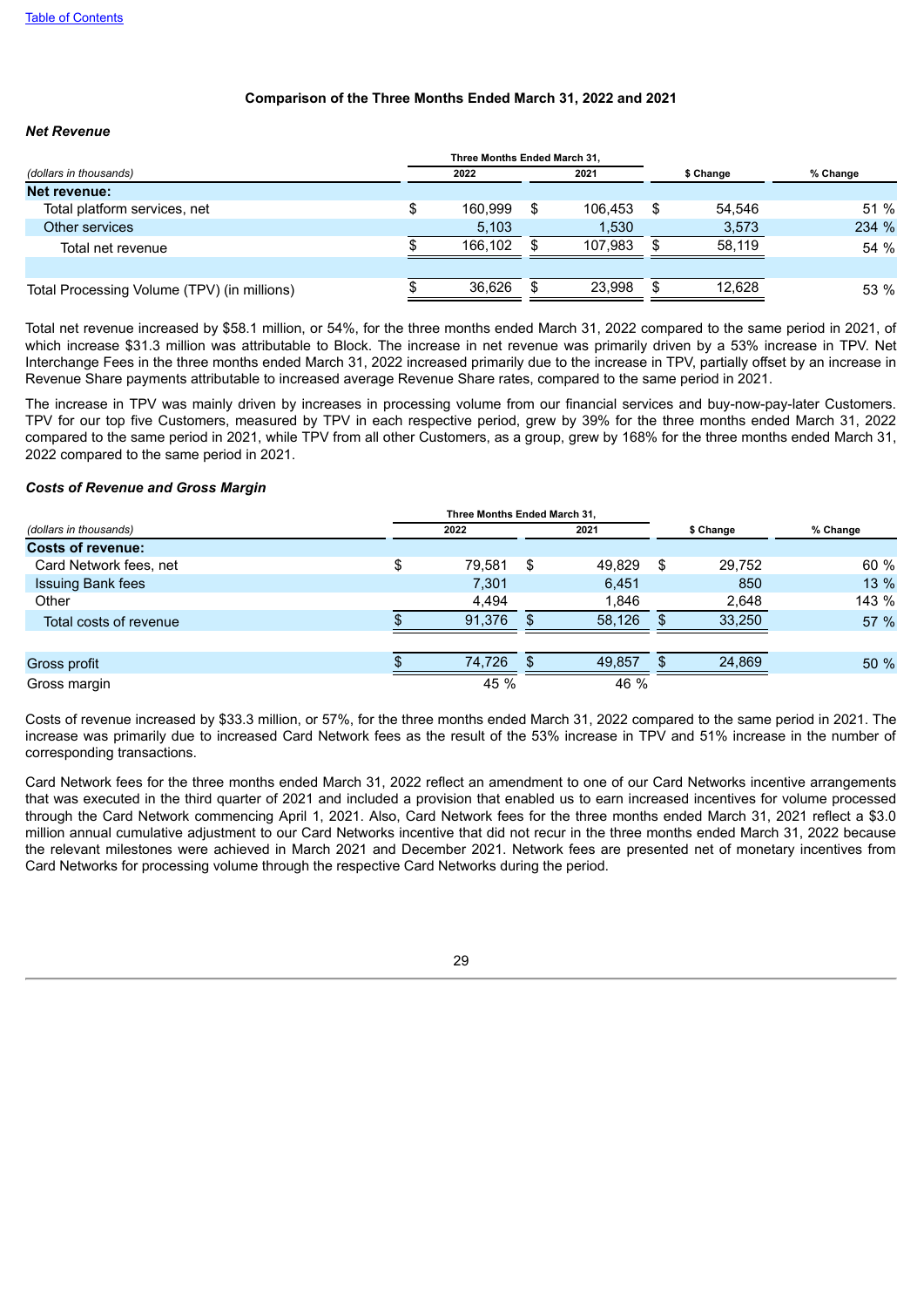Issuing Bank fees increased by \$0.9 million, or 13%, in the three months ended March 31, 2022 compared to the same period in 2021, which was lower than the percentage of increase in TPV as a result of reduced Issuing Bank fees for certain of our Customers. Issuing Bank fees are typically determined based on volume tiers; as our processing volumes grow, these fees as a percentage of processing volume decline.

As a result of the increases in net revenue and costs of revenue discussed above, our gross profit increased by \$24.9 million, or 50%, in the three months ended March 31, 2022 compared to the same period in 2021. Our gross margin decreased by 1% in the three months ended March 31, 2022 compared to the same period in 2021.

#### *Operating Expenses*

|                                             | Three Months Ended March 31, |         |              |    |           |          |
|---------------------------------------------|------------------------------|---------|--------------|----|-----------|----------|
| (dollars in thousands)                      |                              | 2022    | 2021         |    | \$ Change | % Change |
| <b>Operating expenses:</b>                  |                              |         |              |    |           |          |
| Salaries, bonus, benefits and payroll taxes |                              | 63,343  | 35,512       | \$ | 27,831    | 78 %     |
| Share-based compensation                    |                              | 37,005  | 11,392       | \$ | 25,613    | 225 %    |
| Total compensation and benefits             |                              | 100,348 | 46,904       | \$ | 53,444    | 114 %    |
| Percentage of net revenue                   |                              | 60 %    | 43%          |    |           |          |
| Technology                                  |                              | 11,384  | 5,626        |    | 5,758     | 102 %    |
| Percentage of net revenue                   |                              | 7%      | 5%           |    |           |          |
| Professional services                       |                              | 4,770   | 4,196        |    | 574       | 14 %     |
| Percentage of net revenue                   |                              | 3%      | 4%           |    |           |          |
| Occupancy                                   |                              | 1,115   | 1.086        |    | 29        | 3%       |
| Percentage of net revenue                   |                              | 1%      | 1%           |    |           |          |
| Depreciation and amortization               |                              | 979     | 907          |    | 72        | 8 %      |
| Percentage of net revenue                   |                              | 1%      | 1%           |    |           |          |
| Marketing and advertising                   |                              | 559     | 495          | \$ | 64        | 13 %     |
| Percentage of net revenue                   |                              | $-$ %   | $-$ %        |    |           |          |
| Other operating expenses                    |                              | 4,843   | 1,295        |    | 3,548     | 274 %    |
| Percentage of net revenue                   |                              | 3%      | 1%           |    |           |          |
| Total operating expenses                    | \$                           | 123,998 | 60,509<br>\$ | \$ | 63,489    |          |

Compensation and benefits expenses increased by \$53.4 million, or 114%, for the three months ended March 31, 2022 compared to the same period in 2021. Salaries, bonus, benefits, and payroll taxes increased by \$27.8 million predominately due to a \$22.3 million, or 79%, increase in salaries. The increase in salaries was driven by the increase in average headcount, and the increase in compensation rates due to increased competition in the job market and inflation. Additionally, bonus expense increased \$4.2 million, or 80%, during the three months ended March 31, 2022 compared to the same period in 2021 due to the increase in full time employees and the broadening of our corporate bonus plan to cover more employees. We expect rates of compensation to continue to increase in the future in part due to the labor market competition that is currently prevalent in the U.S. economy and inflation.

Compensation and benefits expenses also increased in the three months ended March 31, 2022 compared to the same period in 2021 due to a \$25.6 million increase in share-based compensation expense, mainly because of the increase in the number of our employees and the CEO Long-Term Performance Award as detailed in the table below:

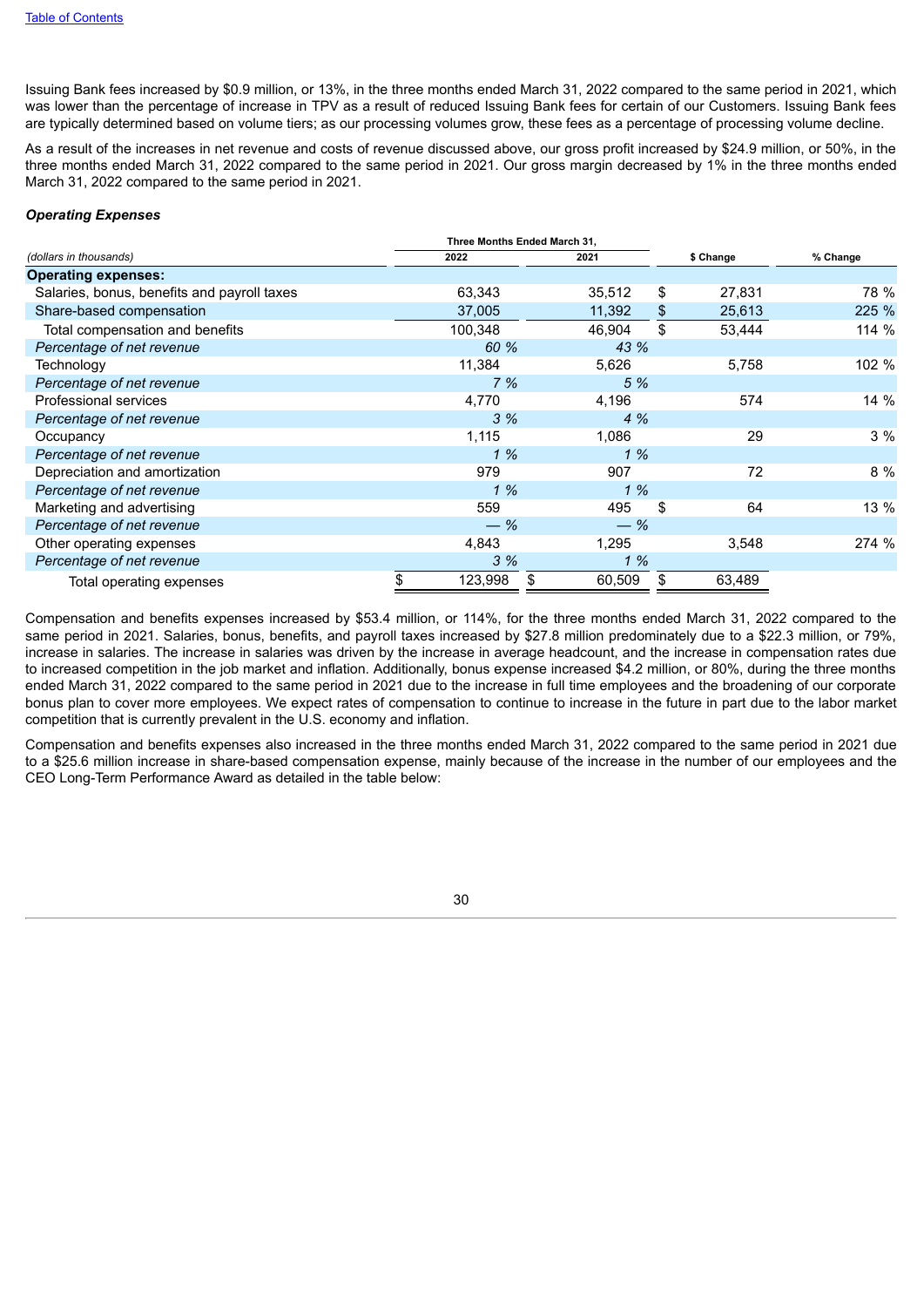|                                 |    | Three Months Ended March 31, |    |        |      |           |          |
|---------------------------------|----|------------------------------|----|--------|------|-----------|----------|
| (dollars in thousands)          |    | 2022                         |    | 2021   |      | \$ Change | % Change |
| <b>Share-based compensation</b> |    |                              |    |        |      |           |          |
| Restricted stock units          | \$ | 15.345                       | \$ |        | - 30 | 15.345    | n/m      |
| Stock options                   |    | 7.659                        |    | 5,505  |      | 2,154     | 39%      |
| CEO Long-Term Performance Award |    | 13.121                       |    |        |      | 13.121    | n/m      |
| Employee Stock Purchase Plan    |    | 880                          |    |        |      | 880       | n/m      |
| Secondary sales of common stock |    |                              |    | 5.887  |      | (5,887)   | (100)%   |
| Total share-based compensation  |    | 37,005                       |    | 11.392 | \$.  | 25.613    | 225 %    |
| $n/m = not meaningful$          |    |                              |    |        |      |           |          |

Technology expenses increased by \$5.8 million, or 102%, for the three months ended March 31, 2022 compared to the same period in 2021. The increase was due to a \$3.4 million increase in third-party hosting costs to support our continued growth and a \$2.4 million increase in software licensing costs as we continue implementing new systems and tools.

Professional services expenses increased by \$0.6 million, or 14%, for the three months ended March 31, 2022 compared to the same period in 2021. The increase was mainly due to a \$0.5 million increase in recruiting fees.

Occupancy expense remained flat for the three months ended March 31, 2022 compared to the same period in 2021 as most of our employees and service providers continue to work remotely. We will continue to evaluate the need for additional office space.

Depreciation and amortization remained relatively flat for the three months ended March 31, 2022 compared to the same period in 2021.

Marketing and advertising expenses remained relatively flat for the three months ended March 31, 2022 compared to the same period in 2021.

Other operating expenses increased by \$3.5 million, or 274%, for the three months ended March 31, 2022 compared to the same period in 2021 as a result of an increase in insurance costs of \$2.1 million, and an increase in other miscellaneous operating expenses of \$1.4 million.

#### *Other Income (Expense), net*

|                             | Three Months Ended March 31. |          |  |         |  |          |          |  |
|-----------------------------|------------------------------|----------|--|---------|--|----------|----------|--|
| (dollars in thousands)      |                              | 2022     |  | 2021    |  | ` Change | % Change |  |
| Other income (expense), net |                              | (11.677) |  | (2.167) |  | (9.510)  | 439 %    |  |
| Percentage of net revenue   |                              | (7)%     |  | $(2)\%$ |  |          |          |  |

Other income (expense), net increased by \$9.5 million, or 439%, for the three months ended March 31, 2022 compared to the same period in 2021. The increase was mostly due to an impairment of \$11.6 million of an option to purchase the remaining equity interests in an equity method investee, offset by a decrease in the expense related to the change in the fair value of the redeemable convertible preferred stock warrant liabilities of \$2.3 million.

#### *Customer Concentration*

We generated 66% and 73% of our net revenue from our largest Customer, Block, during the three months ended March 31, 2022 and 2021, respectively.

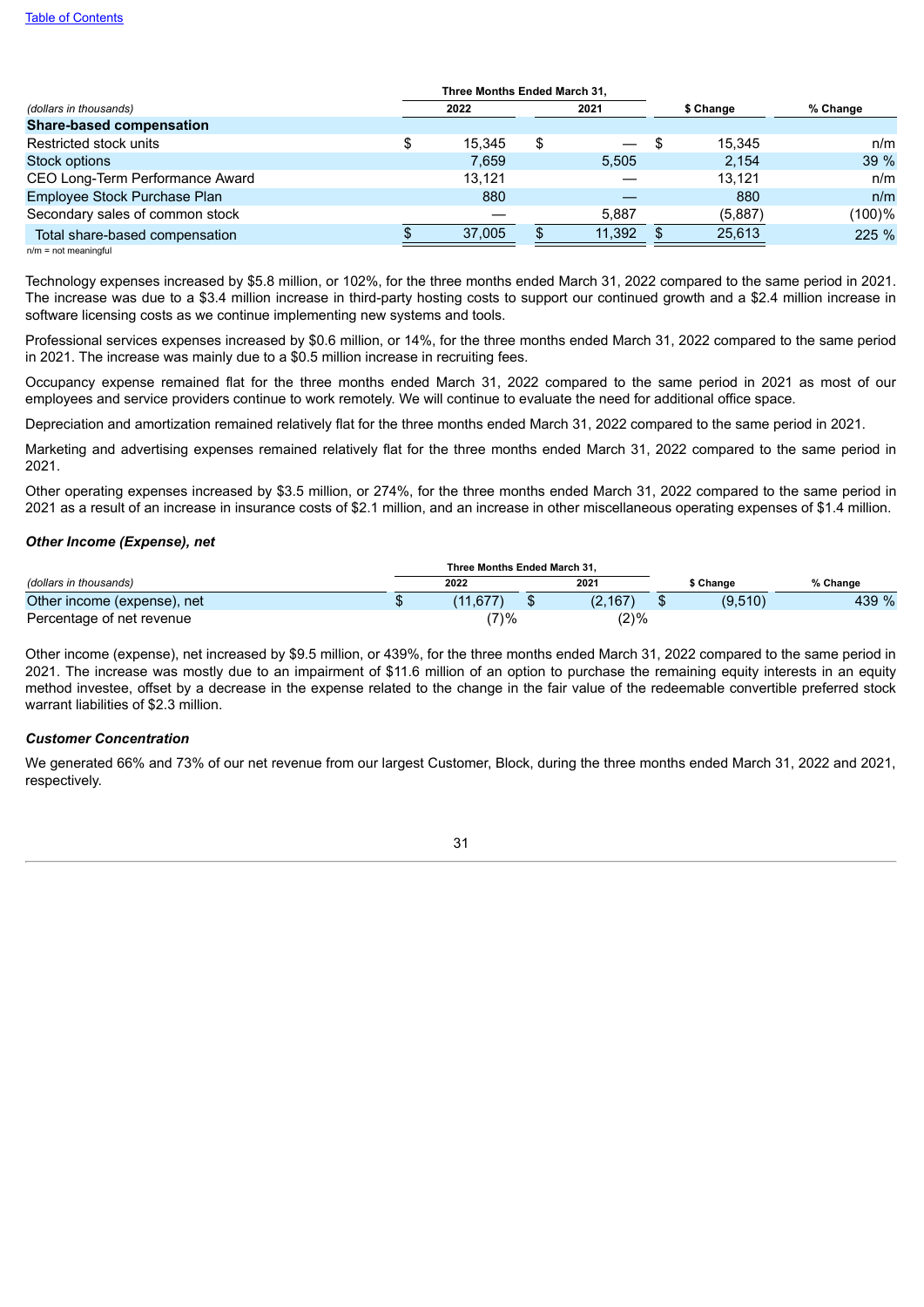## *Use of Non-GAAP Financial Measures*

Our non-GAAP measures have limitations as analytical tools and you should not consider them in isolation. These non-GAAP measures should not be viewed as a substitute for, or superior to, measures prepared in accordance with GAAP. In evaluating these non-GAAP measures, you should be aware that in the future we will incur expenses similar to the adjustments in the presentation of our non-GAAP measures set forth under "Key Operating Metric and Non-GAAP Financial Measures". There are a number of limitations related to the use of these non-GAAP measures versus their most directly comparable GAAP measures, including the following:

- other companies, including companies in our industry, may calculate adjusted EBITDA differently than how we calculate this measure or not at all; this reduces its usefulness as a comparative measure;
- although depreciation and amortization are non-cash charges, the assets being depreciated and amortized may have to be replaced in the future, and adjusted EBITDA does not reflect cash capital expenditure requirements for such replacements or for new capital expenditures; and
- adjusted EBITDA does not reflect the effect of income taxes that may represent a reduction in cash available to us.

We encourage investors to review the related GAAP financial measures and the reconciliation of the non-GAAP financial measures to their most directly comparable GAAP financial measures.

A reconciliation of net loss to adjusted EBITDA for the periods presented is as follows:

|                                                         | Three Months Ended March 31, |           |                |           |  |
|---------------------------------------------------------|------------------------------|-----------|----------------|-----------|--|
| (dollars in thousands)                                  | 2022                         |           |                | 2021      |  |
| Net revenue                                             | \$                           | 166,102   | $\mathfrak{F}$ | 107,983   |  |
| Net loss                                                | \$                           | (60, 598) | \$             | (12, 838) |  |
| Net loss margin                                         |                              | (36)%     |                | (12)%     |  |
|                                                         |                              |           |                |           |  |
| Net loss                                                | \$                           | (60, 598) | \$             | (12, 838) |  |
| Depreciation and amortization expense                   |                              | 979       |                | 907       |  |
| Share-based compensation expense                        |                              | 37,005    |                | 11,392    |  |
| Payroll tax expense related to share-based compensation |                              | 835       |                |           |  |
| Other expense (income), net                             |                              | 11.677    |                | 2,167     |  |
| Income tax expense (benefit)                            |                              | (351)     |                | 19        |  |
| <b>Adjusted EBITDA</b>                                  |                              | (10, 453) | \$             | 1,647     |  |
| Adjusted EBITDA Margin                                  |                              | $(6)$ %   |                | 2%        |  |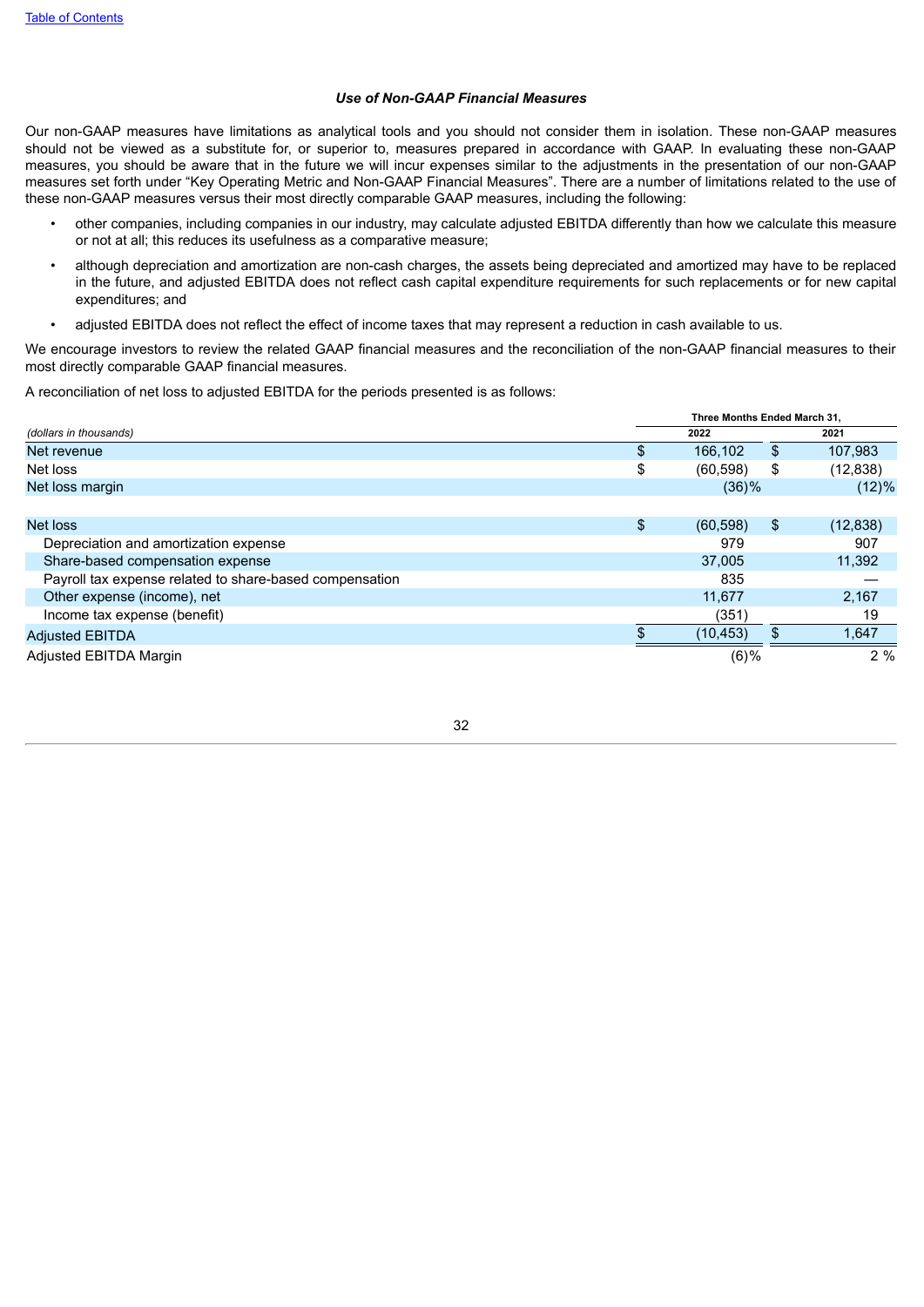#### **Liquidity and Capital Resources**

Since our inception through June 30, 2021, we financed our operations primarily through sales of equity securities and payments received from our Customers. In June 2021, we completed our IPO in which we received aggregate proceeds of \$1.3 billion after deducting underwriting discounts and commissions of \$91.6 million, and offering costs of \$7.5 million.

As of March 31, 2022, our principal sources of liquidity included cash, cash equivalents, and marketable securities totaling \$1.6 billion, with such amounts held for working capital purposes. Our cash equivalents and marketable securities were comprised primarily of money market funds, U.S. government securities, commercial paper, asset-backed securities, and corporate debt securities. We have generated significant operating losses as reflected in our accumulated deficit. We expect to continue to incur operating losses for the foreseeable future.

We believe our existing cash and cash equivalents, and our marketable securities will be sufficient to meet our working capital and capital expenditure needs for more than the next 12 months. Our future capital requirements will depend on many factors, including our planned continuing investment in product development, platform infrastructure, and global expansion. We will use our cash for a variety of needs, including for ongoing investments in our business, potential strategic acquisitions, capital expenditures and investment in our infrastructure, including our non-cancellable purchase commitments with cloud-computing service providers and certain Issuing Banks.

As of March 31, 2022, we had \$7.8 million in restricted cash which included a deposit held at an Issuing Bank to provide the Issuing Bank collateral in the event that our Customers' funds are not deposited at the Issuing Bank in time to settle our Customers' transactions with the Card Networks. Restricted cash also includes cash held at a bank to secure our payments under a lease agreement for our office space.

#### *Cash Flows*

The following table summarizes our cash flows for the periods indicated:

|                                                                        | Three Months Ended March 31. |                |        |  |
|------------------------------------------------------------------------|------------------------------|----------------|--------|--|
|                                                                        |                              | 2022           | 2021   |  |
|                                                                        |                              | (in thousands) |        |  |
| Net cash (used in) provided by operating activities                    |                              | $(46,759)$ \$  | 17.870 |  |
| Net cash (used in) provided by investing activities                    |                              | (834)          | 8.760  |  |
| Net cash (used in) provided by financing activities                    |                              | (2,731)        | 567    |  |
| Net (decrease) increase in cash, cash equivalents, and restricted cash |                              | (50.324)       | 27.197 |  |

## *Operating Activities*

Our largest source of cash provided by our operating activities is our net revenue. Our primary uses of cash in our operating activities are for Card Network and Issuing Bank fees, and employee-related compensation. The timing of settlement of certain operating liabilities, including Revenue Share payments, bonus payments and prepayments made to cloud-computing service providers, can affect the amounts reported as net cash provided by operating activities on the condensed consolidated statement of cash flows.

Net cash was used in operating activities in the three months ended March 31, 2022 compared to net cash provided in the same period in 2021 primarily due to the net impact of increases in net revenue and related cash collections and cash paid for costs of revenues and operating expenses, increases in non-cash charges primarily for share-based compensation expense, and net changes in operating assets and liabilities.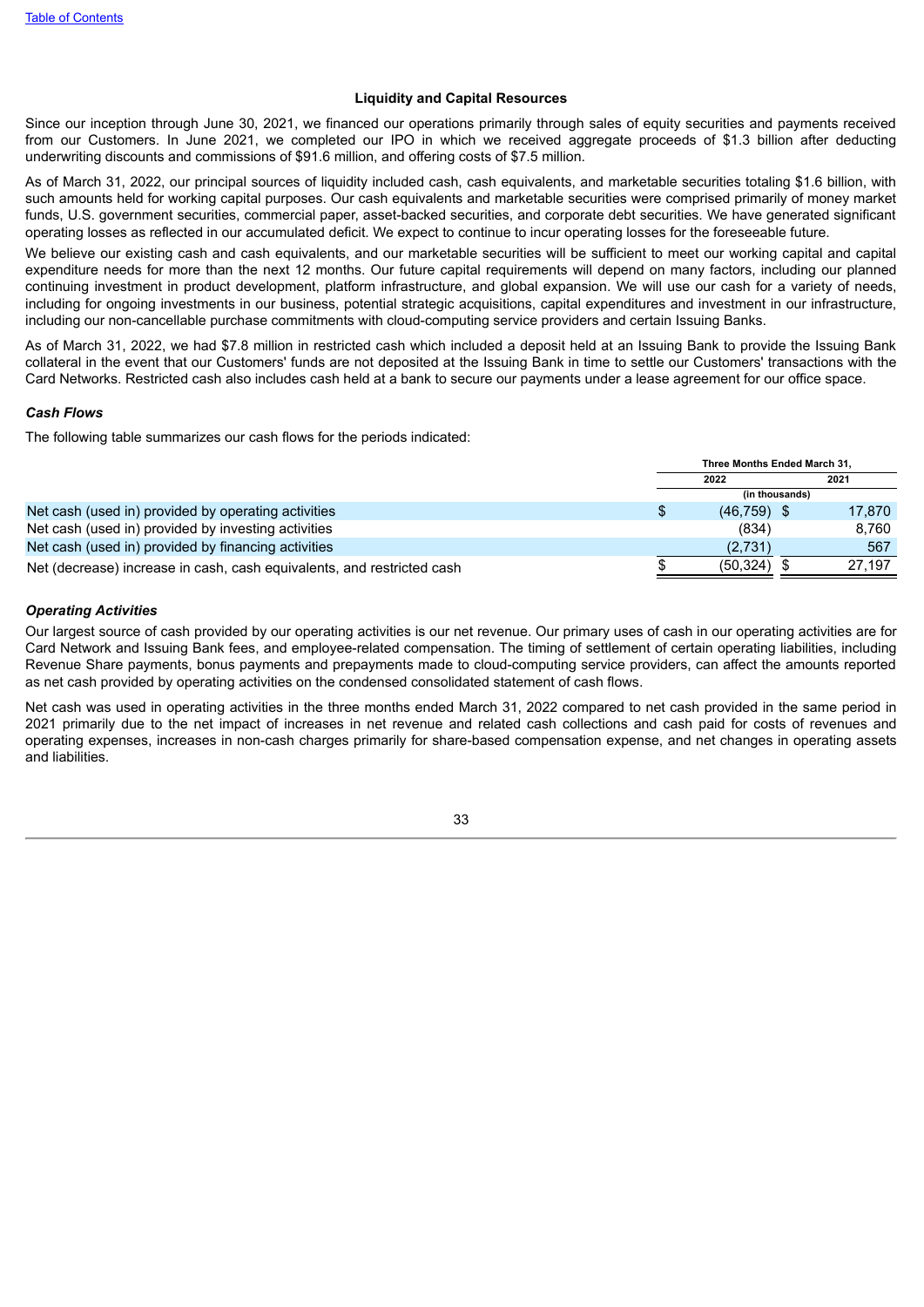#### *Investing Activities*

Net cash provided by investing activities consists primarily of maturities of our investments in marketable securities. Net cash used in investing activities consists primarily of purchases of marketable securities and purchases of property and equipment.

Net cash was used in investing activities in the three months ended March 31, 2022 compared to net cash provided in the same period in 2021 primarily due to the increase in purchases of marketable securities and the decrease in maturities of marketable securities.

#### *Financing Activities*

Net cash provided by financing activities consists primarily of proceeds from the issuance our equity securities. Net cash used in financing activities consists primarily of net payments related to share-based compensation activities, and payments of offering costs related to the IPO.

Net cash was used in financing activities in the three months ended March 31, 2022 compared to net cash provided in the same period in 2021 primarily due to the payment to satisfy the tax withholding and remittance obligations related to the settlement of our outstanding RSUs, offset by the decrease in payment of offering costs.

#### **Obligations and Other Commitments**

Our principal commitments consist of obligations under our operating leases for office space and other non-cancellable purchase commitments. For additional information about our operating leases, see Note 7 to our Condensed Consolidated Financial Statements "Commitments and Contingencies — Operating Leases."

In connection with our corporate headquarters lease, we are required to provide the landlord a letter of credit in the amount of \$1.5 million. We have secured this letter of credit by depositing \$1.5 million with the issuing financial institution. This deposit is classified as restricted cash in the condensed consolidated balance sheets.

As of March 31, 2022, we had non-cancellable purchase commitments with certain Issuing Banks and service providers of \$227.6 million, payable over the next 5 years. These purchase obligations include \$219.0 million related to minimum commitments as part of a cloudcomputing service agreement. The remaining obligations are related to various service providers and Issuing Banks processing fees over the fixed, non-cancellable respective contract terms.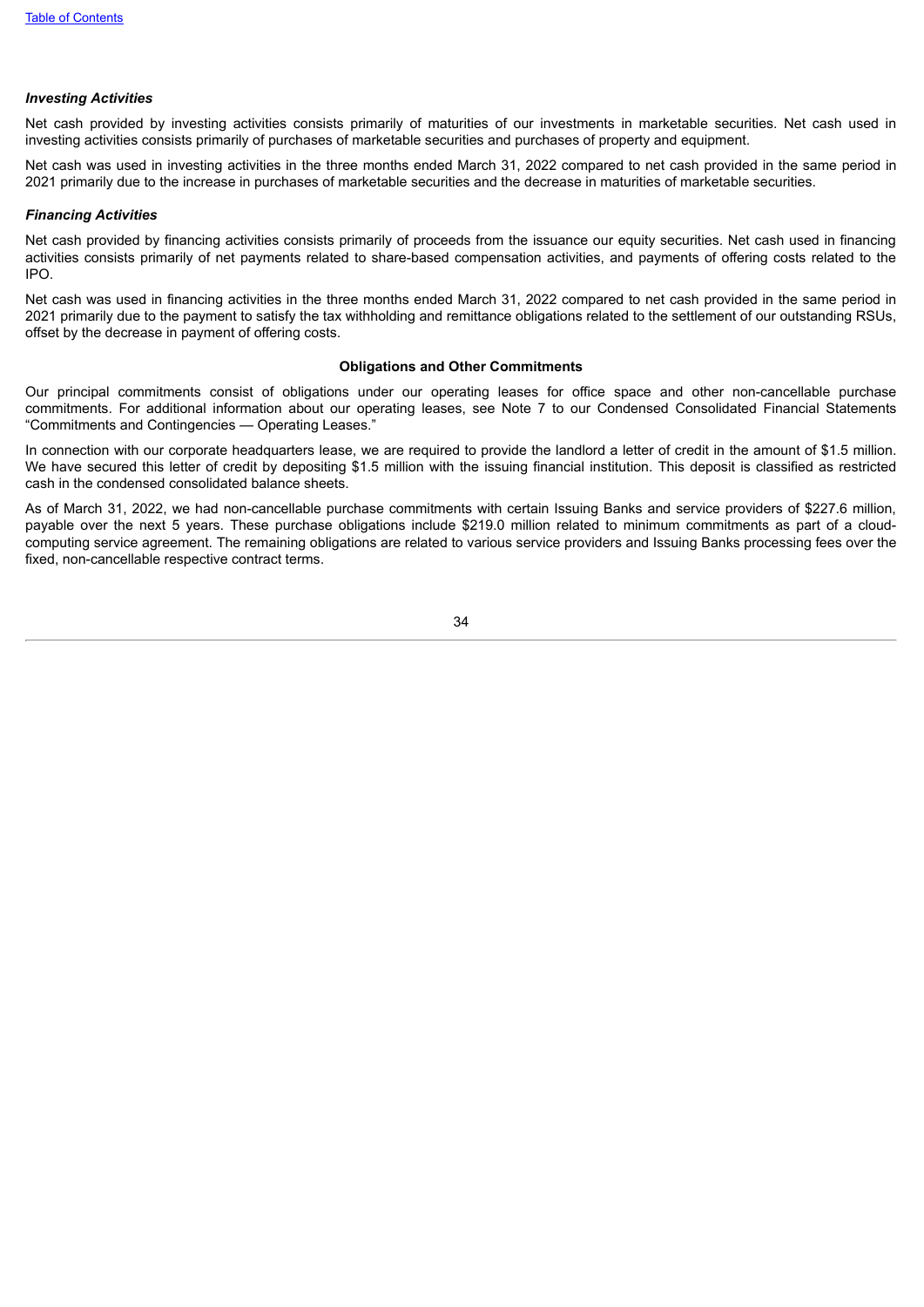#### **Critical Accounting Policies and Estimates**

Our condensed consolidated financial statements are prepared in accordance with accounting principles generally accepted in the United States. The preparation of these condensed consolidated financial statements requires us to make estimates and assumptions that affect the reported amounts of assets, liabilities, revenue, costs, and expenses, and related disclosures. On an ongoing basis, we evaluate our estimates and assumptions. Our actual results may differ from these estimates under different assumptions or conditions.

We believe that of our significant accounting policies discussed in "Consolidated Financial Statements — Note 2. Summary of Significant Accounting Policies" in the Annual Report on Form 10-K, the following accounting policies involve a greater degree of judgment and complexity. Accordingly, these are the policies we believe are the most critical to aid in fully understanding and evaluating our condensed consolidated financial condition and results of operations.

Under the Jumpstart our Business Startups Act, or JOBS Act, "an emerging growth company" can take advantage of an extended transition period for complying with new or revised accounting standards. This provision allows an "emerging growth company" to delay the adoption of new or revised accounting standards that have different transition dates for public and private companies until those standards would otherwise apply to private companies. We meet the definition of an "emerging growth company" and have elected to use this extended transition period. As a result of this election, our timeline to comply with these standards will in many cases be delayed as compared to other public companies that are not eligible to take advantage of this election or have not made this election. Therefore, our financial statements may not be comparable to those of companies that comply with the public company effective dates for these standards.

#### *Revenue Recognition*

We generate revenue from providing Platform services, which includes Interchange Fees and processing fees, and other services, which includes card fulfillment revenue, to our Customers.

Our contracts with Customers typically include two performance obligations: (i) providing access to our payment processing Platform and (ii) providing card fulfillment services. Certain Customer contracts require us to allocate the transaction price of the contract based on the relative stand-alone selling price of the performance obligations which are estimated using an analysis of our historical contract pricing and costs incurred to fulfill services.

We satisfy our performance obligation to provide platform services over time as Customers have continuous access to our Platform, and we stand ready to process Customer transactions throughout their term of access. We allocate variable consideration to the distinct month in which our Platform services are delivered. When pricing terms are not consistent throughout the entire term of the contract, we estimate variable consideration in Customers' contracts primarily using the expected value method. We develop estimates of variable consideration on the basis of both historical information and current trends and do not expect or anticipate significant reversal of revenue in the future periods.

As the Issuer Processor for our Customers, we are the principal in providing services under our contracts with Customers. To deliver the services required by our Customers, we contract with Card Networks for transaction routing, reporting, and settlement services and with Issuing Banks for card issuing, Card Network sponsorship, and regulatory compliance approval services. We control these integrated services before delivery to our Customers, we are primarily responsible for the delivery of the services to Customers, and we have discretion in vendor selection. As such, we record fees paid to the Issuing Banks and Card Networks as costs of revenue.

For certain revenue contracts, we estimate variable consideration and material rights to record each period. This requires that we estimate the expected processing volume over the term of the contract, including any additional extension of the term associated with a material right. These estimates are predominantly derived by analysis of historical trends and are updated on a quarterly basis. Changes made to these assumptions during the three months ended March 31, 2022 did not have a material impact to the net revenue recorded during the three months ended March 31, 2022.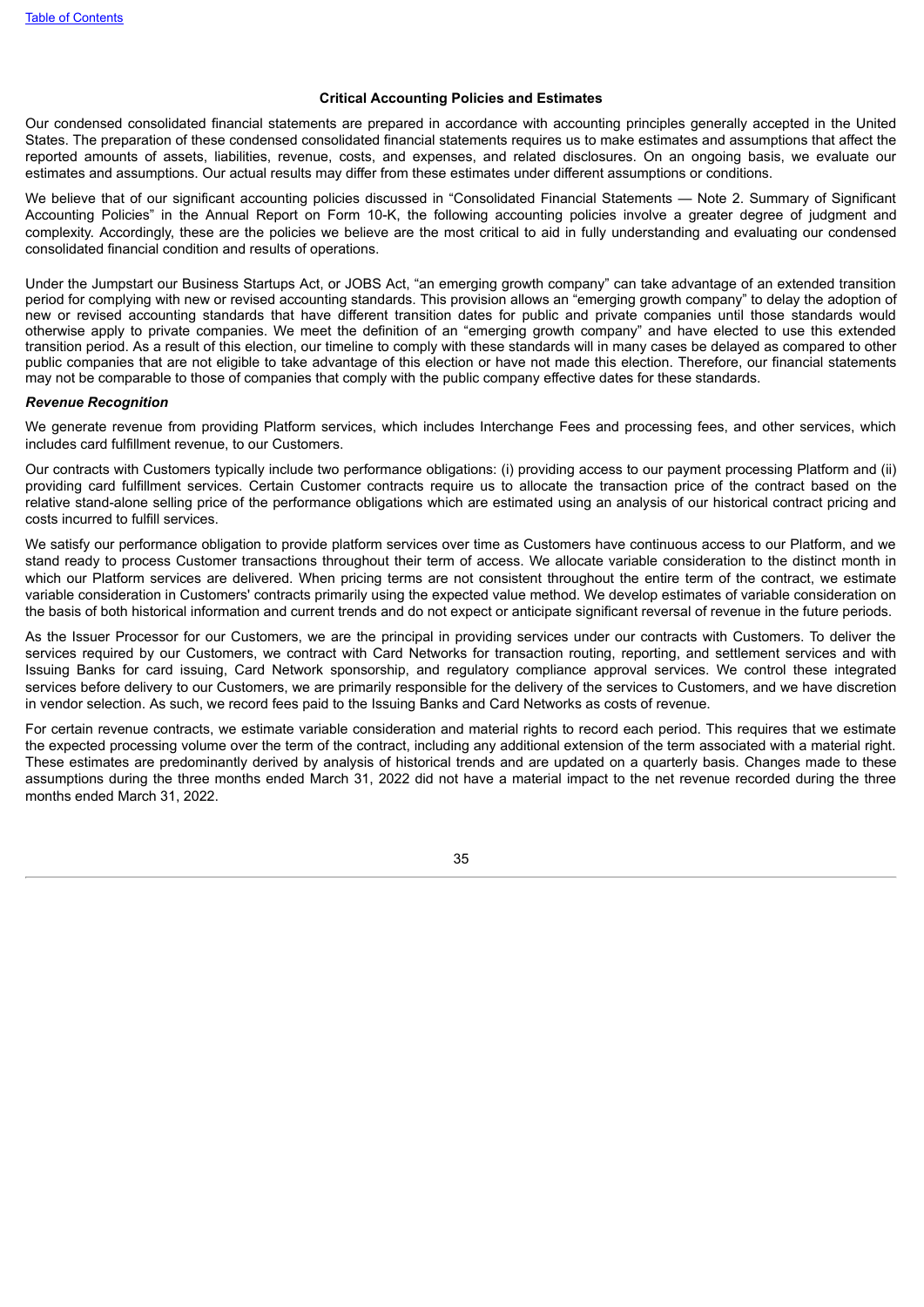## *Share-Based Compensation*

We measure compensation expense for all share-based payment awards, including stock options and RSUs, granted to employees, directors, and other service providers, based on the estimated fair value of the awards on the date of grant. Prior to the completion of the IPO, the most significant input in determining the fair value of a stock option was the estimated fair value of our common stock. The estimated fair value of our common stock was also used to measure the grant date fair value of RSUs granted prior to the completion of the IPO. Additionally, prior to the completion of the IPO, the determination of whether to recognize share-based compensation expense related to secondary sales of common stock by employees or former employees required a significant amount of judgment.

Our methods to estimate the fair value of our common stock and to determine share-based compensation expense related to secondary sales of common stock prior to the completion of the IPO are discussed below.

*Fair Value of Common Stock*: Prior to the completion of the IPO, the Company's board of directors considered numerous objective and subjective factors to determine the fair value of the Company's common stock at each meeting in which awards were approved. The factors considered included, but were not limited to: (i) contemporaneous independent third-party valuations of the Company's common stock; (ii) observed secondary sales of the Company's common stock; (iii) rights, preferences, and privileges of the Company's redeemable convertible preferred stock relative to those of its common stock; (iv) the Company's actual operating and financial performance; (v) current business conditions and projections; (vi) the likelihood of achieving a liquidity event, such as an initial public offering or sale of the Company, given prevailing market conditions; and (vii) precedent transactions involving the Company's capital stock.

Subsequent to the completion of the IPO, the fair value of the Company's common stock is determined by the closing price, on the date of grant, of its Class A common stock, which is traded on the Nasdaq Global Select Market.

*Secondary Sales of Common Stock*. During the three months ended March 31, 2021, prior to the completion of the IPO, certain stockholders acquired outstanding common stock from current or former employees for a purchase price greater than the estimated fair value of our common stock at the time of the respective transaction. The determination of whether the excess of purchase price over the estimated fair value represents share-based compensation is highly judgmental. We determined whether secondary sales of common stock by employees and former employees resulted in share-based compensation expense by evaluating the extent of our involvement in secondary sale transactions, whether the purchaser of the shares is an existing or new stockholder, and the extent the sale price per share exceeds our estimated fair value per share. We recorded share-based compensation expense for the difference between the price paid and the estimated fair value on the date of the transaction of \$5.9 million during the three months ended March 31, 2021. Such amounts were recorded in compensation and benefits expense on the condensed consolidated statements of operations and comprehensive loss.

Subsequent to the completion of the IPO, we did not record share-based compensation expense related to secondary sales of our common stock.

## *Recent Accounting Pronouncements*

<span id="page-35-0"></span>See Note 2 to our Condensed Consolidated Financial Statements "Summary of Significant Accounting Policies—Adoptions of New Accounting Standards" and "Summary of Significant Accounting Policies—New Accounting Standards Not Yet Adopted" for additional information.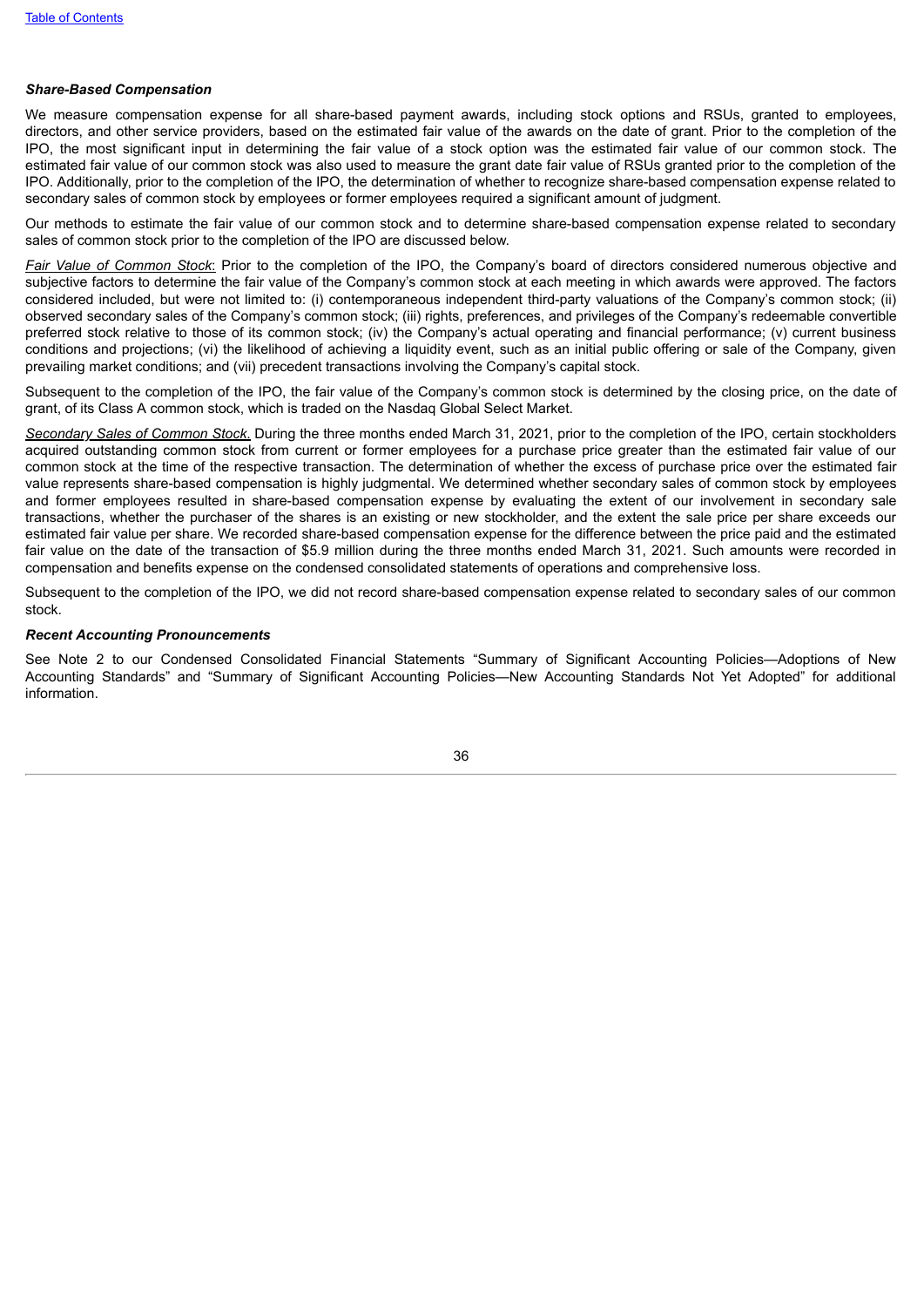# **Item 3. Quantitative and Qualitative Disclosures about Market Risk**

We have operations within the United States, the United Kingdom, Australia, and Singapore, and we are exposed to market risks in the ordinary course of our business, including the effects of interest rate changes and foreign currency fluctuations. Information relating to quantitative and qualitative disclosures about these market risks is described below.

# *Interest Rate Risk*

We had cash, cash equivalents, and marketable securities totaling \$1.6 billion as of March 31, 2022. Such amounts included cash deposits, money market funds, U.S. government securities, commercial paper, asset-backed securities, and corporate debt securities. The fair value of our cash, cash equivalents, and marketable securities would not be significantly affected by either an increase or decrease in interest rates due to the short-term maturities of the majority of these instruments. Because we classify our marketable securities as "available-for-sale" and have not yet adopted ASU 2016-13 (See Note 2 to our Condensed Consolidated Financial Statements "Summary of Significant Accounting Policies—New Accounting Standards Not Yet Adopted" for additional information), no gains or losses are recognized in the condensed consolidated statement of operations and comprehensive loss due to changes in interest rates unless such securities are sold prior to maturity or declines in fair value are determined to be other-than-temporary. We have the ability to hold all marketable securities until their maturities. A hypothetical 100 basis point increase or decrease in interest rates would not have a material effect on our financial results.

## *Foreign Currency Exchange Risk*

Most of our sales and operating expenses are denominated in U.S. dollars, and therefore our results of operations are not currently subject to significant foreign currency risk. As of March 31, 2022, a hypothetical 10% change in foreign currency exchange rates applicable to our business would not have had a material impact on our condensed consolidated financial statements.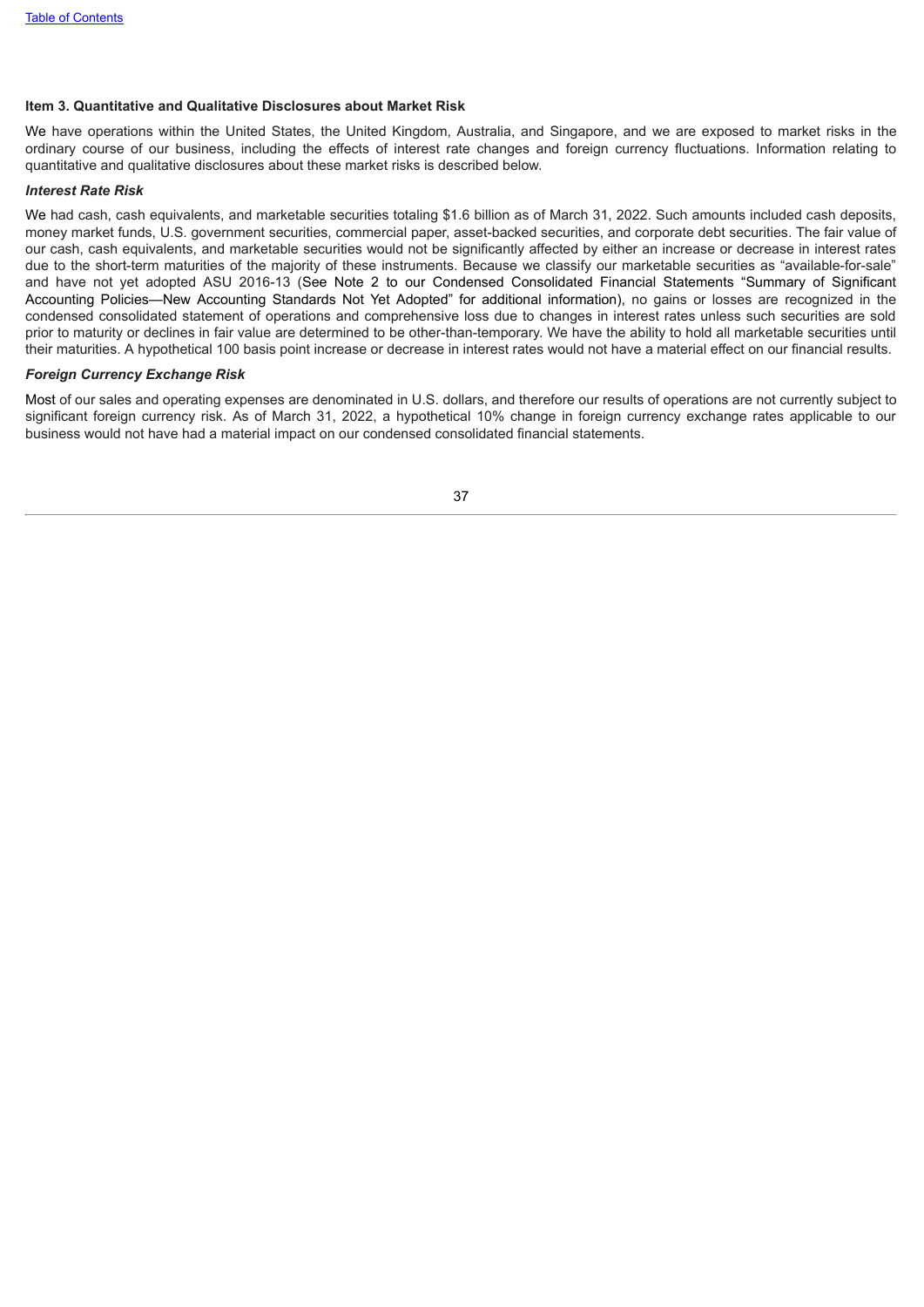# **Item 4. Controls and Procedures**

# *Evaluation of Disclosure Controls and Procedures*

Our management, with the participation of our Chief Executive Officer and our Chief Financial Officer, have evaluated the effectiveness of our disclosure controls and procedures as defined in Rules 13a-15(e) and 15d-15(e) under the Securities Exchange Act of 1934, as amended, or the Exchange Act, as of the end of the period covered by this Quarterly Report on Form 10-Q. Disclosure controls and procedures are designed to provide reasonable assurance that information required to be disclosed by a company in the reports that it files or submits under the Exchange Act is recorded, processed, summarized and reported, within the time periods specified in the Securities and Exchange Commission's, or the SEC's, rules and forms. Disclosure controls and procedures include, without limitation, controls and procedures designed to ensure that information required to be disclosed by a company in the reports that it files or submits under the Exchange Act is accumulated and communicated to the company's management, including its principal executive and principal financial officers, or persons performing similar functions, as appropriate to allow timely decisions regarding required disclosure. Management recognizes that any controls and procedures, no matter how well designed and operated, can provide only reasonable assurance of achieving their objectives, and management necessarily applies its judgment in evaluating the cost-benefit relationship of possible controls and procedures.

Based on this evaluation, our Chief Executive Officer and our Chief Financial Officer concluded that our disclosure controls and procedures were effective at a reasonable assurance level as of March 31, 2022.

#### *Changes in Internal Control over Financial Reporting*

There have not been any changes in the Company's internal control over financial reporting (as such term is defined in Rules 13a-15(f) and 15d-15(f) under the Exchange Act) during the first quarter of fiscal year 2022 that have materially affected, or are reasonably likely to materially affect, the Company's internal control over financial reporting.

## *Limitations on Effectiveness of Controls and Procedures*

The effectiveness of any internal control over financial reporting is subject to inherent limitations, including the exercise of judgment in designing, implementing, operating, and evaluating the controls and procedures, and the inability to eliminate misconduct completely. Accordingly, any system of internal control over financial reporting, no matter how well designed and operated, can only provide reasonable, not absolute assurance that its objectives will be met. In addition, projections of any evaluation of effectiveness to future periods are subject to the risk that controls may become inadequate because of changes in conditions, or that the degree of compliance with the policies or procedures may deteriorate. We intend to continue to monitor and upgrade our internal controls as necessary or appropriate for our business, but cannot assure you that such improvements will be sufficient to provide us with effective internal control over financial reporting.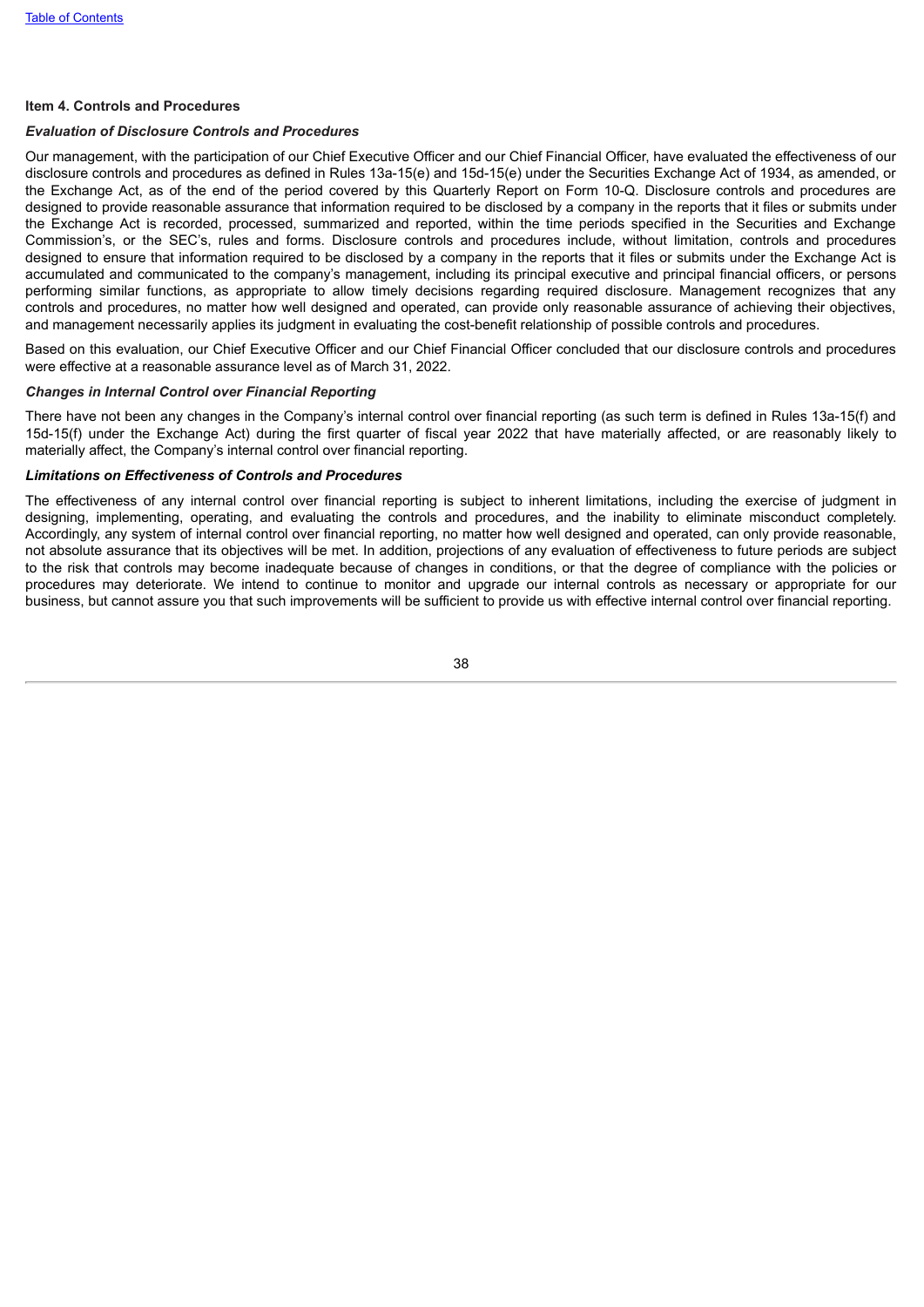## **PART II - Other Information**

# **Item 1. Legal Proceedings**

We are not currently a party to any material pending legal proceedings. From time to time, we may be subject to legal proceedings and claims arising in the ordinary course of business.

#### **Item 1A. Risk Factors**

#### **Risk Factors**

Investing in our Class A common stock involves a high degree of risk. You should carefully consider the risks and uncertainties described below, together with all of the other information in this Quarterly Report on Form 10-Q and our condensed consolidated financial statements and the related notes and the section titled "Management's Discussion and Analysis of Financial Condition and Results of Operations," before making a decision to invest in our Class A common stock. Our business, results of operations, financial condition and prospects could also be harmed by risks and uncertainties not currently known to us or that we do not currently believe to be material. If any of the risks actually occur, our business, results of operations, financial condition, and prospects could be adversely affected. In that event, the trading price of our Class A common stock could decline, and you could lose part or all of your investment.

## **Risk Factors Summary**

Our business is subject to numerous risks and uncertainties that you should consider before investing in our company. The following is a summary of some of these risks and uncertainties. This summary should be read together with the more detailed *description of each risk factor below.*

- *•* We have experienced rapid net revenue growth in recent periods and our recent net revenue growth rates may not be indicative of our future net revenue growth.
- If we fail to manage our growth effectively, we may be unable to execute our business plan or maintain high levels of customer service and satisfaction, and our business, results of operations, and financial condition could be adversely affected.
- Future net revenue growth depends on our ability to retain existing Customers, drive increased TPV on our Platform, and attract new Customers in a cost-effective manner.
- We participate in markets that are competitive and continuously evolving, and if we do not compete effectively with established companies and new market entrants, our business, results of operations, and financial condition could be adversely affected.
- We currently generate significant net revenue from our largest Customer, Block, Inc., or Block, and the loss or decline in net revenue from Block could adversely affect our business, results of operations, and financial condition.
- Our recent growth, ongoing changes in our industry, and our transaction mix make it difficult to forecast our net revenue and evaluate our business and future prospects.
- We have a history of net losses, we anticipate increasing operating expenses in the future, and we may not be able to achieve profitability.
- We may experience annual or quarterly fluctuations in our results of operations due to a number of factors that make our future results difficult to predict and could cause our results of operations to fall below analyst or investor expectations.
- The global COVID-19 pandemic could adversely affect our business, results of operations, and financial condition.
- Our business relies on our relationships with Issuing Banks and Card Networks, and if we are unable to maintain these relationships, our business may be adversely affected. Further, any changes to the rules or practices set by Card Networks, including changes in Interchange Fees, could adversely affect our business.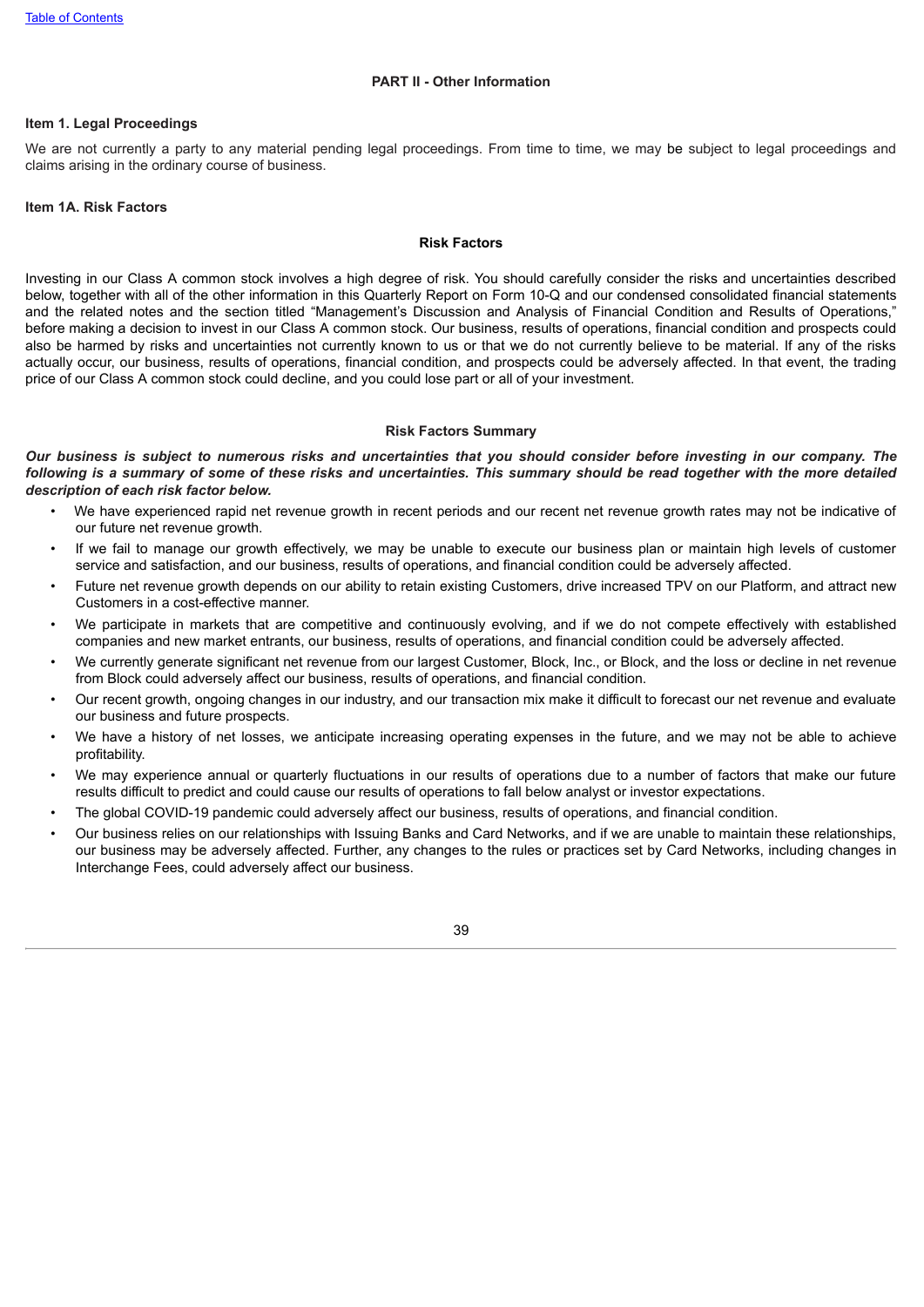- There has been a limited public market for our Class A common stock, the trading price of our Class A common stock has been and is likely to continue to be volatile or may decline regardless of our operating performance, and you may not be able to resell your shares at or above the price at which you purchased such shares.
- The dual class structure of our common stock has the effect of concentrating voting control with those stockholders who hold shares of our Class B common stock, including our directors, executive officers, and their respective affiliates. This ownership limits or precludes your ability to influence corporate matters, including the election of directors, amendments of our organizational documents, and any merger, consolidation, sale of all or substantially all of our assets, or other major corporate transaction requiring stockholder approval, and that may depress the trading price of our Class A common stock.

## **Risks Relating to Our Business and Industry**

#### We have experienced rapid net revenue growth in recent periods and our recent net revenue growth rates may not be indicative of *our future net revenue growth.*

We have experienced rapid growth in recent periods. Our total net revenue was \$517.2 million, \$290.3 million and \$143.3 million for the years ended December 31, 2021, 2020, and 2019, respectively, an increase of 78% and 103% from the prior years, respectively. Our total net revenue was \$166.1 million and \$108.0 million in the three months ended March 31, 2022 and 2021, respectively, an increase of 54%. In future periods, we may not be able to sustain net revenue growth consistent with recent history, or at all. Further, because we operate in an evolving payments industry, our ability to grow and innovate is important to our success. We believe our net revenue growth depends on several factors, including, but not limited to, our ability to:

- acquire new Customers and retain existing Customers:
- achieve widespread acceptance and use of our Platform and the services we offer;
- increase the use of our Platform and our offerings, TPV, and the number of transactions on our Platform;
- effectively scale our operations while maintaining high levels of service and Customer satisfaction;
- maintain and increase our net revenue and gross profit by continuing to innovate and expanding our product and service offerings;
- diversify our Customer base;
- maintain and grow our network of vendors and partners, including Issuing Banks, Card Networks, and other vendors and partners;
- hire and retain talented employees at all levels of our business;
- maintain the security and reliability of our Platform;
- adapt to changes in laws and regulations applicable to our business;
- adapt to changing macroeconomic conditions and evolving conditions in the payments industry:
- introduce and grow widespread adoption of our Platform in new markets outside of the United States; and
- successfully compete against established companies and new market entrants, including legacy issuing platforms and modern payments technology companies.

If we are unable to accomplish these objectives, our net revenue growth may be adversely affected.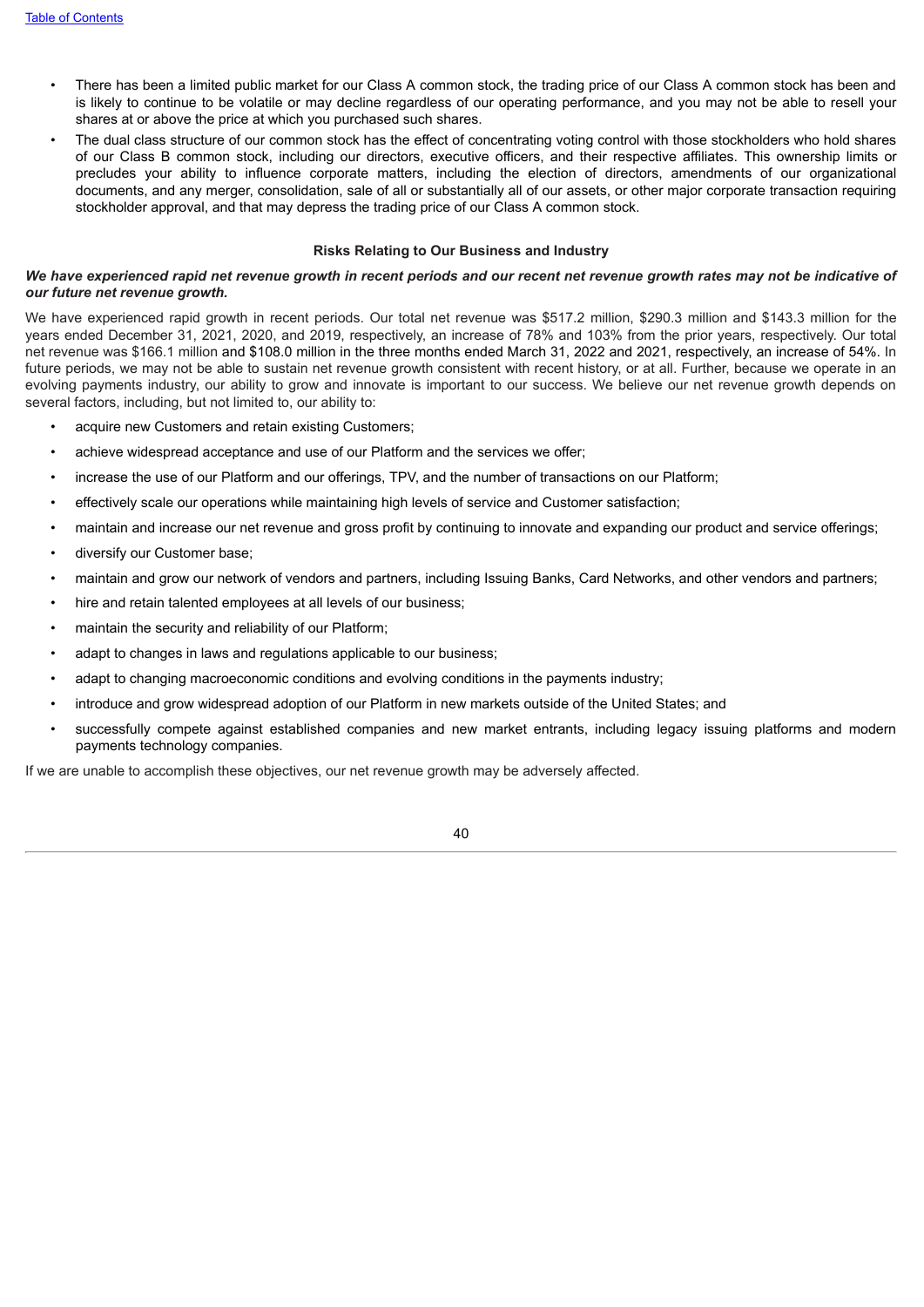We also expect our operating expenses to increase in future periods, and if our net revenue growth does not increase to offset these anticipated increases in our operating expenses, our business, results of operations, and financial condition will be adversely affected, and we may not be able to achieve profitability. We have also encountered in the past, and expect to encounter in the future, risks and uncertainties frequently experienced by growing companies in evolving industries as further detailed in these "Risk Factors." If our assumptions regarding these risks and uncertainties, which we use to plan and operate our business, are incorrect or change, or if we do not address these risks successfully, our growth rates may slow and our business would suffer. In the near term, we expect our TPV and net revenue growth rates may continue to be variable as a result of the COVID-19 pandemic and the significant military action against Ukraine launched by Russia, and we are unable to predict the duration, degree, or volatility of future growth with any certainty.

# If we fail to manage our growth effectively, we may be unable to execute our business plan or maintain high levels of Customer service and satisfaction, and our business, results of operations, and financial condition could be adversely affected.

We have experienced, and expect to continue to experience, rapid growth, which has placed, and may continue to place, significant demands on our management and our operational and financial resources. For example, our workforce has grown to 856 employees as of March 31, 2022 from 554 employees as of March 31, 2021. We have offices in the United Kingdom, or U.K., and Australia, and a presence in Singapore as of March 31, 2022, and we plan to continue to expand our international presence and operations into other countries in the future. We have also historically experienced significant growth in the number of Customers using our Platform, the number of card programs and solutions we manage for our Customers, and TPV on our Platform.

To manage operations and personnel growth, we will need to continue to grow and improve our operational, financial, and management controls, and our reporting systems and procedures. We will require significant capital expenditures and the allocation of valuable management resources to expand our systems and infrastructure before our net revenue increases without any assurances that our net revenue will increase. We also believe that our corporate culture has been and will continue to be a valuable component of our success. As we expand our business and mature as a public company, we may find it difficult to maintain our corporate culture while managing this growth as our employees and other service providers increasingly work from anywhere in the world. Failure to manage our anticipated growth and organizational changes in a manner that preserves the key aspects of our culture could reduce our ability to recruit and retain personnel, innovate, operate effectively, and execute on our business strategy, potentially adversely affecting our business, results of operations, and financial condition. Additionally, as a result of the COVID-19 pandemic, our global workforce has been working remotely or in hybrid settings, with expected future phased office re-openings potentially limiting our employees' ability to perform certain job functions and, over time, negatively impacting corporate culture.

Further, as more of our employees are located in new jurisdictions, we will be required to invest resources and to monitor continually changing local regulations and requirements, and we may experience a resulting increase in our expenses, decrease in employee productivity, and changes in our corporate culture.

In addition, as we expand our business, it is important that we continue to maintain a high level of Customer service and satisfaction. As our Customer base continues to grow, we will need to expand our account management and Customer service teams and continue to scale our Platform. If we are not able to continue to provide high levels of Customer service, our reputation, as well as our business, results of operations, and financial condition, could be adversely affected.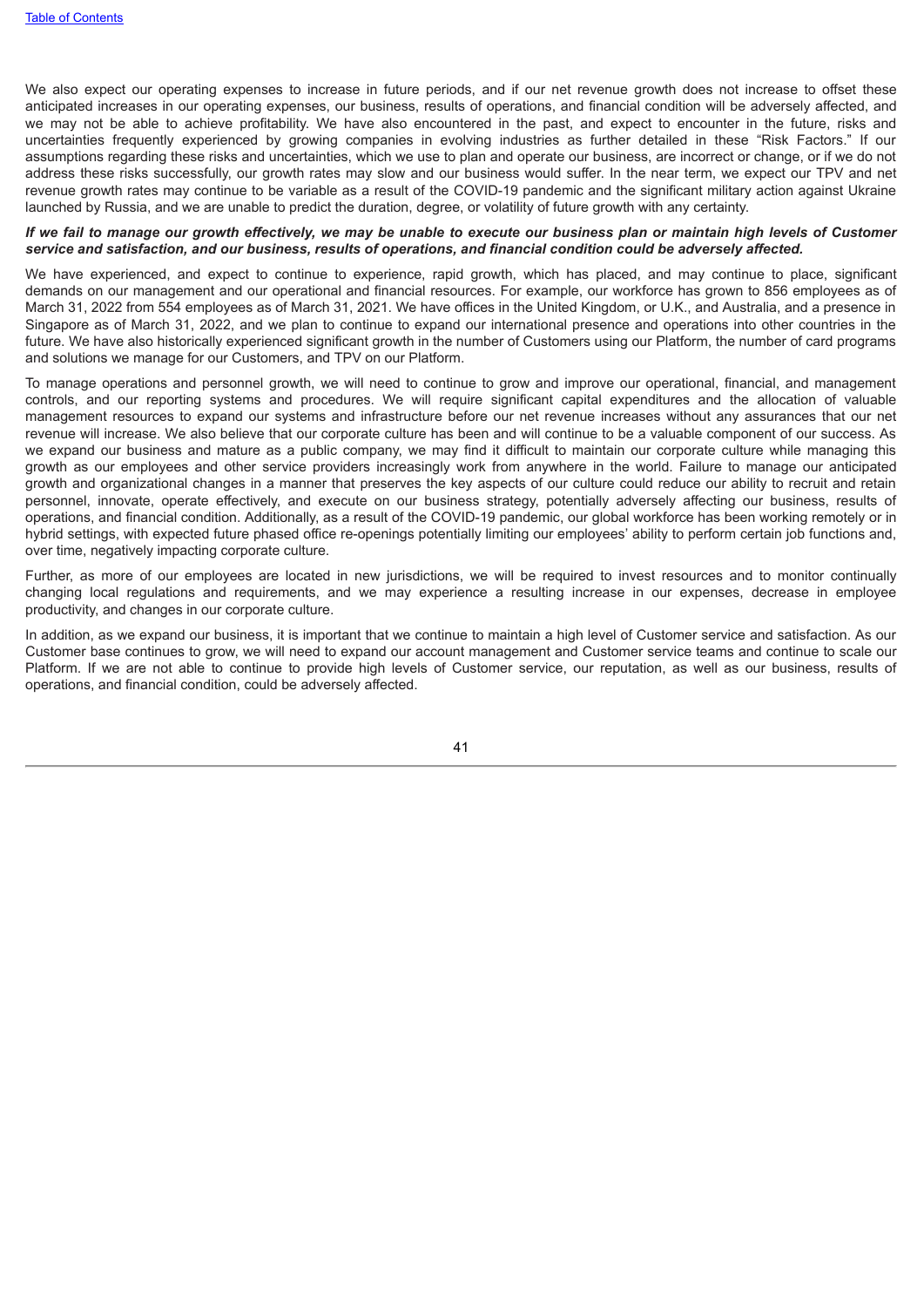## Future net revenue growth depends on our ability to retain existing Customers, drive increased TPV on our Platform, and attract *new Customers in a cost-effective manner.*

Our net revenue growth substantially depends on our ability to maintain and grow our relationships with existing Customers and increase the volume of transactions processed on our Platform. If our prospective Customers do not recognize, or our existing Customers do not continue to recognize, the need for and benefits of our Platform and our products, they may decide to adopt alternative products and services to satisfy their business needs. To grow our business and extend our market position, we intend to focus on educating potential Customers about the benefits of our Platform, expanding the capabilities of our Platform and our product offerings, and bringing new products and services to market to increase market acceptance and use of our Platform.

Some of our Customer contracts provide for a termination clause that allows our Customers to terminate their contract at any time following a limited notice period. In addition, our Customers generally are not subject to any minimum volume commitments under their contracts and have no obligation to continue using our Platform, products, or services. We cannot assure you that customers will continue to use our Platform or that we will be able to continue processing transactions on our Platform at the same rate as we have in the past. Customers may terminate or reduce their use of our Platform for any number of reasons, including their level of satisfaction with our products and services, the effectiveness of our support services, our pricing and the pricing and quality of competing products or services, or the effects of global economic conditions.

The loss of Customers or reductions in their processing volumes, particularly any loss of or reductions by Block, may adversely affect our business, results of operations, and financial condition. Our growth may decline in the future if Customers are not satisfied with our Platform or our ability to meet our Customers' needs and expectations. Further, the complexity and costs associated with switching processing volume to our competitors may not ultimately prevent a Customer from switching to another provider. To achieve continued growth, we must not only maintain our relationships with our existing Customers, but also encourage them to increase adoption and usage of our products. For example, Customers can have multiple card programs on our Platform across different use cases and geographies. If Customers do not renew their contracts or broaden their use of our services, our growth may slow or stop and our business, results of operations, and financial condition may be materially and adversely affected.

In addition to capitalizing on the potential net revenue embedded within our existing Customer base, we must continue to attract new Customers to promote growth. Our growth depends on developing new use cases and industry verticals across new geographies. We may face additional challenges that are unique to the markets we target and we may not be able to acquire new Customers in a cost-effective manner. To reach new Customers, we may need to spend significantly more on sales and marketing to generate awareness of our Platform and educate potential Customers on the value of our Platform. We may also need to adapt our existing technology and offerings or develop new or innovative capabilities to meet the particular needs of Customers in these new use cases or new markets, and there can be no assurance that we will be successful in these efforts. We may not have adequate financial or technological resources to develop effective and secure products and services that will satisfy the demands of Customers in these new markets. When a new Customer launches with us, if we are slow to onboard them onto our Platform or are slow to expand their use cases, our net revenue from the Customer may be limited. If we fail to attract new Customers, including Customers in new use cases, industry verticals, and geographies, and to expand our Platform in a way that serves the needs of these new Customers, and to onboard them quickly, then we may not be able to continue to grow our net revenue.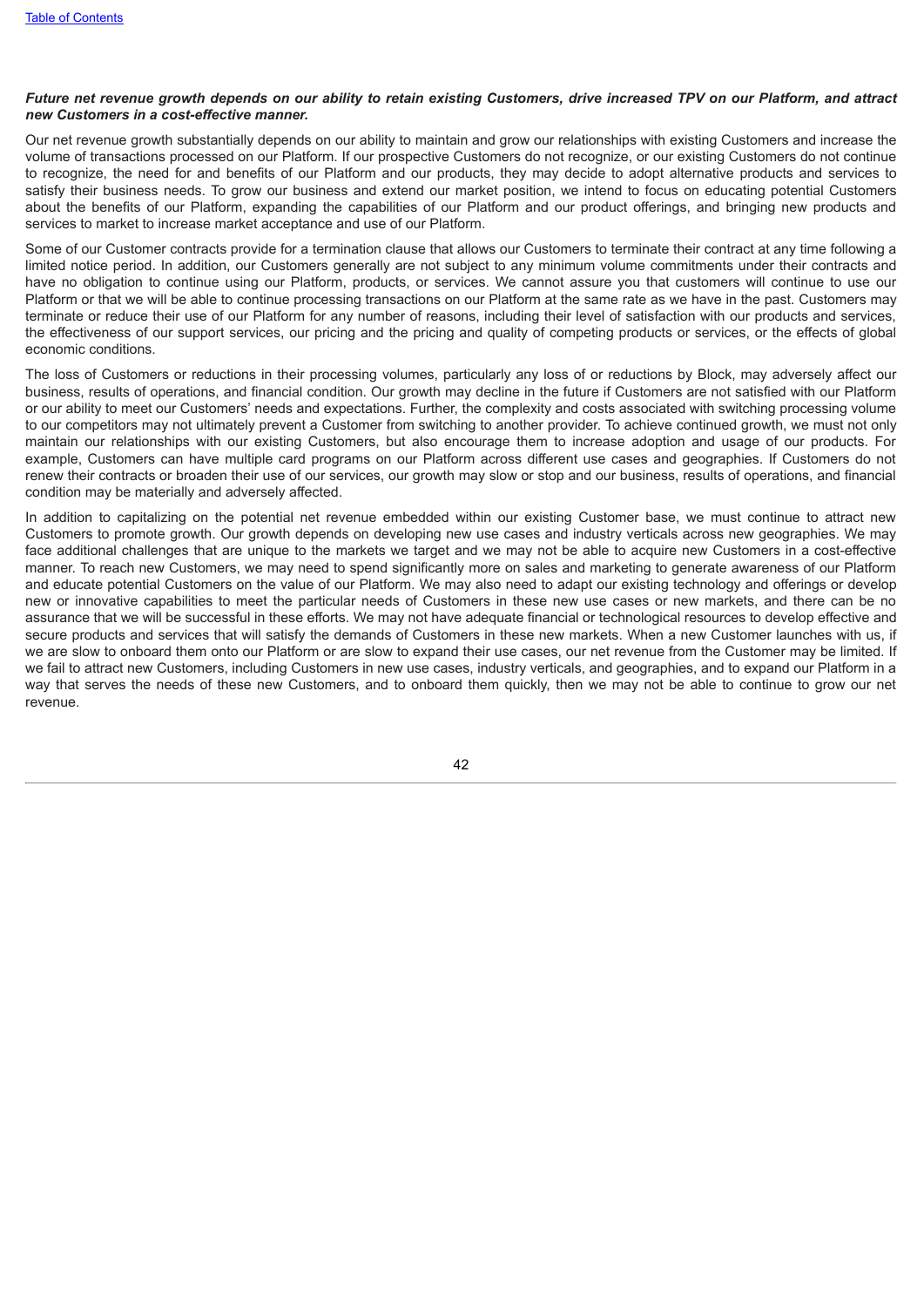#### We participate in markets that are competitive and continuously evolving, and if we do not compete effectively with established companies and new market entrants, our business, results of operations, and financial condition could be adversely affected.

We were founded in 2010, and we provide a single, global, cloud-based, open-API Platform for modern card issuing and payment processing. We provide card issuing, payment processing, risk management, data insights, and a variety of controls, customizations, and features through our Platform. Our modern card issuing Platform is situated in the evolving financial technology and payments industries that are intensely competitive and subject to rapidly evolving technology, shifting customer needs, new market entrants, and introductions of new products and services. We face competition along several dimensions, including providers with legacy technology platforms, such as Global Payments (TSYS), Fiserv, and Fidelity National Information Services; vertical-focused providers, such as Wex and Comdata; and emerging providers, such as Adyen and Stripe. We believe the principal competitive factors in our market include industry expertise, platform and product features and functionality, ability to build new technology and keep pace with innovation, scalability, extensibility, product pricing, security and reliability, brand recognition and reputation, agility, and speed to market. We expect competition to increase in the future as established and emerging companies continue to enter the markets we serve or attempt to address the problems that our Platform addresses. Moreover, as we expand the scope of our Platform, we may face additional competition.

Many of our existing competitors have, and some of our potential competitors could have, substantial competitive advantages such as greater brand name recognition, longer operating histories, larger sales and marketing budgets and resources, more established relationships with vendors or customers, greater customer support resources, greater resources to make acquisitions and investments, lower labor and development costs, larger and more mature intellectual property portfolios, and substantially greater financial, technical, and other resources. Such competitors with greater financial and operating resources may be able to respond more quickly and effectively than we can to new or changing opportunities, technologies, standards, customer requirements, or regulatory developments. In addition, there has been a recent increase in large merger and acquisition transactions in the payments industry, and future mergers and acquisitions by these companies may lead to even larger competitors with more resources.

Conditions in our markets could also change rapidly and significantly as a result of technological advancements, partnering by our competitors, or continuing market consolidation, and it is uncertain how our markets will evolve. New commerce disruptors or large financial institutions that are making significant investments in research and development may develop similar or superior products and technologies that compete with our Platform. Our existing and potential Customers also may choose to build some of the functionality our Platform provides, potentially limiting or eliminating their demand for our Platform. These competitive pressures in our markets or our failure to compete effectively may result in price reductions, fewer Customers, reduced net revenue, gross profit, and gross margins, increased net losses, loss of processing volume, and loss of market share. Any failure to meet and address these factors could adversely affect our business, results of operations, and financial condition.

## We currently generate significant net revenue from a small group of Customers, including our largest Customer, Block, and the loss or decline in net revenue from these customers, particularly Block, could adversely affect our business, results of operations, *and financial condition.*

A small number of Customers account for a large percentage of our net revenue. For the twelve months ended December 31, 2021, 2020 and 2019, Block accounted for 69%, 70% and 60% of our net revenue, respectively, and for the three months ended March 31, 2022 and 2021, Block accounted for 66% and 73% of our net revenue, respectively.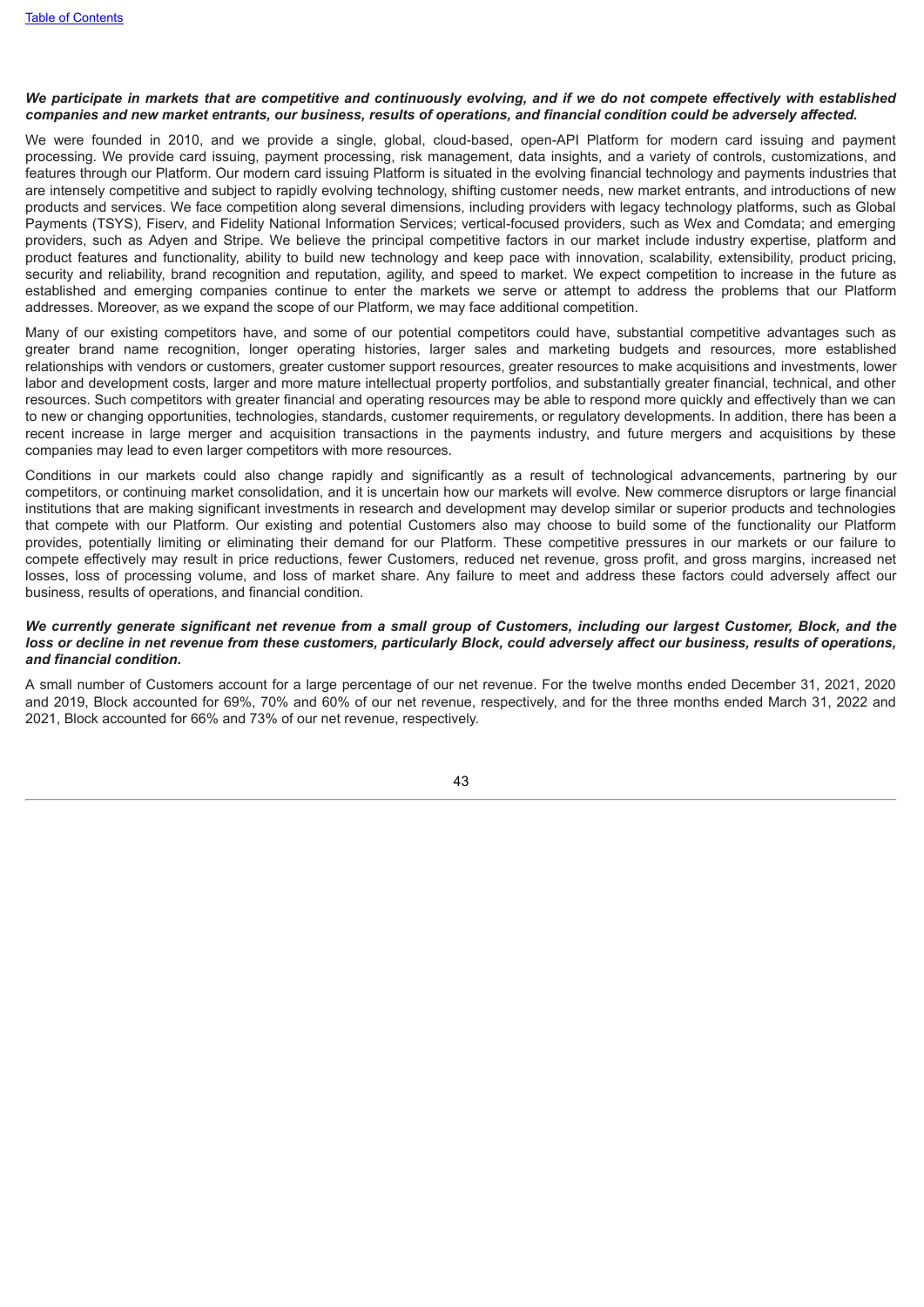Although we expect the net revenue from our largest Customer will decrease over time as a percentage of our total net revenue as we generate more net revenue from other Customers, we expect that net revenue from a relatively small group of Customers will continue to account for a significant portion of our net revenue in the near term. Additionally, consolidation within our Customers' industries has accelerated in recent years, which has in turn increased the concentration of our Customers, and these trends may continue. For example, Block, our largest Customer, announced in February 2022 that it had completed its acquisition of our Customer Afterpay Limited, which may increase the percentage of our net revenue represented by our largest Customer. Furthermore, in the event that any of our largest Customers stop using our Platform or use our Platform in a reduced capacity, our business, results of operations, and financial condition would be adversely affected. In addition, any publicity associated with the loss of any of these Customers may adversely affect our reputation and could make it more difficult to attract and retain other Customers.

Our Customer contracts generally do not contain long-term commitments from our Customers, and our Customers may be able to terminate their agreements with us prior to expiration of the contract's term. The current term of our agreement with Block for Cash App expires in March 2024 and the current term of our agreement with Block for Square Card expires in December 2024, and each agreement automatically renews thereafter for successive one-year periods. Furthermore, while certain of our Customer contracts have minimum volume commitments, others do not. There can be no assurance that we will be able to continue our relationships with our Customers on the same or more favorable terms in future periods or that our relationships will continue beyond the terms of our existing contracts with them. In addition, the processing volume from Block has in the past fluctuated from period to period and may fluctuate or decline in future periods. Our net revenue and results of operations could suffer if, among other things, Block does not continue to use our products, uses fewer of our products, reduces its processing volume, or renegotiates, terminates or fails to renew, or to renew on similar or favorable terms, its agreement with us.

#### Our recent growth, ongoing changes in our industry, and our transaction mix make it difficult to forecast our net revenue and *evaluate our business and future prospects.*

We launched our Platform publicly in 2014, and much of our growth has occurred in recent periods. This recent growth makes it difficult to effectively assess or forecast our future prospects, particularly in an evolving industry. Our modern card issuing Platform represents a substantial departure from the traditional card issuing methods and the payment processing solutions offered by traditional providers. While our business has grown rapidly, the market for our Platform, products, and services may not develop as we expect or in a manner that is favorable to our business. As a result of ongoing changes in our evolving industry, our ability to forecast our future results of operations and plan for and model future growth is limited and subject to a number of uncertainties.

In particular, forecasting our future results of operations can be challenging because our net revenue depends in part on our Customers' end users, and our transaction mix adds further complexity. Our transaction mix refers to the proportion of signature debit versus PIN debit transactions and consumer versus commercial transactions that make up our TPV. In general, transactions that require a signature of the cardholder generate higher percentage-based Interchange Fees, while transactions that require a PIN generate lower percentage-based Interchange Fees. Accordingly, we may be unable to prepare accurate internal financial forecasts, and our results of operations in future reporting periods may differ materially from our estimates and forecasts or the expectations of investors or analysts, causing our business to suffer and our Class A common stock trading price to decline.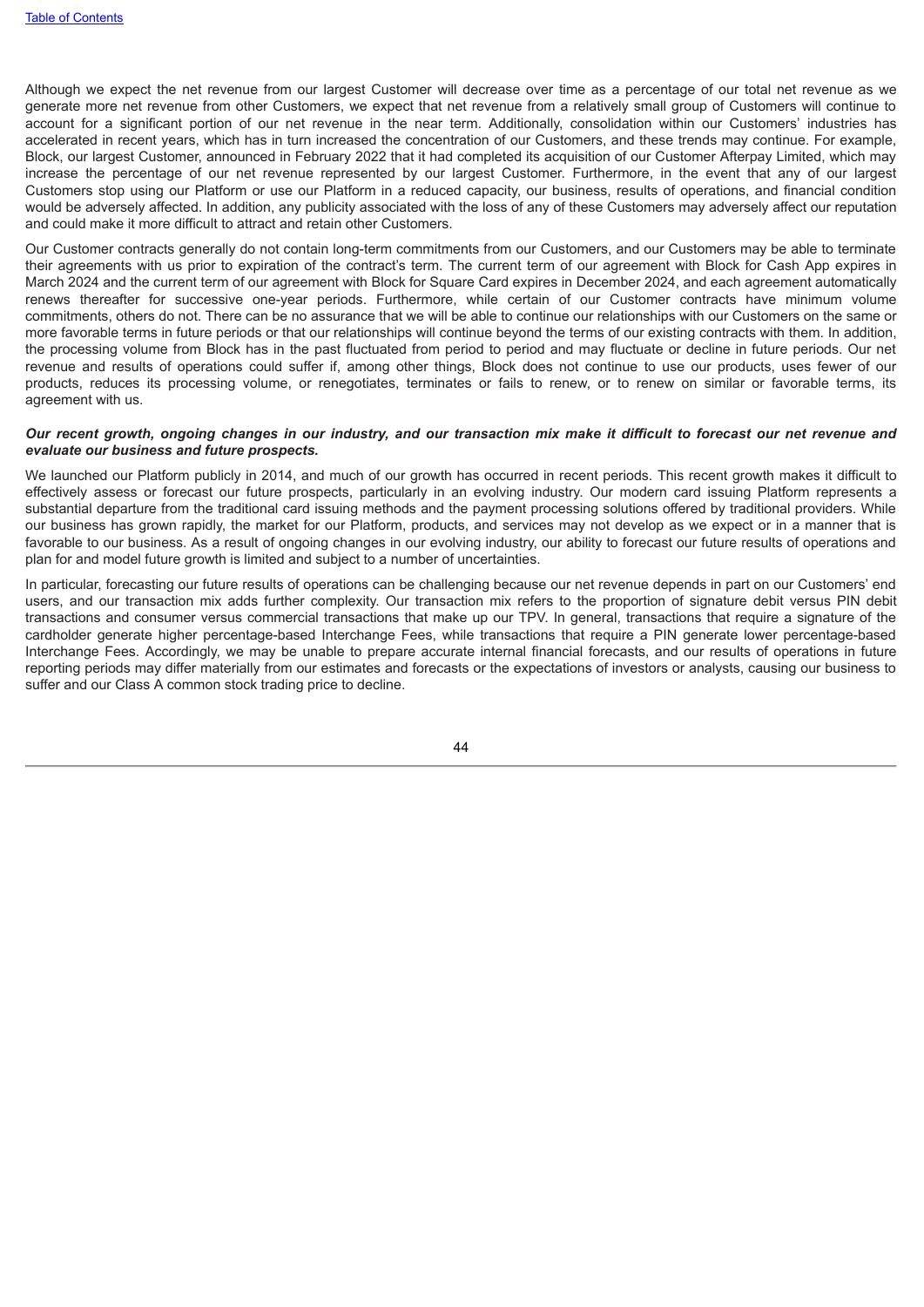## We have a history of net losses, we anticipate increasing operating expenses in the future, and we may not be able to achieve *profitability.*

We have incurred significant net losses since our inception, including net losses of \$163.9 million, \$47.7 million and \$122.3 million for the twelve months ended December 31, 2021, 2020 and 2019, respectively, and \$60.6 million and \$12.8 million for the three months ended March 31, 2022 and 2021, respectively. We expect to continue to incur net losses for the foreseeable future and we may not achieve profitability in the future. Because the market for our Platform, products, and services is evolving, it is difficult for us to predict our results of operations or our market opportunity. We expect our operating expenses to continue to increase over the next several years as we hire additional personnel, adjust compensation packages to hire new or retain employees in an increasingly competitive job market, expand our operations and infrastructure, both domestically and internationally, continue to enhance our Platform and develop and expand its capabilities, expand our products and services, and expand and improve our APIs. These initiatives may be more costly than we expect and may not result in increased net revenue. In addition, as a public company, we have incurred, and we will continue to incur, additional significant legal, insurance, accounting, and other expenses that we did not incur as a private company. Any failure to increase our net revenue sufficiently to keep pace with the increases in expenses resulting from these initiatives, investments, and other activities could prevent us from achieving or maintaining profitability or positive cash flow on a consistent basis in future periods. If we fail to achieve profitability, our business, results of operations, and financial condition could be adversely affected. We cannot assure you that we will ever achieve or sustain profitability and may continue to incur significant losses going forward. Any failure by us to achieve or sustain profitability on a consistent basis could cause the value of our Class A common stock to decline.

From time to time, we may make decisions that may reduce our short-term operating results if we believe those decisions will improve the experiences of our Customers, end users, and other users of our products and services, which we believe will improve our operating results over the long term. These decisions may not be consistent with investors' expectations and may not produce the long-term benefits that we expect, and this may materially and adversely affect our business.

## We may experience annual or quarterly fluctuations in our results of operations due to a number of factors that make our future results difficult to predict and could cause our results of operations to fall below analyst or investor expectations.

Our annual or quarterly results of operations may fluctuate as a result of a number of factors, many of which are outside of our control and may be difficult to predict, including, but not limited to:

- demand for our Platform, products, and services by our Customers;
- our success in engaging and retaining existing Customers and attracting new Customers;
- changes in transaction mix or volume processed on the different Card Networks used and the resultant mix of interchange and transaction fees earned;
- our success in increasing our Customers' processing volumes;
- demand for our Customers' products by their customers;
- the timing and success of new capabilities by us or by our competitors or any other change in the competitive landscape of our market;
- changes to the terms of and performance under our Customer contracts, including concessions, or payments to Customers resulting from our failure to meet certain service level commitments, which are generally based on our Platform uptime, API response time, and/or transaction success rate;
- reductions in pricing as a result of renegotiations with our larger Customers;
- the amount and timing of operating expenses and capital expenditures, as well as entry into operating leases, that we may incur to maintain and expand our business and operations and remain competitive;
- the timing and extent of amendments or new contracts related to our volume incentive arrangements with Card Networks, which could result in incentive payments that are recorded in a current period and based on volume processed in a prior period;
- the timing of expenses and recognition of net revenue;
- changes in Customers' processing volumes resulting from seasonal fluctuations;

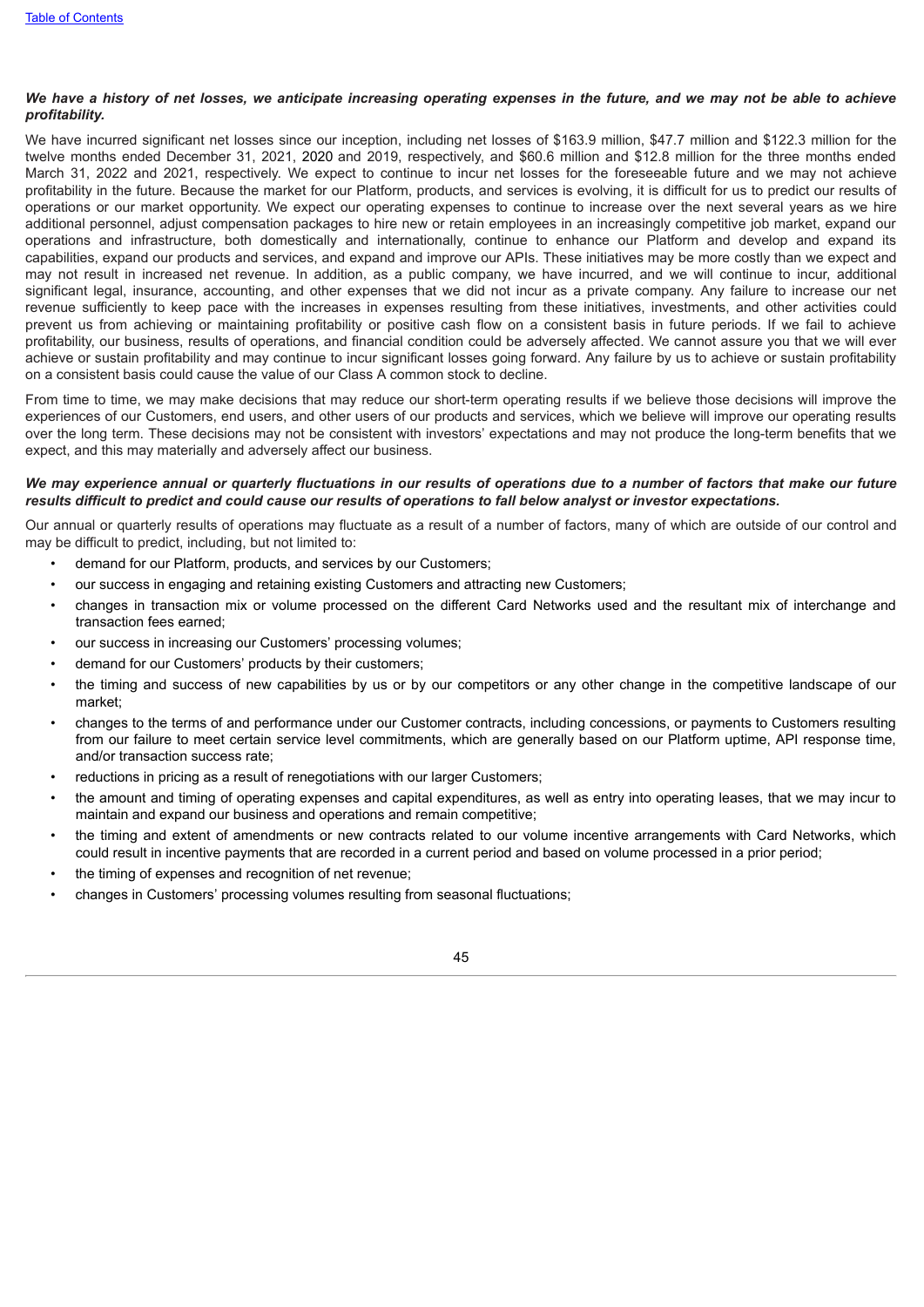- security breaches, and technical difficulties involving our Platform or interruptions or disruptions of our Platform;
- adverse litigation judgments, other dispute-related settlement payments, or other litigation-related costs;
- requlatory fines;
- changes in, and continuing uncertainty in relation to, the legislative or regulatory environment;
- the timing and extent of changes in interchange rates set by Card Networks;
- legal and regulatory compliance costs in new and existing markets;
- the amount of compensation for and timing of hiring new employees;
- the rate of expansion and productivity of our sales force;
- the timing and extent of increases of grants or vesting of equity awards to employees, directors, or consultants and the recognition of associated share-based compensation expenses and related payroll tax;
- fluctuations in foreign currency exchange rates;
- fluctuations in interest rates;
- increased inflation:
- costs and timing of expenses related to the acquisition of businesses, talent, technologies, or intellectual property, including potentially significant amortization costs and possible write-downs;
- the impact of tax charges as a result of non-compliance with, or changes to, federal, state, local, or other tax regulations;
- changes to generally accepted accounting standards in the United States;
- health pandemics, such as the COVID-19 pandemic, influenza, and other highly communicable diseases or viruses;
- the impact of market and economic volatility caused by the COVID-19 pandemic on our business and the businesses of our Customers;
- the impact of the COVID-19 pandemic on consumer demand and spending patterns; and
- general economic conditions in either domestic or international markets, including conditions resulting from geopolitical uncertainty and instability or war, including the significant military action against Ukraine launched by Russia.

Any one or more of the factors above may result in significant fluctuations in our results of operations. You should not rely on our past results as an indicator of our future performance.

The variability and unpredictability of our results of operations or other operating metrics could result in our failure to meet our or investors' expectations, or those of analysts that cover us, with respect to net revenue or other key metrics for a particular period. If we fail to meet or exceed such expectations for these or any other reasons, the trading price of our Class A common stock could fall, and we could face costly lawsuits, including securities class action suits.

# Systems failures and interruptions in the availability of our Platform may adversely affect our business, results of operations, and *financial condition.*

Our continued growth depends on the efficient operation of our Platform without interruption or degradation of performance. Our business involves processing large numbers of transactions, enabling the movement of large sums of money on an aggregate basis, and the management of large amounts of data, and a system outage or data loss could have a material adverse effect on our business, results of operations, and financial condition. We may experience service interruptions, data loss, outages, and other performance problems due to a variety of factors, including infrastructure changes or failures, introductions of new functionality, human or software errors, capacity constraints, denial-of-service attacks, ransomware attacks, or other security-related incidents, including as retaliation against financial institutions for sanctions imposed against Russia as a result of the significant military action against Ukraine launched by Russia. In some instances, we may not be able to identify the cause or causes of these performance problems immediately or in short order, and we may face difficulties remediating and otherwise responding to any such issues, including resuming operations in a timely manner for our Customers and preventing data loss.

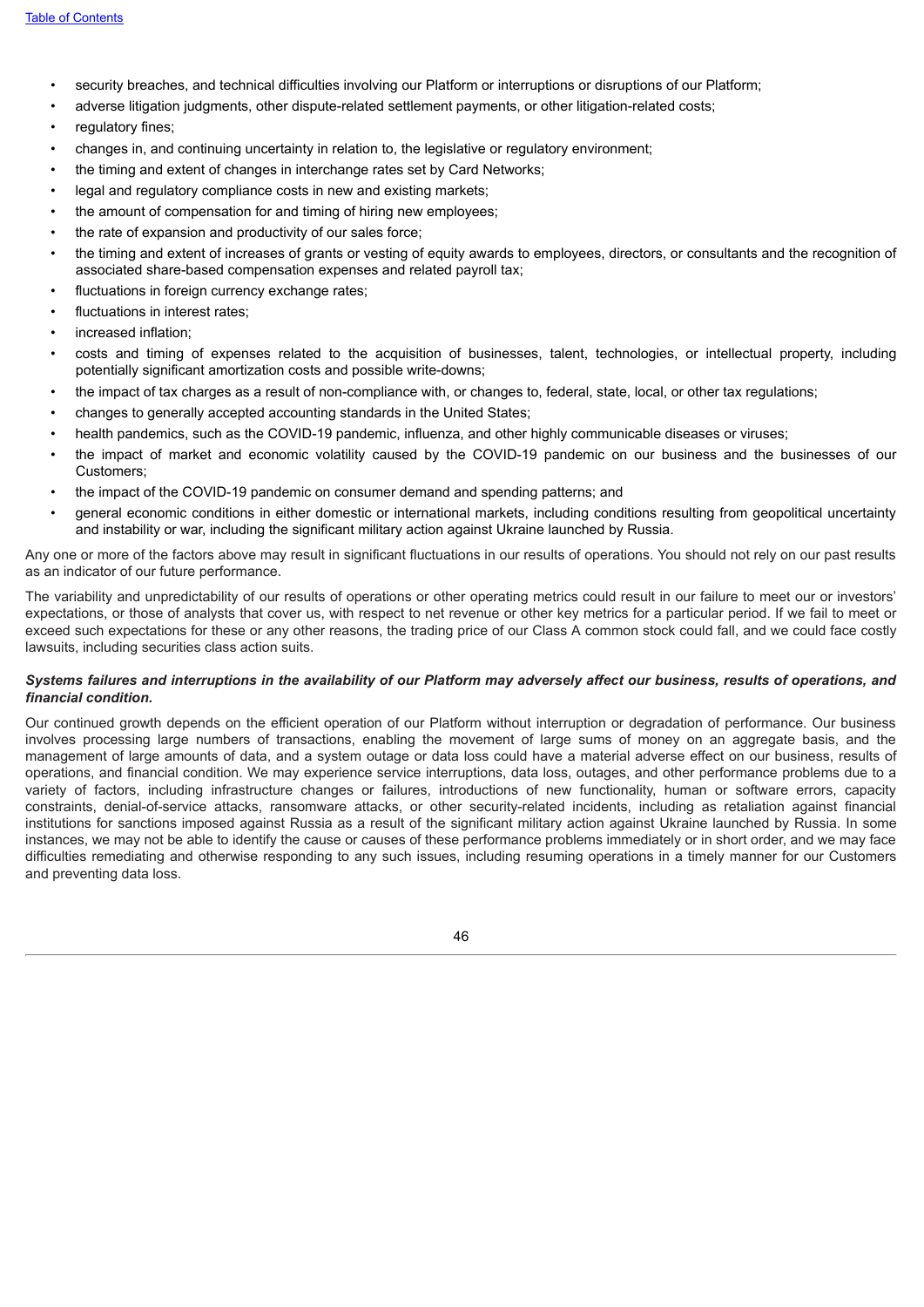Moreover, we depend on services from various third-party vendors to maintain our infrastructure, including data center facilities and Amazon Web Services, Inc., or AWS, as our cloud storage platform. We conduct vendor due diligence; however, if a service provider fails to develop and maintain sufficient internal control processes or fails to provide sufficient capacity to support our Platform or otherwise experiences service outages, such failure could interrupt the operation of our Platform, potentially adversely affecting our Customers or their perception of our Platform's reliability and adversely affecting the business of Customers using our Platform. Any disruptions in these services, including as a result of actions outside of our control, would significantly impact the continued performance of our Platform. In the future, these services may not be available to us on commercially reasonable terms, or at all. Any loss of the right to use any of these services could result in decreased functionality of our Platform until equivalent technology is either developed by us or, if available from another provider, is identified, obtained, and integrated into our infrastructure. If we do not accurately predict our infrastructure capacity requirements, our Customers could experience service shortfalls. We may also be unable to effectively address capacity constraints, upgrade our systems as needed, and continually develop our technology and network architecture to accommodate actual and anticipated changes in technology, as well as to increase efficiency.

Further, our Customer contracts typically provide for service level commitments. If we suffer extended periods of downtime of our Platform or are otherwise unable to meet these commitments, we are contractually obligated to provide service credits, which may be based on a percentage of the processing volume on the day of an incident or the revenue we earned from our Customer on the day of an incident, or based on our overall monthly transaction success rate and the incentive payments or fees from that month. We have experienced incidents requiring us to pay service level credits and other customer service concessions in the past. In addition, the performance and availability of the cloud-based solutions that provide cloud infrastructures for our Platform is outside of our control and, therefore, we are not in full control of whether we meet our service level commitments. As a result, we have experienced, and expect to continue to periodically experience, unpredictable outages of the services provided by these cloud infrastructure providers. Our business, results of operations, and financial condition has in the past been affected and could in the future be adversely affected if we suffer unscheduled downtime that exceeds the service level commitments we have made to our Customers. Any extended service outages could adversely affect our business and reputation and erode Customer trust.

Any of the above circumstances or events may harm our reputation, cause Customers to terminate their agreements with us, impair our ability to renew contracts with Customers and grow our Customer base, subject us to financial penalties and liabilities, and otherwise adversely affect our business, results of operations, and financial condition.

We may not be able to maintain the level of service uptime and performance needed by our Customers, especially as TPV increases. If we are unable to maintain sufficient processing capacity, Customers could face longer processing times or even downtime. Furthermore, any efforts to further scale our Platform or increase its complexity to handle a larger number or more complicated transactions could result in performance issues, including downtime. If our Platform is unavailable or if Customers are unable to access our Platform within a reasonable amount of time, or at all, our business would be adversely affected. Our Customers rely on the full-time availability of our Platform to process payment transactions, and an outage on our Platform could impair the ability of our Customers to operate their business and generate revenue. Therefore, any system failure, outage, performance problem, or interruption in the availability of our Platform would negatively impact our brand, reputation, and Customer satisfaction, and could subject us to financial penalties and liabilities.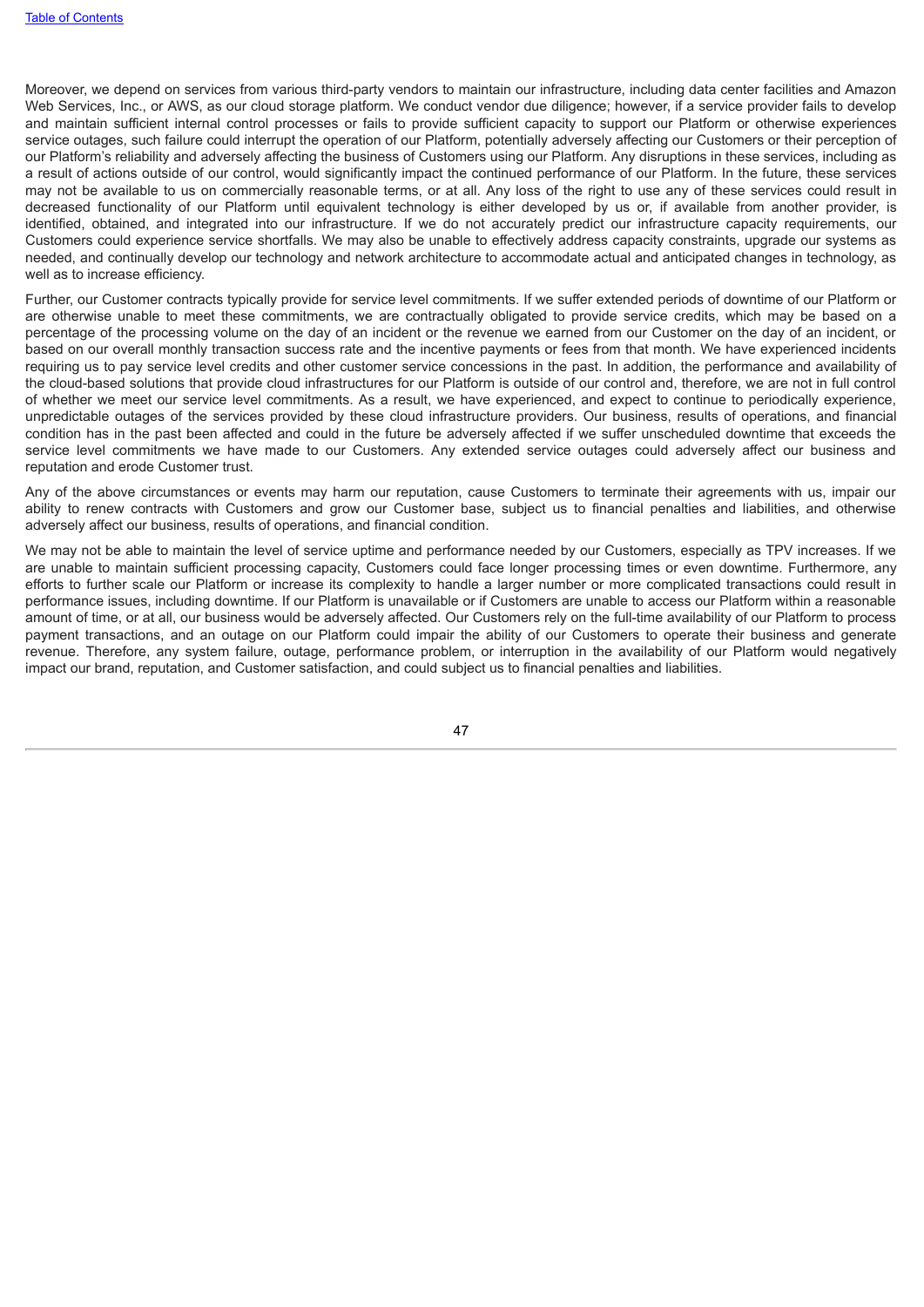## *The global COVID-19 pandemic could adversely affect our business, results of operations, and financial condition.*

In March 2020, the World Health Organization declared the novel strain of coronavirus, COVID-19, a global pandemic. Since then, the COVID-19 pandemic has continued to spread and evolve. The related public health measures, including orders to shelter in place, travel restrictions, and mandated business closures, have adversely affected workforces, organizations, Customers, economies, and financial markets globally, leading to an economic downturn and increased market volatility. The extent to which such measures are renewed or new measures are put in place will depend upon how the pandemic and the global response continues to evolve, including the distribution of available vaccines, the rates at which they are administered, the emergence of new variants of the virus, and the possible development of endemic status for COVID-19.

The pandemic, as well as intensified measures undertaken to contain the spread of COVID-19, has impacted our day-to-day operations. Like many other companies, the majority of our workforce has been working remotely and engaging with prospects and Customers who have also generally been working remotely. While public health measures in the United States have largely lifted, many Customer, employee, and industry events continue to be virtual-only experiences due to the pandemic. Live event attendance and sponsorship is one of the ways we have historically connected with prospective Customers. We rely on events, such as Money20/20, for a portion of our lead generation. A contingent of our employees attended Money20/20 in person in 2021, but the possibility of future variants of COVID-19 creates continuing uncertainty around live industry events in 2022. Because our solution is technical and requires in-depth discussions around Customer use cases, it can be challenging to acquire new Customers through predominantly online outreach, such as virtual events, email, and targeted ads. We have also observed fatigue from prospective Customers around attending virtual events, making it more difficult to acquire Customers through such events. Any cancellation or postponement of live events may impair our ability to acquire new Customers and prospects and may also result in the loss of financial commitments made to such events. In addition, we may incur increased workforce costs, including costs associated with implementing additional personnel and workplace safety protocols when our employees return to an office, and workplace or labor claims and disputes related to COVID-19.

Any continued spread and evolution of COVID-19 could also have an adverse impact on our vendors, partners, and Customers, therefore materially and adversely impacting our business, results of operations, and overall financial performance in future periods. For example, we have experienced, and may continue to experience, a decrease in processing volumes from certain Customers, particularly those in industries that are heavily impacted by various public health measures, such as travel; delayed sales cycles, including Customers and prospective Customers delaying contract signing or contract renewals; and delays in launching strategic partnerships and opportunities. These disruptions could continue to adversely affect our business, results of operations, and financial condition, and could have other negative impacts on us.

While we have developed and continue to develop plans to help mitigate the potential negative impact of the pandemic on our business, it is possible the COVID-19 pandemic, particularly any new variant strains of the virus, could further impact our operations and the operations of our Customers, partners, and vendors as a result of quarantines, illnesses, and travel and logistics restrictions. Supply chain disruption, a global labor shortage, increased inflation, and the ebb and flow of COVID-19, including in specific geographies, create uncertainty as to the pace of our and our Customers', partners', and vendors' recovery and our business outlook. Our efforts to mitigate the potential negative impact of the pandemic on our business may not be effective. It is not possible for us to predict the duration or magnitude of the adverse results of the COVID-19 pandemic and its effects on our business, results of operations, or financial condition at this time. The extent to which the COVID-19 pandemic may impact our business, results of operations, and financial condition will depend on future developments, which are highly uncertain and cannot be predicted, including, but not limited to, increases in infection rates and hospitalizations, the resulting impact on the businesses of our Customers, partners, and vendors, the remedial actions and stimulus measures adopted by federal, state, and local governments, and the extent that normal economic and operating conditions are impacted. To the extent the COVID-19 pandemic adversely affects our business, results of operations, and financial condition, it may also have the effect of heightening many of the other risks described in this "Risk Factors" section. For more information on the effect of COVID-19 and potential risks to us, please see "Management's Discussion and Analysis of Financial Condition and Results of Operations—Impact of COVID-19."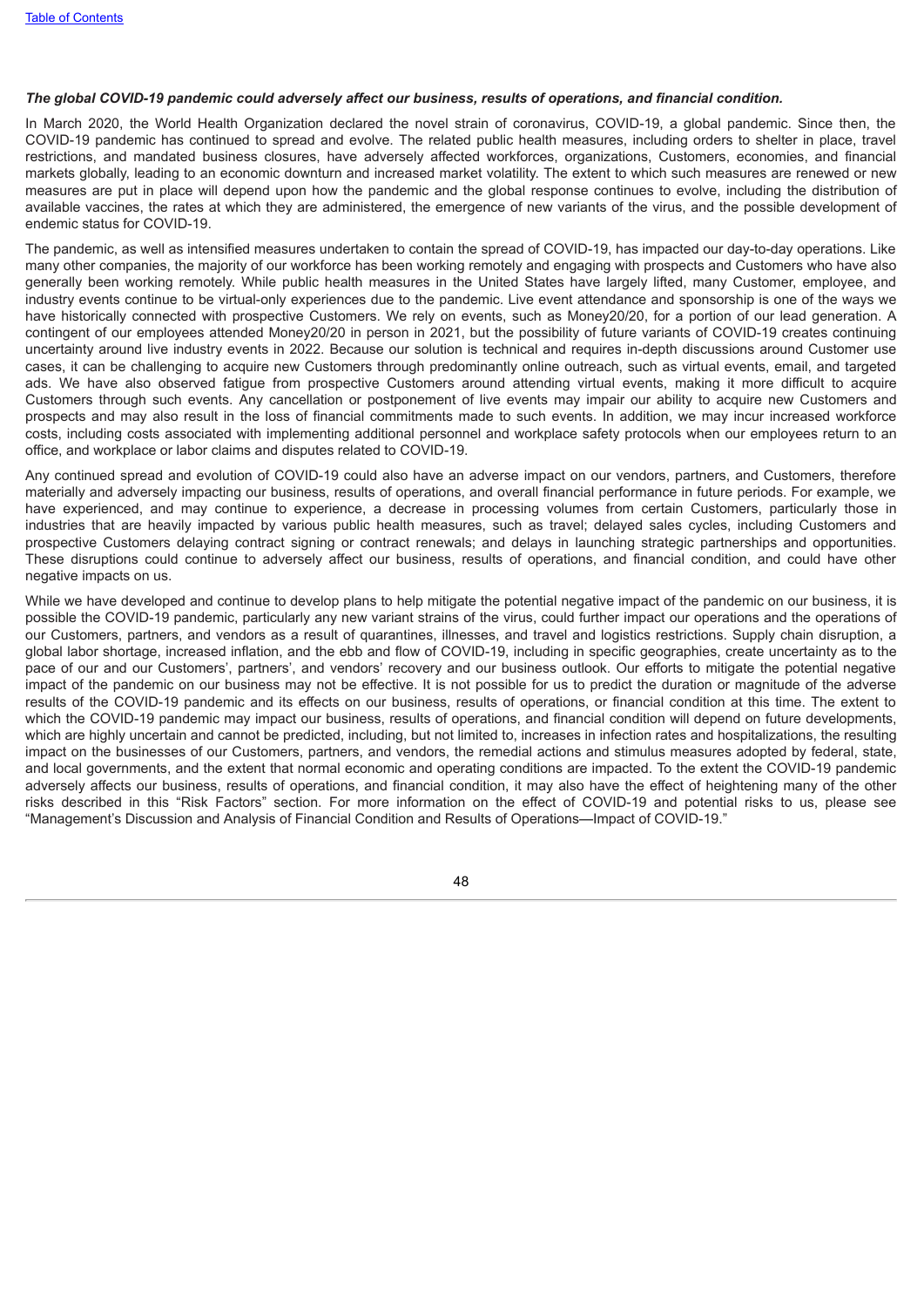## Our business relies on our relationships with Issuing Banks and Card Networks, and if we are unable to maintain these relationships, our business may be adversely affected. Further, any changes to the rules or practices set by Card Networks, *including changes in Interchange Fees, could adversely affect our business.*

We rely on our relationships with financial institutions, including Issuing Banks and Card Networks, that provide certain services that are an important part of our product offering. We have in the past and may in the future have disagreements with these financial institutions. If we are unable to maintain the quality of these relationships or fail to comply with our contractual requirements with these financial institutions, our business would be adversely affected. We partner with Issuing Banks, who issue payment cards to our Customers and settle payment transactions on such cards. A significant portion of our payment transactions are settled through one Issuing Bank, Sutton Bank. For the three months ended March 31, 2022 and 2021, 86% and 94%, respectively, of TPV was settled through Sutton Bank. If Sutton Bank terminates our agreement with them or is unable or unwilling to settle our transactions for any reason, we may be required to switch some or all of our processing volume to one or more other Issuing Banks, including to any of the three other U.S. Issuing Banks that we currently contract with. Switching a significant portion or all of our processing volume to another Issuing Bank, including contracting with additional Issuing Banks, would take time and could result in additional costs, including increased operating expenses, and termination fees under our agreement with Sutton Bank if unilaterally terminated by us without Sutton Bank's consent. We could also lose Customers if we do not have another Issuing Bank who is willing to support such Customers. Diversifying our contractual relationships and operations with Issuing Banks may increase the complexity of our operations and may also lead to increased costs.

We also have agreements directly with Card Networks, such as Visa, Mastercard, and PULSE, which is part of the Discover Global Network, that, among other things, provide us certain monetary incentives based on the processing volume of our Customers' transactions routed through the respective Card Network. For certain incentive arrangements with an annual measurement period, the one-year period may not align with our fiscal year. Unusual fluctuations in network fees can occur in the quarter in which volume thresholds are achieved as higher incentive rates are applied to volumes over the entire measurement periods, which can span 6 or 12 months, which can affect our financial results for a given quarter or fiscal year. If we were to lose our certification with a Card Network, we could lose Customers if they needed to switch to a different Card Network for which we did not have a certification. The Issuing Banks and Card Networks we work with may fail to process transactions, breach their agreements with us, or refuse to renew or renegotiate our agreements with them on terms that are favorable, commercially reasonable, or at all. They might also take actions that could degrade the functionality of our services, impose additional costs or requirements on us, or give preferential treatment to competitive services, including their own services. If we are unsuccessful in establishing, renegotiating, or maintaining relationships with Issuing Banks and Card Networks, our business may be adversely affected.

Our agreements with Issuing Banks and Card Networks require us to comply with Card Network operating rules. The Card Networks set these network rules and have discretion to interpret the rules and change them at any time. For additional information about regulations relating to network rules, see the section titled "Risk Factors—Risks Relating to Regulation—Our business is subject to extensive regulation and oversight in a variety of areas, directly and indirectly through our relationships with Issuing Banks and Card Networks, which regulations are subject to change and to uncertain interpretation." While changes in the network rules usually relate to pricing, other types of changes could require us to take certain steps to comply or adapt. For example, we began to issue cards with chips built in when a network rule changed to enable chip and PIN transactions. The termination of the card association registrations held by us or any of the Issuing Banks or any changes to these network rules or how they are interpreted could have a significant impact on our business and financial condition. Any changes to or interpretations of the network rules that are inconsistent with the way we or our Issuing Banks currently operate may require us to make changes to our business that could be costly or difficult to implement. If we fail to make such changes or otherwise resolve the issue with the Card Networks, the Card Networks could fine us or prohibit us from processing payment cards. In addition, violations of the network rules or any failure to maintain good relationships with the Card Networks could impact our ability to receive incentives from them, increase our costs, or otherwise adversely affect our business.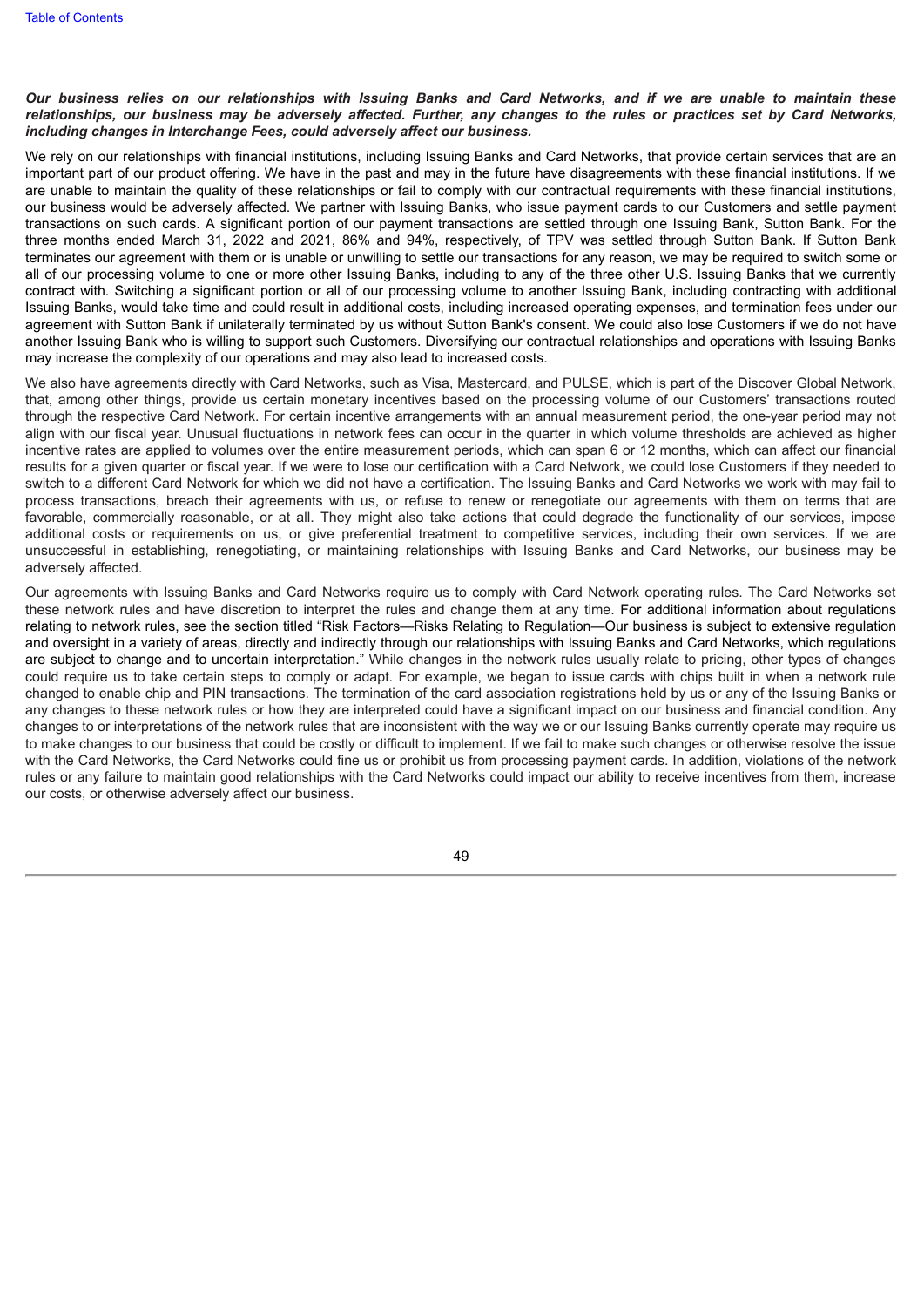## Unfavorable conditions in our industry or the global economy could adversely affect our business, results of operations, and *financial condition.*

Our performance is subject to economic conditions and their impact on levels of spending by businesses and their customers. Our net revenue is dependent on the usage of our Platform, which in turn is influenced by the volume of business our Customers conduct. To the extent that weak economic conditions result in a reduced volume of business for our Customers and prospective Customers, demand for, and use of, our Platform, products, and services may decline. If spending by their customers declines, our Customers could process fewer payments with us or, if our Customers cease to operate, they could stop using our Platform and our products and services altogether. Furthermore, weak economic conditions may make it more difficult to collect on outstanding accounts receivable. If, as a result of a weak economy, our Customers reduce their use of our Platform, or prospective Customers delay adoption or elect not to adopt our Platform, our business, results of operations, and financial condition could be adversely affected.

## Performance issues in our Platform or our Platform's transaction processing could diminish demand for our Platform or products. *adversely affect our business and results of operations, and subject us to liabilities.*

Our Platform is designed to process a high number of transactions and deliver reports and other information related to those transactions at high processing speeds. Our Customers use our Platform for important aspects of their businesses. Our Issuing Banks use reports and information from our Platform in part to settle card transactions with the Card Networks. Any performance issues, including errors, defects, or disruptions in our Platform or our Platform's transaction processing, could damage our Customers' businesses and, in turn, hurt our brand and reputation and erode Customer trust. The risk of performance issues has increased in recent periods due to the significant increase in our TPV. This risk of performance issues further increases with new product launches and geographical expansion. We release regular updates to our Platform, which have in the past contained, and may in the future contain, undetected errors, failures, vulnerabilities, and bugs. Additionally, we may experience errors, inaccuracies, or omissions in our processing, reconciling or reporting of transactions. Further, we may be unable to replenish the supply of payment cards issued to our Customers before it is depleted, such that our Customers could run out of cards for a short period of time. Real or perceived errors, failures, or bugs in our Platform or our Platform's transaction processing could result in negative publicity, loss of or delay in market acceptance of our Platform or our products, loss of competitive position, lower Customer retention, claims by Customers, Card Networks, Issuing Banks, or other partners or vendors for losses sustained by them, or other claims, regulatory fines, or proceedings. In such an event, we may be required, or may choose, for Customer relations or other reasons, to expend additional resources to help correct the problem. In addition, we may not carry insurance sufficient to compensate us for any losses that may result from claims arising from defects or disruptions in our Platform or operations. As a result, our reputation and our brand could be harmed, and our business, results of operations, and financial condition may be adversely affected.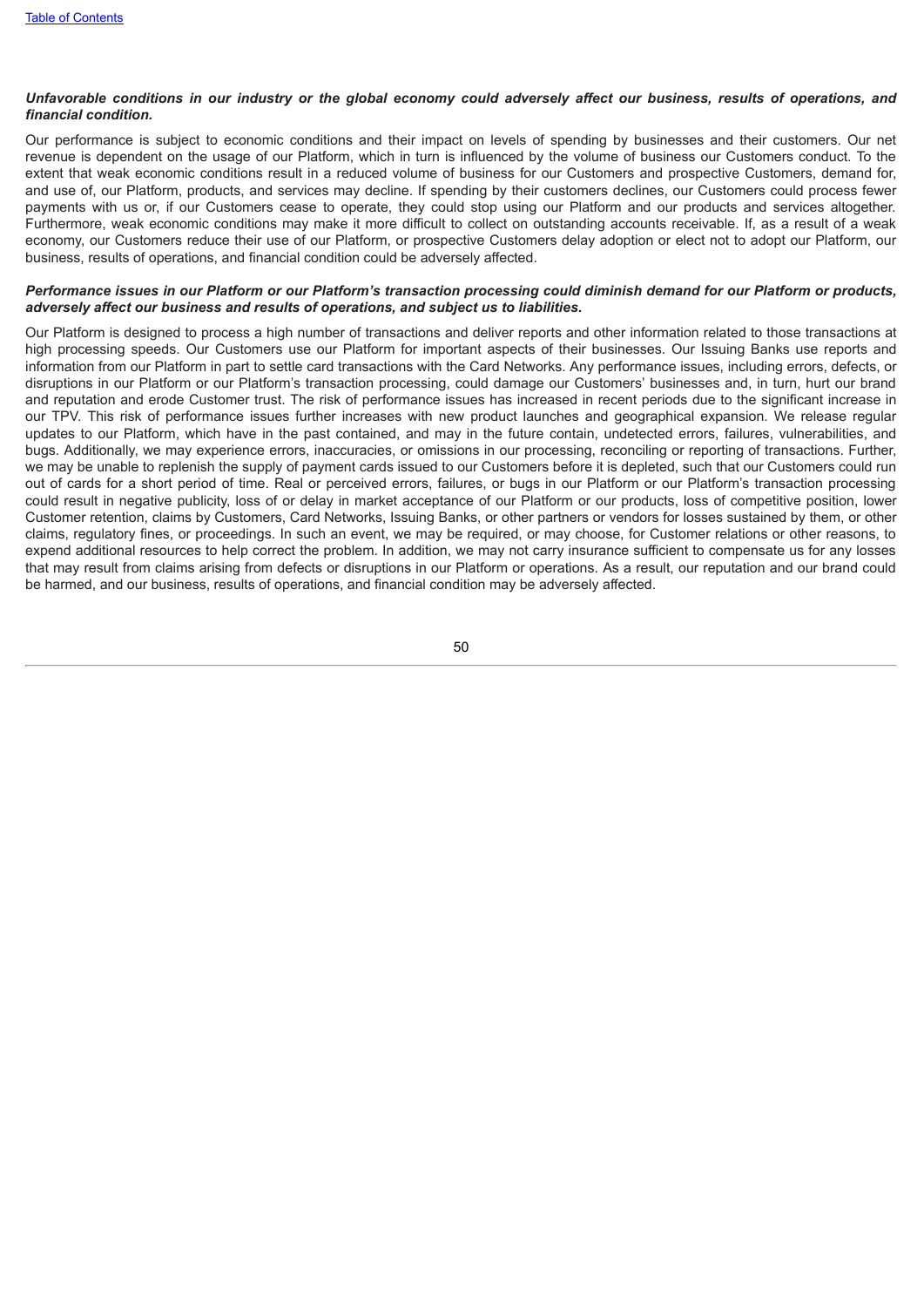#### We, our Customers, our vendors, and others who use or interact with our Platform obtain and process a large amount of sensitive data. Any real or perceived improper or unauthorized use of, disclosure of, or access to such data could expose us to liability and *damage our reputation.*

Our operations depend on receiving, storing, processing, and transmitting sensitive information pertaining to our business, employees, Customers, and end users. The confidentiality, security, and integrity of such sensitive business information residing on our systems is important to our business. Any unauthorized access, intrusion, infiltration, network disruption, denial of service, or similar incident could disrupt the integrity, continuity, security, and trust of our systems or data, or the systems or data of our Customers or vendors. These incidents are often difficult to detect and are constantly evolving, and we or our Customers or vendors may face difficulties or delays in identifying or otherwise responding to any incident.

Unauthorized parties have attempted and may continue to attempt to gain access to our Platform, systems, or facilities, and those of our Customers, partners, and vendors, through various means and with increasing sophistication. Currently, there is a threat of attacks against U.S. financial institutions as retaliation against financial institutions for sanctions imposed against Russia as a result of the significant military action against Ukraine launched by Russia. These events could create costly claims and litigation, significant financial liability, regulatory investigations or proceedings, increased regulatory scrutiny, financial sanctions, a loss of confidence in our ability to serve Customers and cause current or potential Customers to choose another service provider, all of which could have a material adverse impact on our business. In addition, we expect to continue to invest significant resources to maintain and enhance our information security and controls and to investigate and remediate any security vulnerabilities.

Although we believe that we maintain a robust data security program, including a responsible disclosure program, and that none of the incidents that we have encountered to date have materially impacted us, we cannot be certain that the security measures and procedures we have in place to detect security incidents and protect sensitive data, including protection against unauthorized access and use by our employees, will be successful or sufficient to counter all current and emerging technological risks and threats. The impact of a material event involving our systems and data, or those of our Customers or vendors, could have a material adverse effect on our business, results of operations, and financial condition.

Under Card Network rules and our contracts with our Issuing Banks, if there is a breach of payment card information that we store, process, or transmit or that is stored, processed, or transmitted by our Customers or other third parties that we do business with, we could be liable to the Issuing Banks for certain of their costs and expenses. Additionally, if our own confidential business information were improperly disclosed, our business could be materially and adversely affected. The reliability and security of our Platform is a core component of our business. Any perceived or actual breach of security, regardless of how it occurs or the extent of the breach, could have a significant impact on our reputation as a trusted brand, cause us to lose existing Customers, prevent us from obtaining new Customers, require us to expend significant funds to remedy problems caused by breaches and to implement measures to prevent further breaches, and expose us to legal risk and potential liability, including those resulting from governmental or regulatory investigations, class action litigation, and costs associated with remediation, such as fraud monitoring, card reissuance, and forensics. Any actual or perceived security breach at a vendor providing services to us or our Customers could have similar effects.

While we maintain cybersecurity insurance, subject to applicable deductibles and policy limitations, our insurance may be insufficient to cover all liabilities incurred by such attacks. We cannot be certain that our insurance coverage will be adequate for privacy, data security, and data protection liabilities actually incurred, that insurance will continue to be available to us on economically reasonable terms, or at all, or that an insurer will not deny coverage as to any future claim. The successful assertion of one or more large claims against us that exceed available insurance coverage, or the occurrence of changes in our insurance policies, premiums, or deductibles could have a material adverse effect on our business, results of operations, and financial condition.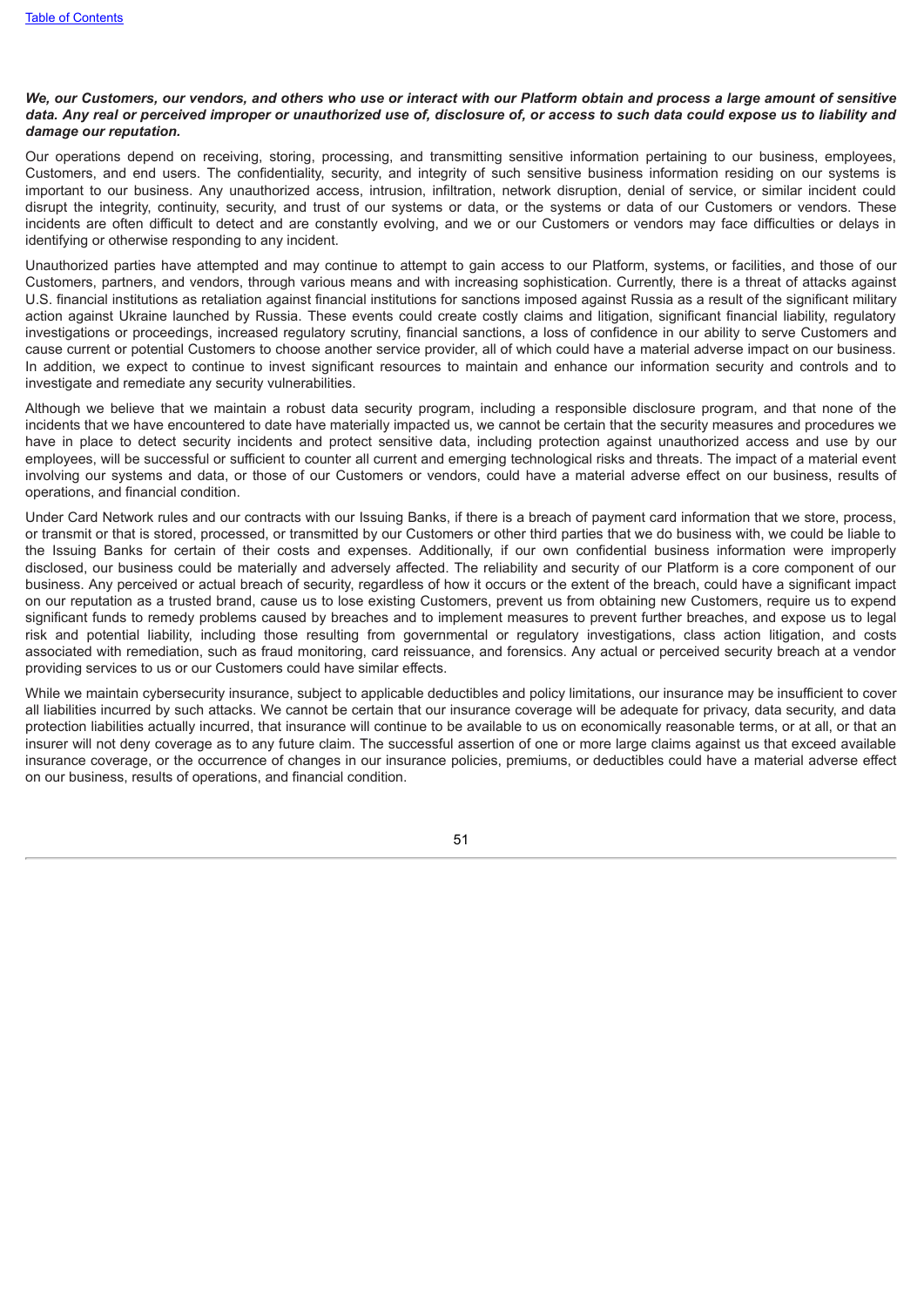## Our business depends on a strong and trusted brand, and any failure to maintain, protect, enhance, and market our brand would *hurt our business.*

We have developed a strong and trusted brand that has contributed significantly to the success of our business. We believe that maintaining and promoting our brand in a cost-effective manner is important to achieving widespread acceptance of our Platform and the products and services we offer, expanding our base of Customers and end users, and increasing our TPV. Our brand is predicated on the idea that we offer modern payment solutions to our Customers and our Platform helps enable them to successfully operate their businesses. We are dedicated to building and maintaining a Platform our Customers can trust and creating solutions for our Customers who choose to build and grow their businesses with our card programs and other services. Maintaining and promoting our brand will depend largely on our ability to continue to provide a useful, reliable, secure, and innovative Platform, as well as our ability to maintain trust and be a payments processing innovator and leader. We may, from time to time, introduce, or make changes to, our Platform, products, services, privacy practices, or other practices or terms of service that Customers do not like, which may materially and adversely affect our brand. Brand promotion activities may not generate Customer awareness or increase net revenue, and even if they do, any increase in net revenue may not offset the expenses we incur in building our brand. In addition, due to the COVID-19 pandemic and related restrictions on travel, we have not been able to organize certain marketing and promotional events and in-person meetings to facilitate Customer adoption and generate leads with potential Customers. If we fail to successfully promote and maintain our brand or if we incur excessive expense in this effort, our business could be materially and adversely affected.

Harm to our brand can arise from many sources, including failure by us or our partners and vendors to satisfy expectations of service and quality, inadequate protection or misuse of sensitive information, compliance failures and claims, litigation and other claims, and misconduct by our vendors or other counterparties. We may also be the target of incomplete, inaccurate, and misleading or false statements about our company and our business that could damage our brand and deter Customers from adopting our services.

Any negative publicity about our company, our industry, the quality and reliability of our Platform, our risk management processes, changes to our products and services, our ability to effectively manage and resolve Customer complaints, our privacy, data protection, and information security practices, litigation, regulatory activity, policy positions, or the experience of our Customers with our Platform, products, and services could adversely affect our reputation and the confidence in and use of our Platform, products, and services. If we do not successfully maintain a strong and trusted brand, our business could be materially and adversely affected.

## *If we fail to offer high-quality Customer support, our business and reputation will suffer.*

Many of our Customers depend on our Customer support team to assist them in launching and deploying our card programs effectively, help them resolve issues quickly, and provide ongoing support. Our direct, ongoing interactions with our Customers help us tailor offerings to them at scale and in the context of their usage. Our Customer support team also helps increase awareness and usage of our Platform while helping Customers address inquiries and issues. If we do not devote sufficient resources or are otherwise unsuccessful in assisting our Customers effectively, it could adversely affect our ability to retain existing Customers and could prevent prospective Customers from adopting our Platform. We may be unable to respond quickly enough to accommodate short-term increases in demand for Customer support. Increased demand for Customer support, without corresponding net revenue, could increase costs and adversely affect our business, results of operations, and financial condition. Our sales are highly dependent on our business reputation and on positive recommendations from Customers. Any failure to maintain high quality Customer support, or a market perception that we do not maintain high quality Customer support, could erode Customer trust and adversely affect our reputation, business, results of operations, and financial condition.

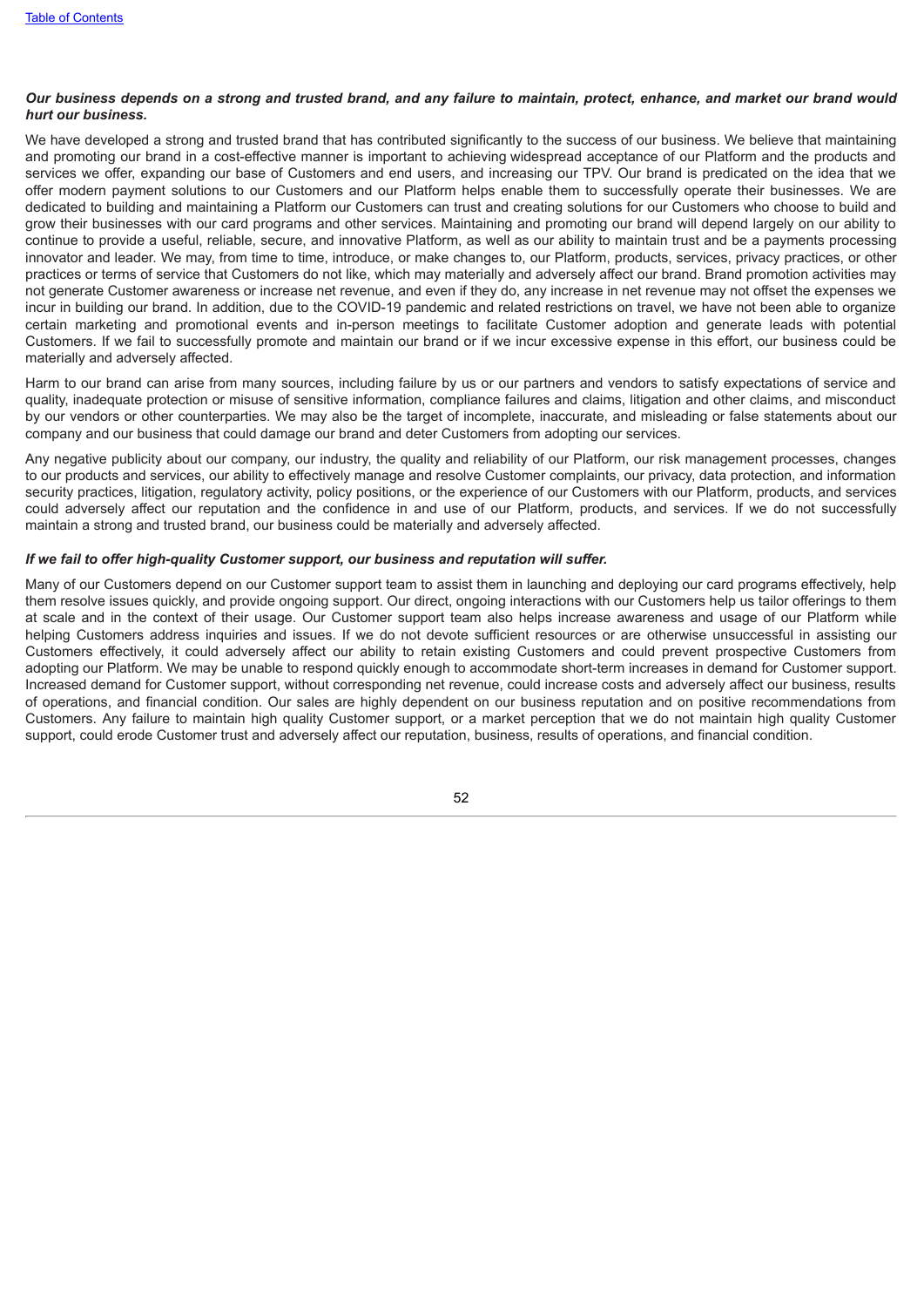In addition, as we continue to grow our operations and reach a larger and increasingly global Customer base, we need to be able to provide efficient Customer support that meets the needs of Customers on our Platform globally and at scale. The number of Customers and end users using our Platform, TPV, the products and services we offer, and usage of our Platform by Customers have all grown significantly and this has put additional pressure on our support organization. If we are unable to provide efficient Customer support globally and at scale, our ability to grow our operations may be adversely affected and we may need to hire additional support personnel, potentially adversely affecting our results of operations.

#### If we fail to adapt to rapid technological changes and develop enhancements and new capabilities for our Platform, our ability to *remain competitive could be impaired.*

We compete in an industry that is characterized by rapid technological changes, frequent introductions of new products and services, and evolving industry standards and regulatory requirements. Our ability to attract new Customers and increase net revenue from Customers will depend in significant part on our ability to adapt to industry standards, anticipate trends, and continue to enhance our Platform and introduce new products and capabilities on a timely and secure basis to keep pace with technological developments and Customer expectations. For example, it is important for us to implement tools to support the operational efficiency of our Platform. If we are unable to provide enhancements and new products on our Platform, develop new capabilities that achieve market acceptance, innovate quickly enough to keep pace with rapid technological developments, or experience unintended consequences with enhancements we provide, our business could be adversely affected. For example, our Customers may not adopt enhancements and new products or may not use them as intended. We must also keep pace with changing legal and regulatory regimes that affect our Platform, products, services, and business practices. We may not be successful in developing modifications, enhancements, and improvements, in bringing them to market quickly or cost-effectively in response to market demands, or at modifying our Platform to remain compliant with applicable legal and regulatory requirements.

In addition, because our Platform is designed to operate directly with the Card Networks, Issuing Banks, and general payments ecosystem, we need to continuously modify and enhance our Platform to keep pace with changes in technologies, while maintaining compatibility and legal and regulatory compliance. Any failure of our Platform to continue to operate effectively with third-party infrastructures and technologies could reduce the demand for our Platform, products, or services, result in the dissatisfaction of our Customers, and materially and adversely affect our business.

## Our future success depends in part on our ability to expand internationally and drive the adoption of our Platform and products by *international Customers. Expanding our business internationally, however, could subject us to new challenges and risks.*

During the twelve months ended December 31, 2021, and the three months ended March 31, 2022, we derived 2% and 3%, respectively, of our net revenue from Customers located outside the United States. The future success of our business will depend, in part, on our ability to offer our Platform and services internationally and expand our international Customer base. While we have been expanding our Platform, products, services and sales efforts internationally, our experience in selling our Platform, products, and services outside of the United States is early. Our process for identifying countries to expand into may not be successful and may take a considerable amount of time, effort, and expense, and we may not realize benefits from expansion into a particular market. Additionally, the spread of COVID-19 may complicate efforts to expand our business internationally by restricting our ability to travel and engage in certain market diligence, sales and marketing activities abroad. Furthermore, our business model may not be successful or have the same traction outside the United States and we may face additional regulatory hurdles. As a result, our investment in marketing our Platform to these potential Customers may not be successful. If we are unable to increase the net revenue that we derive from international Customers, then our business, results of operations, and financial condition may be adversely affected.

In addition, expansion, whether in our existing or new international markets, will require additional resources and controls, and offering our Platform in new geographic regions often requires substantial expenditures and takes considerable time. We may not be successful enough in these new geographies to recoup our investments in a timely manner or at all. Such expansion could also subject our business to substantial risks, including:

• difficulty in attracting a sufficient number of Customers in a given international market;

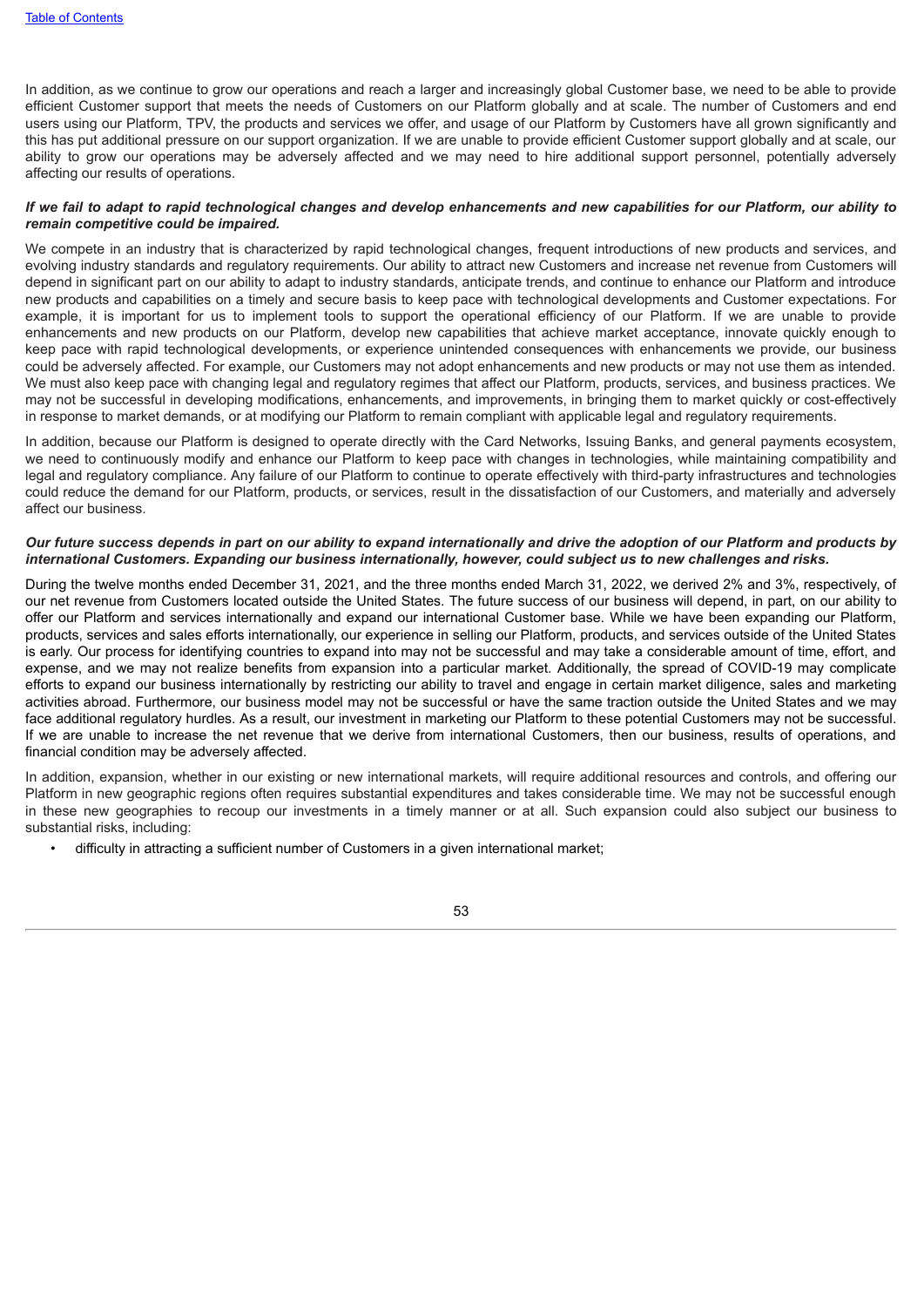- failure to anticipate competitive conditions and competition with market-players that have greater experience and brand recognition in the local markets than we do;
- conformity with applicable business customs, including translation into foreign languages and associated expenses;
- increased costs and difficulty in protecting intellectual property and sensitive data;
- Increased costs from local Card Networks, Bank Identification Number, or BIN, sponsors, and other local providers;
- changes to the way we do business or price our products and services as compared with our current operations or a lack of acceptance of our Platform or certain products and services;
- the ability to support and integrate with local BIN sponsors and third-party vendors;
- difficulties in staffing and managing foreign operations in an environment of diverse culture, laws, and customs, and other challenges caused by distance;
- language and cultural differences, and the increased travel, infrastructure, and legal and compliance costs associated with global operations;
- difficulties in recruiting and retaining qualified employees and maintaining our company culture;
- difficulty in gaining acceptance from industry self-regulatory bodies:
- compliance with multiple, potentially conflicting and changing governmental laws and regulations, including with respect to payment processing, data privacy, data protection, and information security;
- compliance with U.S. and foreign anti-corruption, anti-bribery, and anti-money laundering laws;
- potential tariffs, sanctions, fines, or other trade restrictions, including any political or economic responses and counter-responses or otherwise by various global actors to the significant military action against Ukraine launched by Russia;
- exchange rate risk and Interchange Fee regulation in foreign countries:
- compliance with complex and potentially conflicting and changing laws of taxing jurisdictions where we conduct business and applicable U.S. tax laws; and
- regional economic and political instability or war, including the significant military action against Ukraine launched by Russia.

As a result of these risks, our efforts to expand our global operations may not be successful, potentially limiting our ability to grow our business.

In addition, we do not currently have operations in Russia or plans to expand there, and, based on the actions taken by certain Card Networks, to our knowledge no Marqeta-powered card could currently operate in Russia. It is unclear, however, whether the significant military action against Ukraine launched by Russia will have any broader implications that may impact our business and results of operations.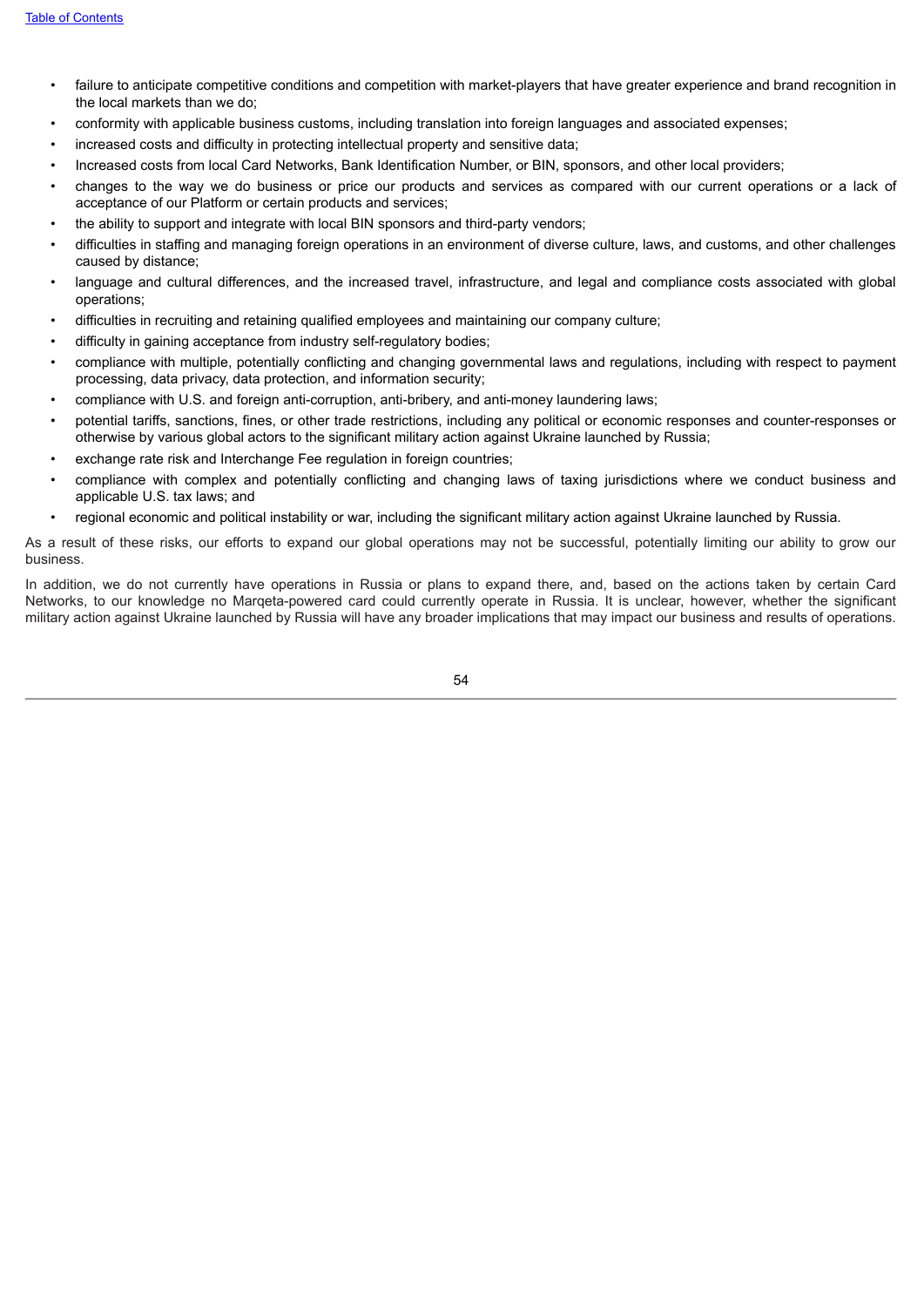## We may incur losses relating to the settlement of payment transactions and the fraudulent use of payment cards issued through *our Platform.*

We are and will continue to be subject to the risk of losses relating to the day-to-day settlement of payment transactions that is inherent in our business model, including with respect to pre-funding and chargeback requests. Customers deposit a certain amount of pre-funding into their Customer account at our Issuing Banks. However, depending on the model of the card program and the timing of funding and transactions, some transactions that exceed the amount of pre-funding in the Customer's account are still authorized. Customers are ultimately responsible for fulfilling their obligations to fund transactions. However, when a Customer does not have sufficient funds to settle a transaction, we are liable to the Issuing Bank to settle the transaction and may incur losses as a result of claims from the Issuing Bank. We would seek to recover such losses from the Customer, but we may not fully recover them if the Customer is unwilling or unable to pay due to their financial condition. Because we are liable to the Issuing Banks, we may also bear the risk of losses if a Customer does not provide payment due to fraudulent or disputed transactions. We may also bear the risk of losses if a Customer is unwilling or unable to pay for physical card inventory that has been customized for the Customer. Additionally, when a chargeback request is approved, the purchase price of the transaction is refunded to the Customer's end user's account through our Platform. If we do not properly process the chargeback, the Customer may request that we fund the refunded amount to their end user. We have in the past, and may in the future, incur costs relating to the improper processing of chargeback requests.

Additionally, criminals are using increasingly sophisticated methods to engage in illegal activities which they may use to target us, including "skimming," counterfeit payment cards, and identity theft. A single, significant incident or a series of incidents of fraud or theft involving cards issued through our Platform could result in reputational damage to us, potentially reducing the use and acceptance of our Platform or lead to greater regulation that would increase our compliance costs. Fraudulent activity could also result in the imposition of regulatory sanctions, including significant monetary fines. The foregoing could have a material adverse effect on our business, results of operations, and financial condition. We are also subject to risk from fraudulent acts of employees or contractors.

## We depend on our executive officers and other key employees, and the loss of one or more of these employees or an inability to *attract and retain other highly skilled employees could adversely affect our business.*

Our success depends largely upon the continued services of our executive officers and other key employees. There have been changes in the past, recent changes, and there may be changes in the future, to our executive management team resulting from the hiring or departure of executives, which could disrupt our business. For example, we recently appointed a new Chief Financial Officer, Michael Milotich, effective February 22, 2022. Additionally, from time to time we may reorganize the Company's departments in an effort to increase efficiencies or better serve our Customers, including consolidating groups under existing or new executives. For example, we recently consolidated the marketing team, including our sales development representatives, and business development team, including strategic, enterprise, and emerging sales units as well as our partnerships teams, into one go-to-market function under our Chief Operating Officer, Vidya Peters.

Any employment agreements we have with our executive officers or other key personnel do not require them to continue to work for us for any specified period and, therefore, they could terminate their employment with us at any time. Additionally, we do not maintain any key person insurance policies. The loss of one or more of our executive officers, especially our Chief Executive Officer, or other key employees could adversely affect our business. Changes in our executive management team may also cause disruptions in, and adverse impacts to, our business.

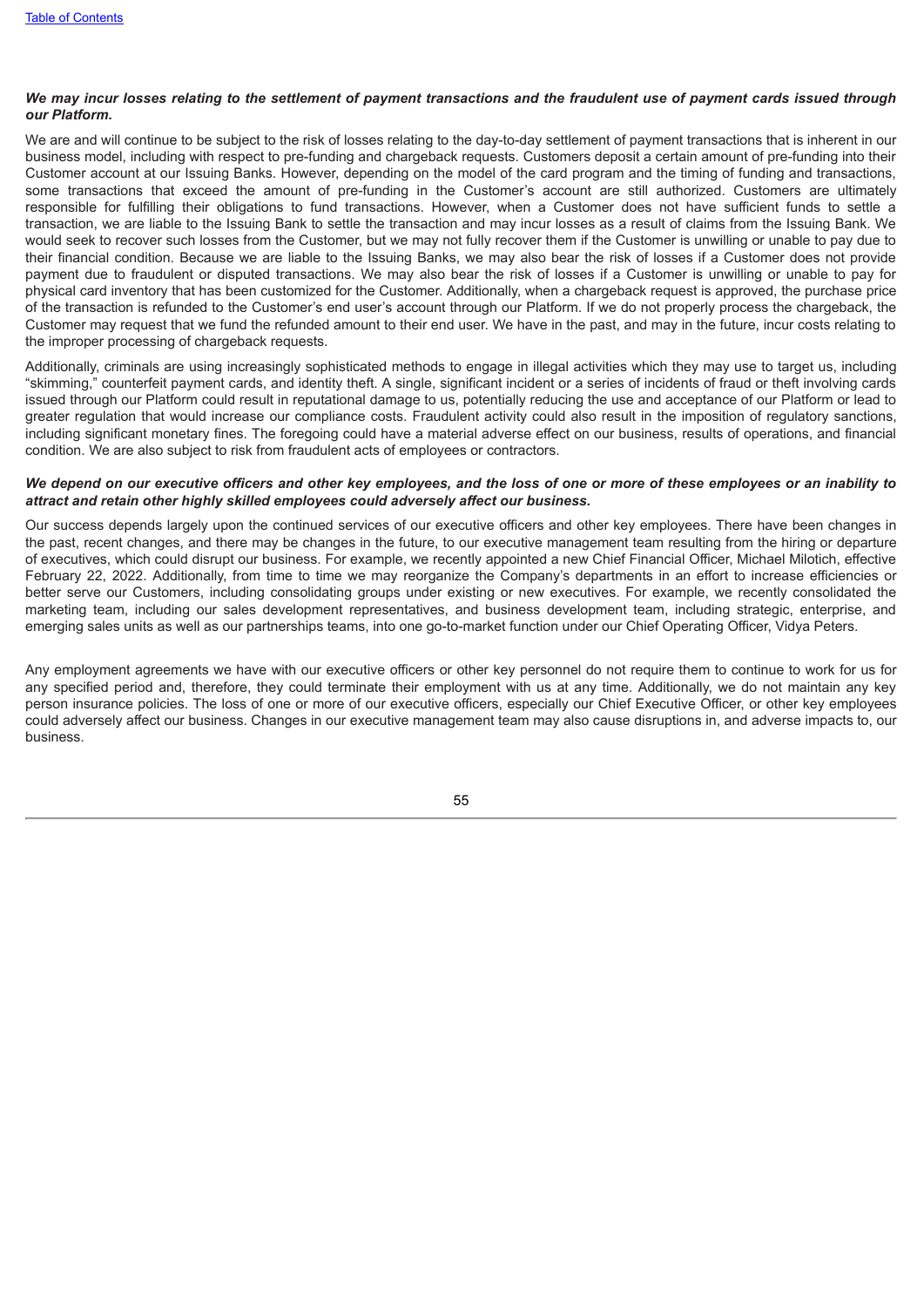In addition, to maintain and grow our business, we must attract and retain highly qualified personnel. Competition for highly qualified personnel is intense across the markets we target, especially for highly skilled employees and experienced sales professionals. We have from time to time experienced, are currently experiencing, and we expect to continue to experience, difficulty in hiring and retaining employees with appropriate qualifications, at a speed that is consistent with our business needs, and at an appropriate cost, which may be compounded as a result of the COVID-19 pandemic. Any changes to U.S. immigration policies that restrain the flow of technical and professional talent may inhibit our ability to recruit and retain highly qualified employees. We must also effectively manage employee skills, competency requirements, and development plans to retain qualified employees once hired. Many of the companies we compete with for experienced personnel have greater resources than we have. If we hire employees from competitors or other companies, their former employers may attempt to assert that these employees or we have breached certain legal obligations, resulting in a diversion of time and resources, and potential liability for us or our employees.

In addition, job candidates and existing employees often consider the value of the equity awards they receive in connection with their employment. If the value of our equity awards declines, it may impair our ability to recruit and retain highly skilled employees. If we are not able to add and retain employees effectively, our ability to achieve our strategic objectives will be adversely affected, and our business and growth prospects will be adversely affected. Further, additions of executive-level management and large numbers of employees could significantly and adversely impact our culture.

The volatility in or lack of appreciation of the trading price of our Class A common stock may also affect our ability to attract and retain our key employees. Many of our senior personnel and other key employees have become, or will become, vested in a substantial amount of restricted stock units, or RSUs, or stock options. Employees may be more likely to leave us if the shares they own or the shares underlying their vested options or RSUs have significantly appreciated in value relative to the original purchase price of the shares or the exercise price of the options, or conversely, if the exercise prices of the options that they hold are significantly above the market price of our Class A common stock. If we do not maintain and continue to develop our corporate culture as we grow and evolve, including our diversity and inclusion efforts, it could impair our ability to foster the innovation, teamwork, curiosity, and diversity that we believe is necessary to support our growth.

#### Exposure to political developments in the United Kingdom, including the United Kingdom's decision to leave the European Union, *could adversely affect us.*

On June 23, 2016, a referendum was held on the U.K.'s membership in the European Union, or the EU, resulting in a vote in favor of leaving the European Union. Effective as of January 31, 2020, the U.K. formally withdrew its membership from the European Union. The U.K.'s decision to leave the European Union has created an uncertain political and economic environment in the U.K. and across other European Union member states. The political and economic instability created by the U.K.'s decision to leave the European Union has caused and may continue to cause volatility in global financial markets and the value of the British Pound or other currencies, including the Euro. In addition, this uncertainty may cause some of our Customers or potential Customers to curtail or delay spending or adoption of our Platform. Depending on the market and regulatory effects of the U.K.'s exit from the European Union, it is possible that there may be adverse practical or operational implications on our business. For example, the U.K. Data Protection Act, which implemented the EU's General Data Protection Regulation, or the GDPR, was amended January 1, 2021 to reflect the U.K.'s status outside the European Union. It remains unclear, however, how U.K. data protection laws or regulations will develop and be interpreted in the medium to longer term, how data transfers to and from the U.K. will be regulated, and how those regulations may differ from those in the European Union. While we have taken measures to preemptively address the impact of the U.K.'s departure from the European Union by including contingency clauses in our European Union master service agreements, for example, these may not adequately protect us from adverse implications on our business. Further, the U.K.'s exit from the European Union may create increased compliance costs and an uncertain regulatory landscape for offering equity-based incentives to our employees in the U.K. If we are unable to maintain equity-based incentive programs for our employees in the U.K. due to the departure of the U.K. from the European Union, our business in the U.K. may suffer and we may face legal claims from employees in the U.K. to whom we previously offered equity-based incentive programs. These and other factors related to the departure of the U.K. from the European Union may adversely affect our business, financial condition, and results of operations.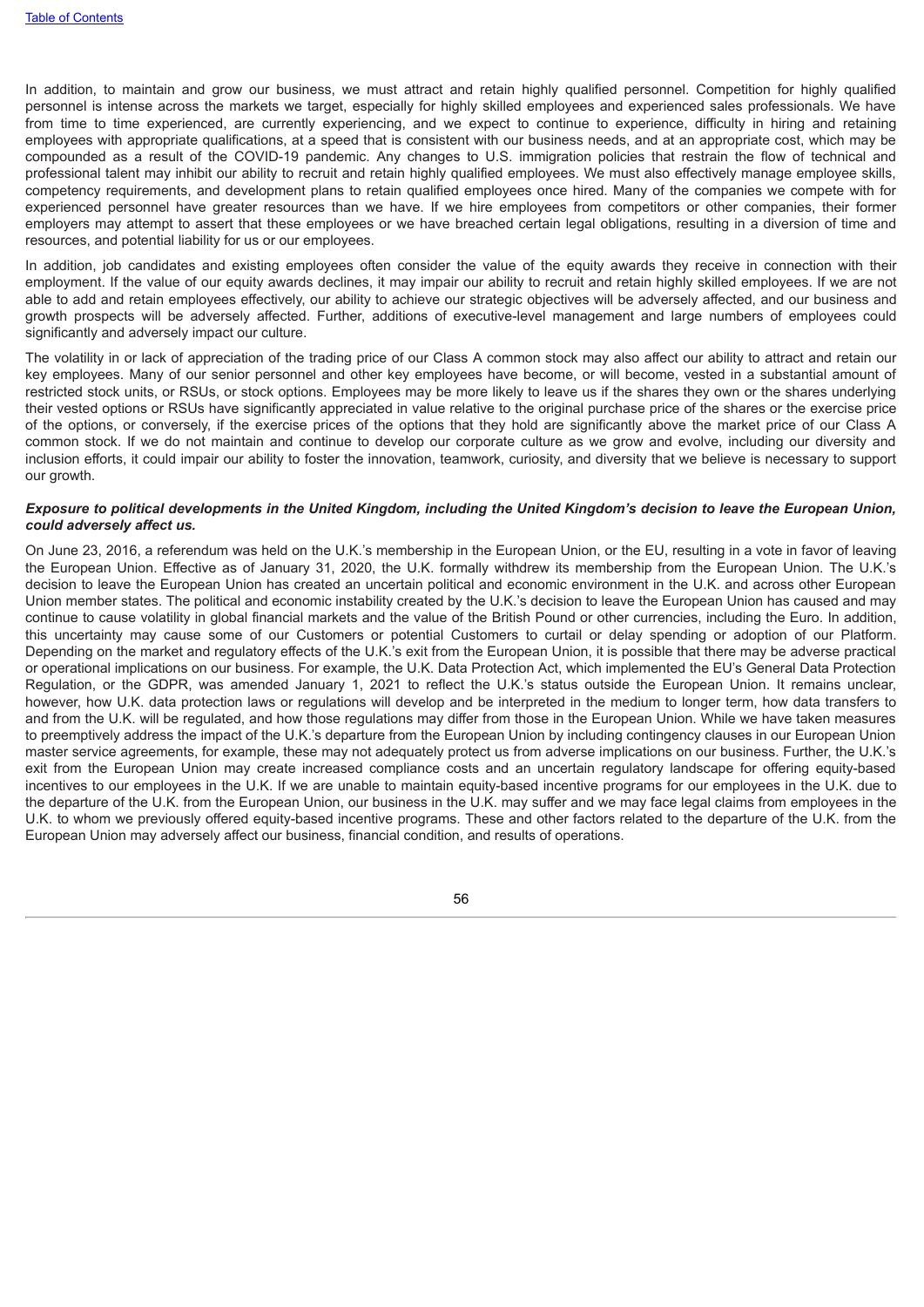## We may face exposure to foreign currency exchange rate fluctuations, and such fluctuations could adversely affect our business, *results of operations, and financial condition.*

As we continue to expand our global operations, we become more exposed to the effects of fluctuations in currency exchange rates. Our Customer contracts are denominated primarily in U.S. dollars, and therefore the majority of our net revenue is not subject to foreign currency risk. We expect, however, to significantly expand the number of transactions with Customers that are denominated in foreign currencies in the future as we continue to expand our business internationally. We also incur expenses for employee compensation and other operating expenses at our non-U.S. locations in the local currency for such locations. Fluctuations in the exchange rates between the U.S. dollar and other currencies could result in an increase to the U.S. dollar equivalent of such expenses and, as a result, adversely affect our business, results of operations, and financial condition.

We do not currently maintain a program to hedge exposures in foreign currencies. In the future, however, we may use derivative instruments, such as foreign currency forward and option contracts, to hedge certain exposures to fluctuations in foreign currency exchange rates. The use of such hedging activities may not offset any or more than a portion of the adverse financial effects of unfavorable movements in foreign exchange rates over the limited time the hedges are in place. Moreover, the use of hedging instruments may introduce additional risks if we are unable to structure effective hedges with such instruments.

## If our estimates or judgments relating to our accounting policies prove to be incorrect, our results of operations could be *adversely affected.*

The preparation of financial statements in conformity with U.S. generally accepted accounting principles, or GAAP, requires management to make estimates and assumptions that affect the amounts reported in the condensed consolidated financial statements and accompanying notes. We base our estimates in part on historical experience, market observable inputs, if available, and various other assumptions that we believe to be reasonable under the circumstances. The results of these estimates form the basis for making judgments about the carrying values of assets, liabilities and equity, and the amount of net revenue and expenses that are not readily apparent from other sources. Assumptions and estimates used in preparing our condensed consolidated financial statements include those related to revenue recognition and accounting for share-based compensation. Our results of operations may be adversely affected if our assumptions change or if actual circumstances differ from those in our assumptions, which could cause our results of operations to fall below the expectations of securities analysts and investors, resulting in a decline in the trading price of our Class A common stock.

# We may require additional capital to support our business, and this capital might not be available on acceptable terms, if at all.

We intend to continue to make investments to support our business and may require additional funds. In particular, we may seek additional funds to develop new products and enhance our Platform and existing products, expand our operations, including our sales and marketing organizations and our presence outside of the United States, improve our infrastructure or acquire complementary businesses, technologies, services, products, and other assets. In addition, we are using a portion of our cash to satisfy tax withholding and remittance obligations related to the vesting of RSUs. Accordingly, we may need to engage in equity or debt financings to secure additional funds. If we raise additional funds through future issuances of equity or convertible debt securities, our stockholders could suffer significant dilution, and any new equity securities we issue could have rights, preferences, and privileges superior to those of holders of our Class A common stock and Class B common stock. Any debt financing that we may secure in the future could involve restrictive covenants relating to our capital raising activities and other financial and operational matters, potentially making it more difficult for us to obtain additional capital and to pursue business opportunities. We may not be able to obtain additional financing on terms favorable to us, if at all. If we are unable to obtain adequate financing or financing on terms satisfactory to us when we require it, our ability to continue to support our business growth, scale our infrastructure, develop product enhancements, and respond to business challenges could be significantly impaired, and our business, results of operations, and financial condition may be adversely affected.

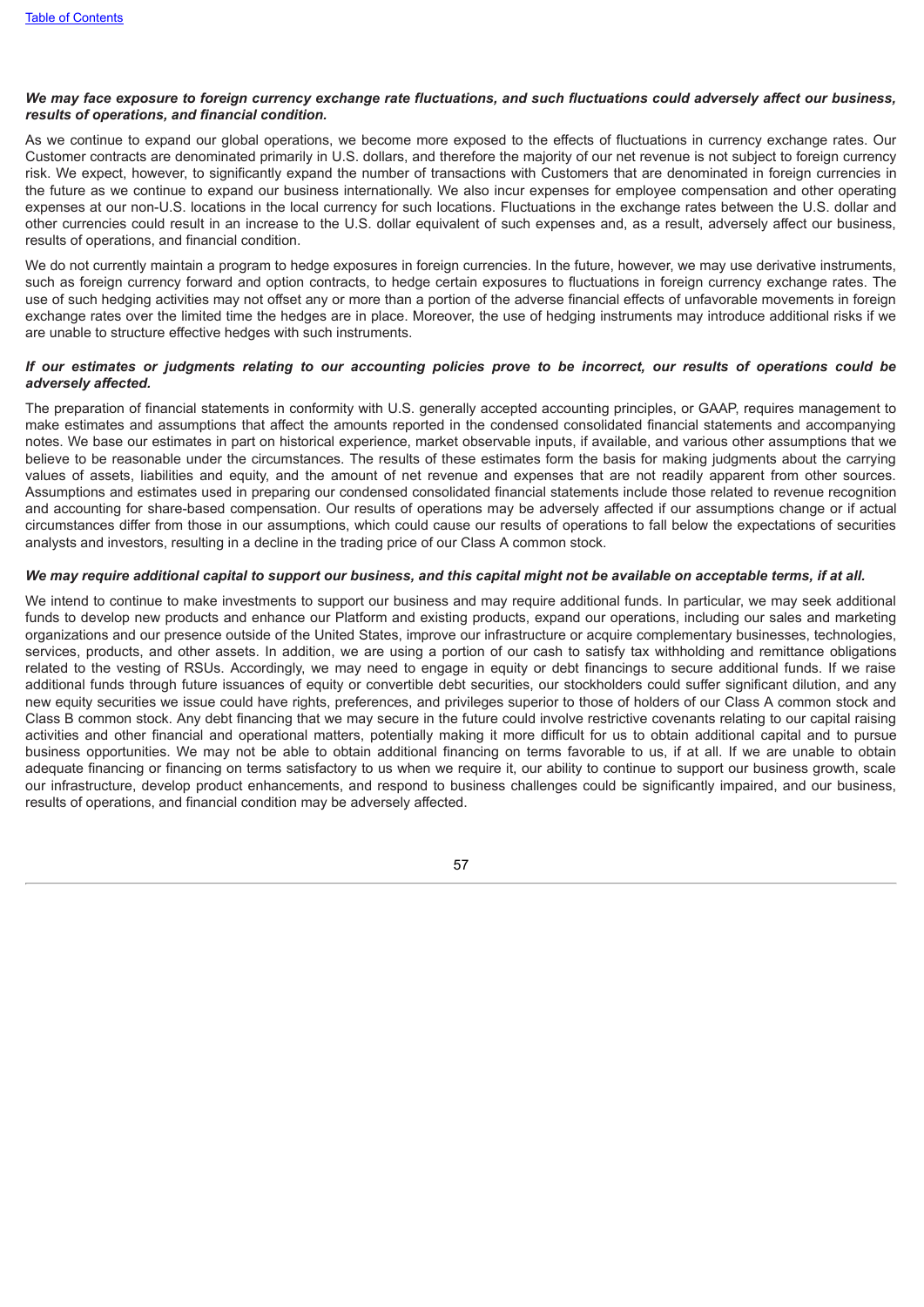## Acquisitions, strategic investments, partnerships, or alliances could be difficult to identify, divert the attention of key management personnel, disrupt our business, dilute stockholder value, and adversely affect our results of operations and financial condition. We may be unable to integrate acquired businesses and technologies successfully or achieve the expected benefits of such *acquisitions.*

We may seek to acquire or invest in businesses, products, or technologies that we believe could complement our Platform, products, and services or expand the breadth of our Platform, enhance our products and capabilities, expand our geographic reach or Customer base, or otherwise offer growth opportunities. The pursuit of potential investments or acquisitions may divert the attention of management and cause us to incur various expenses in identifying, investigating, and pursuing suitable opportunities, whether or not they are consummated. Any acquisition, investment, or business relationship may result in unforeseen operating difficulties and expenditures. In addition, we have limited experience in investing in and acquiring other businesses. If we acquire additional businesses, we may not be able to successfully integrate the acquired personnel, operations, and technologies, or effectively manage the combined business following the acquisition.

Specifically, we may not successfully evaluate or utilize the acquired technology or personnel or accurately forecast the financial impact of an acquisition transaction, including accounting charges. Moreover, the anticipated benefits of any acquisition, investment, or business relationship may not be realized or we may be exposed to unknown risks or liabilities.

We may not be able to find and identify desirable acquisition targets or we may not be successful in entering into an agreement with any one target. We may be required to issue equity or debt securities to acquire businesses which could dilute our shareholders or adversely affect our results of operations. In addition, if an acquired business fails to meet our expectations, our business, results of operations, and financial condition may suffer.

We have made, and may in the future seek to make, strategic investments in early stage companies developing products or technologies that we believe could complement our Platform or expand its breadth, enhance our technical capabilities, or otherwise offer growth opportunities. These investments may be in early stage private companies for restricted stock. Such investments are generally illiquid and may never generate value. Further, we may invest in companies that do not succeed, and our investments may lose all or some of their value, which result in us recording impairment charges reflected in of results of operations.

# We may be subject to litigation for a variety of claims, which could harm our reputation and adversely affect our business, results *of operations, and financial condition.*

In the ordinary course of business, we may be involved in and subject to litigation for a variety of claims or disputes and receive regulatory inquiries. These claims, lawsuits, and proceedings could include labor and employment, wage and hour, commercial, antitrust, alleged securities law violations or other investor claims, and other matters. The number and significance of these potential claims and disputes may increase as our business expands. Further, our general liability insurance may not cover all potential claims made against us or be sufficient to indemnify us for all liability that may be imposed. Any claim against us, regardless of its merit, could be costly, divert management's attention and operational resources, and harm our reputation. As litigation is inherently unpredictable, we cannot assure you that any potential claims or disputes will not have a material adverse effect on our business, results of operations, and financial condition.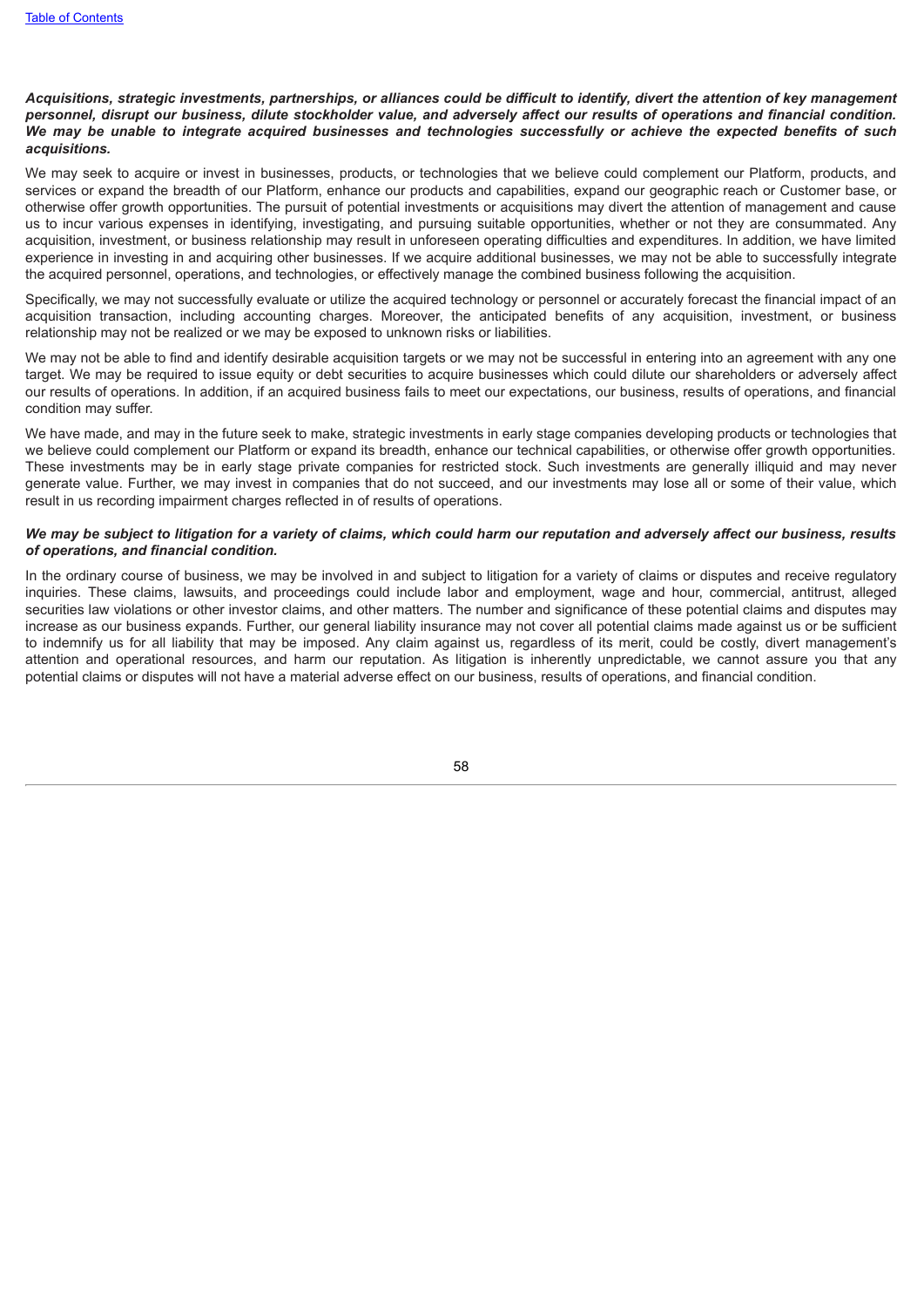#### **Risks Relating to Regulation**

#### Our business is subject to extensive requlation and oversight in a variety of areas, directly and indirectly through our relationships *with Issuing Banks and Card Networks, which regulations are subject to change and to uncertain interpretation.*

We, our vendors, our partners, and our Customers are subject to a wide variety of state, federal, and international laws, regulations, and industry standards in the United States and in other countries where we operate both directly and indirectly through our relationships with Issuing Banks and Card Networks. These laws, regulations, industry standards, and rules govern numerous areas important to our business. While we currently operate our business in an effort to ensure our business itself is not subject to extensive regulation, the Issuing Banks and Card Networks that we partner with operate in a highly regulated landscape, and there is a risk that those regulations could become applicable to us. We are directly subject to regulation in areas including privacy, data security, data protection, and anti-bribery, and our contractual relationships with Issuing Banks and Card Networks subject us to additional regulations including those relating to payments services (such as payment processing and settlement services), consumer protection, anti-money laundering, anti-bribery, escheatment, international sanctions regimes, data privacy and security, intellectual property, and compliance with the PCI DSS, a data security standard obligating companies that process, store, or transmit payment card information to maintain security measures designed to protect cardholder data.

The laws, rules, regulations, and standards applicable to our business are enforced by multiple authorities and governing bodies in the United States, including federal agencies, self-regulatory organizations, and numerous state agencies. Outside of the United States, we may be subject to additional regulators. As we expand into new jurisdictions, or expand our Platform and product offerings in existing jurisdictions, the number of foreign regulations and regulators governing our business will expand as well.

In addition, as our business and Platform continue to develop and expand, we may become subject to additional rules, regulations, and industry standards. We may not always accurately predict the scope or applicability of certain regulations to our business, particularly as we expand into new areas of operations, which could have a significant negative effect on our existing business and our ability to pursue future plans.

In addition to laws and regulations that apply directly to us, we are contractually subject to certain laws and regulations through our relationships with Issuing Banks and Card Networks, which operate in a highly regulated industry. Additionally, as a program manager, we are responsible for ensuring compliance with Issuing Banks' requirements and Card Network rules, and we help create regulatory compliant card programs for our Customers. In some cases, our inability to ensure such compliance could expose us to liability or indemnification claims from our Customers or partners. Furthermore, legislative and regulatory changes could prompt our Issuing Banks to alter the extent or the terms of their dealings with us in ways that may have adverse consequences for our business. For example, due to our relationships with certain Issuing Banks and Card Networks, we may be subject to indirect supervision and examination by the CFPB, which is engaged in rulemaking and regulation of the payments industry, including, among other things, the regulation of prepaid cards, buy now, pay later financing programs, and the enforcement of certain protections under applicable regulations. While reform in the payment industry, such as the formation of the CFPB, has focused on individual consumer protection, legislatures continue to consider whether to include business customers, especially smaller business customers, within the scope of these regulations. As a result, new or expanded regulation focusing on business customers or changes in interpretation or enforcement of regulations may have an adverse effect on our business, results of operations, and financial condition due to increased compliance costs and new restrictions affecting the terms under which we offer our Platform or our products and services.

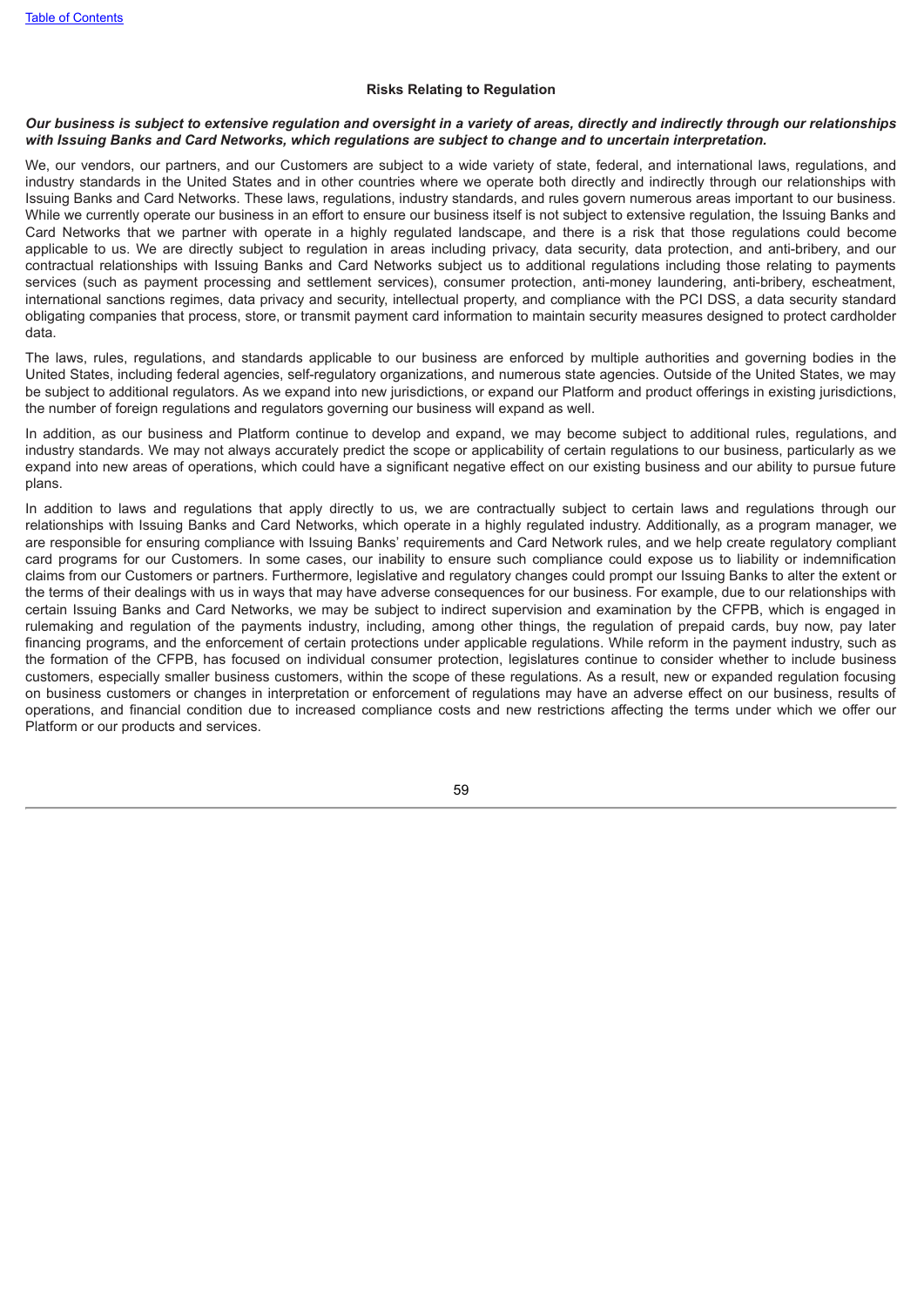A majority of our net revenue is derived from Interchange Fees and we expect Interchange Fees to continue to represent a significant percentage of our net revenue in the near term. The amount of Interchange Fees we earn is highly dependent on the interchange rates that the Card Networks set and adjust. From time to time, Card Networks change the Interchange Fees and assessments they charge for transactions processed using their networks. Interchange Fees or assessments are also subject to change from time to time due to government regulation. Interchange Fees are the subject of intense legal and regulatory scrutiny and competitive pressures in the electronic payments industry. For example, the Durbin Amendment to the Dodd-Frank Wall Street Reform and Consumer Protection Act, which limits Interchange Fees, may restrict or otherwise impact the way we do business or limit our ability to charge certain fees to Customers. Issuing Banks that are exempt from the Durbin Amendment are able to access higher interchange rates. As a result, to maximize our Interchange Fees, we currently only contract with Issuing Banks that are exempt from the Durbin Amendment when we provide program management services. Changes in regulation or additional rulemaking may adversely affect the way we conduct our business or result in additional compliance obligations and expense for our business and limitations on net revenue. For example, the Board of Governors of the Federal Reserve System recently proposed a change to the regulations implemented pursuant to the Electronic Fund Transfer Act to clarify that ecommerce transactions can be routed over secondary, unaffiliated debit card networks that generally set lower Interchange Fees. If implemented, we may experience a reduction in net revenue derived from Interchange Fees. Interchange Fee regulation also exists in other countries where our Customers use payment cards and such regulation could adversely affect our business in other foreign regions. Any changes in the Interchange Fees associated with our Customers' card transactions could adversely affect our business, results of operations, and financial condition.

Many of these laws and regulations are evolving, unclear, and inconsistent across jurisdictions, and ensuring compliance with them is difficult and costly. With increasing frequency, federal and state regulators are holding businesses in the payments industry to higher standards of training, monitoring, and compliance, including monitoring for possible violations of laws by our Customers and people who do business with our Customers while using our Platform or products. If we fail to comply with laws and regulations applicable to our business in a timely and appropriate manner, we may be subject to litigation or regulatory proceedings, we may have to pay fines and penalties, and our client relationships and reputation may be adversely affected, which could have a material adverse effect on our business, results of operations, and financial condition.

Further, while we do not handle or interact with cryptocurrency and we only process transactions on our Platform in fiat currencies, certain cryptocurrency businesses use our Platform to provide card products to their customers and end users. The regulation of cryptocurrency is rapidly evolving and varies significantly among international, federal, state, and local jurisdictions and is subject to substantial uncertainty. Various legislative and executive bodies in the U.S. and other countries may adopt laws, regulations, or guidance, or take other actions, which may impact our Issuing Banks and restrain the growth of cryptocurrency businesses and in turn impact the net revenue associated with our cryptocurrency business Customers.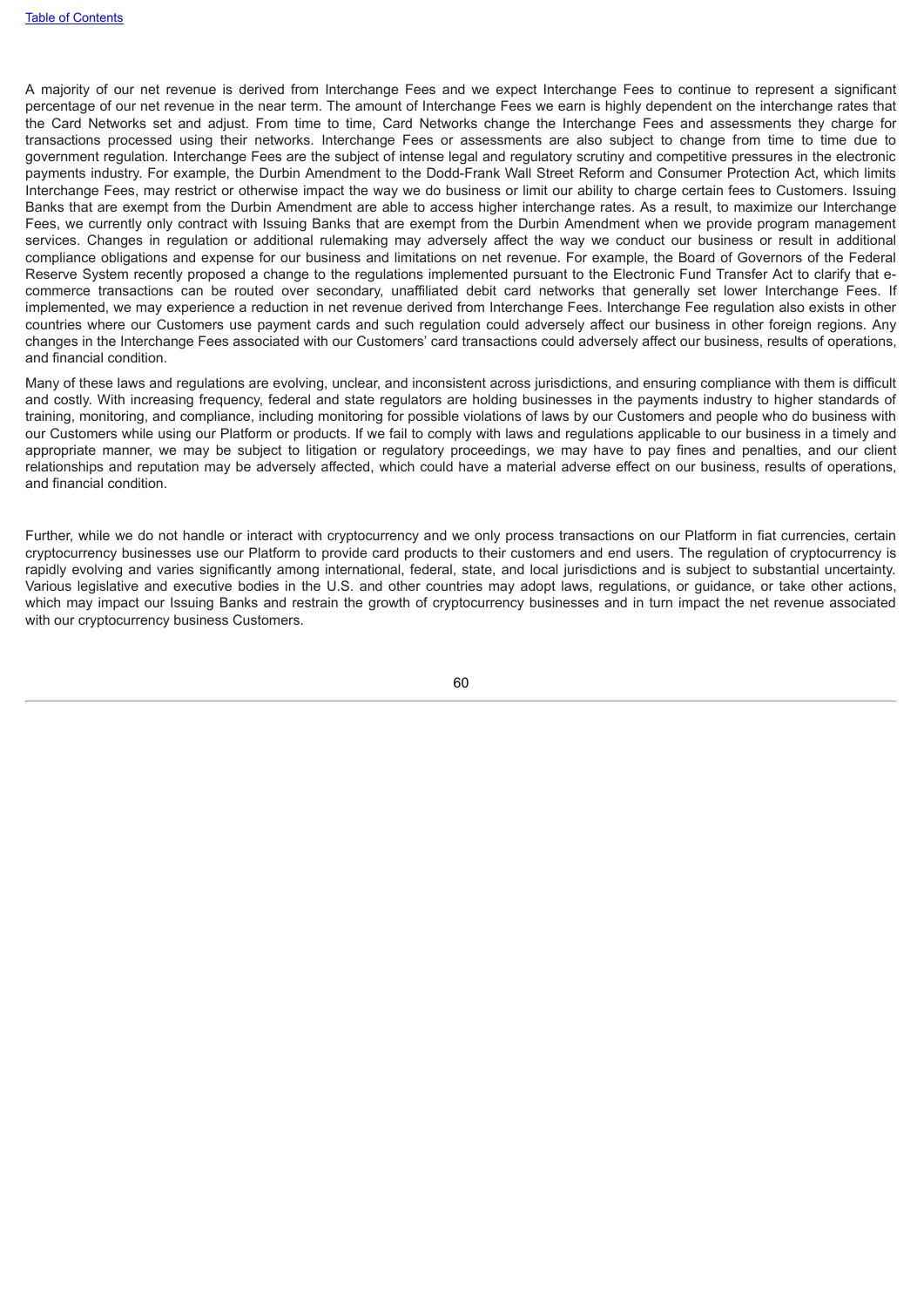## Regulations and industry standards related to privacy and data protection could adversely affect our ability to effectively provide *our services.*

Governmental bodies and industry organizations in the United States and abroad have adopted, or are considering adopting, laws and regulations restricting the use of, and requiring safeguarding of, personal information. For example, in the United States, all financial institutions must undertake certain steps to ensure the privacy and security of consumer financial information. Further, the California Consumer Privacy Act, or the CCPA, became effective on January 1, 2020 and imposes additional restrictions and requirements on the collection, processing, and disclosure of personal information, including imposing increased penalties related to data privacy incidents. Additionally, a new privacy law, the California Privacy Rights Act, or the CPRA, amends the CCPA and creates additional obligations relating to personal information that take effect on January 1, 2023 (with certain provisions having retroactive effect to January 1, 2022). The CPRA's implementing regulations are expected on or before July 1, 2022, and enforcement is scheduled to begin July 1, 2023. We will continue to monitor developments related to the CPRA and anticipate additional costs and expenses associated with CPRA compliance. Other U.S. states, such as Colorado and Virginia, have passed or are also considering omnibus privacy legislation and industry organizations regularly adopt and advocate for new standards in these areas. Many obligations under these other laws and legislative proposals remain uncertain, and we cannot fully predict their impact on our business. If we fail to comply with any of these laws or standards, we may be subject to investigations, enforcement actions, civil litigation, fines and other penalties, all of which may generate negative publicity and have a negative impact on our business.

In the European Economic Area, the GDPR, which became effective in 2018, extends the scope of European Union data protection law to companies processing personal data of European Union residents, regardless of the company's location, and requires companies to meet stringent requirements regarding the handling of personal data. The GDPR also imposes some limitations on international transfers of personal data. The GDPR imposes substantial obligations and risk upon our business and provides for significant penalties in the event of any non-compliance. Administrative fines under the GDPR can amount up to 20 million Euros or four percent of a company group's annual global turnover, whichever is higher. Further, following the exit of the U.K. from the European Union, it remains unclear how the U.K. Data Protection Act, which implemented the GDPR in the U.K., and other U.K. data protection laws or regulations will develop in the medium to longer term and how data transfers to and from the U.K. will be regulated. We have incurred substantial expense in complying with new data protection legal frameworks and we may be required to make additional, significant changes in our business operations, all of which may adversely affect our net revenue and our business overall. Additionally, because these new regimes lack a substantial enforcement history, we are unable to predict how emerging standards may be applied to us.

Among other requirements, the GDPR regulates transfers of personal data subject to the GDPR to third countries that have not been found to provide adequate protection to such personal data, including the United States. On July 16, 2020, the Court of Justice of the European Union invalidated the EU-U.S. Privacy Shield, eliminating one of the mechanisms we had relied on to legitimize EU-U.S. data transfers. The court, however, approved an alternative transfer mechanism that we rely on known as the standard contractual clauses provided additional safeguards are in place. We are in the process of assessing this decision and its impact on our data transfer mechanisms. It is possible that the decision will restrict the ability to transfer personal data from the European Union to the United States. We (and many other companies) may need to implement different or additional measures to establish or maintain legitimate means for the transfer and receipt of personal data from the European Union to the United States, and we may, in addition to other impacts, experience additional costs associated with increased compliance burdens, and we and our Customers face the potential for regulators to apply different standards to the transfer of personal data from the European Union and Switzerland to the United States, and to block, or require ad hoc verification of measures taken with respect to, certain personal data transfers from the European Union and Switzerland to the United States. Any inability to transfer personal data from the European Union to the United States in compliance with data protection laws or otherwise comply with requirements in this rapidly changing environment may impede our ability to attract and retain Customers unless and until we build out an EU-compliant data processing center. These restrictions may adversely affect our business and financial position.

Some countries are also considering or have passed legislation requiring local storage and processing of data, or similar requirements, potentially increasing the cost and complexity of our operations.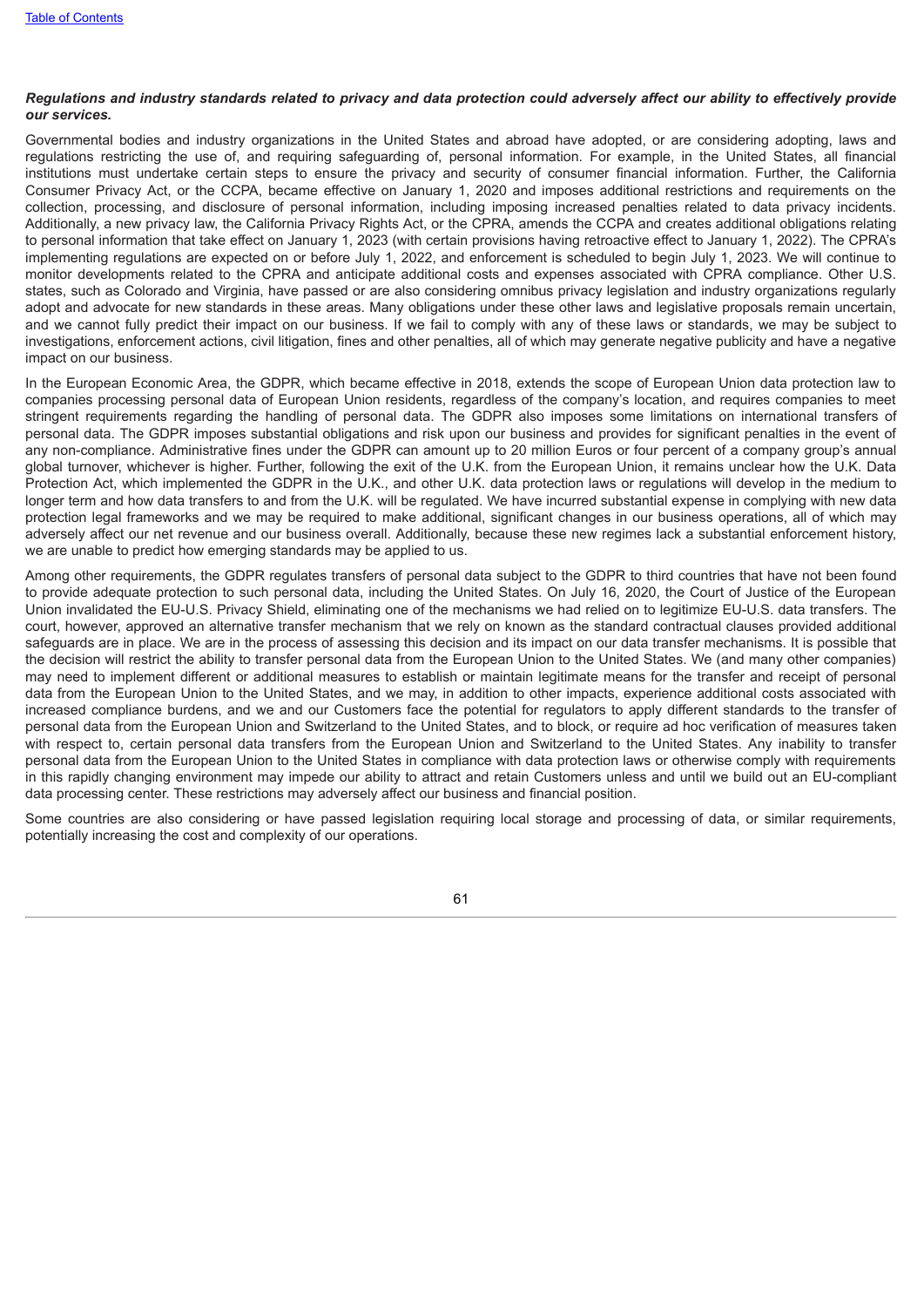In connection with providing services to our Customers, we are required by certain self-regulatory frameworks and contractual arrangements with Card Networks and Issuing Banks to provide assurances regarding the confidentiality and security of non-public consumer information, including the PCI DSS. Further, certain Customers increasingly expect us to comply with more stringent privacy, data protection and information security requirements than those imposed by laws, regulations or self-regulatory requirements, and we may be obligated contractually to comply with additional or different standards relating to our handling or protection of data on or by our offerings. The compliance standards relate to our infrastructure, components, and operational procedures designed to safeguard the confidentiality and security of non-public consumer personal information received from our Customers in the course of providing services. Our ability to maintain compliance with these standards and meet our Customers' requirements may affect our ability to attract and maintain business in the future.

If we fail to comply with these standards or Customer requirements, or are alleged to have done so, we could be exposed to suits for breach of contract, potentially in addition to governmental proceedings. In addition, our Customer relationships and reputation could be adversely affected, and we could be inhibited in our ability to obtain new Customers. If more restrictive or burdensome laws, rules, or regulations related to privacy, data protection, or information security are adopted by authorities in the future on the federal or state level or internationally, or if existing laws, rules, or regulations become subject to new or differing interpretations or enforcement, or if we become bound by additional obligations to our Customers relating to privacy, data protection, or information security, including any additional compliance standards relating to non-public consumer personal information, our compliance and operational costs may increase, our opportunities for growth may be curtailed by our compliance capabilities or reputational harm, we may find it necessary or appropriate to modify our data processing practices or policies or otherwise restrict our operations, and our potential liability in connection with breaches or incidents relating to privacy, data protection, and information security may increase, all of which could have a material adverse effect on our business, results of operations, and financial condition.

There may continue to be changes in interpretations of existing laws and regulations, or new proposed laws, regulations, industry standards, and other obligations concerning privacy, data protection and information security, which could impair our or our Customers' ability to collect, use or disclose information relating to consumers, which could decrease demand for our offerings, increase our costs and impair our ability to maintain and grow our Customer base and increase our net revenue. Because the interpretation and application of many existing and emerging laws and regulations relating to privacy, data protection and information security, along with industry standards, are uncertain, it is possible that these laws and regulations may be interpreted and applied in new ways that are, or are alleged to be, inconsistent with our data management practices or the features of our products, and we could face fines, lawsuits, regulatory investigations and other claims and penalties, and we could be required to fundamentally change our products or our business practices, any of which could have an adverse effect on our business. Any inability to adequately address privacy, data protection and information security concerns, even if unfounded, or any actual or perceived failure to comply with applicable privacy, data protection or information security laws, regulations, standards and other obligations, could result in additional cost and liability to us, damage our reputation, inhibit sales and adversely affect our business. Furthermore, the costs of compliance with, and other burdens imposed by, the laws, regulations, standards and policies that are applicable to the businesses of our Customers may limit the use and adoption of, and reduce the overall demand for, our Platform and our products and services.

Additionally, if third parties we work with, such as our partners or vendors, violate applicable laws or our policies, such violations may also put information we process at risk and could in turn adversely affect our business, reputation, financial condition, or results of operations.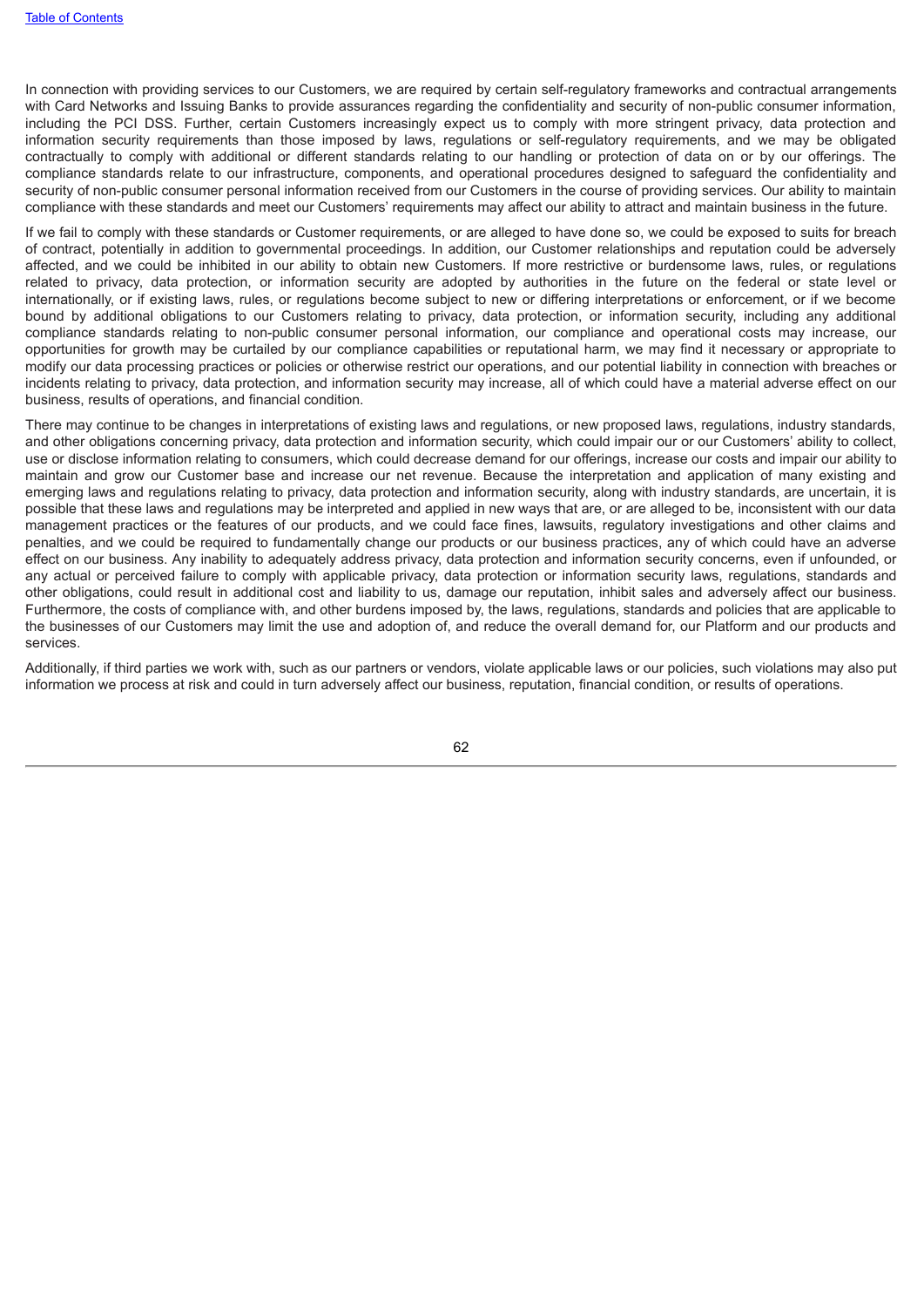## We are subject to anti-corruption, anti-bribery, and similar laws, and non-compliance with such laws can subject us to criminal *penalties or significant fines and adversely affect our business and reputation.*

We are subject to anti-corruption and anti-bribery and similar laws, such as the FCPA, the U.S. domestic bribery statute contained in 18 U.S.C. § 201, the U.S. Travel Act, the USA PATRIOT Act, the U.K. Bribery Act 2010, and other anti-corruption, anti-bribery, and anti-money laundering laws in countries where we conduct activities. Anti-corruption and anti-bribery laws have been interpreted broadly and enforced aggressively in recent years, and prohibit companies and their employees and agents from promising, authorizing, making, or offering improper payments or other benefits to government officials and others in the private sector to influence official action, direct business to any person, gain any improper advantage, or obtain or retain business. As we increase our international sales and business, our risks under these laws may increase.

In addition, we may use third parties to conduct business on our behalf abroad. We or such third-party intermediaries may have direct or indirect interactions with officials and employees of government agencies or state-owned or affiliated entities, and we can be held liable for the corrupt or other illegal activities of such future third-party intermediaries and our employees, representatives, contractors, partners, and agents, even if we do not explicitly authorize such activities. We have implemented an anti-corruption compliance program but cannot assure you that all our employees and agents, as well as those companies we outsource certain of our business operations to, will not take actions in violation of our policies and applicable law, for which we may be ultimately held responsible.

Any violation of the FCPA, other applicable anti-corruption laws, or anti-money laundering laws could result in whistleblower complaints, adverse media coverage, investigations, prosecutions, loss of export privileges, suspension or debarment from U.S. government contracts, substantial diversion of management's attention, significant legal fees and fines, settlements, damages, severe criminal or civil sanctions, penalties or injunctions against us, our officers or our employees, disgorgement of profits, and other sanctions, enforcement actions and remedial measures, and prohibitions on the conduct of our business, any of which could have a materially adverse effect on our reputation, business, trading price, results of operations, financial condition and prospects.

## We may be subject to governmental export controls and economic sanctions regulations that could impair our ability to compete in *international markets and could subject us to liability if we are not in compliance with applicable laws.*

Certain of our products and services may be subject to export control and economic sanctions regulations, including the U.S. Export Administration Regulations, and various economic and trade sanctions regulations administered by the U.S. Department of the Treasury's Office of Foreign Assets Control. Exports of our products and the provision of our services must be made in compliance with these laws and regulations. If we fail to comply with these laws and regulations, we and certain of our employees could be subject to substantial civil or criminal penalties, including: the possible loss of export privileges; fines imposed on us and responsible employees or managers; and, in extreme cases, the incarceration of responsible employees or managers.

In addition, changes in applicable export or economic sanctions regulations may create delays in the introduction and deployment of our Platform, products, and services in international markets, or, in some cases, prevent the use of our Platform and products or provision of our services in certain countries or with certain end users. Any change in export or economic sanctions regulations, shift in the enforcement or scope of existing regulations, or change in the countries, governments, persons, or technologies targeted by such regulations, could also result in decreased use of our Platform, products, and services or in our decreased ability to provide our products and services to existing or prospective Customers with international operations. Any decreased use of our Platform, products, or services or limitation on our ability to provide our Platform, products, or services could adversely affect our business, results of operations, and financial condition.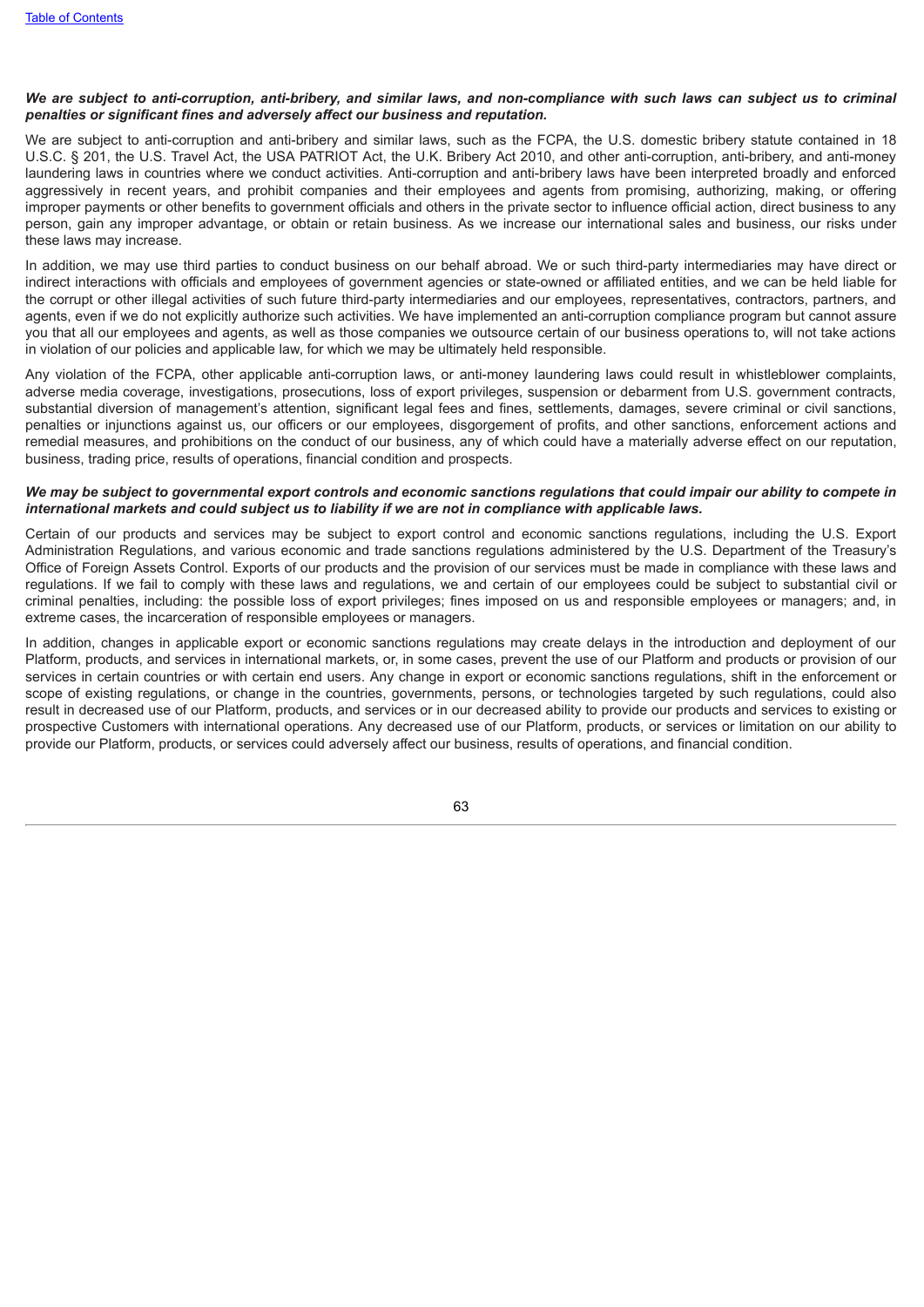Further, we incorporate encryption technology into certain of our products. Various countries regulate the import of certain encryption technology, including through import permitting and licensing requirements, and have enacted laws that could limit our Customers' ability to use our products in those countries if our products are subject to such laws and regulations. While we believe our encryption products meet certain exceptions that reduce the scope of export control restrictions applicable to such products, these exceptions may be determined not to apply to our encryption products and our products and underlying technology may become subject to export control restrictions.

Governmental regulation of encryption technology and regulation of exports of encryption products, or our failure to obtain required approval for our products, when applicable, could adversely affect our international sales and net revenue. If we were required to comply with regulatory requirements regarding the export of our Platform and products and provision of our services, including with respect to new releases of our products and services, we may experience delays introducing our Platform in international markets, our Customers with international operations may experience difficulty deploying our Platform and products and using our services, or, in some cases, we may be prevented from exporting our Platform or products or providing our services to some countries altogether.

## If we fail to maintain an effective system of disclosure controls and internal control over financial reporting, our ability to produce *timely and accurate financial statements or comply with applicable regulations could be impaired.*

As a public company, we are required to maintain internal control over financial reporting and to report any material weaknesses in such internal control. The Sarbanes-Oxley Act requires, among other things, that we maintain effective disclosure controls and procedures and internal control over financial reporting. We are continuing to develop and refine our disclosure controls and other procedures that are designed to ensure that information required to be disclosed by us in the reports that we will file with the SEC is recorded, processed, summarized, and reported within the time periods specified in SEC rules and forms and that information required to be disclosed in reports under the Securities Exchange Act of 1934, as amended, or the Exchange Act, is accumulated and communicated to our principal executive and financial officers. We are also continuing to improve our internal control over financial reporting. For example, we have worked to improve the controls around our key accounting processes and our quarterly close process, we have implemented a number of new systems to supplement our core enterprise resource planning system as part of our control environment, and we have hired additional accounting and finance personnel to help us implement these processes and controls.

To maintain and improve the effectiveness of our disclosure controls and procedures and our internal control over financial reporting, we have expended, and anticipate that we will continue to expend, significant resources, including accounting-related costs and significant management oversight. If any of these new or improved controls and systems do not perform as expected, we may experience material weaknesses in our controls.

Our current controls and any new controls that we develop may become inadequate because of changes in conditions in our business. Further, additional deficiencies in our disclosure controls and internal control over financial reporting may be discovered in the future. Any failure to develop or maintain effective controls or any difficulties encountered in their implementation or improvement could adversely affect our results of operations or cause us to fail to meet our reporting obligations and may result in a restatement of our financial statements for prior periods.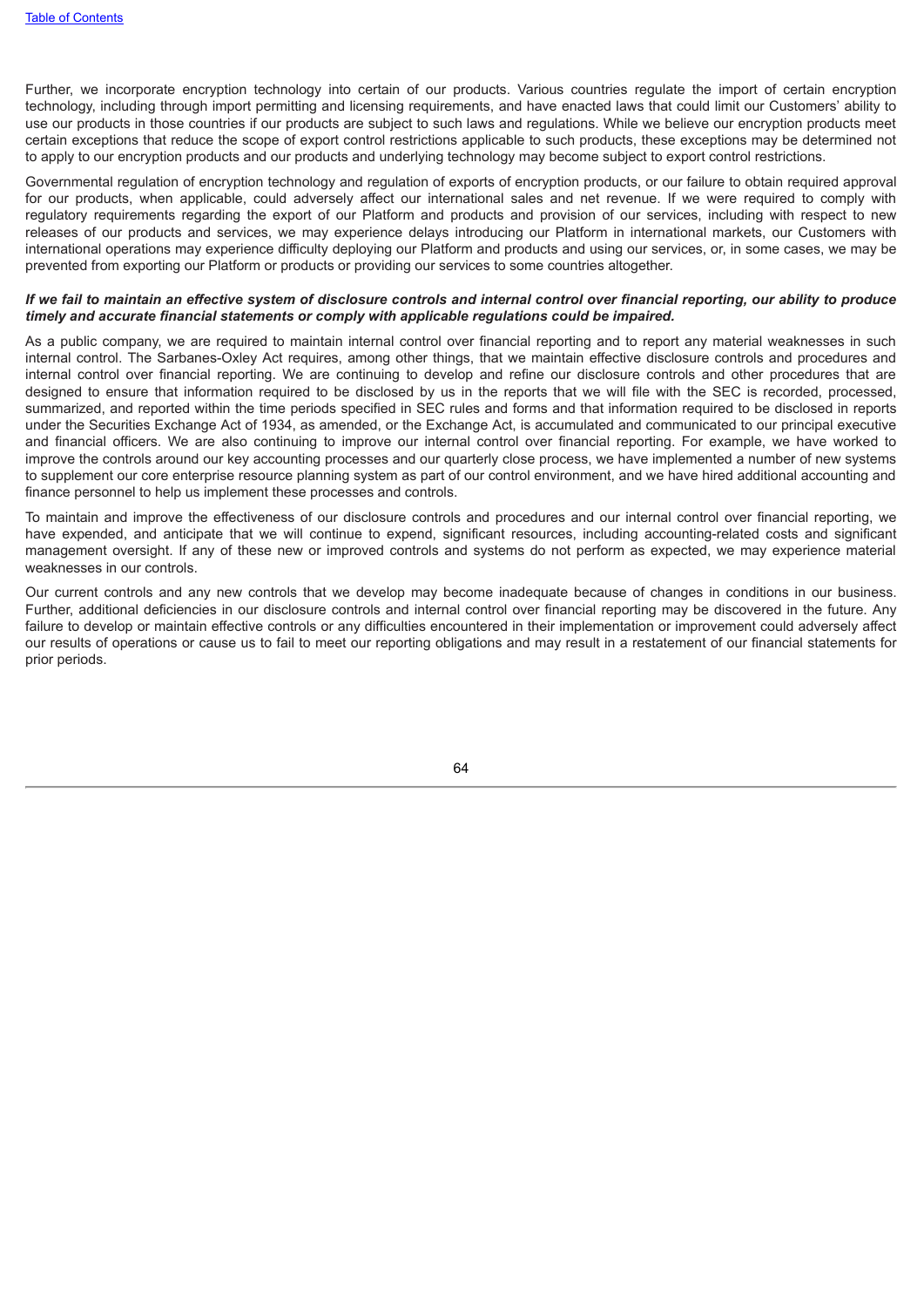Any failure to implement and maintain effective internal control over financial reporting also could adversely affect the results of periodic management evaluations and annual independent registered public accounting firm attestation reports regarding the effectiveness of our internal control over financial reporting that we will eventually be required to include in our periodic reports that will be filed with the SEC. Ineffective disclosure controls and procedures and internal control over financial reporting could also cause investors to lose confidence in our reported financial and other information, which would likely have a negative effect on the trading price of our Class A common stock. In addition, if we are unable to continue to meet these requirements, we may not be able to remain listed on the Nasdaq Global Select Market, or Nasdaq. If our internal control over financial reporting is not effective, our independent registered public accounting firm may issue an adverse report. As a public company, we are required to provide an annual management report on the effectiveness of our internal control over financial reporting commencing with our second Annual Report on Form 10-K, and if at that time we are no longer an emerging growth company, our independent registered public accounting firm will be required to attest on management's assertions in that Form 10-K.

## Changes in financial accounting standards or practices may cause adverse, unexpected financial reporting fluctuations and affect *our results of operations.*

A change in accounting standards or practices may have a significant effect on our results of operations or financial condition and may even affect our reporting of transactions completed before the change is effective. New accounting pronouncements and varying interpretations of accounting pronouncements have occurred and may occur in the future. Changes to existing rules or practices may adversely affect our reported results of operations or the way we conduct our business.

Adoption of these types of accounting standards and any difficulties in implementation of changes in accounting principles, including the ability to modify our accounting systems, could cause us to fail to meet our financial reporting obligations, potentially resulting in regulatory discipline and weakening investors' confidence in us.

## We could be required to collect additional sales, value added or similar taxes or be subject to other tax liabilities that may increase the costs our Customers would have to pay for our solutions and adversely affect our results of operations.

We have not collected sales, value added or similar indirect taxes in most jurisdictions in which we have sales. One or more jurisdictions may seek to impose incremental or new sales, value added or other indirect tax collection obligations on us. Additionally, the Supreme Court of the United States ruled in South Dakota v. Wayfair, Inc. et al, or Wayfair, that online sellers can be required to collect sales and use tax despite not having a physical presence in the buyer's state.

In response to Wayfair, or otherwise, states or local governments may adopt, or begin to enforce, laws requiring us to calculate, collect and remit taxes on sales in their jurisdictions. A successful assertion by one or more states, or foreign jurisdictions, requiring us to collect taxes where we presently do not do so, or to collect more taxes in a jurisdiction in which we currently do collect some taxes, could result in substantial tax liabilities, including taxes on past sales, as well as penalties and interest. The requirement to collect sales, value added or similar indirect taxes by foreign, state or local governments for sellers that do not have a physical presence in the jurisdiction could also create additional administrative burdens for us, put us at a competitive disadvantage if they do not impose similar obligations on our competitors, and decrease our future sales, which could have a material adverse effect on our business and results of operations.

## *Changes in tax laws or regulations could have a material adverse effect on our business, results of*

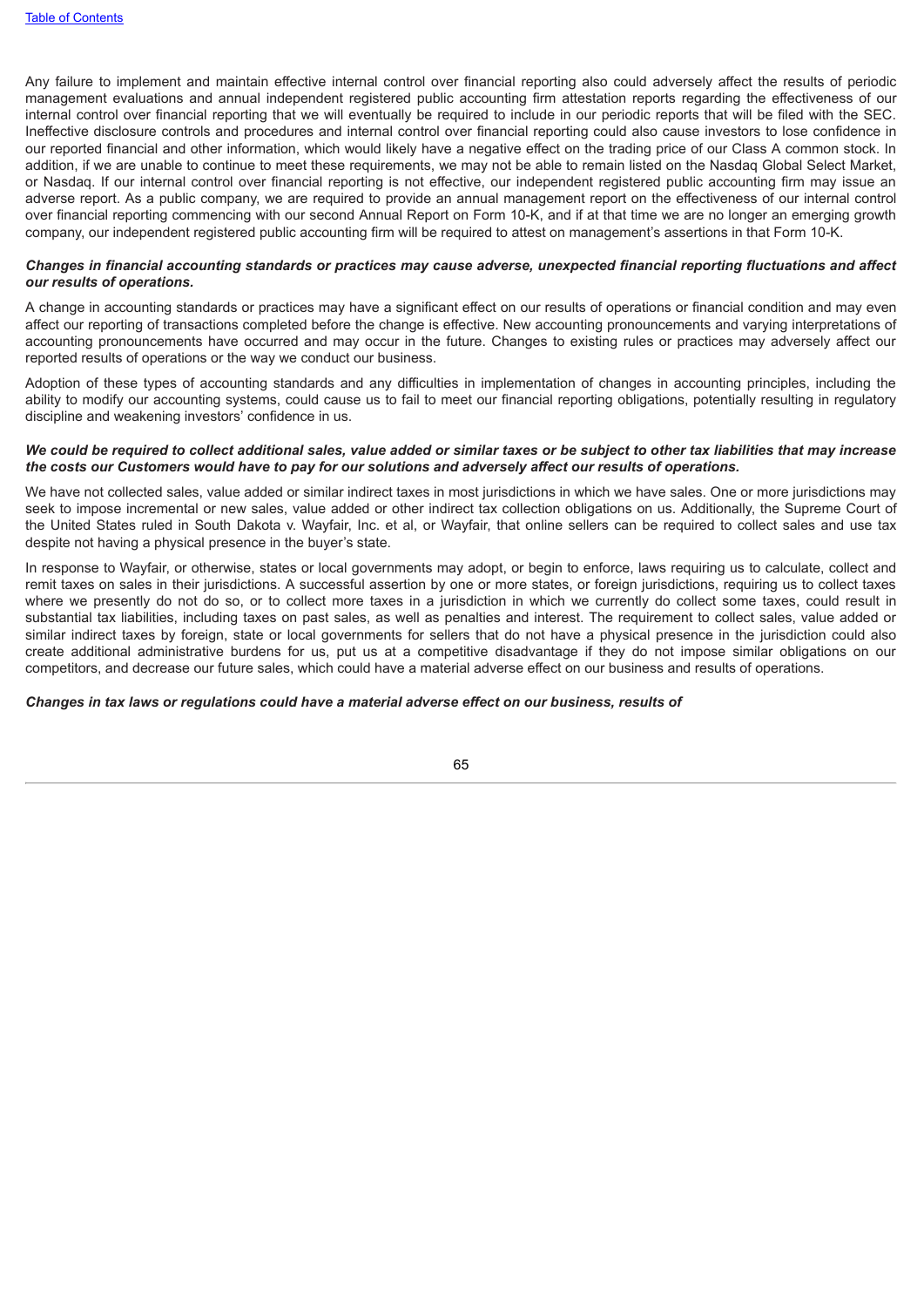# *operations, and financial conditions.*

The rules dealing with taxation are constantly under review by persons involved in the legislative process and by the Internal Revenue Service, the U.S. Department of the Treasury, and state, local and non-U.S. tax authorities. For example, the current administration has proposed numerous modifications to key provisions of the existing U.S. corporate income tax regime, including increased corporate tax rates (which may have retroactive application), promotion of a global minimum tax, and other changes that address taxes on profits from intangible assets and activities of foreign subsidiaries. Further, the Organization for Economic Co-operation and Development has proposed, and over 130 countries have agreed to back, a new global minimum tax rate that would apply regardless of the location of a company's headquarters. Although it is uncertain if some or all of these proposals will be enacted and applicable to us, they could materially increase the amount of taxes we owe, thereby negatively impacting our results of operations as well as our cash flows from operations. Furthermore, our implementation of new practices and processes designed to comply with changing tax laws and regulations could require us to make substantial changes to our business practices, allocate additional resources, and increase our costs, potentially negatively affecting our business, results of operations, and financial condition. As we grow internationally, we may also be subject to taxation in several jurisdictions around the world with increasingly complex tax laws, the application of which can be uncertain. The amount of taxes we pay in these jurisdictions could increase substantially as a result of changes in the applicable tax rules, including increased tax rates, new tax laws, or revised interpretations of existing tax laws and precedents, potentially adversely affecting our liquidity and results of operations. In addition, the authorities in these jurisdictions could review our tax returns and impose additional tax, interest, and penalties, and the authorities could claim that various withholding requirements apply to us or our subsidiaries or assert that benefits of tax treaties are not available to us or our subsidiaries, any of which could adversely affect us and our results of operations.

#### We may have exposure to greater-than-anticipated tax liabilities, which may materially and adversely affect our business, results of *operations, and financial condition.*

The determination of our worldwide provision for income taxes, value-added taxes, and other tax liabilities requires estimation and significant judgment, and there are many transactions and calculations where the ultimate tax determination is uncertain. Like many other multinational corporations, we are subject to tax in multiple U.S. and foreign tax jurisdictions. Our determination of our tax liabilities is always subject to audit and review by applicable domestic and foreign tax authorities. Any adverse outcome of any such audit or review could have a negative effect on our business and the ultimate tax outcome may differ from the amounts recorded in our financial statements and may materially affect our results of operations and financial condition in the periods for which such determination is made. While we have established reserves based on assumptions and estimates that we believe are reasonable to cover such eventualities, these reserves may prove to be insufficient.

In addition, our future income taxes could be adversely affected by earnings being lower than anticipated, or by the incurrence of losses, in jurisdictions that have lower statutory tax rates and higher than anticipated in jurisdictions that have higher statutory tax rates; by changes in the valuation of our deferred tax assets and liabilities, as a result of gains on our foreign exchange risk management program; or changes in tax laws, regulations, or accounting principles, as well as certain discrete items.

Various levels of government, such as U.S. federal and state legislatures, and international organizations, such as the Organization for Economic Co-operation and Development, are increasingly focused on tax reform and other legislative or regulatory action to increase tax revenue. Any such tax reform or other legislative or regulatory actions could increase our effective tax rate, which may materially and adversely affect our business, financial condition, and results of operations.

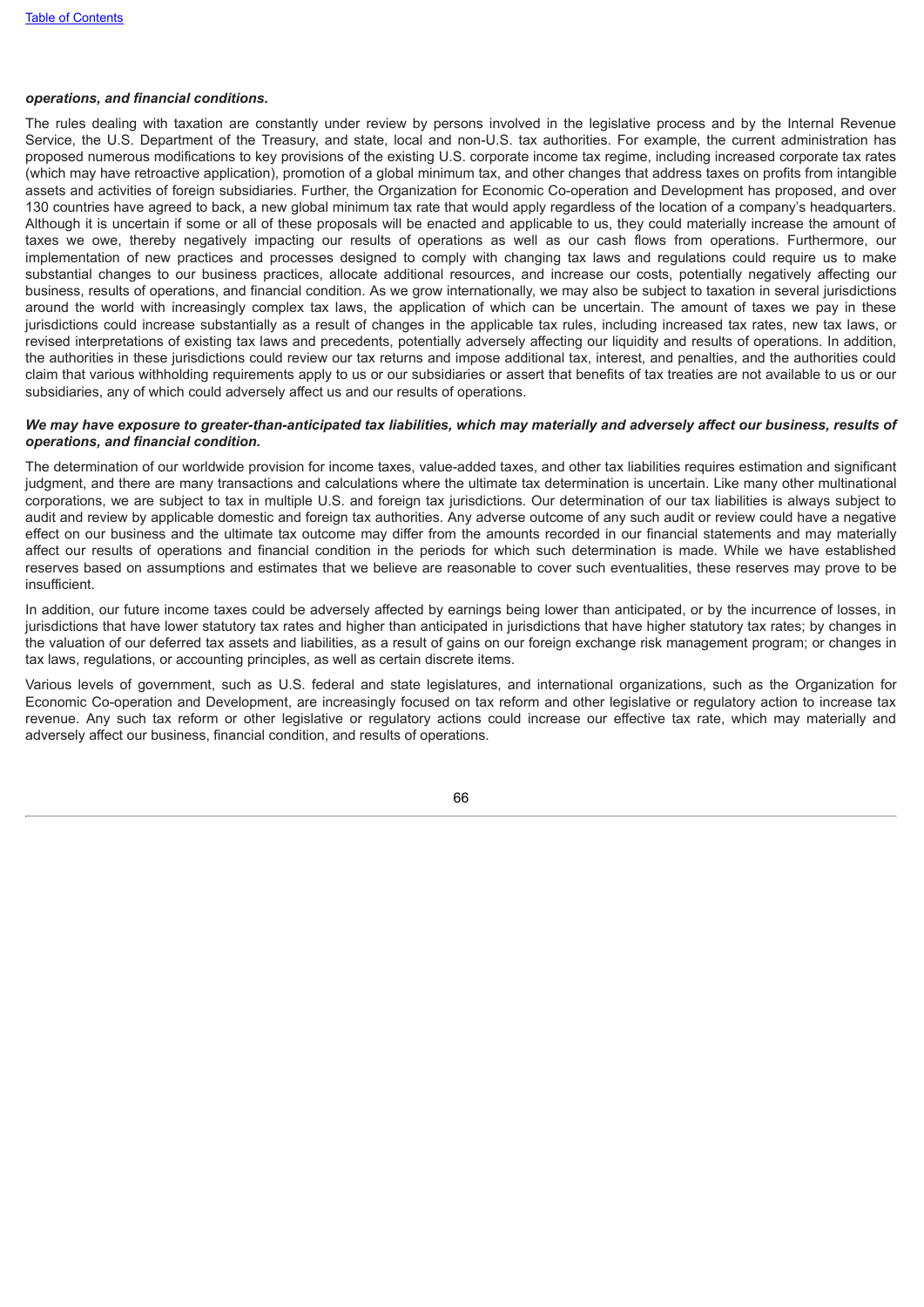# Our ability to use our net operating losses to offset future taxable income may be subject to certain limitations.

We have incurred substantial net operating losses, or NOLs, during our history. In general, under Section 382 of the Internal Revenue Code of 1986, as amended, or the Code, a corporation that undergoes an "ownership change" (generally defined as a greater than 50-percentagepoint cumulative change (by value) in the equity ownership of certain stockholders over a rolling three-year period) is subject to limitations on a company's ability to utilize its NOLs to offset taxable income. We do not believe our existing NOLs are subject to limitation; however, if we have undergone previous ownership changes, or if we undergo an ownership change in the future, our ability to utilize NOLs could be limited by Section 382 of the Code and/or analogous provisions of applicable state tax law in states where we have incurred NOLs for state income tax purposes. Future changes in our stock ownership, some of which may be outside of our control, could result in an ownership change under these rules.

In addition, the amount of NOLs arising in taxable years beginning after December 31, 2017 that we are permitted to deduct in a taxable year beginning after December 31, 2020 is limited to 80% of our taxable income in each such year to which the NOLs are applied, where taxable income for such year is determined without regard to the NOL deduction itself, and such NOLs may be carried forward indefinitely. NOLs generated in taxable years beginning on or prior to December 31, 2017, however, may be carried forward for only 20 years, but are not subject to the 80% limitation. Our NOLs may also be subject to limitations under state law. For example, California recently enacted legislation suspending the use of NOLs for taxable years 2020, 2021 and 2022 for many taxpayers. There is a risk that due to legislative or regulatory changes, or other unforeseen reasons, our existing NOLs could expire or otherwise be unavailable to offset future income tax liabilities. For these reasons, we may not be able to realize a tax benefit from the use of our NOLs, whether or not we attain profitability.

Furthermore, our ability to utilize our NOLs is conditioned upon our becoming profitable in the future and generating U.S. federal taxable income. Since we do not know whether or when we will generate the U.S. federal taxable income necessary to utilize our remaining NOLs, the portion of our NOLs that was generated in taxable years beginning on or prior to December 31, 2017 could expire unused.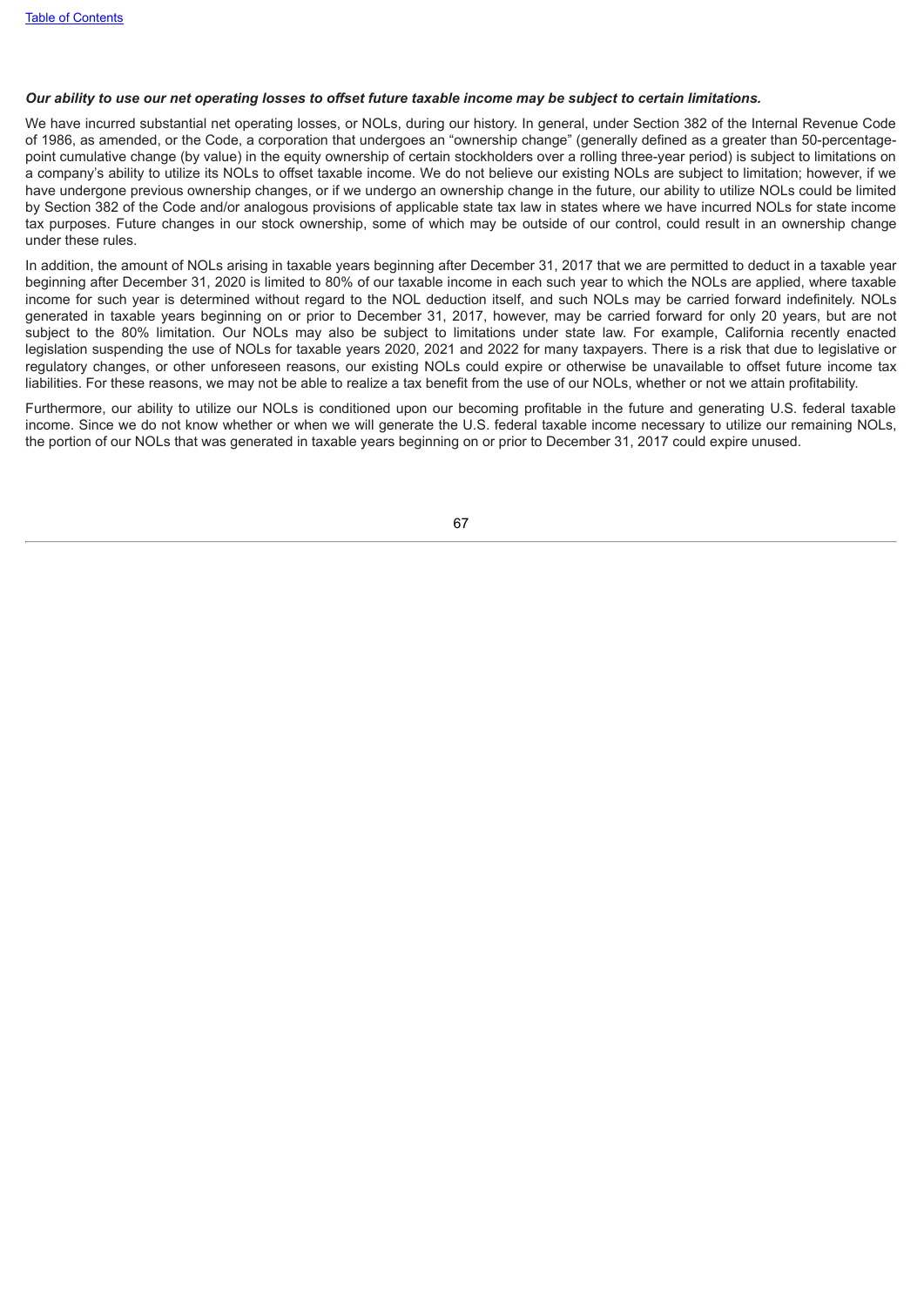#### **Risks Relating to Intellectual Property**

#### If we fail to adequately protect our proprietary rights, our competitive position could be impaired and we may lose valuable assets, *generate reduced net revenue, and incur costly litigation to protect our rights.*

Our success depends, in part, upon protecting our proprietary information and technology. We rely on a combination of patents, copyrights, trademarks, service marks, trade secret laws, and contractual restrictions to establish and protect our proprietary rights. The steps we take to protect our intellectual property, however, may be inadequate. We cannot assure you that any patents or trademarks will be issued with respect to our currently pending patent and trademark applications in a manner that gives us adequate defensive protection or competitive advantages, if at all, or that any patents or trademarks issued to us will not be challenged, invalidated, or circumvented. Our currently issued patents and trademarks and any patents or trademarks that may be issued in the future with respect to pending or future applications may not provide sufficiently broad protection, or they may not prove to be enforceable in actions against alleged infringers. We will not be able to protect our intellectual property if we are unable to enforce our rights or if we do not detect unauthorized use of our intellectual property.

Despite our precautions, it may be possible for unauthorized third parties to copy our Platform, or certain aspects of our Platform, and use information that we regard as proprietary to create products that compete with our Platform. Some license provisions protecting against unauthorized use, copying, transfer, and disclosure of our Platform, or certain aspects of our Platform, may be unenforceable under the laws of certain jurisdictions and foreign countries.

Further, the laws of some countries do not protect proprietary rights to the same extent as the laws of the United States, and mechanisms for enforcement of intellectual property rights in some foreign countries may be inadequate. To the extent we continue to expand our international activities, our exposure to unauthorized copying and use of our Platform, or certain aspects of our Platform, and proprietary information may increase. Further, competitors, foreign governments, foreign government-backed actors, criminals, or other third parties may gain unauthorized access to our proprietary information and technology. Accordingly, despite our efforts, we may be unable to prevent third parties from infringing upon or misappropriating our technology and intellectual property.

We also rely in part on trade secrets, proprietary know-how, and other confidential information to maintain our competitive position. Although we enter into confidentiality and invention assignment agreements with our employees, consultants, and contractors and enter into confidentiality agreements with the parties with whom we have strategic relationships and business alliances, no assurance can be given that these agreements will be effective in controlling access to and distribution of our Platform, or certain aspects of our Platform, and proprietary information. Further, these agreements do not prevent our competitors from independently developing technologies that are substantially equivalent or superior to our Platform.

To protect our intellectual property rights, we may be required to spend significant resources to monitor and protect these rights, and we may not be able to detect infringement by third parties. Litigation may be necessary in the future to enforce our intellectual property rights and to protect our trade secrets. Such litigation could be costly, time consuming, and distracting to management and could result in the impairment or loss of portions of our intellectual property. Furthermore, our efforts to enforce our intellectual property rights may be met with defenses, counterclaims, and countersuits attacking the validity and enforceability of our intellectual property rights. Our inability to protect our proprietary technology against unauthorized copying or use, as well as any costly litigation or diversion of our management's attention and resources, could delay further sales or the implementation of our Platform, impair the functionality of our Platform, delay introductions of new capabilities, result in our substituting inferior or more costly technologies into our Platform, or injure our reputation. In addition, we may be required to license additional technology from third parties to develop and market new capabilities, and we cannot assure you that we could license that technology on commercially reasonable terms or at all, and our inability to license such technology could impair our ability to compete.

## Our use of open source software could negatively affect our ability to sell our products and subject us to possible litigation.

Our Platform incorporates open source software, and we expect to continue to incorporate open source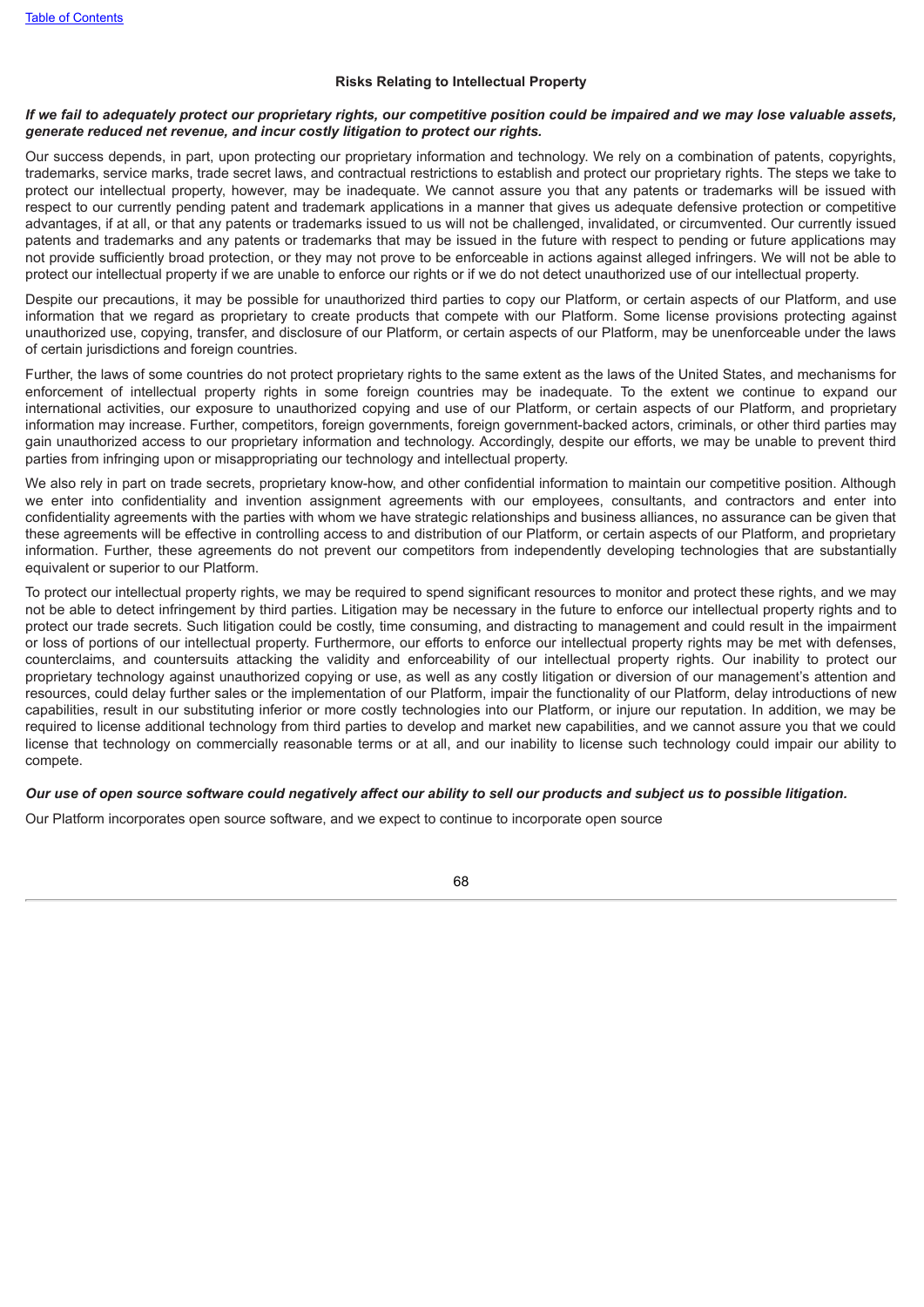software in our products and Platform in the future. Few of the licenses applicable to open source software have been interpreted by courts, and there is a risk that these licenses could be construed in a manner that could impose unanticipated conditions or restrictions on our ability to commercialize our products and Platform. If we fail to comply with open source licenses, we may be subject to certain requirements, including requirements that we offer our products that incorporate the open source software for no cost, that we make available source code for modifications or derivative works we create based upon, incorporating, or using the open source software and that we license such modifications or derivative works under the terms of applicable open source licenses. If an author or other third party that distributes such open source software were to allege that we had not complied with the conditions of one or more of these licenses, we could be required to incur significant legal expenses defending against such allegations and could be subject to significant damages, enjoined from generating net revenue from Customers using products that contained the open source software, and required to comply with onerous conditions or restrictions on these products. In any of these events, we and our Customers could be required to seek licenses from third parties to continue offering our products and operating our Platform and to re-engineer our products or Platform or discontinue offering our products to Customers in the event re-engineering cannot be accomplished on a timely basis. Any of the foregoing could require us to devote additional research and development resources to re-engineer our products or Platform, could result in Customer dissatisfaction, and may adversely affect our business, results of operations, and financial condition.

#### *We may be accused of infringing the intellectual property rights of third parties.*

We may be accused of infringing intellectual property or other proprietary rights of third parties, including their copyrights, trademarks, or patents, or improperly using or disclosing their trade secrets, or otherwise infringing or violating their proprietary rights. The costs of supporting any litigation or disputes related to such claims can be considerable, and we cannot assure you that we will achieve a favorable outcome of any such claim. If any such claim is valid, we may be compelled to cease our use of such intellectual property or other proprietary rights and pay damages, potentially adversely affecting our business. Even if such claims were not valid, defending them could be expensive and distract our management team, adversely affecting our results of operations.

Although we require our employees to not use the proprietary information or know-how of others in their work for us and we are not currently subject to any claims that they have done so, we may in the future become subject to claims that these employees have divulged, or we have used, proprietary information of these employees' former employers. Litigation may be necessary to defend against these claims. If we are unable to successfully defend any such claims, we may be required to pay monetary damages and to discontinue our commercialization of certain solutions. In addition, we may lose valuable intellectual property rights or personnel. A loss of key research personnel or their work product could hamper our ability to develop new solutions and features for our existing solutions, which could severely weaken our business. Even if we are successful in defending against these claims, litigation efforts are costly, time-consuming and a significant distraction to management.

We currently have a number of agreements in effect pursuant to which we have agreed to defend, indemnify, and hold harmless our Customers and other partners from damages and costs arising from the infringement or claimed infringement by our solutions of third-party patents or other intellectual property rights, which may include patents, copyrights, trademarks, or trade secrets. The scope of these indemnity obligations varies, but may, in some instances, include indemnification for damages and expenses, including attorneys' fees. Our insurance may not cover all intellectual property infringement claims. A claim that one of our solutions infringes a third party's intellectual property rights, even if untrue, could damage our relationships with our Customers, may deter future Customers from purchasing our solutions, and could expose us to costly litigation and settlement expenses. Even if we are not a party to any litigation between a Customer and a third party relating to infringement by our solutions, an adverse outcome in any such litigation could make it more difficult for us to defend our solutions against intellectual property infringement claims in any subsequent litigation where we are a named party. Any of these results could harm our brand and adversely affect our results of operations.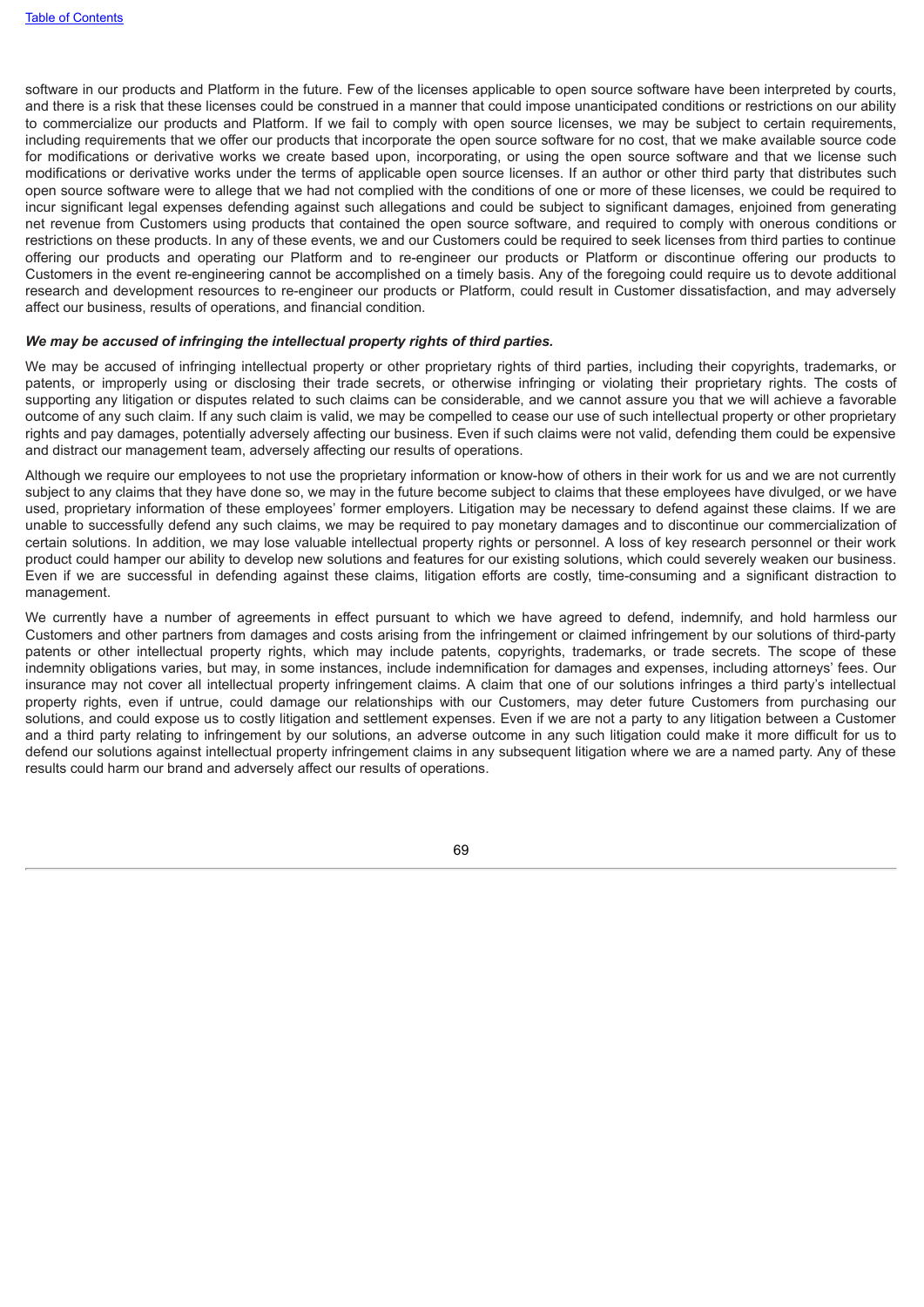# **Risks Relating to Ownership of Our Class A Common Stock**

#### The trading price of our Class A common stock has been and is likely to continue to be volatile or may decline regardless of our operating performance, and you may not be able to resell your shares at or above the price at which you purchased such shares.

The market prices of the securities of other newly public companies have historically been highly volatile and markets in general have been highly volatile in light of the COVID-19 pandemic and other global economic factors. The trading price of our Class A common stock may continue to fluctuate significantly in response to numerous factors, many of which are beyond our control, including:

- overall performance of the equity markets and/or publicly-listed technology and fintech companies;
- actual or anticipated fluctuations in our net revenue or other operating metrics;
- our actual or anticipated operating performance and the operating performance of our competitors;
- the financial projections we may provide to the public, any changes in those projections or our failure to meet those projections;
- failure of securities analysts to initiate or maintain coverage of us, changes in financial estimates by any securities analysts who follow our company, or our failure to meet the estimates or the expectations of investors;
- the economy as a whole and market conditions in our industry;
- changes to monetary policy, including the federal funds rate, set by the U.S. Federal Open Market Committee;
- rumors and market speculation involving us or other companies in our industry;
- announcements by us or our competitors of significant innovations, new products, services, or capabilities, acquisitions, strategic partnerships or investments, joint ventures, or capital commitments;
- new laws or regulations or new interpretations of existing laws or regulations applicable to our business, including those related to data privacy and cybersecurity in the United States or globally;
- lawsuits threatened or filed against us;
- actual or perceived privacy or data security incidents;
- developments or disputes concerning our intellectual property or other proprietary rights;
- announced or completed acquisitions of businesses, products, services, or technologies by us or our competitors;
- changes in accounting standards, policies, guidelines, interpretations, or principles;
- changes in our board of directors, management, or key personnel;
- other events or factors, including those resulting from war (including the significant military action against Ukraine launched by Russia and any related political or economic responses and counter-responses or otherwise by various global actors or general effect on the global economy), incidents of terrorism, pandemics (including the COVID-19 pandemic), or elections, or responses to these events; and
- sales of additional shares of our Class A common stock by us or our stockholders.

In addition, stock markets, and the market for technology and fintech companies in particular, have experienced price and volume fluctuations that have affected and continue to affect the market prices of equity securities of many companies. Often, trading prices of many companies have fluctuated in ways unrelated or disproportionate to the operating performance of those companies. In the past, stockholders have filed securities class action litigation following periods of market volatility. If we were to become involved in securities litigation, it could subject us to substantial costs, divert resources and the attention of management from our business, and adversely affect our business, results of operations, and financial condition.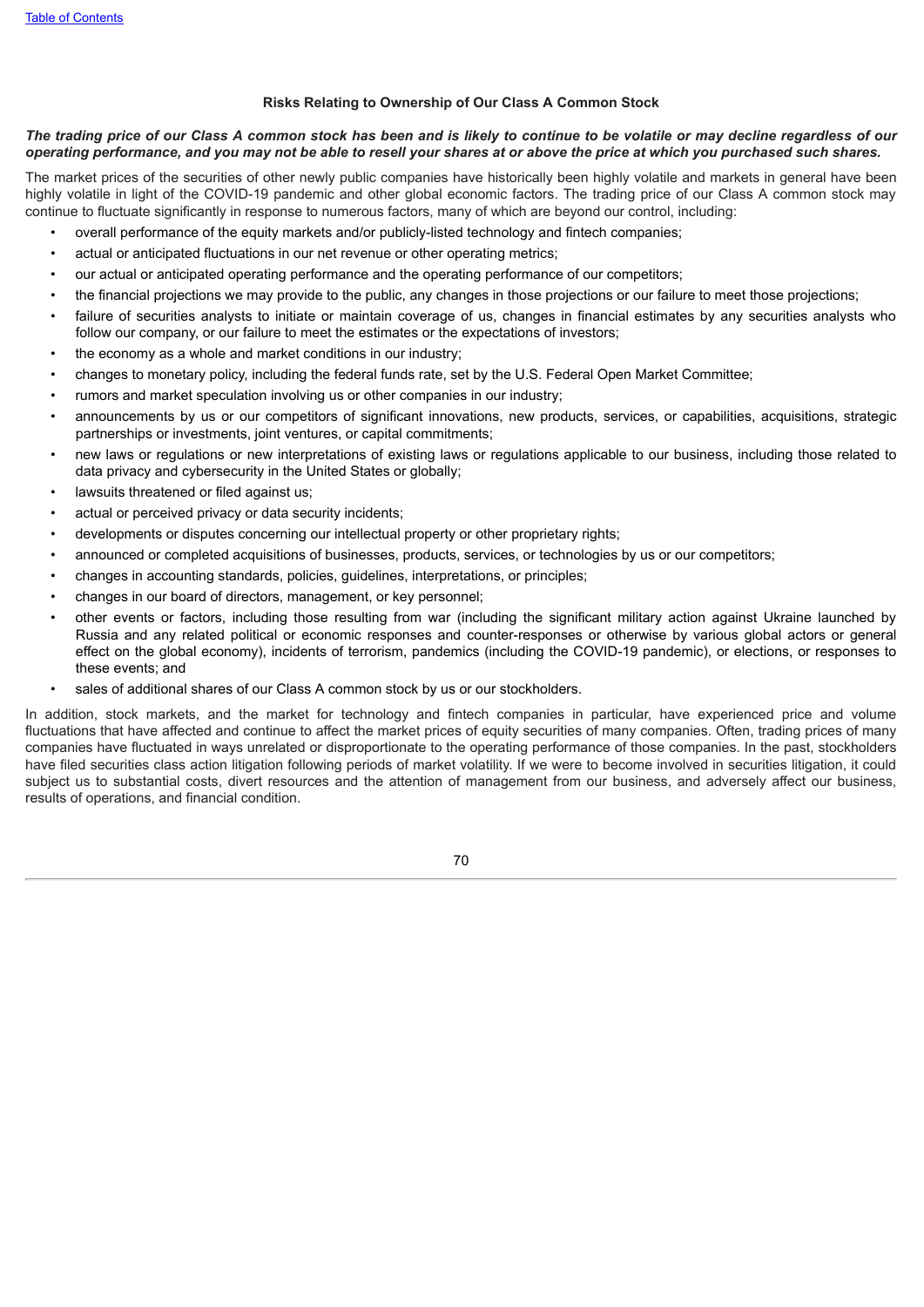Moreover, because of these fluctuations, comparing our results of operations on a period-to-period basis may not be meaningful. You should not rely on our past results as an indication of our future performance. This variability and unpredictability could also result in our failing to meet the expectations of industry or financial analysts or investors for any period. If our net revenue or results of operations fall below the expectations of analysts or investors or below any forecasts we may provide to the market, or if the forecasts we provide to the market are below the expectations of analysts or investors, the trading price of our Class A common stock could decline substantially. Such a trading price decline could occur even when we have met any previously publicly stated net revenue or earnings forecasts that we may provide.

#### The dual class structure of our common stock has the effect of concentrating voting control with those stockholders who hold shares of our Class B common stock, including our directors, executive officers, and their respective affiliates. This ownership limits or precludes your ability to influence corporate matters, including the election of directors, amendments of our organizational documents, and any merger, consolidation, sale of all or substantially all of our assets, or other major corporate transaction requiring stockholder approval, and that may depress the trading price of our Class A common stock.

Our Class B common stock has 10 votes per share, and our Class A common stock has one vote per share. Our directors, executive officers, and their affiliates, beneficially own in the aggregate 69.9% of the voting power of our capital stock as of March 31, 2022. Because of the tento-one voting ratio between our Class B and Class A common stock, the holders of our Class B common stock collectively continue to control a majority of the combined voting power of our common stock and therefore control all matters submitted to our stockholders for approval and may continue to control such matters until the tenth anniversary of our initial public offering, when all outstanding shares of Class A common stock and Class B common stock will convert automatically into shares of a single class of common stock.

This concentrated control limits or precludes your ability to influence corporate matters for the foreseeable future, including the election of directors, amendments of our organizational documents, and any merger, consolidation, sale of all or substantially all of our assets, or other major corporate transaction requiring stockholder approval. In addition, this concentrated control may prevent or discourage unsolicited acquisition proposals or offers for our capital stock that you may believe are in your best interest as one of our stockholders.

Future transfers by holders of Class B common stock will generally result in those shares converting to Class A common stock, subject to limited exceptions, such as certain transfers effected for estate planning purposes. The conversion of Class B common stock to Class A common stock will have the effect, over time, of increasing the relative voting power of those holders of Class B common stock who retain their shares in the long term. As a result, it is possible that one or more of the persons or entities holding our Class B common stock could gain significant voting control as other holders of Class B common stock sell or otherwise convert their shares into Class A common stock.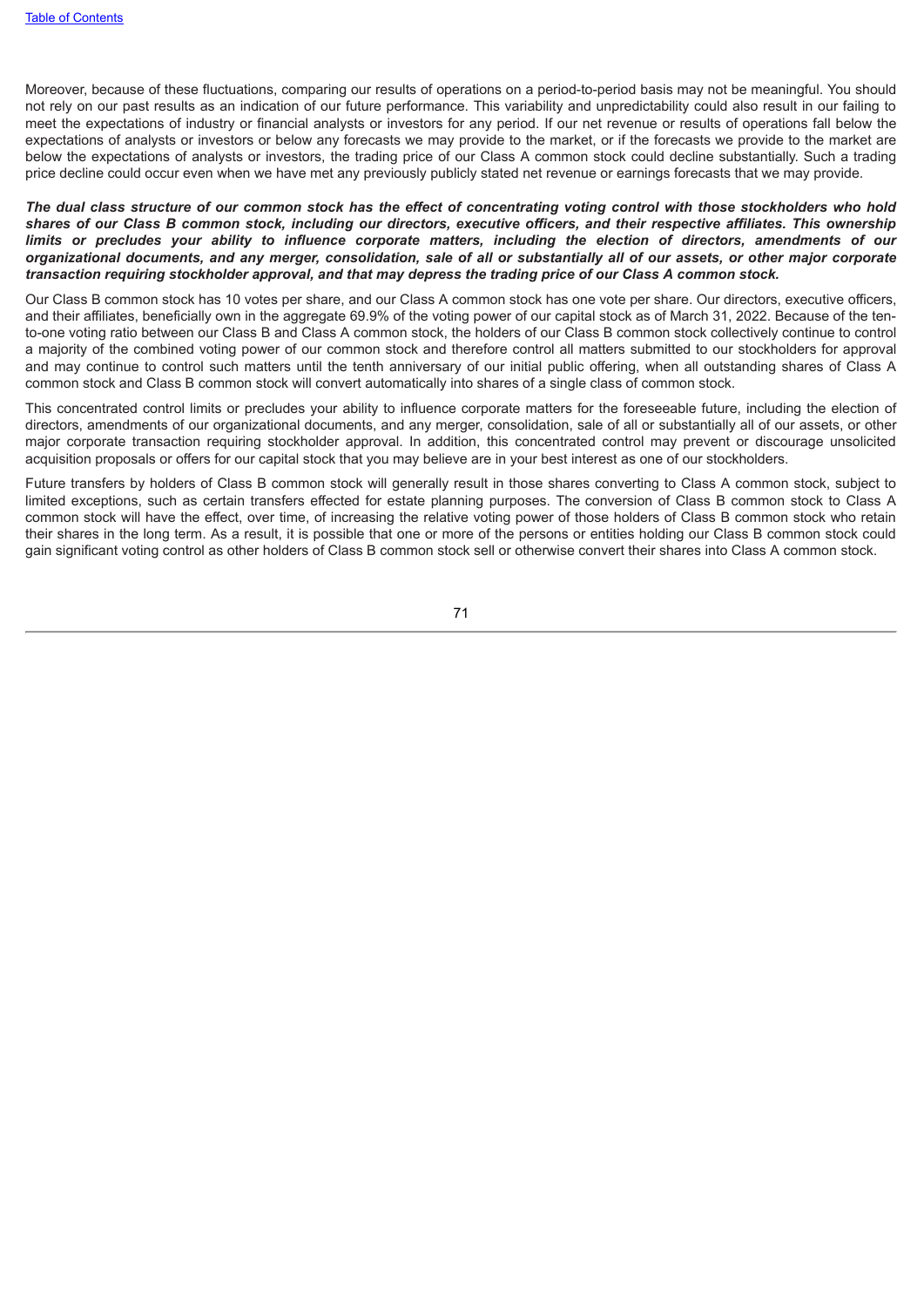# We cannot predict the effect our dual class structure may have on the trading price of our Class A common stock.

We cannot predict whether our dual class structure will result in a lower or more volatile trading price of our Class A common stock, adverse publicity, or other adverse consequences. For example, certain index providers have announced restrictions on including companies with multiple-class share structures in certain of their indices. In July 2017, FTSE Russell announced that it would require new constituents of its indices to have greater than 5% of the company's voting rights in the hands of public stockholders, and S&P Dow Jones announced that it would no longer admit companies with multiple-class share structures to certain of its indices. Affected indices include the Russell 2000 and the S&P 500, S&P MidCap 400, and S&P SmallCap 600, which together make up the S&P Composite 1500. Under such announced policies, the dual class structure of our common stock would make us ineligible for inclusion in certain indices and, as a result, mutual funds, exchange-traded funds, and other investment vehicles that attempt to passively track those indices may not invest in our Class A common stock. These policies are relatively new and it is unclear what effect, if any, they will have or continue to have on the valuations of publicly traded companies excluded from such indices, but it is possible that they may depress valuations, as compared to similar companies that are included. Because of the dual class structure of our common stock, we will likely be excluded from certain indices and we cannot assure you that other stock indices will not take similar actions. Given the sustained flow of investment funds into passive strategies that seek to track certain indices, exclusion from certain stock indices would likely preclude investment by many of these funds and could make our Class A common stock less attractive to other investors. As a result, the trading price of our Class A common stock could be adversely affected.

## We are an emerging growth company, and any decision on our part to comply only with certain reduced reporting and disclosure requirements applicable to emerging growth companies could make our Class A common stock less attractive to investors.

We are an emerging growth company, and, for as long as we continue to be an emerging growth company, we may choose to take advantage of exemptions from various reporting requirements applicable to other public companies but not to "emerging growth companies," including:

- not being required to have our independent registered public accounting firm audit our internal control over financial reporting under Section 404 of the Sarbanes Oxley Act;
- reduced disclosure obligations regarding executive compensation in our periodic reports and Annual Report on Form 10-K; and
- exemptions from the requirements of holding a non-binding advisory vote on executive compensation and stockholder approval of any golden parachute payments not previously approved.

We could be an emerging growth company for up to five years following the completion of our IPO. Our status as an emerging growth company will end as soon as any of the following takes place:

- the last day of the fiscal year in which we have more than \$1.07 billion in annual revenue;
- the date we qualify as a "large accelerated filer," with at least \$700 million of equity securities held by non-affiliates;
- the date on which we have issued, in any three-year period, more than \$1.0 billion in non-convertible debt securities; or
- the last day of the fiscal year ending after the fifth anniversary of the completion of our IPO.

We cannot predict if investors will find our Class A common stock less attractive if we choose to rely on the exemptions afforded emerging growth companies. If some investors find our Class A common stock less attractive because we rely on any of these exemptions, there may be a less active trading market for our Class A common stock and the trading price of our Class A common stock may be more volatile.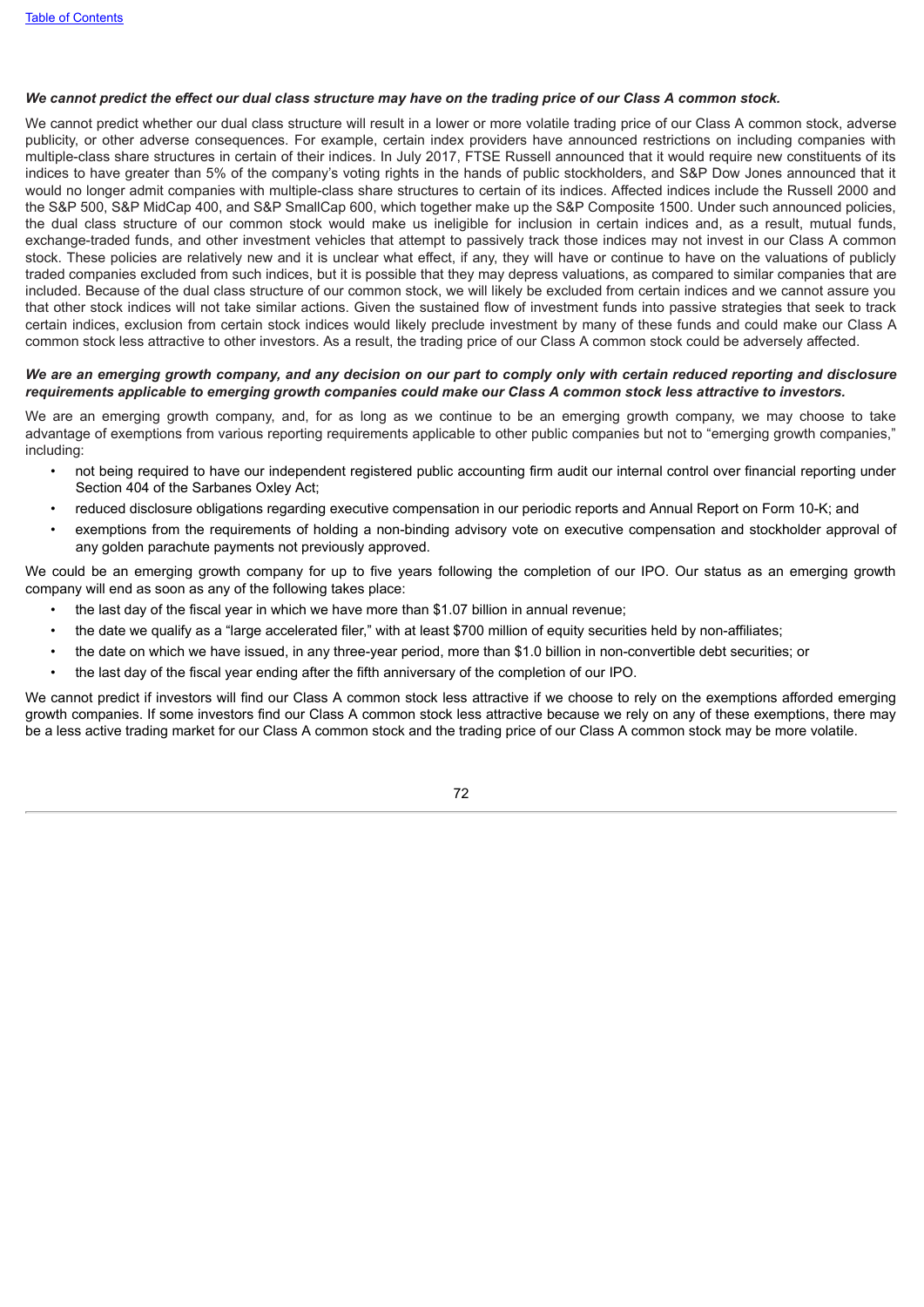Under the Jumpstart our Business Startups Act, or JOBS Act, emerging growth companies can also delay adopting new or revised accounting standards until such time as those standards apply to private companies. We have elected to use this extended transition period for complying with new or revised accounting standards that have different effective dates for public and private companies until the earlier of the date we (i) are no longer an emerging growth company or (ii) affirmatively and irrevocably opt out of the extended transition period provided in the JOBS Act. As a result, our financial statements may not be comparable to companies that comply with new or revised accounting pronouncements as of public company effective dates.

### If securities or industry analysts do not publish research, or publish inaccurate or unfavorable research, about our business, the *trading price of our Class A common stock and trading volume could be adversely affected.*

The trading market for our Class A common stock will depend in part on the research and reports that securities or industry analysts publish about us or our business. If few securities analysts cover us, or if industry analysts cease coverage of us, the trading price for our Class A common stock would be negatively affected. If one or more of the analysts who cover us downgrade our Class A common stock or publish inaccurate or unfavorable research about our business, our Class A common stock trading price would likely decline. If one or more of these analysts cease coverage of us or fail to publish reports on us on a regular basis, demand for our Class A common stock could decrease, potentially causing our Class A common stock trading price and trading volume to decline.

### Sales of substantial amounts of our Class A common stock in the public markets, or the perception that sales might occur, could *cause the trading price of our Class A common stock to decline.*

Sales of a substantial number of shares of our Class A common stock into the public market, particularly sales by our directors, executive officers, and principal stockholders, or the perception that these sales might occur, could cause the trading price of our Class A common stock to decline. While shares held by directors, executive officers, and other affiliates are subject to volume limitations under Rule 144 under the Securities Act of 1933, as amended, or the Securities Act, and various vesting agreements, we are unable to predict the timing of or the effect that such sales may have on the prevailing market price of our common stock.

In addition, as of March 31, 2022, we had 43,713,518 option shares outstanding that, if fully vested and exercised, would result in the issuance of an equal number of shares of Class B common stock or Class A common stock, as well as 16,666,972 total shares of Class B or Class A common stock subject to RSU awards. All of the shares of Class B common stock issuable upon the exercise of stock options, and the shares reserved for future issuance under our equity incentive plans are registered for public resale under the Securities Act following conversion to shares of Class A common stock. Accordingly, these shares will be able to be freely sold in the public market upon issuance, subject to volume limitations under Rule 144 for our executive officers and directors and applicable vesting requirements.

Certain holders of our Class B common stock have rights, subject to some conditions, to require us to file registration statements for the public resale of the Class A common stock issuable upon conversion of such shares or to include such shares in registration statements that we may file for us or other stockholders. Any registration statement we file to register additional shares, whether as a result of registration rights or otherwise, could cause the trading price of our Class A common stock to decline or be volatile.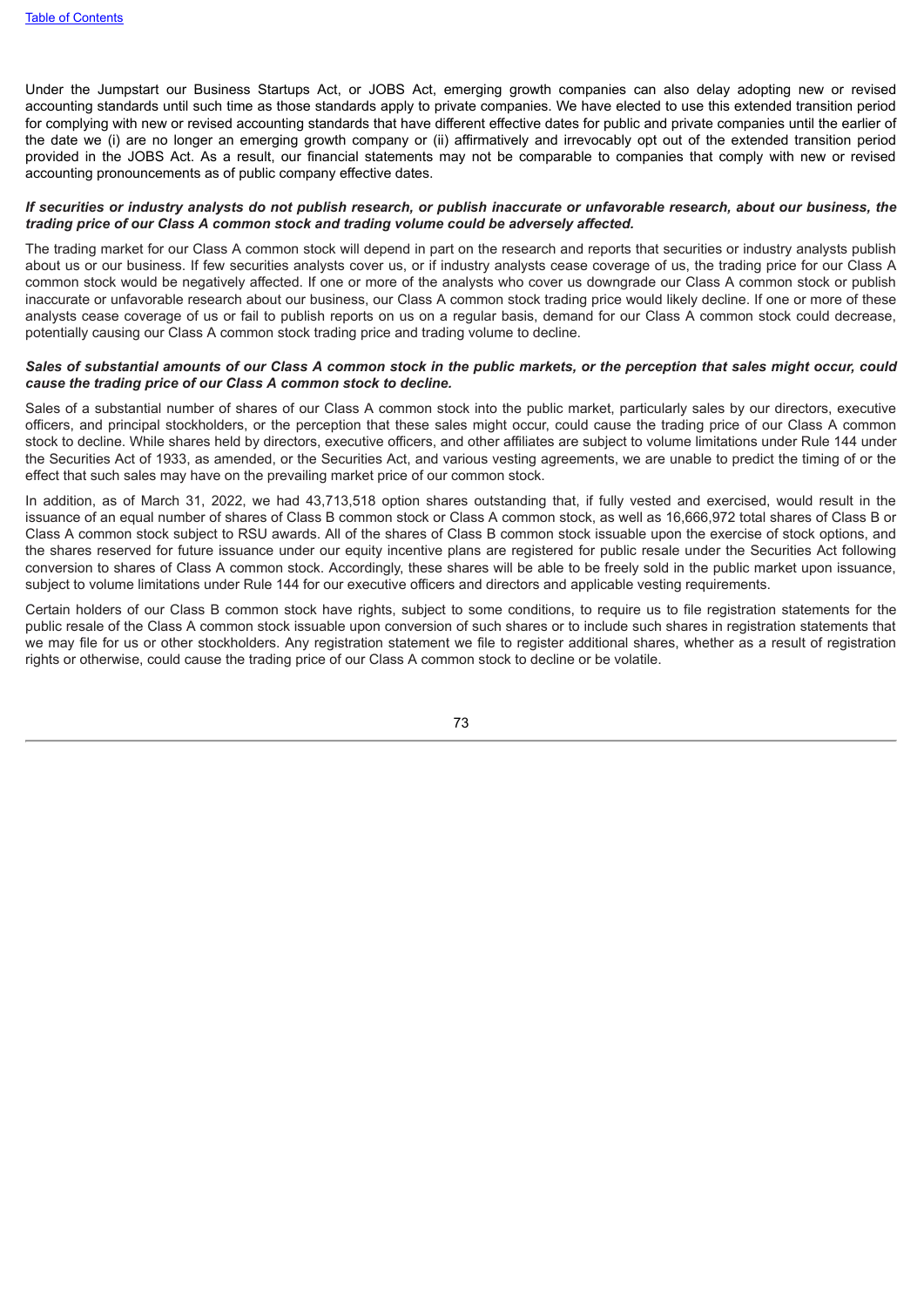### Our issuance of additional capital stock in connection with financings, acquisitions, investments, our stock incentive plans or *otherwise will dilute all other stockholders and could negatively affect our results of operations.*

We expect to issue additional capital stock in the future that will result in dilution to all other stockholders. We expect to grant equity awards to employees, directors, and consultants under our stock incentive plan. We may also raise capital through equity financings in the future. As part of our business strategy, we may acquire or make investments in complementary companies, products, or technologies and issue equity securities to pay for any such acquisition or investment. Any such issuances of additional capital stock may cause stockholders to experience significant dilution of their ownership interests and the per share value of our Class A common stock to decline. Any additional grants of equity awards under our stock incentive plans will also increase share-based compensation expense and negatively affect our results of operations.

As of March 31, 2022, unrecognized compensation costs related to unvested RSUs and unvested outstanding stock options, excluding the CEO Long-Term Performance Award, were \$204.5 million and \$88.6 million, respectively. These costs are expected to be recognized over a weighted-average period of 3.3 years and 2.6 years, respectively.

In April and May 2021, our board of directors granted our Chief Executive Officer equity incentive awards in the form of performance-based stock options covering 19,740,923 and 47,267 shares of our Class B common stock with an exercise price of \$21.49 and \$23.40 per share, respectively, or, collectively, the CEO Long-Term Performance Award. The CEO Long-Term Performance Award vests upon the satisfaction of a service condition and the achievement of certain stock price goals.

As of March 31, 2022, the aggregate unrecognized compensation cost related to the CEO Long-Term Performance Award was \$157.1 million, which is expected to be recognized over the remaining derived service period of 3.8 years.

### We do not intend to pay dividends on our Class A common stock in the foreseeable future and, consequently, the ability of Class A common stockholders to achieve a return on investment will depend on appreciation in the trading price of our Class A common *stock.*

We have never declared or paid any cash dividends on our capital stock. We intend to retain any earnings to finance the operation and expansion of our business, and we do not anticipate paying any cash dividends in the foreseeable future. We anticipate that we will retain all of our future earnings for use in the operation of our business and for general corporate purposes. Any determination to pay dividends in the future will be at the discretion of our board of directors. Accordingly, investors must rely on sales of their Class A common stock after price appreciation, which may never occur, as the only way to realize any future gains on their investments.

### Provisions in our charter documents and under Delaware law could make an acquisition of our company more difficult, limit attempts by our stockholders to replace or remove our current board of directors, and limit the trading price of our Class A *common stock.*

Provisions in our amended and restated certificate of incorporation and amended and restated bylaws may have the effect of delaying or preventing a change of control or changes in our management. Our amended and restated certificate of incorporation and amended and restated bylaws include provisions that:

- provide that our board of directors will be classified into three classes of directors with staggered three-year terms;
- permit our board of directors to establish the number of directors and fill any vacancies and newly-created directorships;
- require super-majority voting to amend some provisions in our amended and restated certificate of incorporation and amended and restated bylaws;
- authorize the issuance of "blank check" preferred stock that our board of directors could use to implement a stockholder rights plan;
- provide that only the Chairperson of our board of directors, our Chief Executive Officer, or a majority of our board of directors will be authorized to call a special meeting of stockholders;

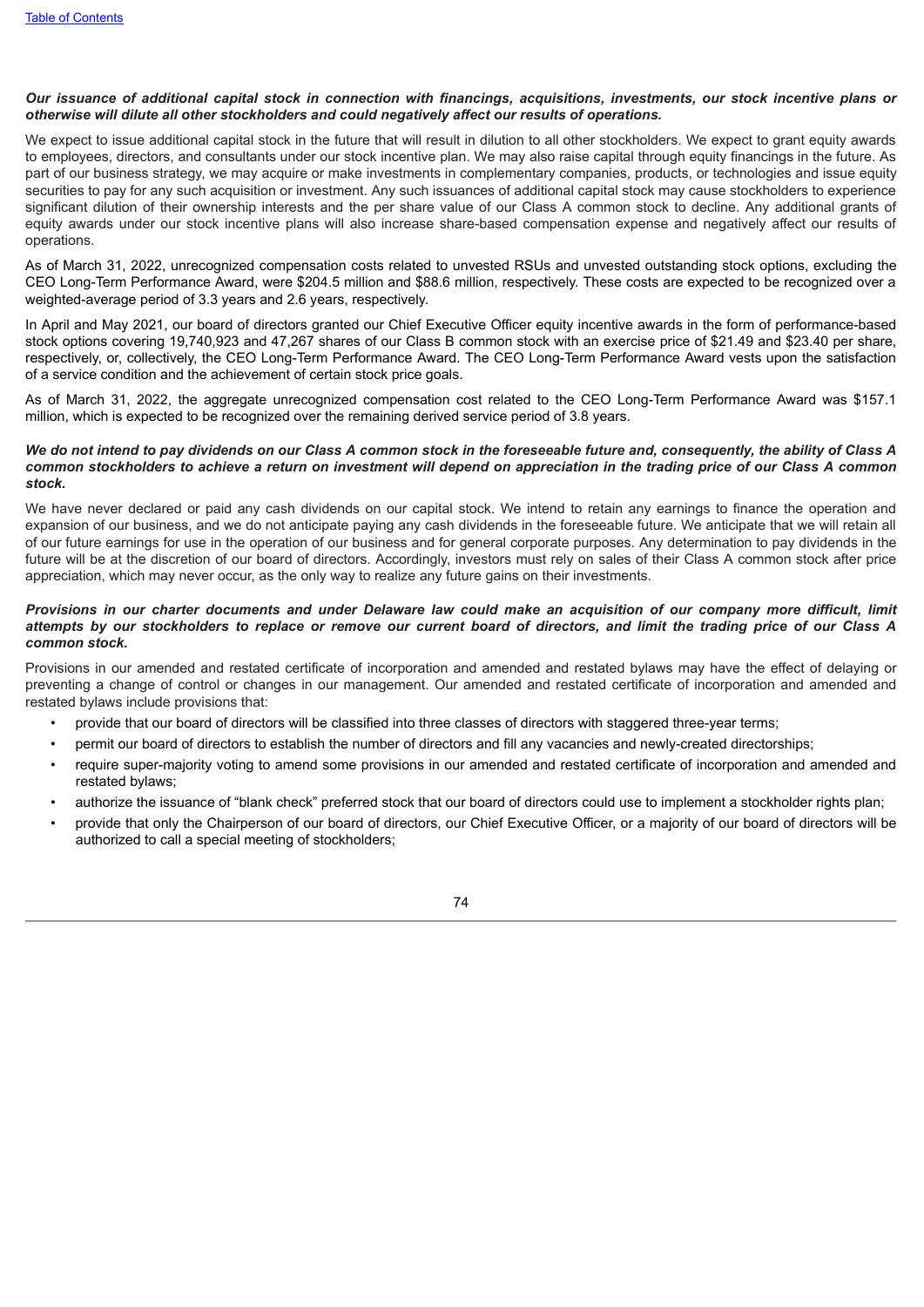- provide for a dual class common stock structure where holders of our Class B common stock are able to control the outcome of matters requiring stockholder approval, even if they own significantly less than a majority of the outstanding shares of our Class A and Class B common stock, including the election of directors and significant corporate transactions, such as a merger or other sale of our company or its assets;
- prohibit stockholder action by written consent, thereby requiring all stockholder actions to be taken at a meeting of our stockholders;
- provide that the board of directors is expressly authorized to make, alter, or repeal our amended and restated bylaws; and
- contain advance notice requirements for nominations for election to our board of directors or for proposing matters that can be acted upon by stockholders at annual stockholder meetings.

Moreover, Section 203 of the Delaware General Corporation Law may discourage, delay, or prevent a change in control of our company. Section 203 imposes certain restrictions on mergers, business combinations, and other transactions between us and holders of 15% or more of our common stock.

### Our amended and restated bylaws designate state or federal courts located within the State of Delaware as the exclusive forum for certain litigation that may be initiated by our stockholders, potentially limiting stockholders' ability to obtain a favorable judicial *forum for disputes with us.*

Our amended and restated bylaws provide that, unless we consent in writing to the selection of an alternative forum, to the fullest extent permitted by law, the Court of Chancery of the State of Delaware is the sole and exclusive forum for any state law claims for:

- any derivative action or proceeding brought on our behalf:
- any action asserting a claim of breach of fiduciary duty owed by any of our directors, officers or other employees to us or our stockholders;
- any action asserting a claim arising pursuant to the Delaware General Corporation Law, our amended and restated certificate of incorporation, or our amended and restated bylaws; or
- any action asserting a claim that is governed by the internal affairs doctrine, or the Delaware Forum Provision.

The Delaware Forum Provision does not apply to any causes of action arising under the Securities Act or the Exchange Act. Section 22 of the Securities Act creates concurrent jurisdiction for federal and state courts over all suits brought to enforce any duty or liability created by the Securities Act or the rules and regulations thereunder. Accordingly, both state and federal courts have jurisdiction to entertain such claims. To prevent having to litigate claims in multiple jurisdictions and the threat of inconsistent or contrary rulings by different courts, among other considerations, our amended and restated bylaws provide that, unless we consent in writing to the selection of an alternative forum, the United States District Court for the District of Delaware shall be the sole and exclusive forum for resolving any complaint asserting a cause of action arising under the Securities Act, or the Federal Forum Provision, as we are incorporated in the State of Delaware.

In addition, our amended and restated bylaws provide that any person or entity purchasing or otherwise acquiring any interest in shares of our capital stock is deemed to have notice of and consented to the Delaware Forum Provision and the Federal Forum Provision; provided, however, that stockholders cannot and will not be deemed to have waived our compliance with the U.S. federal securities laws and the rules and regulations thereunder.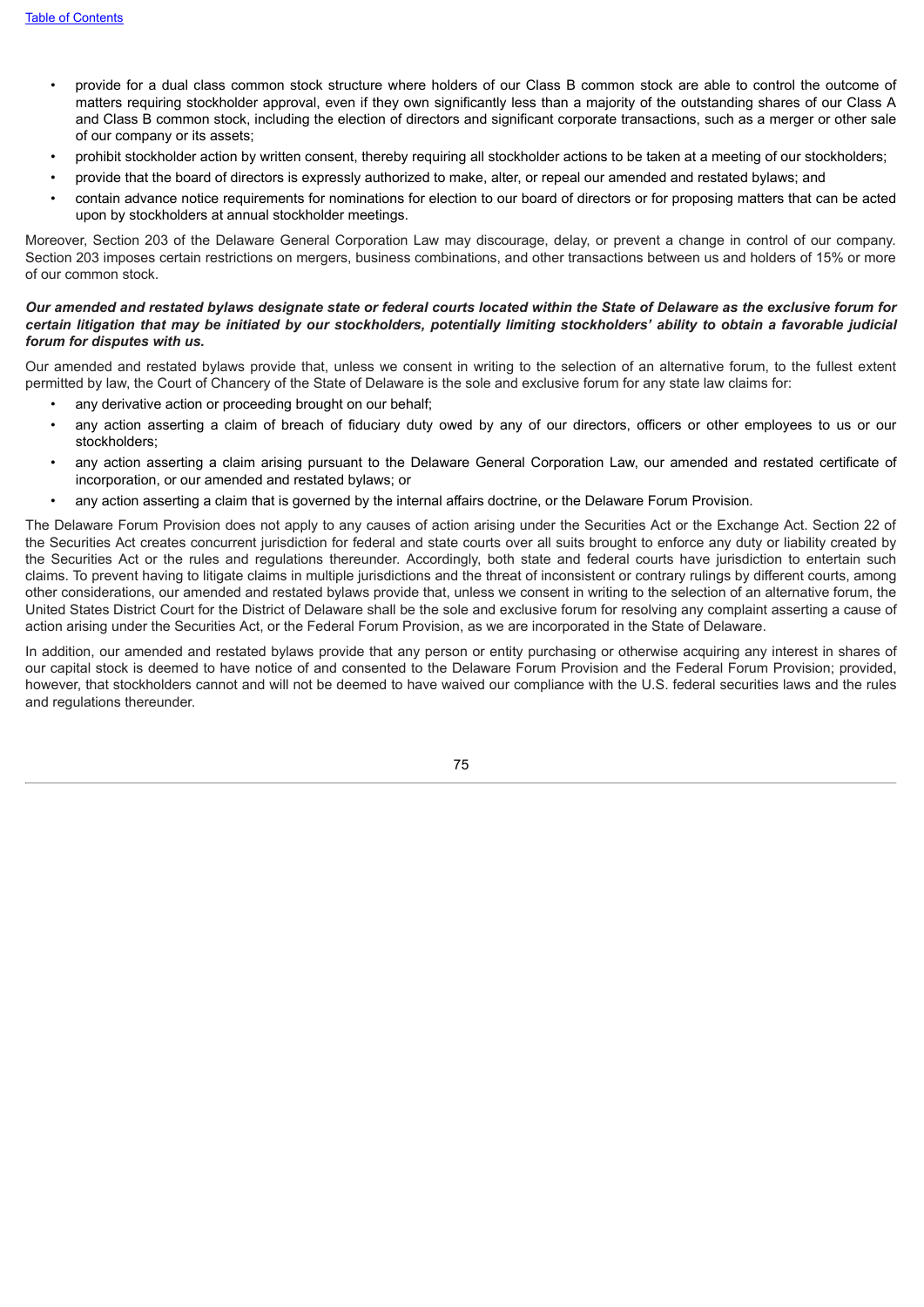The Delaware Forum Provision and the Federal Forum Provision in our amended and restated bylaws may impose additional litigation costs on stockholders in pursuing any such claims. Additionally, these forum selection clauses may limit our stockholders' ability to bring a claim in a judicial forum that they find favorable for disputes with us or our directors, officers, or employees, potentially discouraging the filing of lawsuits against us and our directors, officers, and employees, even though an action, if successful, might benefit our stockholders. In addition, while the Delaware Supreme Court ruled in March 2020 that federal forum selection provisions purporting to require claims under the Securities Act be brought in federal court are "facially valid" under Delaware law, there is uncertainty as to whether other courts will enforce our Federal Forum Provision. If the Federal Forum Provision is found to be unenforceable, we may incur additional costs associated with resolving such matters. The Federal Forum Provision may also impose additional litigation costs on stockholders who assert that the provision is not enforceable or invalid. The Court of Chancery of the State of Delaware and the United States District Court for the District of Delaware may also reach different judgments or results than would other courts, including courts where a stockholder considering an action may be located or would otherwise choose to bring the action, and such judgments may be more or less favorable to us than our stockholders.

#### **General Risk Factors**

#### Our business is subject to the risks of earthquakes, fire, floods, and other natural catastrophic events, and to interruption by man*made problems such as power disruptions, computer viruses, data security breaches, or terrorism.*

Our corporate headquarters are located in the San Francisco Bay Area, a region known for seismic activity and wildfires. A significant natural disaster, such as an earthquake, fire, or flood, occurring at our headquarters, at one of our other facilities, or where a vendor is located, could adversely affect our business, results of operations, and financial condition. Further, if a natural disaster or man-made problem were to affect our vendors, this could adversely affect the ability of our Customers to use our Platform. In addition, natural disasters and acts of terrorism or war (including the significant military action against Ukraine launched by Russia and any related political or economic responses and counter-responses or otherwise by various global actors or general effect on the global economy) could cause disruptions in our or our Customers' businesses, national economies, or the world economy as a whole, including actual and anticipated levels of inflation. Health concerns or political or governmental developments in countries where we or our Customers and vendors operate could result in economic, social, or labor instability and could have a material adverse effect on our business, results of operations, and financial condition.

We also rely on our network and third-party infrastructure and enterprise applications and internal technology systems for our engineering, sales and marketing, and operations activities. Although we maintain incident management and disaster response plans, in the event of a major disruption caused by a natural disaster or man-made problem, we may be unable to continue our operations in part or in full and may endure system interruptions, reputational harm, delays in our development activities, lengthy interruptions in service, breaches of data security and loss of critical data, any of which could adversely affect our business, results of operations, and financial condition.

In addition, computer malware, viruses, computer hacking, fraudulent use attempts, and phishing attacks have become more prevalent generally and in our industry, have occurred on our Platform in the past, and may occur on our Platform in the future, including as retaliation against financial institutions for sanctions imposed against Russia as a result of the significant military action against Ukraine launched by Russia. Though it is difficult to determine fully what, if any, harm may directly result from any specific interruption or attack, any failure to maintain performance, reliability, security, integrity, and availability of our products and technical infrastructure to the satisfaction of our Customers may harm our reputation and our ability to retain existing Customers and attract new Customers.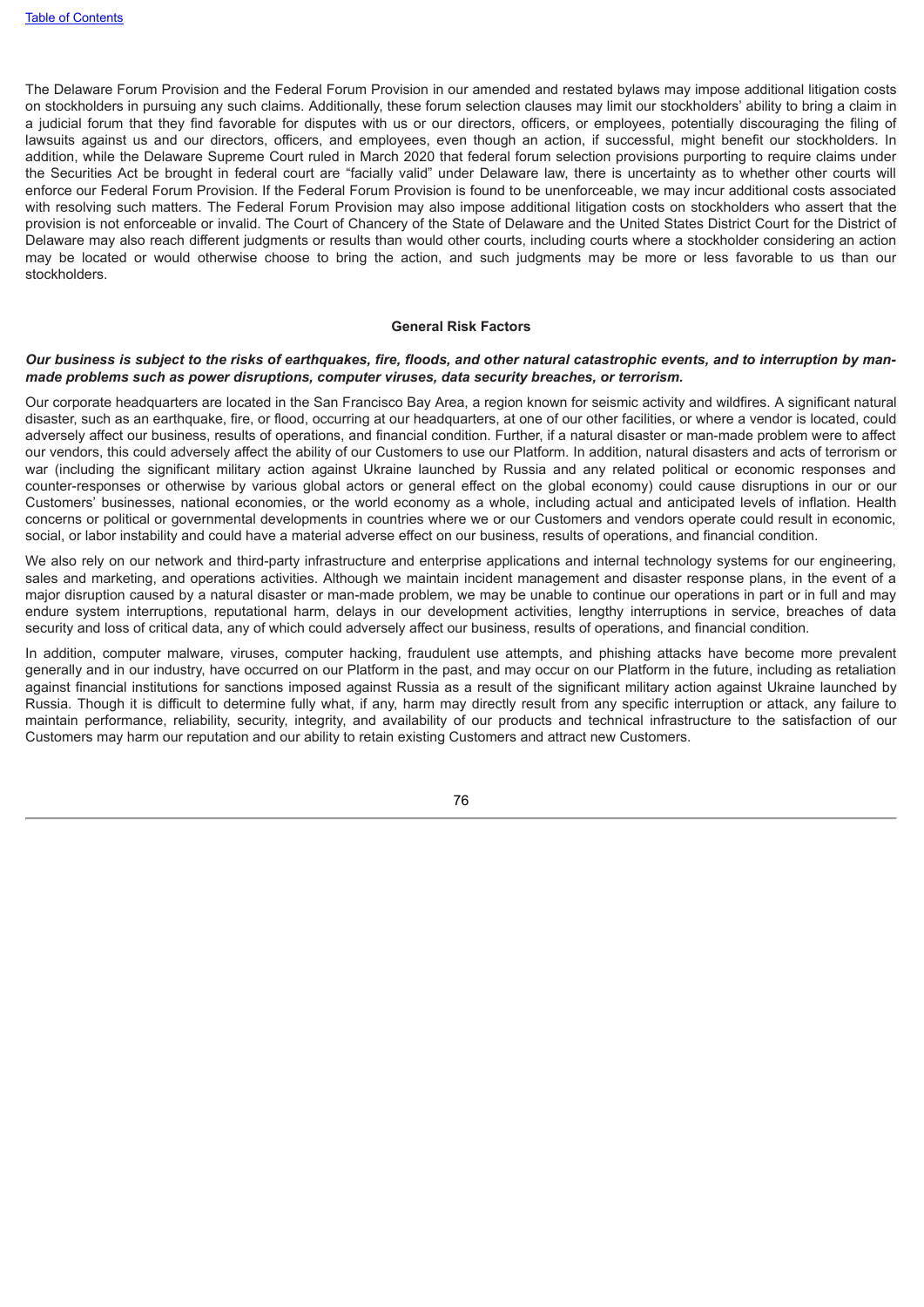### The requirements of being a public company may strain our resources, divert management's attention and affect our ability to *attract and retain executive management and qualified board members.*

As a public company, we are subject to the reporting requirements of the Exchange Act, the listing standards of Nasdaq and other applicable securities rules and regulations. We expect that the requirements of these rules and regulations will continue to increase our legal, accounting, and financial compliance costs, make some activities more difficult, time-consuming and costly, and place significant strain on our personnel, systems, and resources. For example, the Exchange Act requires, among other things, that we file annual, quarterly, and current reports with respect to our business and results of operations.

As a result of the complexity involved in complying with the rules and regulations applicable to public companies, our management's attention may be diverted from other business concerns, potentially adversely affecting our business, results of operations, and financial condition. Although we have already hired additional employees to assist us in complying with these requirements, we may need to hire more employees in the future or engage outside consultants or contractors, which will increase our operating expenses.

In addition, changing laws, regulations, and standards relating to corporate governance and public disclosure are creating uncertainty for public companies, increasing legal and financial compliance costs and making some activities more time-consuming. These laws, regulations, and standards are subject to varying interpretations, in many cases due to their lack of specificity, and, as a result, their application in practice may evolve over time as new guidance is provided by regulatory and governing bodies, potentially resulting in continued uncertainty regarding compliance matters and higher costs necessitated by ongoing revisions to disclosure and governance practices. We intend to invest substantial resources to comply with evolving laws, regulations, and standards, and this investment may result in increased general and administrative expenses and a diversion of management's time and attention from business operations to compliance activities. If our efforts to comply with new laws, regulations, and standards differ from the activities intended by regulatory or governing bodies due to ambiguities related to their application and practice, regulatory authorities may initiate legal proceedings against us and our business may be adversely affected.

Being a public company and being subject to these new rules and regulations makes it more expensive for us to obtain director and officer liability insurance, and we may be required to accept reduced coverage or incur substantially higher costs to obtain coverage. These factors could also make it more difficult for us to attract and retain qualified members of our board of directors, particularly to serve on our audit committee and compensation committee, and qualified executive officers.

Most members of our management team have limited experience managing a publicly traded company, interacting with public company investors and complying with the increasingly complex laws pertaining to public companies. Our management team may not successfully or efficiently manage our transition to being a public company subject to significant regulatory oversight and reporting obligations under the federal securities laws and the continuous scrutiny of securities analysts and investors. These new obligations and constituents require significant attention from our management and could divert their attention away from the day-to-day management of our business, potentially adversely affecting our business, results of operations, and financial condition.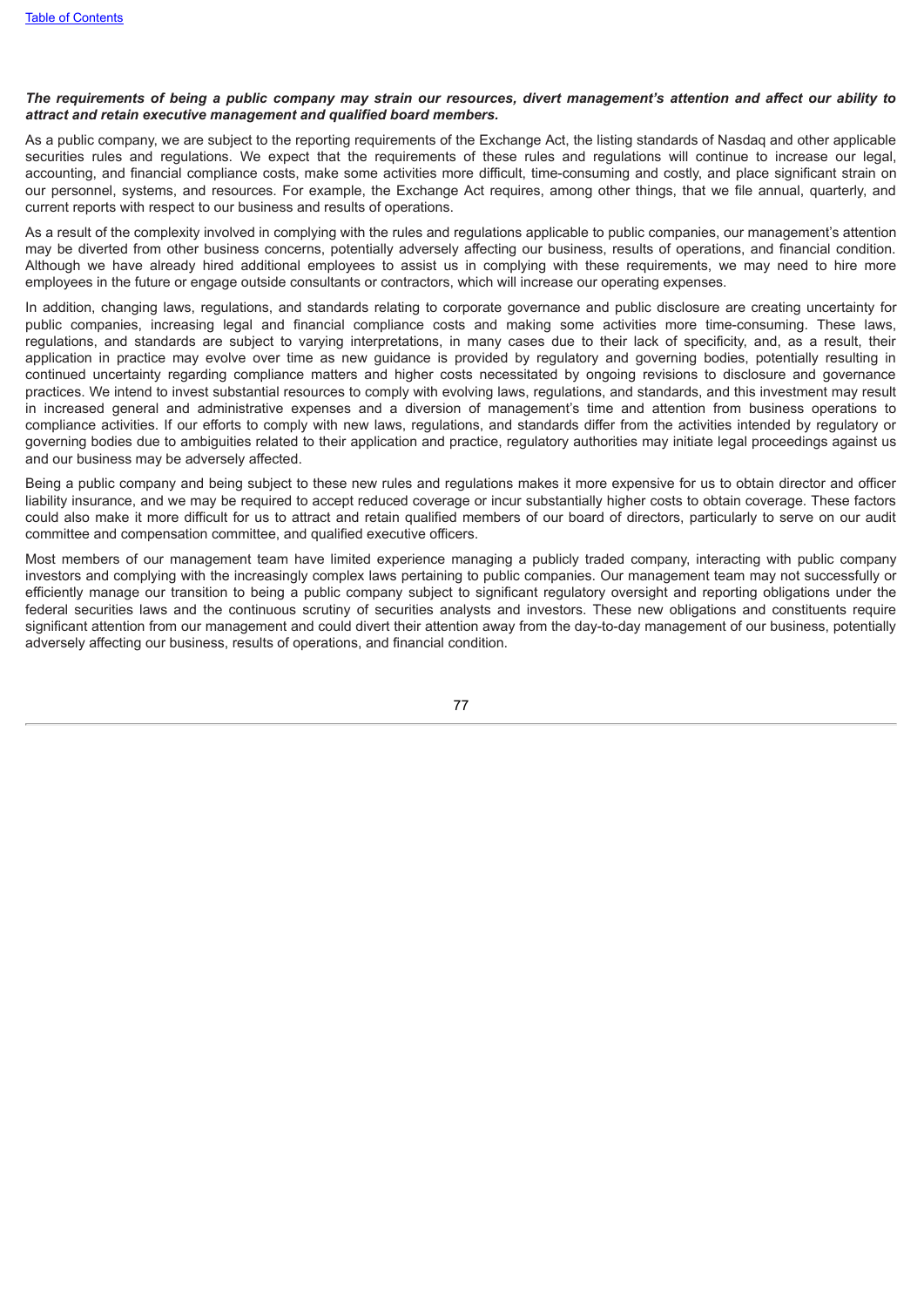# **Item 2. Unregistered Sales of Equity Securities and Use of Proceeds**

# *Recent Sales of Unregistered Securities*

None.

### *Purchase of Equity Securities*

The following table contains information relating to the repurchases of our common stock made by us in the three months ended March 31, 2022:

| Period                         | <b>Total Number of</b><br>Shares Purchased <sup>(1)</sup> |    | <b>Average Price</b><br>Paid per Share |  |  |
|--------------------------------|-----------------------------------------------------------|----|----------------------------------------|--|--|
| January 1 - January 31, 2022   |                                                           |    |                                        |  |  |
| February 1 - February 28, 2022 | 6.250                                                     | \$ | 0.40                                   |  |  |
| March 1 - March 31, 2022       | 16.501                                                    | \$ | 1.66                                   |  |  |
| Total                          | 22.751                                                    |    | 1.31                                   |  |  |

 $(1)$  Represents shares of unvested common stock previously issued upon early exercise of unvested stock options that were repurchased by us from former employees upon their termination in accordance with the terms of their stock option agreements. We purchased the shares from the former employees at the respective original exercise prices.

### *Use of Proceeds*

On June 11, 2021, we closed our initial public offering, or the IPO, of 52,272,727 shares of our Class A common stock at an offering price of \$27.00 per share, including 6,818,181 shares pursuant to the exercise of the underwriters' option to purchase additional shares of our Class A common stock, resulting in aggregate net proceeds to us of \$1.3 billion after deducting underwriting discounts and commissions of \$91.6 million, and offering costs of \$7.5 million. All of the shares issued and sold in our IPO were registered under the Securities Act pursuant to a registration statement on Form S-1 (File No. 333-256154), which was declared effective by the SEC on June 8, 2021. Goldman Sachs & Co. LLC and J.P. Morgan Securities LLC acted as representatives of the underwriters for the offering.

We also used \$10.9 million of the net proceeds from our IPO to satisfy the tax withholding and remittance obligations related to the settlement of our outstanding RSUs in connection with the offering.

No payments were made to our directors or officers or their associates, holders of 10% or more of any class of our equity securities, or to our affiliates in connection with the issuance and sale of the securities registered.

There has been no material change in the planned use of the IPO proceeds as discussed in our final prospectus filed with the SEC on June 10, 2021, pursuant to Rule 424(b) of the Securities Act.

### **Item 3. Defaults Upon Senior Securities**

Not applicable.

### **Item 4. Mine Safety Disclosures**

Not applicable.

### **Item 5. Other Information**

None.

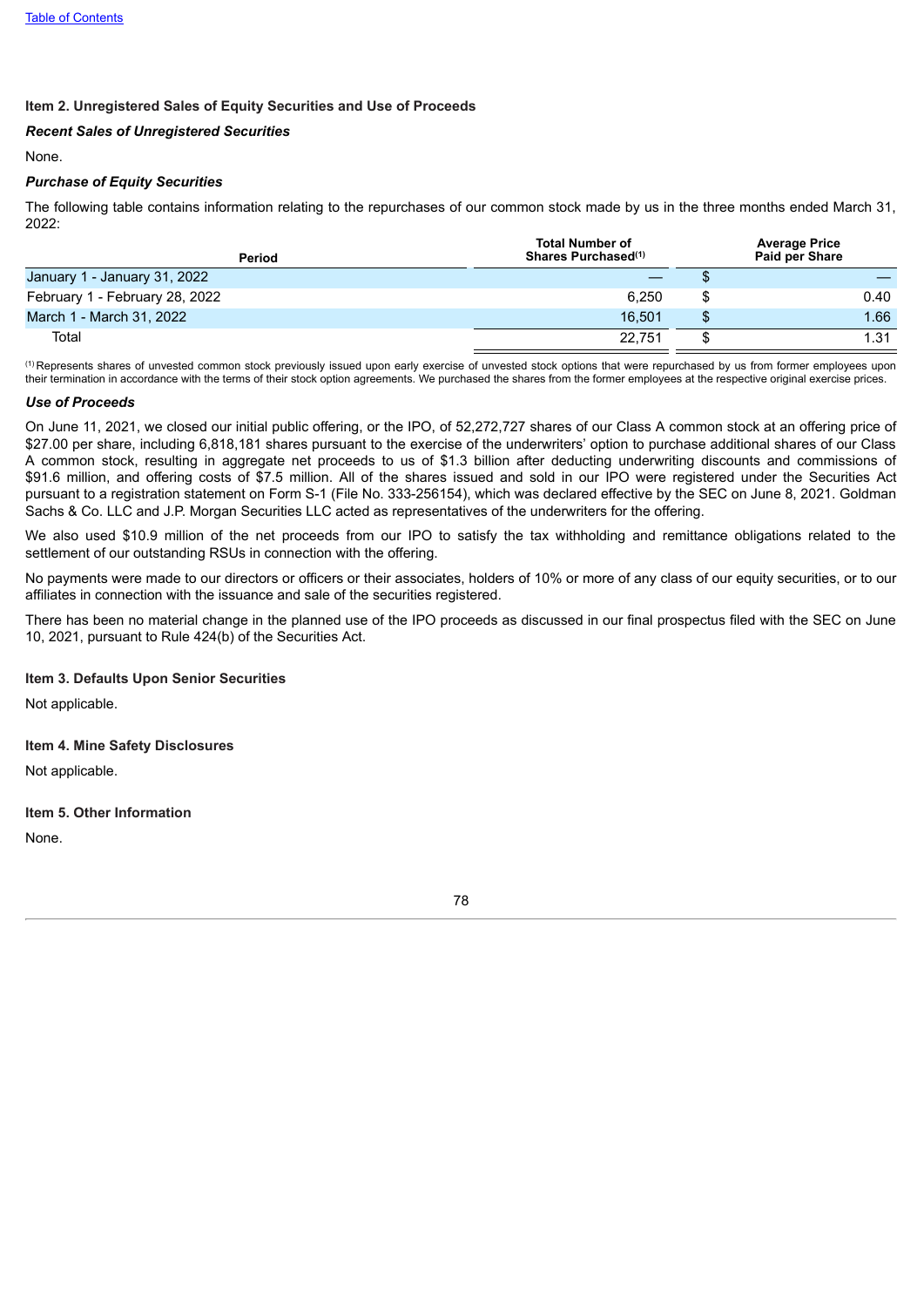## **Item 6. Exhibits**

The following exhibits are filed herewith or incorporated by reference herein:

|                    |                                                                                                                                                                                                                                                                                                                                                                                                                                                                            | <b>Incorporated by Reference</b> |          |                    |                    |
|--------------------|----------------------------------------------------------------------------------------------------------------------------------------------------------------------------------------------------------------------------------------------------------------------------------------------------------------------------------------------------------------------------------------------------------------------------------------------------------------------------|----------------------------------|----------|--------------------|--------------------|
| <b>Exhibit No.</b> | <b>Description</b>                                                                                                                                                                                                                                                                                                                                                                                                                                                         | Form                             | File No. | <b>Exhibit No.</b> | <b>Filing Date</b> |
| $10.1***$          | Separation and Release Agreement between the Registrant and Philip (Tripp) Faix dated<br>March 14, 2022.                                                                                                                                                                                                                                                                                                                                                                   |                                  |          |                    |                    |
| $10.2***$          | <b>Amended Non-Employee Director Compensation Policy.</b>                                                                                                                                                                                                                                                                                                                                                                                                                  |                                  |          |                    |                    |
| $31.1*$            | Certification of the Principal Executive Officer, pursuant to Rules 13a-14(a) and 15d-14(a)<br>under the Exchange Act, as adopted pursuant to Section 302 of the Sarbanes-Oxley Act of<br>2002.                                                                                                                                                                                                                                                                            |                                  |          |                    |                    |
| $31.2*$            | Certification of the Principal Financial Officer, pursuant to Rules 13a-14(a) and 15d-14(a)<br>under the Exchange Act, as adopted pursuant to Section 302 of the Sarbanes-Oxley Act of<br>2002.                                                                                                                                                                                                                                                                            |                                  |          |                    |                    |
| $32.1***$          | Certification of the Principal Executive Officer, pursuant to 18 U.S.C. Section 1350, as<br>adopted pursuant to Section 906 of the Sarbanes-Oxley Act of 2002.                                                                                                                                                                                                                                                                                                             |                                  |          |                    |                    |
| $32.2**$           | Certification of the Principal Financial Officer, pursuant to 18 U.S.C. Section 1350, as adopted<br>pursuant to Section 906 of the Sarbanes-Oxley Act of 2002.                                                                                                                                                                                                                                                                                                             |                                  |          |                    |                    |
| 101.INS*           | Inline XBRL Instance Document.                                                                                                                                                                                                                                                                                                                                                                                                                                             |                                  |          |                    |                    |
| 101.SCH*           | Inline XBRL Taxonomy Extension Schema Document.                                                                                                                                                                                                                                                                                                                                                                                                                            |                                  |          |                    |                    |
| 101.CAL*           | Inline XBRL Taxonomy Extension Calculation Linkbase Document.                                                                                                                                                                                                                                                                                                                                                                                                              |                                  |          |                    |                    |
| 101.DEF*           | Inline XBRL Taxonomy Extension Definition Linkbase Document.                                                                                                                                                                                                                                                                                                                                                                                                               |                                  |          |                    |                    |
| 101.LAB*           | Inline XBRL Taxonomy Extension Labels Linkbase Document.                                                                                                                                                                                                                                                                                                                                                                                                                   |                                  |          |                    |                    |
| 101.PRE*           | Inline XBRL Taxonomy Extension Presentation Linkbase Document.                                                                                                                                                                                                                                                                                                                                                                                                             |                                  |          |                    |                    |
| $104*$             | Cover Page Interactive Data File (formatted as inline XBRL and contained in Exhibit 101).                                                                                                                                                                                                                                                                                                                                                                                  |                                  |          |                    |                    |
| #                  | Indicates management contract or compensatory plan, contract or agreement.                                                                                                                                                                                                                                                                                                                                                                                                 |                                  |          |                    |                    |
|                    | Filed herewith.                                                                                                                                                                                                                                                                                                                                                                                                                                                            |                                  |          |                    |                    |
| $***$              | Furnished herewith. The certifications attached as Exhibits 32.1 and 32.2 that accompany this<br>Quarterly Report on Form 10-Q are deemed furnished and not filed with the SEC and are not<br>to be incorporated by reference into any filing of the Company under the Securities Act or the<br>Exchange Act, whether made before or after the date of this Quarterly Report on Form 10-Q.<br>irrespective of any general incorporation language contained in such filing. |                                  |          |                    |                    |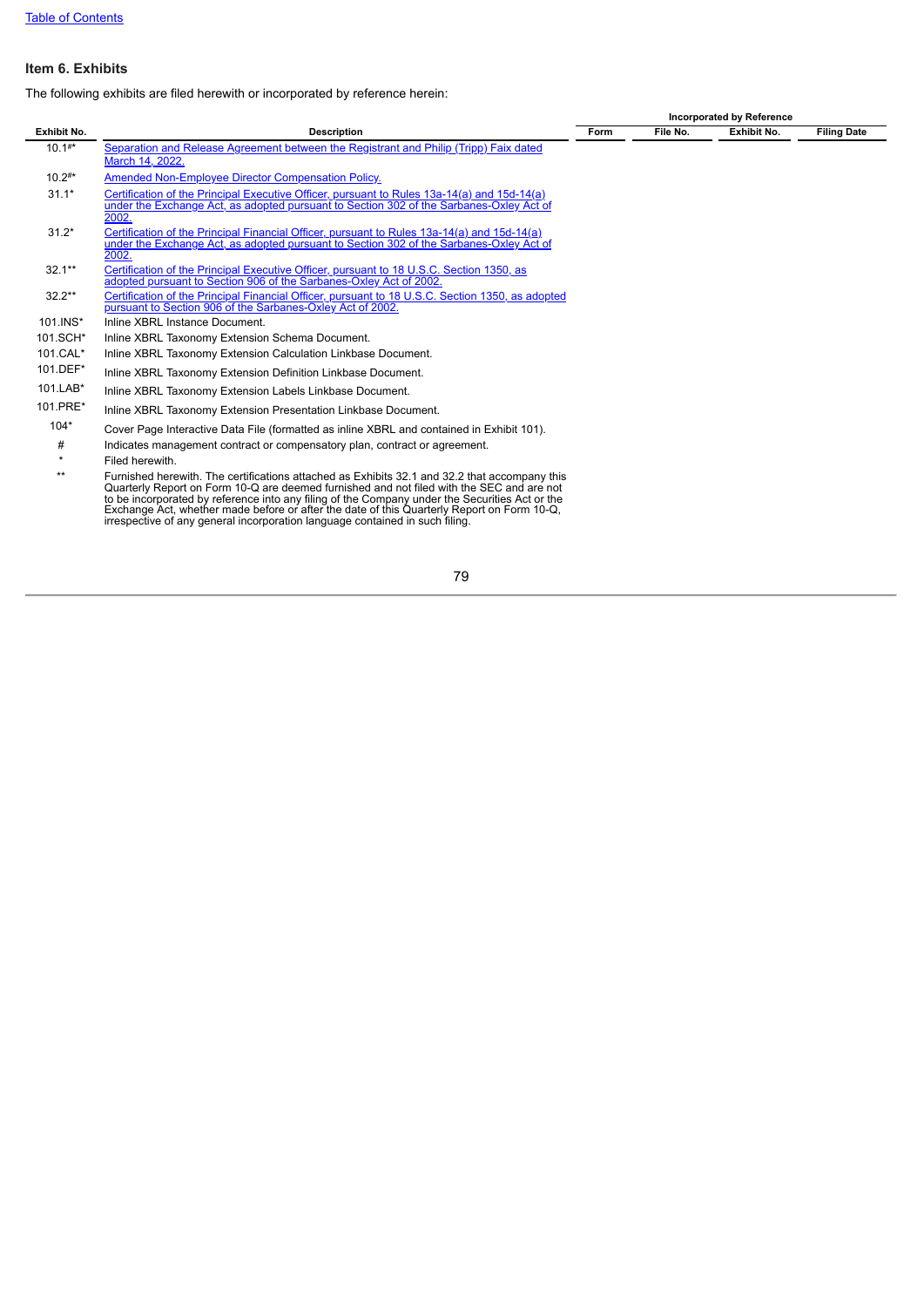## **SIGNATURES**

Pursuant to the requirements of the Securities Exchange Act of 1934, the Registrant has duly caused this report to be signed on its behalf by the undersigned thereunto duly authorized.

|                           | <b>MARQETA, INC.</b> |                                                                                           |  |
|---------------------------|----------------------|-------------------------------------------------------------------------------------------|--|
| <b>Date:</b> May 11, 2022 | By:                  | /s/ Jason Gardner                                                                         |  |
|                           | Name:                | Jason Gardner                                                                             |  |
|                           | Title:               | Chief Executive Officer (Principal Executive Officer)                                     |  |
| <b>Date:</b> May 11, 2022 | By:                  | /s/ Michael (Mike) Milotich                                                               |  |
|                           | Name:                | Michael (Mike) Milotich                                                                   |  |
|                           | Title:               | Chief Financial Officer (Principal Financial Officer and Principal<br>Accounting Officer) |  |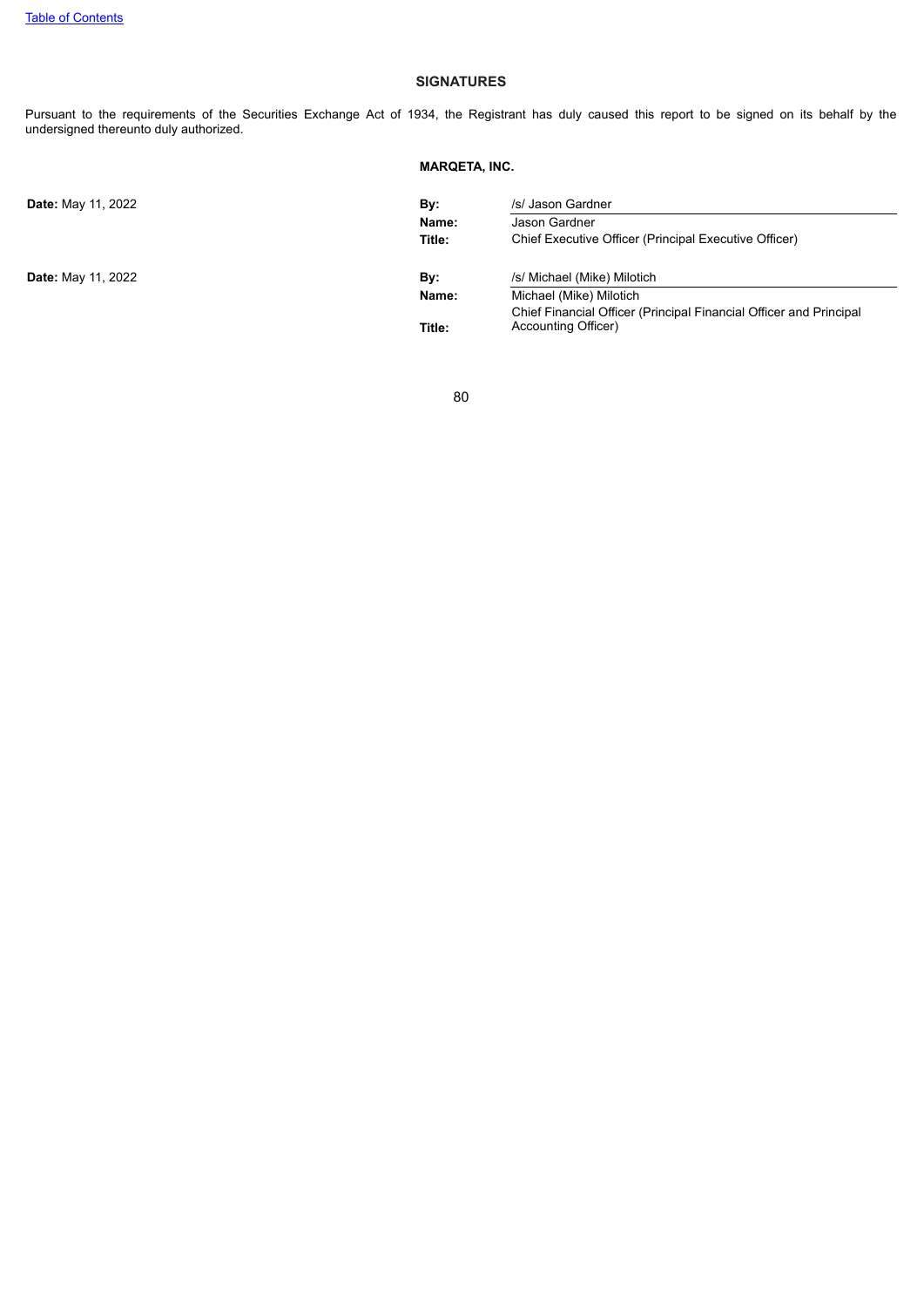## <span id="page-80-0"></span>**CONFORMED COPY**

## **SEPARATION AGREEMENT AND RELEASE**

This Separation Agreement and Release ("Agreement") is between Marqeta, Inc. (the "Company") and Tripp Faix ("Employee") (together "the Parties").

Employee is employed by the Company and the Parties have entered into an Employee Confidential Information and Inventions Assignment Agreement (the "Confidentiality Agreement");

Employee and the Company have mutually agreed that their employment relationship shall end with an effective date of May 15, 2022 (the "Separation Date"); and the Company and Employee have mutually agreed to release each other from any and all disputes, claims, complaints, grievances, charges, actions, petitions, and demands arising from or related to the employment relationship or Employee's separation from the Company, including, but not limited to, any and all claims that the Employee may have against the Company and any of the Releasees as defined below.

The Parties agree as follows:

1. Severance Payment. Within thirty (30) days of the Effective Date of this Agreement, the Company shall pay the Employee (a) that amount which is equal to nine (9) months of their standard base pay (which amount is \$262,500.00) less applicable withholdings, and (b) Employee's annual bonus (which amount is \$131,250.00) less applicable withholdings, as consideration for and expressly conditioned upon Employee's execution, without revocation, and compliance with the provisions of this Agreement.

2. Duties Through Separation Date; Post-Employment Cooperation. Employee will perform their normal duties through March 31, 2022. From April 1, 2022 through the Separation Date, employee will be on an unpaid administrative leave of absence during which the Employee will not perform any work and their access to the Company's systems will be turned off. For the twelve-month period after the Separation Date, Employee agrees to cooperate with and assist the Company and Releasees, including but not limited to providing prompt, accurate and complete responses to questions, producing requested documents, submitting requested declarations attesting to facts known by the Employee, and preparing for, submitting to and attending any deposition or trial in which their testimony is requested by the Company in any action against the Company. The Company will pay Employee the hourly rate of Four Hundred Dollars (\$400.00) per hour, plus reasonable and necessary expenses for any services or travel subsequent to the Separation Date upon Employee's submission of invoices and receipts for any and all

pre-approved services and expenses.

3. Stock. The Parties agree that for purposes of determining the number of shares of the Company's common stock that Employee is entitled to purchase from the Company

Employee will be considered to have vested only up to the Separation Date. The Company and Employee acknowledge that: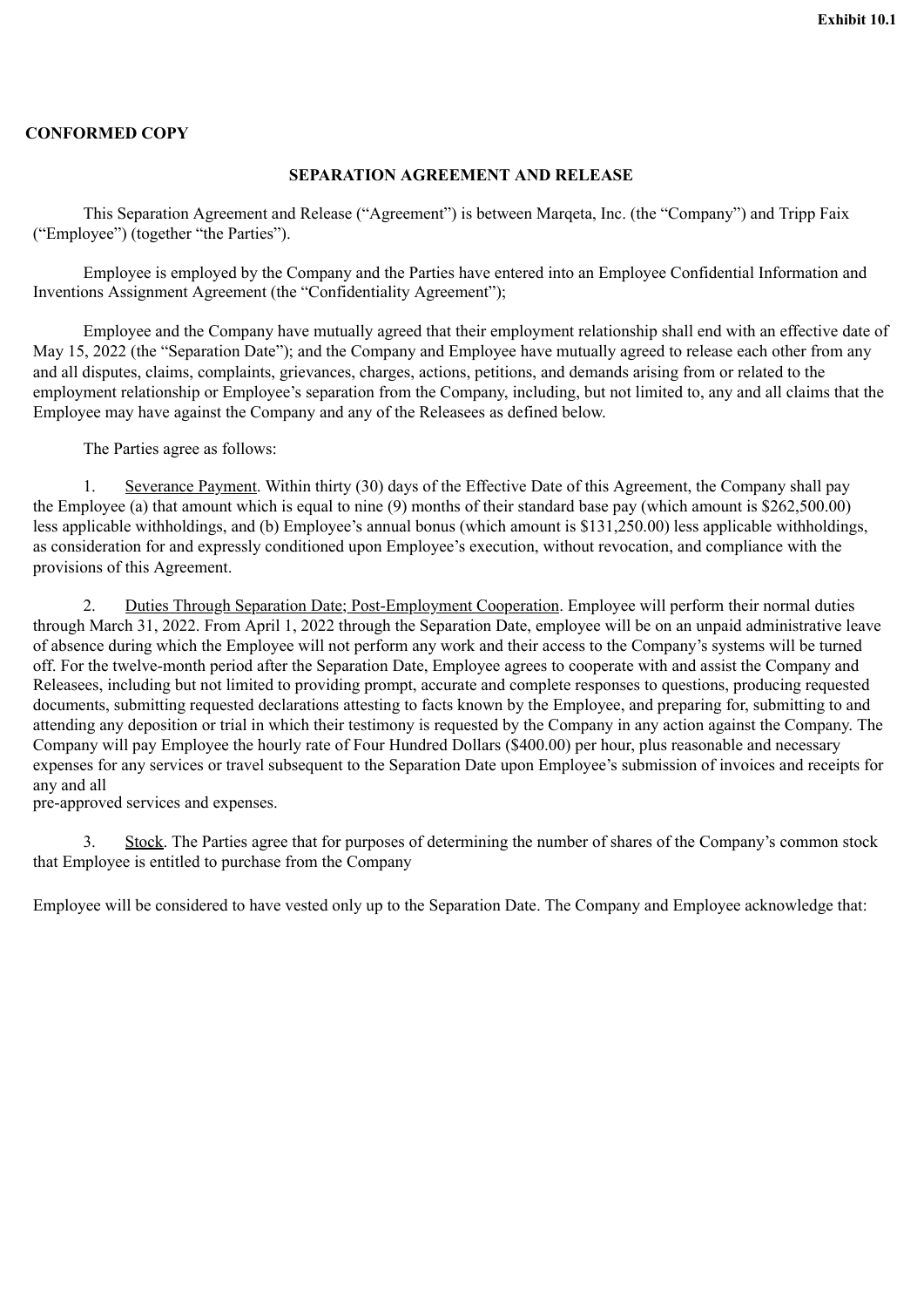(a) As of the Separation Date, Employee will have vested only in the stock options reflected on Exhibit A, (the "Vested Options") and no more, and has no right or entitlement to any other stock options or other equity in the Company.

(b) Based on the Separation Date, employee shall have until **August 15, 2022,** to exercise any of the Vested Options. Except as modified herein, the exercise of Employee's Vested Options shall continue to be governed by the terms and conditions of the Marqeta, Inc. 2011 Equity Incentive Plan and Stock Option Agreement between the Company and Employee (the "Stock Agreement"). Nothing in this Agreement shall interfere with, forfeit or waive any of Employee's rights with respect to any of the Vested Options as set forth in Exhibit A. The exercise of Employee's Vested Options shall continue to be governed by the terms and conditions of the Stock Agreement.

4. Benefits. Employee's health insurance benefits shall cease on the last day of March 2022, subject to Employee's right to continue Employee's health insurance under COBRA and/or Cal-COBRA. Employee's participation in all other benefits and incidents of employment shall cease as of the Separation Date.

5. COBRA. The Company shall reimburse Employee for the payments Employee makes for COBRA coverage for a period of nine (9) months, provided Employee timely elects and pays for COBRA coverage. COBRA reimbursements shall be made by the Company to Employee consistent with the Company's normal expense reimbursement policy, provided that Employee submits documentation to the Company substantiating Employee's payments for COBRA coverage.

6. Payment of Salary and Receipt of All Benefits. Employee acknowledges and represents that, other than (i) the consideration set forth in this Agreement and (ii) their final paycheck, the Company has paid or provided all salary, wages, bonuses, accrued vacation/paid time off, leave, housing allowances, relocation costs, interest, severance, outplacement costs, fees, reimbursable expenses, commissions, stock, stock options, vesting, and any and all other benefits and compensation due to Employee. Employee further acknowledges and represents that Employee has received any leave to which Employee was entitled or which Employee requested, if any, under the California Family Rights Act and/or the Family Medical Leave Act, or other similar laws and/or ordinances, and that Employee did not sustain any workplace injury, during Employee's employment with the Company.

7. Mutual Release of Claims. Employee agrees that this was a negotiated agreement reached when both parties were represented by counsel, or had the opportunity to be represented by counsel, and with the amount to be paid to Employee and the terms of the Agreement being negotiated between the parties and the parties agreed and hereby agree that foregoing consideration represents settlement in full of all outstanding obligations owed to Employee by the Company and its current and former officers, directors, employees, agents, investors, attorneys, shareholders, administrators, affiliates, benefit plans, plan administrators, insurers, divisions, and subsidiaries, and predecessor and successor corporations and assigns (collectively, the "Releasees"). Employee, on Employee's own behalf and on behalf of Employee's respective heirs, family members, executors, agents, and assigns, hereby and forever releases the Releasees from, and agrees not to sue concerning, or in any manner to institute, prosecute, or pursue, any claim, complaint, charge, duty, obligation, or cause of action relating to any matters of any kind, whether presently known or unknown, suspected or unsuspected, that Employee may possess against any of the Releasees arising from any omissions, acts, facts, or damages that have occurred up until and including the Effective Date of this Agreement, including, without limitation: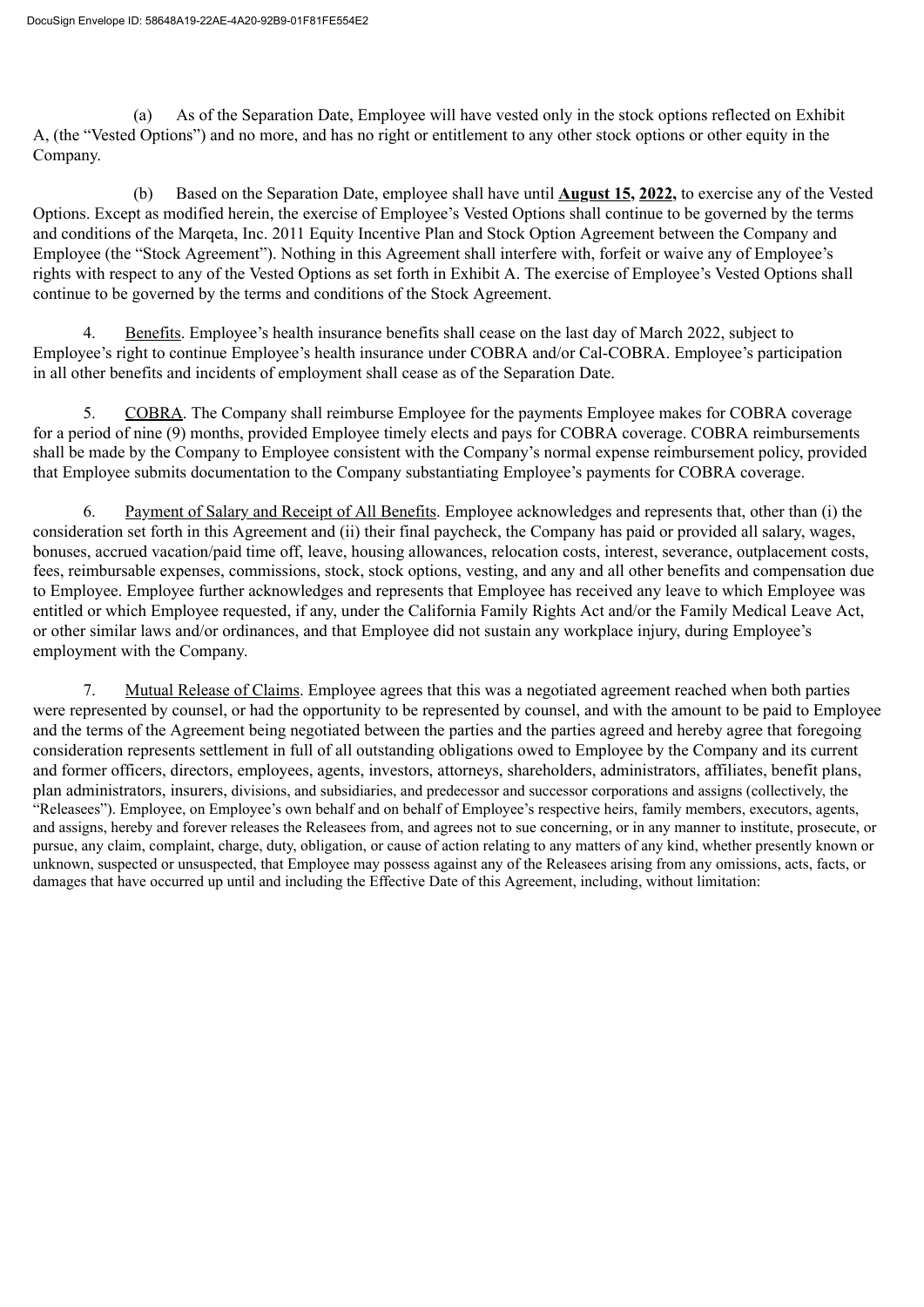a. any and all claims relating to or arising from Employee's employment relationship with the Company and the termination of that relationship;

b. any and all claims relating to, or arising from, Employee's right to purchase, or actual purchase of shares of stock of the Company, including, without limitation, any claims for fraud, misrepresentation, breach of fiduciary duty, breach of duty under applicable state corporate law, and securities fraud under any state or federal law;

c. any and all claims for wrongful discharge of employment; termination in violation of public policy; discrimination; harassment; retaliation; breach of contract, both express and implied; breach of covenant of good faith and fair dealing, both express and implied; promissory estoppel; negligent or intentional infliction of emotional distress; fraud; negligent or intentional misrepresentation; negligent or intentional interference with contract or prospective economic advantage; unfair business practices; defamation; libel; slander; negligence; personal injury; assault; battery; invasion of privacy; false imprisonment; conversion; and disability benefits;

d. any and all claims for violation of any federal, state, or municipal statute, including, but not limited to, Title VII of the Civil Rights Act of 1964; the Civil Rights Act of 1991; the Rehabilitation Act of 1973; the Americans with Disabilities Act of 1990; the Equal Pay Act; the Fair Labor Standards Act, except as prohibited by law; the Fair Credit Reporting Act; the Age Discrimination in Employment Act of 1967; the Older Workers Benefit Protection Act; the Employee Retirement Income Security Act of 1974; the Worker Adjustment and Retraining Notification Act; the Fair Credit Reporting Act; the Family and Medical Leave Act, except as prohibited by law; the Sarbanes-Oxley Act of 2002; the Uniformed Services Employment and Reemployment Rights Act; the California Family Rights Act; the California Labor Code, and; the California Fair Employment and Housing Act ;

e. any and all claims for violation of the federal or any state constitution;

f. any and all claims arising out of any other laws and regulations relating to employment or employment discrimination;

g. any claim for any loss, cost, damage, or expense arising out of any dispute over the non-withholding or other tax treatment of any of the proceeds received by Employee as a result of this Agreement; and

h. any and all claims for attorneys' fees and costs.

Employee agrees that the release set forth in this section shall be and remain in effect in all respects as a complete general release as to the matters released. Although this is a general release, it does not apply to: (i) any unemployment insurance claim; (ii) any workers' compensation insurance benefits to the extent any applicable state law prohibits the direct release of such benefits without judicial or agency approval, with the understanding that such benefits, if any, would only be payable in accordance with the terms of any workers' compensation coverage or fund of the Company; (iii) continued participation in certain benefits under COBRA (and any state law counterpart), if applicable; (iv) any benefit entitlements vested as of Employee's last day of employment, pursuant to written terms of any applicable employee benefit plan sponsored by the Company; (v) any claims that cannot be waived as a matter of law;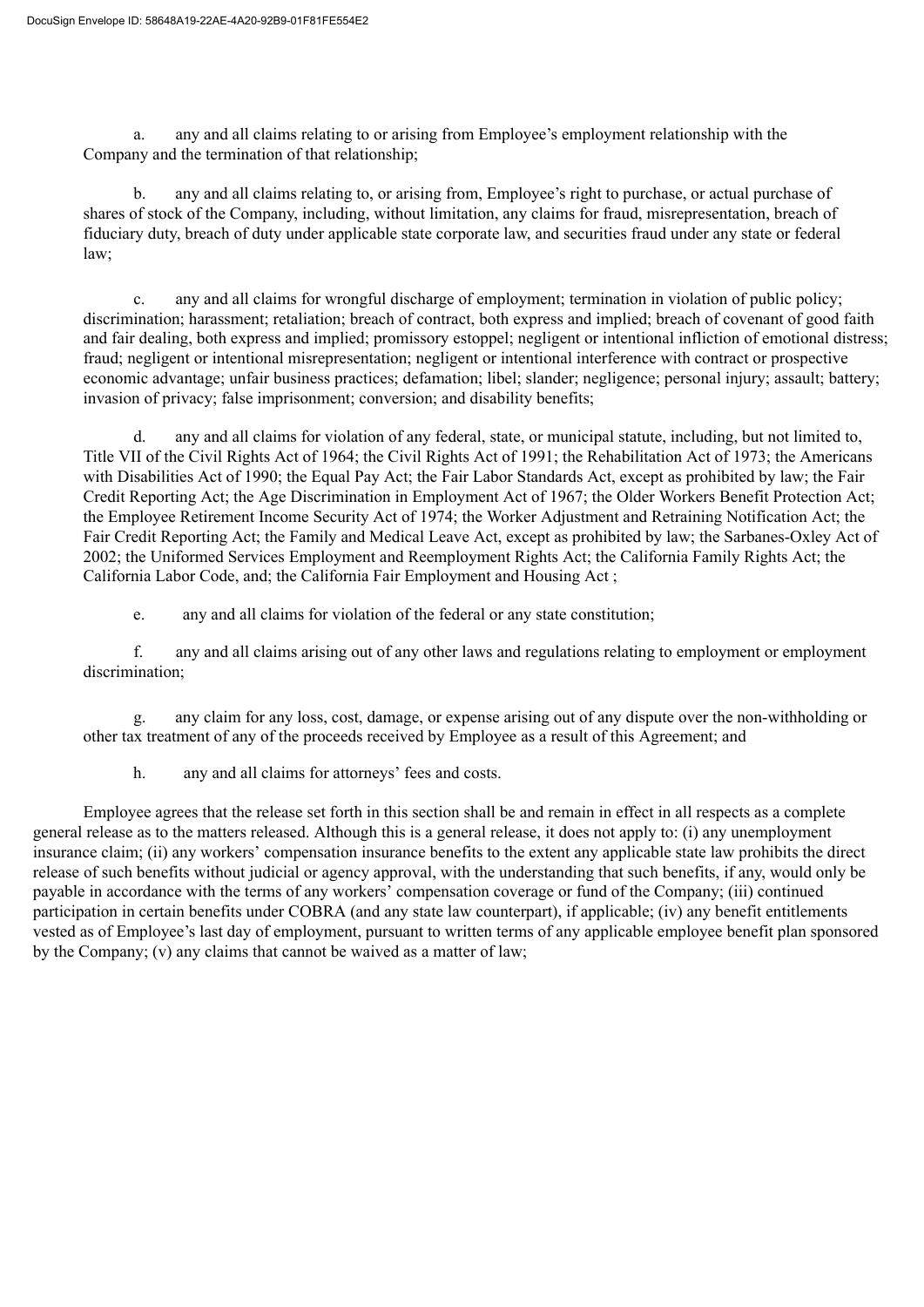or (vi) claims that arise after Employee signs this Agreement. Employee represents that Employee has made no assignment or transfer of any right, claim, complaint, charge, duty, obligation, demand, cause of action, or other matter waived or released by this Section. This release does not extend to any claims for indemnity by Employee arising or occurring prior to the Separation Date, to the maximum extent permitted by applicable law, arising out of any claims or suits against Employee in connection with Employee's employment with the Company, for which Employee shall immediately notify the Company upon their awareness of such a claim.

Company agrees that the foregoing considerations and undertakings represent settlement in full of all outstanding obligations owed to it by the Employee. The Company, on its own behalf and on behalf of its predecessors and successors in interest, and its and their officers, directors, principals, shareholders, members, contractors, employees, insurers, attorneys, representatives, agents and assigns ("Company Releasors''), hereby and forever releases the Employee, their executors, administrators, heirs, successors, representatives, agents, attorneys, and assigns ("Employee Releasees ), from and against and agrees not to sue concerning, or in any manner to institute, prosecute, or pursue, any claim, complaint, charge, duty, obligation, demand, or cause of action relating to any matters of any kind, whether presently known or unknown, suspected or unsuspected, that the Company Releasors may possess against any of the Employee Releasees arising from any omissions, acts, facts, or damages that have occurred up until and including the Separation Date and/or Effective Date of this Agreement, whichever is later.

8. Additional Acknowledgement. Employee further agrees and acknowledges that they have previously advised Employer of all facts or circumstances that they believe may constitute a violation of the legal obligations of Employer and/or the Releasees, including but not limited to any violation of any federal, state or local law or regulation. Employee agrees and acknowledges that to the best of their knowledge (i) all such compliance concerns were resolved to their satisfaction; and (ii) they are not aware of any other compliance issues concerning

Employer and/or the Releasees and/or their business practices, or alleged violations by Employer and/or the Releasees.

9. Acknowledgment of Waiver of Claims under ADEA. Employee understands and acknowledges that Employee is waiving and releasing any rights Employee may have under the Age Discrimination in Employment Act of 1967 ("ADEA"), and that this waiver and release is knowing and voluntary. Employee understands and agrees that this waiver and release does not apply to any rights or claims that may arise under the ADEA after the Effective Date of this Agreement. Employee understands and acknowledges that the consideration given for this waiver and release is in addition to anything of value to which the Employee was already entitled. Employee further understands and acknowledges that Employee has been advised by this writing that: (a) Employee should consult with an attorney prior to executing this Agreement; (b) Employee has twenty-one (21) days (March 3, 2022) within which to consider this Agreement; (c) Employee has seven (7) days following Employee's execution of this Agreement to revoke this Agreement; and (d) this Agreement shall not be effective until after the revocation period has expired. In the event Employee signs this Agreement and returns it to the Company in less than the 21 day period identified above, Employee hereby acknowledges that Employee has freely and voluntarily chosen to waive the time period allotted for considering this Agreement.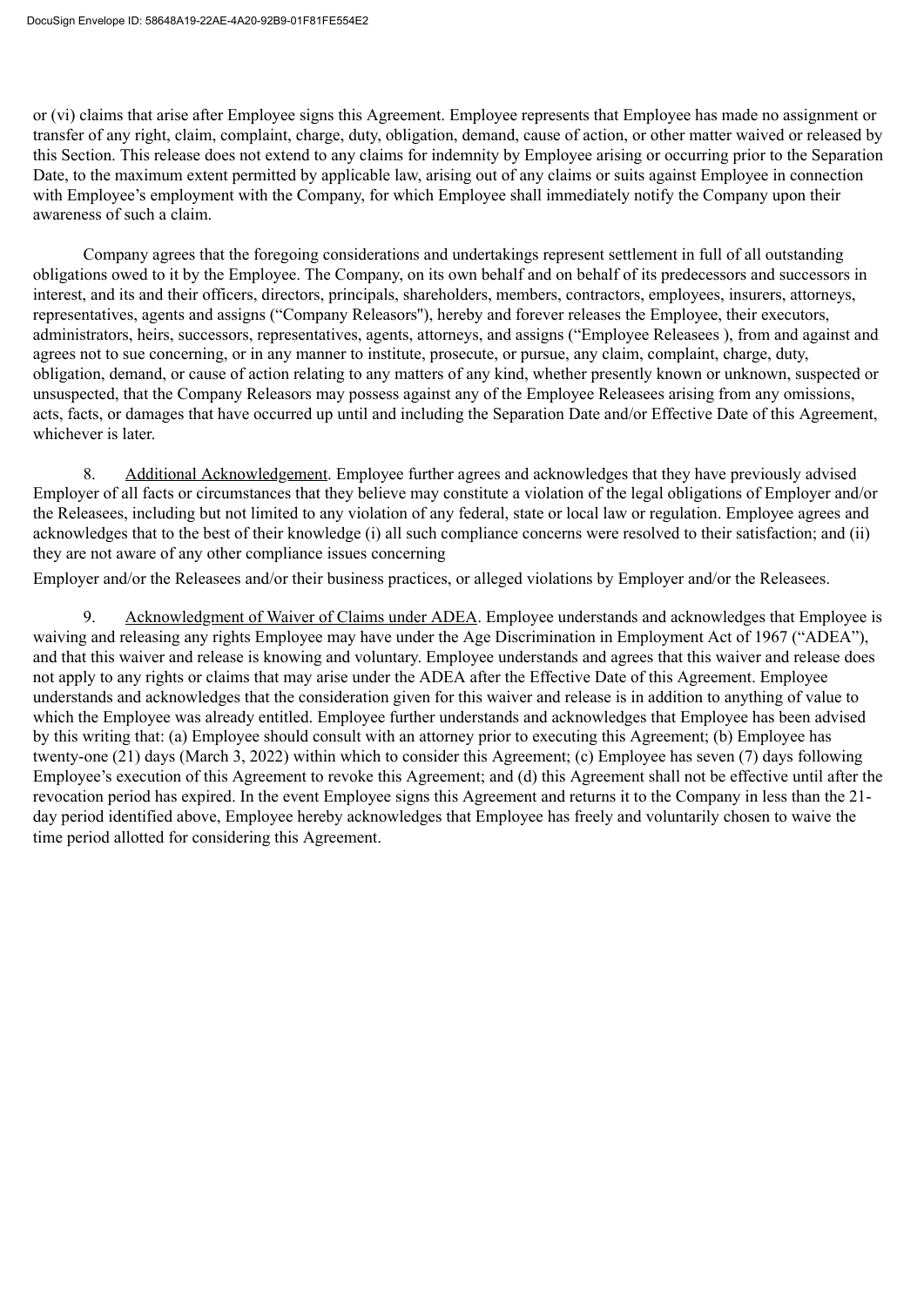10. California Civil Code Section 1542. Employee acknowledges that he/she has been advised to consult with legal counsel and is familiar with the provisions of California Civil Code section 1542, a statute that otherwise prohibits the release of unknown claims, which provides as follows:

## A GENERAL RELEASE DOES NOT EXTEND TO CLAIMS THAT THE CREDITOR OR RELEASING PARTY DOES NOT KNOW OR SUSPECT TO EXIST IN HIS OR HER FAVOR AT THE TIME OF EXECUTING THE RELEASE AND THAT, IF KNOWN BY HIM OR HER, WOULD HAVE MATERIALLY AFFECTED HIS OR HER SETTLEMENT WITH THE DEBTOR OR RELEASED PARTY.

Employee, being aware of said code section, agrees to expressly waive any rights they may have thereunder, as well as under any other statute or common law principles of similar effect.

11. No Pending or Future Lawsuits. Employee represents that they have no lawsuits, claims, or actions pending in their name, or on behalf of any other person or entity, against the Company or any of the other Releasees. Employee also represents that they do not intend to bring any claims on their own behalf or on behalf of any other person or entity against the Company or any of the other Releasees. Notwithstanding the foregoing, nothing herein prevents any actions or disclosures expressly allowed by the Permitted Disclosures and Actions provision set forth below.

12. Confidentiality. Except as set forth in the Permitted Disclosures and Actions provisions set forth below, Employee agrees to maintain in complete confidence the existence of

this Agreement, the contents and terms of this Agreement, and the consideration for this Agreement (hereinafter collectively referred to as "Separation Information"). Except as set forth herein or as otherwise required by law, Employee may disclose Separation Information only to their immediate family members, the Court in any proceedings to enforce the terms of this Agreement, Employee's undersigned counsel, and Employee's accountant and any professional tax advisor to the extent that they need to know the Separation Information in order to provide advice on tax treatment or to prepare tax returns, and must prevent disclosure of any Separation Information to all other third parties. Employee agrees that they will not publicize, directly or indirectly, any Separation Information.

Employee acknowledges and agrees that the confidentiality of the Separation Information is of the essence. The Parties agree that if the Company proves that Employee breached this Confidentiality provision, the Company shall be entitled to an award of its costs spent enforcing this provision, including all reasonable attorneys' fees associated with the enforcement action, without regard to whether the Company can establish actual damages from Employee's breach, except to the extent that such breach constitutes a legal action by Employee that directly pertains to the ADEA. Any such individual breach or disclosure shall not excuse Employee from their obligations hereunder, nor permit them to make additional disclosures. Employee warrants that they have not disclosed, orally or in writing, directly or indirectly, any of the Separation Information to any unauthorized party.

13. Permitted Disclosures and Actions. This Agreement does not prohibit or restrict Employee, the Company, or the other Releasees from: (i) disclosing information regarding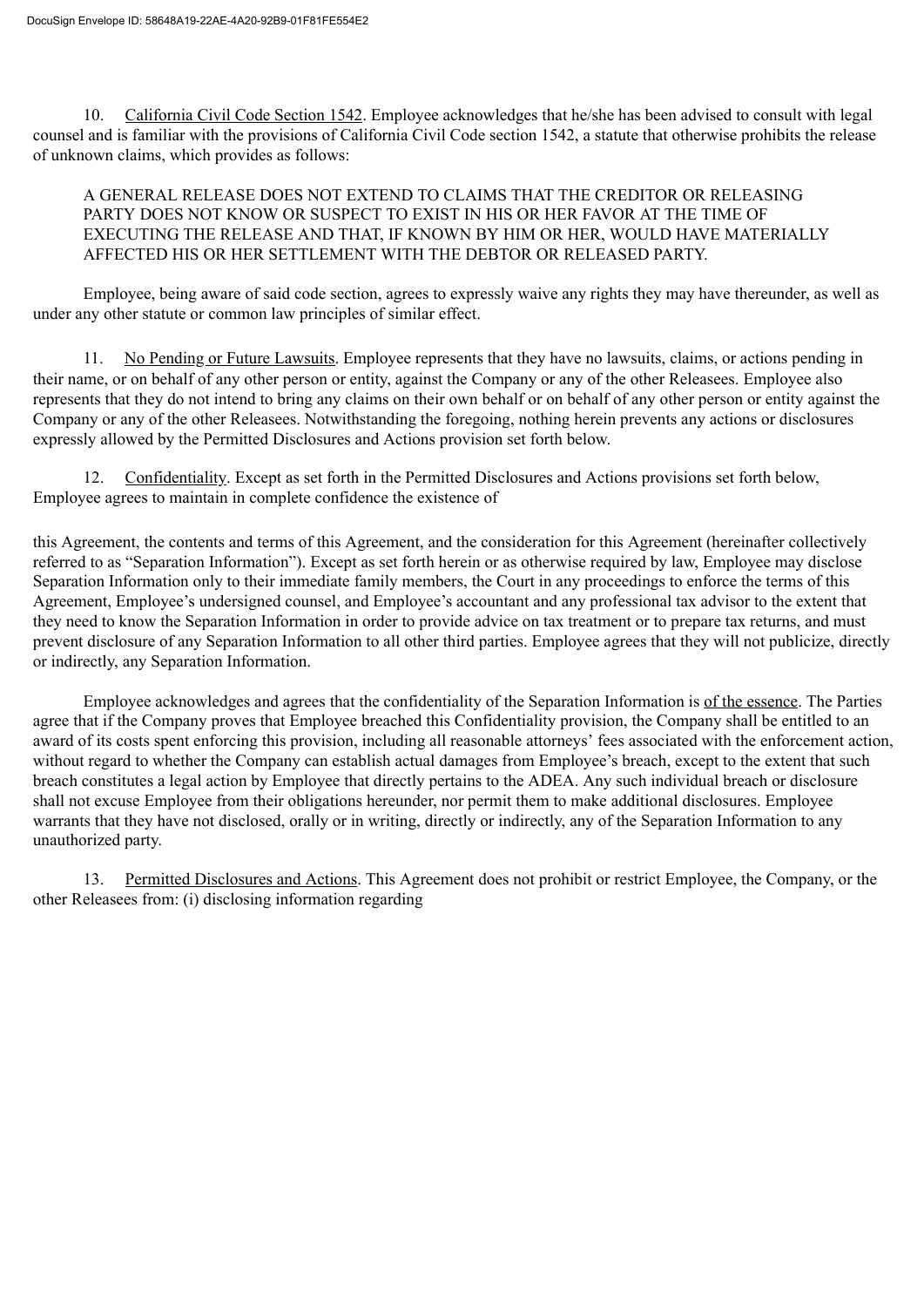unlawful acts in the workplace, including, but not limited to, sexual harassment; (ii) initiating communications directly with, cooperating with, providing relevant information, or otherwise assisting in an investigation by or a filing with (A) the SEC, or any other governmental, regulatory, or legislative body in due course or regarding a possible violation of any federal law; or (B) the EEOC or any other governmental authority with responsibility for the administration of fair employment practices laws regarding a possible violation of such laws, or as compelled or requested by lawful process; (iii) responding to any inquiry from any such governmental, regulatory, or legislative body or official or governmental authority, including an inquiry about the existence of this Agreement or its underlying facts or circumstances; or (iv) participating, cooperating, testifying, or otherwise assisting in any governmental action, investigation, or proceeding relating to a possible violation of any such law, rule or regulation. Employee is, however, waiving any right to recover money in connection with any agency charge or agency or judicial decision, including class or collective action rulings, other than bounty money properly awarded by the SEC.

14. Trade Secrets and Confidential Information/Company Property. Employee agrees at all times hereafter to hold in the strictest confidence, and not to use or disclose to any person or entity, any Confidential Information of the Company. Employee understands that "Confidential Information" means any Company proprietary information, technical data, trade secrets or know-how, including, but not limited to, research, product plans, products, services, customer lists and customers (including, but not limited to, customers of the Company on whom Employee has called or with whom they became acquainted during the term of their

employment), markets, software, developments, inventions, processes, formulas, technology, designs, drawings, engineering, hardware configuration information, marketing, finances, or other business information disclosed to Employee by the Company either directly or indirectly, in writing, orally, or by drawings or observation of parts or equipment. Employee further understands that Confidential Information does not include any of the foregoing items that have become publicly known and made generally available through no wrongful act of Employee's or of others who were under confidentiality obligations as to the item or items involved or improvements or new versions thereof. Employee hereby grants consent to notification by the Company to any new employer about Employee's obligations under this paragraph. Employee represents that they have not to date misused or disclosed Confidential Information to any unauthorized party. Employee may keep their computer, monitor, camera, lighting, voicebox, chair, mouse, and keyboard. Employee agrees to bring the computer to the Company on a mutually agreeable date to be wiped of all Company information and documents.

15. DTSA Notice. Federal law provides certain protections to individuals who disclose a trade secret to their attorney, a court, or a government official in certain, confidential circumstances. Specifically, federal law provides that an individual shall not be held criminally or civilly liable under any federal or state trade secret law for the disclosure of a trade secret under either of the following conditions: (a) Where the disclosure is made (i) in confidence to a Federal, State, or local government official, either directly or indirectly, or to an attorney; and (ii) solely for the purpose of reporting or investigating a suspected violation of law; or (b) Where the disclosure is made in a complaint or other document filed in a lawsuit or other proceeding, if such filing is made under seal. See 18 U.S.C. § 1833(b)(1)). Federal law also provides that an individual who files a lawsuit for retaliation by an employer for reporting a suspected violation of law may disclose the trade secret to the attorney of the individual and use the trade secret information in the court proceeding, if the individual (x) files any document containing the trade secret under seal; and (y) does not disclose the trade secret, except pursuant to court order. See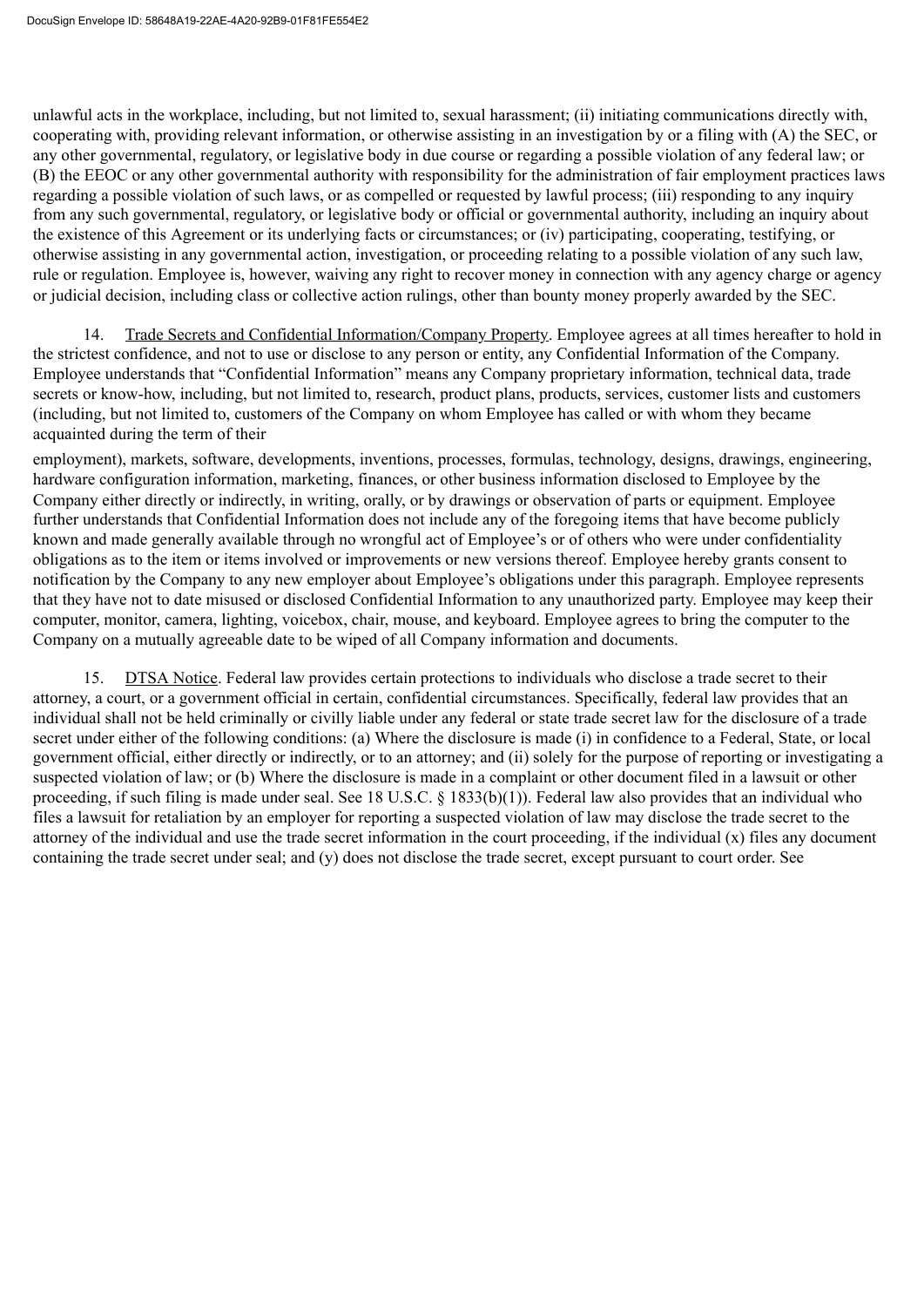18 U.S.C. § 1833(b)(2). Nothing in this Agreement is intended in any way to limit such statutory rights.

16. No Cooperation. Subject to the provisions in Permitted Disclosures and Actions paragraph, Employee agrees that they will not knowingly encourage, counsel, or assist any attorneys or their clients in the presentation or prosecution of any disputes, differences, grievances, claims, charges, or complaints by any third party against any of the Releasees, unless under a subpoena or other court order to do so or as related directly to the ADEA waiver in this Agreement. Employee agrees both to immediately notify the Company upon receipt of any such subpoena or court order, and to furnish, within three (3) business days of its receipt, a copy of such subpoena or other court order. If approached by anyone for counsel or assistance in the presentation or prosecution of any disputes, differences, grievances, claims, charges, or complaints against any of the Releasees, Employee shall state no more than that they cannot provide counsel or assistance.

17. Mutual Nondisparagement. Except to the extent allowed under the Permitted Disclosures and Actions section, Employee agrees to refrain from any disparagement, defamation, libel, or slander of the Company, and any of its current or former Officers and

Directors, including the Company's executives, and agrees to refrain from any tortious interference with the contracts and relationships of any of the Releasees. Company solely by and through its then current officers and Directors, including the Company's executives, agrees to refrain from any disparagement, defamation, libel, or slander of Employee.

18. Breach. In addition to the rights provided in the "Attorneys' Fees" section below, the Parties acknowledge and agree that any material breach of this Agreement, unless such breach constitutes a legal action by Employee challenging or seeking a determination in good faith of the validity of the waiver herein under the ADEA, or of any provision of the Confidentiality Agreement shall entitle the nonbreaching party to pursue all remedies and damages available under applicable law. In connection with breach by Employee, the Company may also seek to recover and/or cease providing the consideration provided to Employee under this Agreement and to obtain damages, except as provided by law.

19. Costs. The Parties shall each bear their own costs, attorneys' fees incurred in connection with the preparation of this Agreement.

20. ARBITRATION. THE PARTIES AGREE THAT ANY AND ALL DISPUTES ARISING OUT OF THE TERMS OF THIS AGREEMENT, THEIR INTERPRETATION, AND ANY OF THE MATTERS HEREIN RELEASED, SHALL BE SUBJECT TO ARBITRATION IN ALAMEDA COUNTY, BEFORE JUDICIAL ARBITRATION  $\&$ MEDIATION SERVICES, INC. ("JAMS"), PURSUANT TO ITS EMPLOYMENT ARBITRATION RULES & PROCEDURES ("JAMS RULES"). THE ARBITRATOR MAY GRANT INJUNCTIONS AND OTHER RELIEF IN SUCH DISPUTES. THE ARBITRATOR SHALL ADMINISTER AND CONDUCT ANY ARBITRATION IN ACCORDANCE WITH CALIFORNIA LAW, INCLUDING THE CALIFORNIA CODE OF CIVIL PROCEDURE, AND THE ARBITRATOR SHALL APPLY SUBSTANTIVE AND PROCEDURAL CALIFORNIA LAW TO ANY DISPUTE OR CLAIM, WITHOUT REFERENCE TO ANY CONFLICT-OF-LAW PROVISIONS OF ANY JURISDICTION. TO THE EXTENT THAT THE JAMS RULES CONFLICT WITH CALIFORNIA LAW, CALIFORNIA LAW SHALL TAKE PRECEDENCE. THE DECISION OF THE ARBITRATOR SHALL BE FINAL, CONCLUSIVE, AND BINDING ON THE PARTIES TO THE ARBITRATION. THE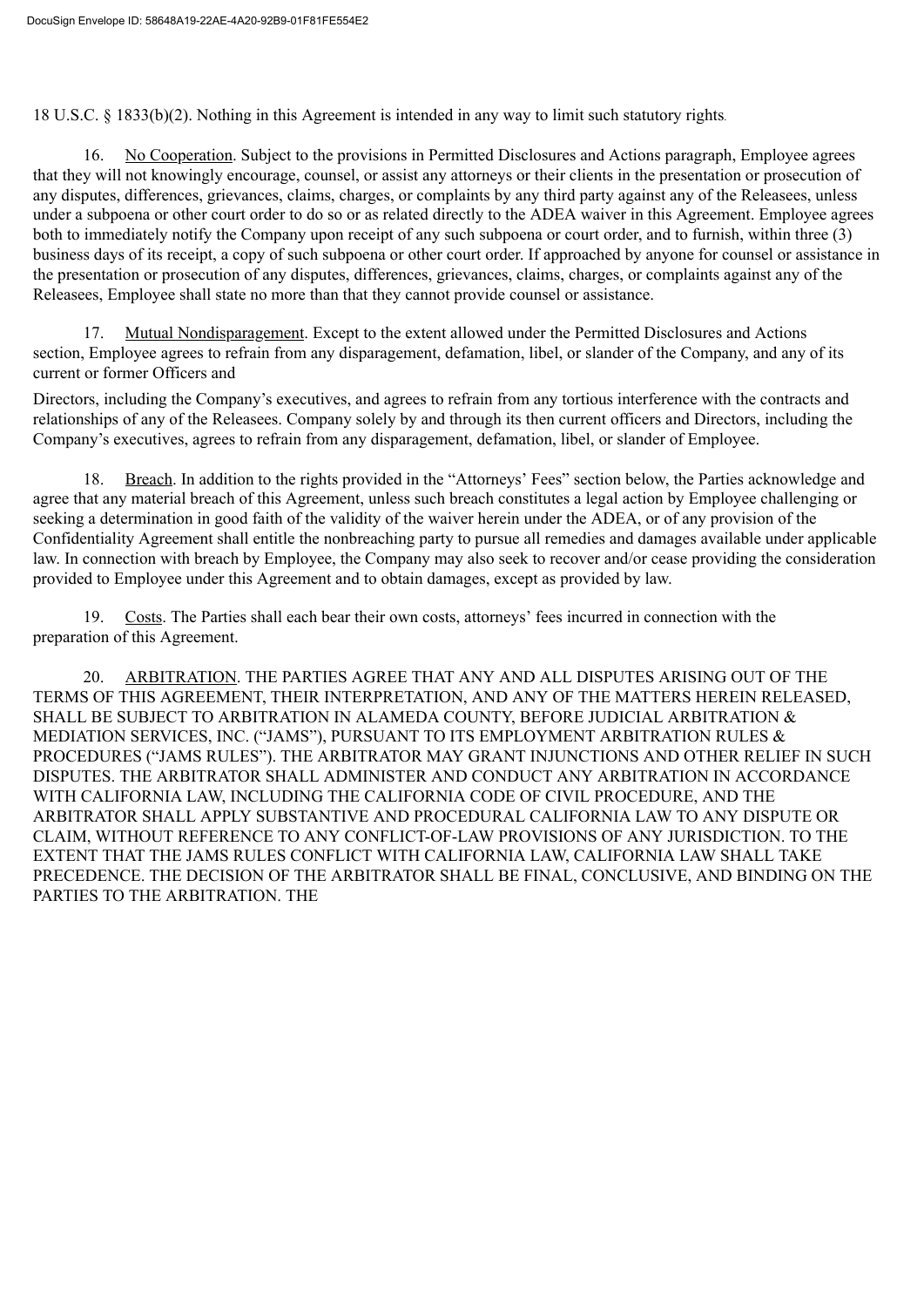PARTIES AGREE THAT THE PREVAILING PARTY IN ANY ARBITRATION SHALL BE ENTITLED TO INJUNCTIVE RELIEF IN ANY COURT OF COMPETENT JURISDICTION TO ENFORCE THE ARBITRATION AWARD. THE PARTIES TO THE ARBITRATION SHALL EACH PAY AN EQUAL SHARE OF THE COSTS AND EXPENSES OF SUCH ARBITRATION, AND EACH PARTY SHALL SEPARATELY PAY FOR ITS RESPECTIVE COUNSEL FEES AND EXPENSES; PROVIDED, HOWEVER, THAT THE ARBITRATOR SHALL AWARD ATTORNEYS' FEES AND COSTS TO THE PREVAILING PARTY, EXCEPT AS PROHIBITED BY LAW. THE PARTIES HEREBY AGREE TO WAIVE THEIR RIGHT TO HAVE ANY DISPUTE BETWEEN THEM RESOLVED IN A COURT OF LAW BY A JUDGE OR JURY. NOTWITHSTANDING THE FOREGOING, THIS SECTION WILL NOT PREVENT EITHER PARTY FROM SEEKING INJUNCTIVE RELIEF (OR ANY OTHER PROVISIONAL REMEDY) FROM ANY COURT HAVING JURISDICTION OVER THE PARTIES AND THE SUBJECT MATTER OF THEIR DISPUTE RELATING TO THIS AGREEMENT AND THE AGREEMENTS INCORPORATED HEREIN BY REFERENCE. SHOULD ANY PART OF THE ARBITRATION AGREEMENT CONTAINED IN THIS PARAGRAPH CONFLICT WITH ANY OTHER ARBITRATION AGREEMENT BETWEEN THE PARTIES, THE PARTIES AGREE THAT THIS ARBITRATION AGREEMENT SHALL GOVERN.

21. Tax Consequences. The Company makes no representations or warranties with respect to the tax consequences of the payments and any other consideration provided to the Employee or made on their behalf under the terms of this Agreement. Employee agrees and understands that they are responsible for payment, if any, of local, state, and/or federal taxes on the payments and any other consideration provided hereunder by the Company and any penalties or assessments thereon.

22. No Representations. Employee represents that they have had an opportunity to consult with an attorney, and has carefully read and understands the scope and effect of the provisions of this Agreement. Employee has not relied upon any representations or statements made by the Company that are not specifically set forth in this Agreement.

23. Severability. In the event that any provision or any portion of any provision hereof or any surviving agreement made a part hereof becomes or is declared by a court of competent jurisdiction or arbitrator to be illegal, unenforceable, or void, this Agreement shall continue in full force and effect without said provision or portion of provision.

24. Attorneys' Fees. Except with regard to a legal action challenging or seeking a determination in good faith of the validity of the waiver herein under the ADEA, in the event that either Party brings an action to enforce or effect its rights under this Agreement, the prevailing Party shall be entitled to recover its costs and expenses, including the costs of mediation, arbitration, litigation, court fees, and reasonable attorneys' fees incurred in connection with such an action.

25. Entire Agreement. This Agreement represents the entire agreement and understanding between the Company and Employee concerning the subject matter of this Agreement and Employee's employment with and separation from the Company and the events leading thereto and associated therewith, and supersedes and replaces any and all prior agreements and understandings concerning the subject matter of this Agreement and Employee's relationship with the Company, with the exception of the Confidentiality Agreement and the Stock Agreement, except as modified herein.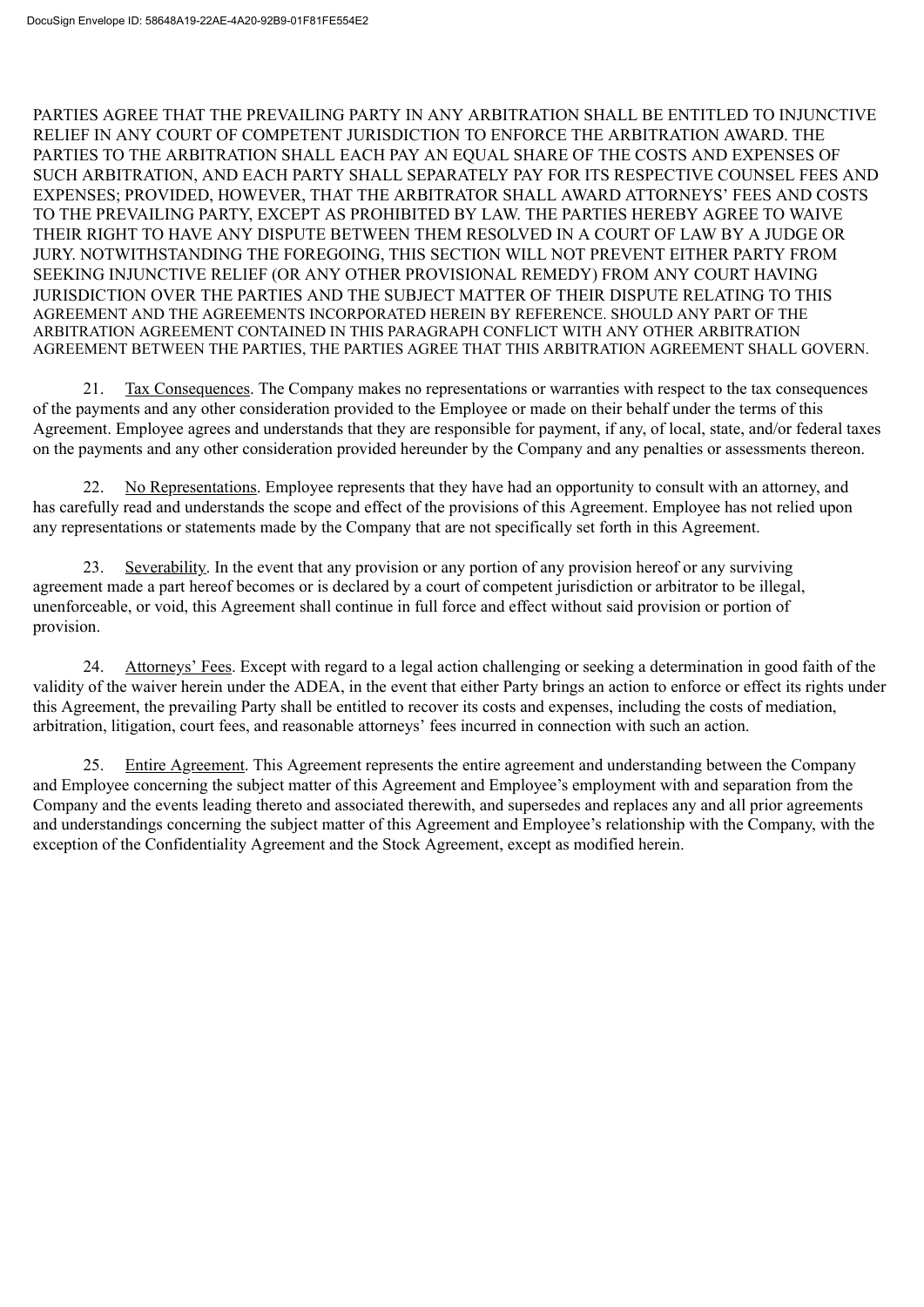26. No Oral Modification. This Agreement may only be amended in a writing signed by the Employee and the Company's Chief Executive Officer.

27. Governing Law. This Agreement shall be governed by the laws of the State of California, without regard for choice-of-law provisions. Employee consents to personal and exclusive jurisdiction and venue in the State of California.

28. Effective Date. Employee understands that this Agreement shall be null and void if not executed by them within twenty-one (21) days, by March 15, 2022. Employee has seven

(7) days after the Employee signs this Agreement to revoke it. This Agreement will become effective on the eighth (8th) day after the Employee signed this Agreement, so long as it has not been revoked by the Employee before that date (the "Effective Date").

29. Counterparts. This Agreement may be executed in counterparts and by facsimile, and each counterpart and facsimile shall have the same force and effect as an original and shall constitute an effective, binding agreement on the part of each of the undersigned.

30. Voluntary Execution of Agreement. Employee understands and agrees that they executed this Agreement voluntarily, without any duress or undue influence on the part or behalf of the Company or any third party, with the full intent of releasing all of their claims against the Company and any of the other Releasees. Employee acknowledges that:

(a) they have read this Agreement, including Exhibit A

(b) they have been represented in the preparation, negotiation, and execution of this Agreement by legal counsel of their own choice or has elected not to retain legal counsel;

(c) they understand the terms and consequences of this Agreement and of the releases it contains; and

(d) they are fully aware of the legal and binding effect of this Agreement.

The Parties have executed this Agreement on the dates set forth below.

Dated:

March 14, 2022

Tripp Faix, an individual

By: /s/ Tripp Faix

Marqeta, Inc.

Dated:

March 14, 2022

By: /s/ Sunaina Lobo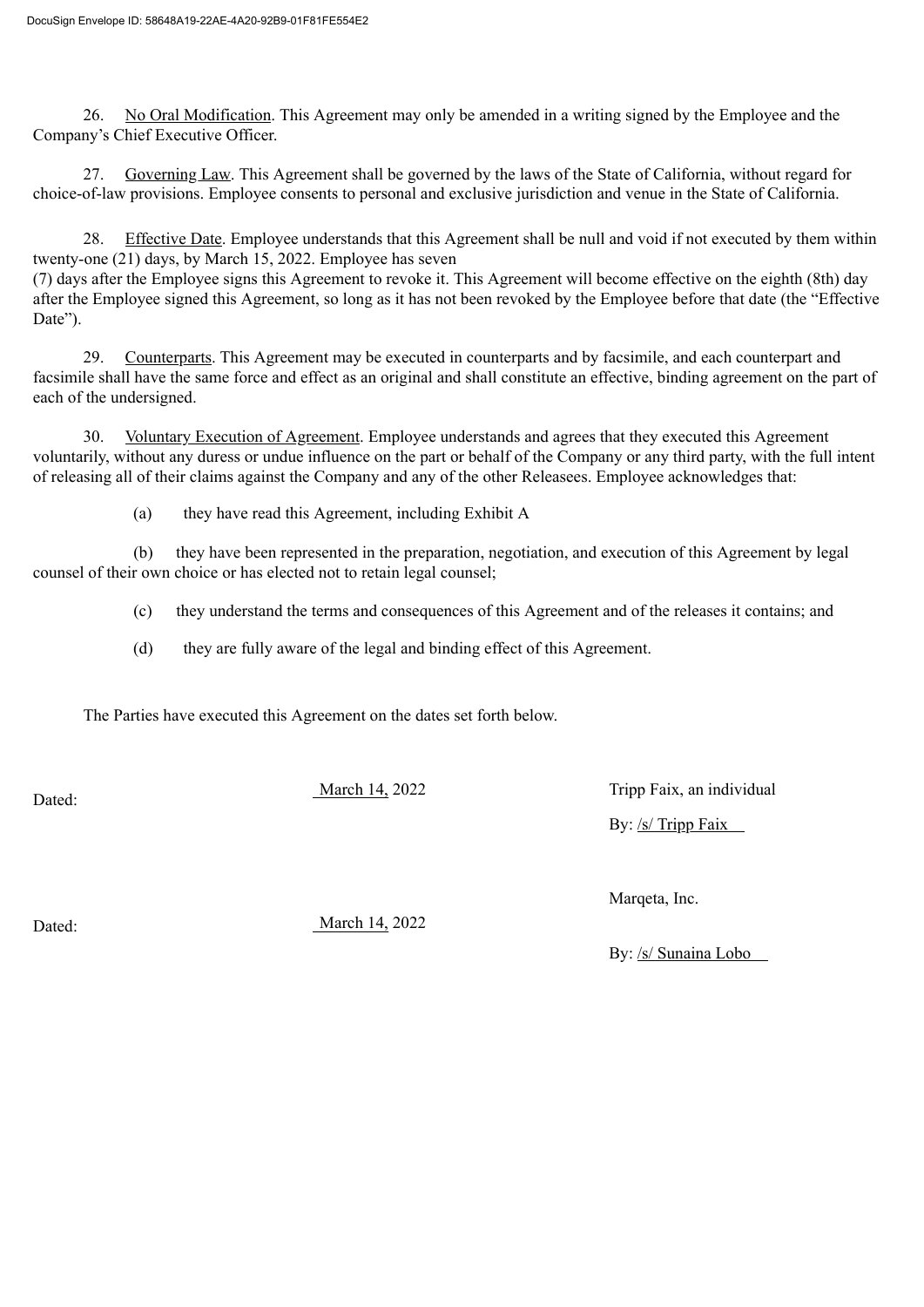# Grant Number Grant Date Number of Shares Number of Shares Vested as of Vesting Completion Date (May 15, 2022) 454 11/13/2018 250,000 234,375 769 2/11/2021 9,541 0 453 11/13/2018 2,554,190 2,394,553 718 5/5/2020 450,000 234,375 770 2/11/2021 476,148 0 771 2/11/2021 150,000 50,000

# **Exhibit A**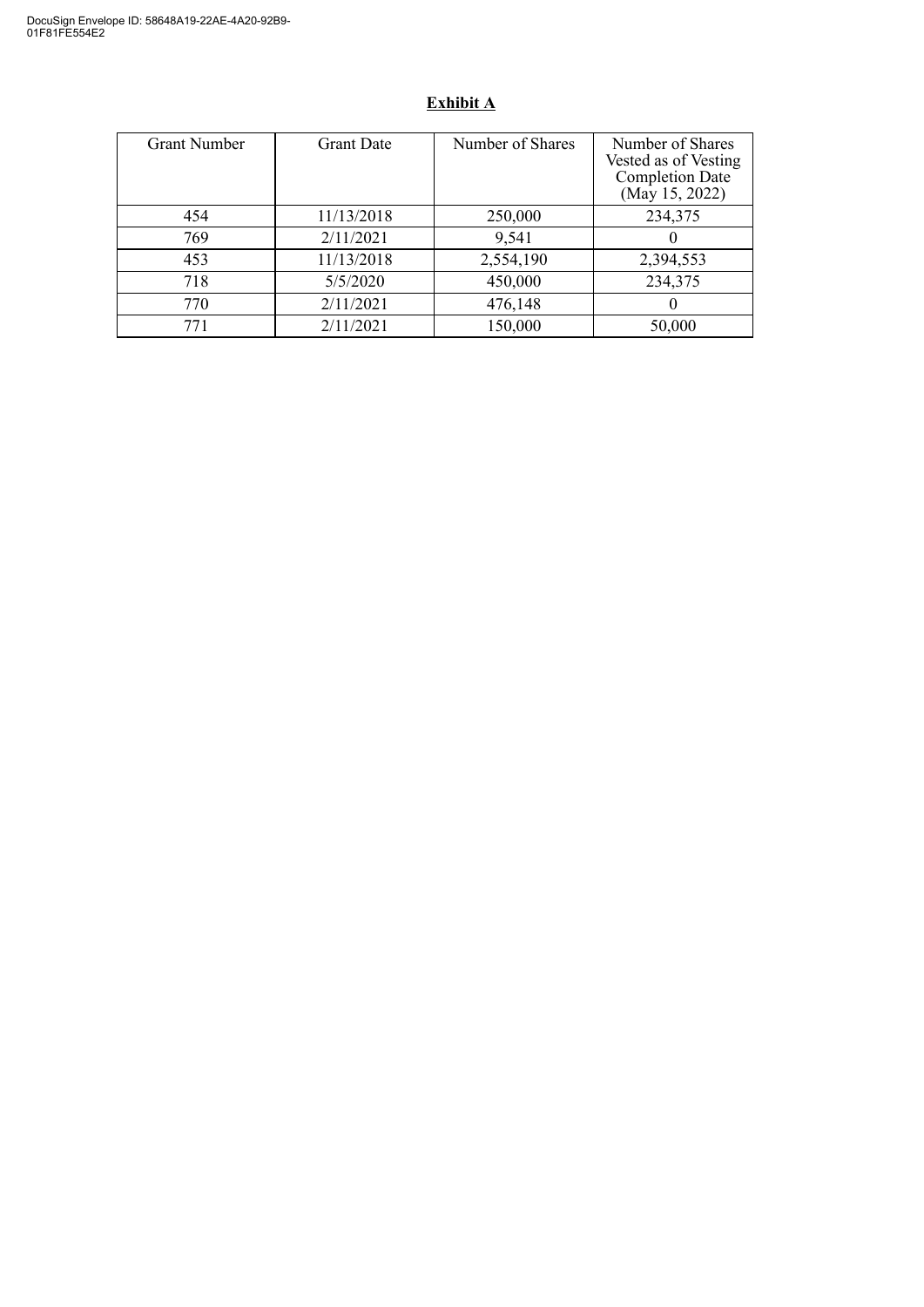#### **MARQETA, INC.**

#### **AMENDED NON-EMPLOYEE DIRECTOR COMPENSATION POLICY**

<span id="page-90-0"></span>The purpose of this Non-Employee Director Compensation Policy, as amended, (the "Policy") of Marqeta, Inc., a Delaware corporation (the "Company"), is to provide a total compensation package that enables the Company to attract and retain, on a long-term basis, high-caliber members of the Board of Directors (the "Board") who are not employees or officers of the Company or its subsidiaries ("Outside Directors"). In furtherance of the purpose stated above, all Outside Directors shall be paid compensation for services provided to the Company as set forth below:

#### **I. Annual Cash Retainer**

Outside Directors will receive an annual retainer of \$50,000 for their services as members of the Board, which will include their general availability and participation in meetings and conference calls. There are no per-meeting attendance fees for attending Board meetings or meetings of any committee of the Board.

Each annual cash retainer under this Policy will be paid quarterly in arrears on a prorated basis to each Outside Director who has served in the relevant capacity at any time during the immediately preceding fiscal quarter of the Company ("Fiscal Quarter"), and such payment will be made no later than the last day of the first month following the end of such immediately preceding Fiscal Quarter. For clarity, an Outside Director who has served as an Outside Director during only a portion of the relevant Fiscal Quarter will receive a prorated payment of the quarterly installment of the annual cash retainer, calculated based on the number of days during such Fiscal Quarter such Outside Director has served in the relevant capacities.

#### **II. Equity Retainers**

All grants of equity retainer awards to Outside Directors pursuant to this Policy will be automatic and nondiscretionary and will be made in accordance with the following provisions:

(a) Value. For purposes of this Policy, "Value" means with respect to (i) any award of stock options the grant date fair value of the option (i.e., Black-Scholes Value) determined in accordance with the reasonable assumptions and methodologies employed by the Company for calculating the fair value of options under ASC 718 or its successor provision, but excluding the impact of estimated forfeitures related to service-based vesting conditions; and (ii) any award of restricted stock and restricted stock units the product of (A) the average closing market price on The Nasdaq Global Select Market (or such other market on which the Company's Class A common stock is then principally listed) of one share of the Company's Class A common stock on the effective date of grant, or if no closing price is reported for such date, the closing price on the next immediately following date for which a closing price is reported, and (B) the aggregate number of shares pursuant to such award.

(b) Revisions. Subject to approval from the Board, the Compensation Committee may change and otherwise revise the terms of awards to be granted under this Policy, including, without limitation, the number of shares subject thereto, for awards of the same or different type granted on or after the date the Compensation Committee determines to make any such change or revision.

(c) Sale Event Acceleration. In the event of a Sale Event (as defined in the Company's 2021 Stock Option and Incentive Plan (the "2021 Plan")), the equity retainer awards granted to Outside Directors pursuant to this Policy shall become 100% vested and, if applicable, exercisable.

(d) Initial Grant. Each new Outside Director will receive an initial, one-time restricted stock unit grant, with a Value of \$375,000 (the "Initial Grant"), that vests in three (3) equal installments on the first, second, and third anniversary of the grant date; provided, however, that all vesting will cease if the director ceases to provide services to the Company, unless the Board determines otherwise prior to the cessation of such services.

(e) Annual Grant. On the date of the Company's annual meeting of stockholders, each Outside Director who will continue as a member of the Board following such annual meeting of stockholders will receive a restricted stock unit grant on the date of such Annual Meeting (the "Annual Grant") with a Value of \$187,000 that vests in full on the earlier of (i) the one-year anniversary of the grant date or (ii) the next annual meeting of stockholders; provided, however, that all vesting will cease if the director ceases to provide services to the Company, unless the Board determines otherwise prior to the cessation of such services.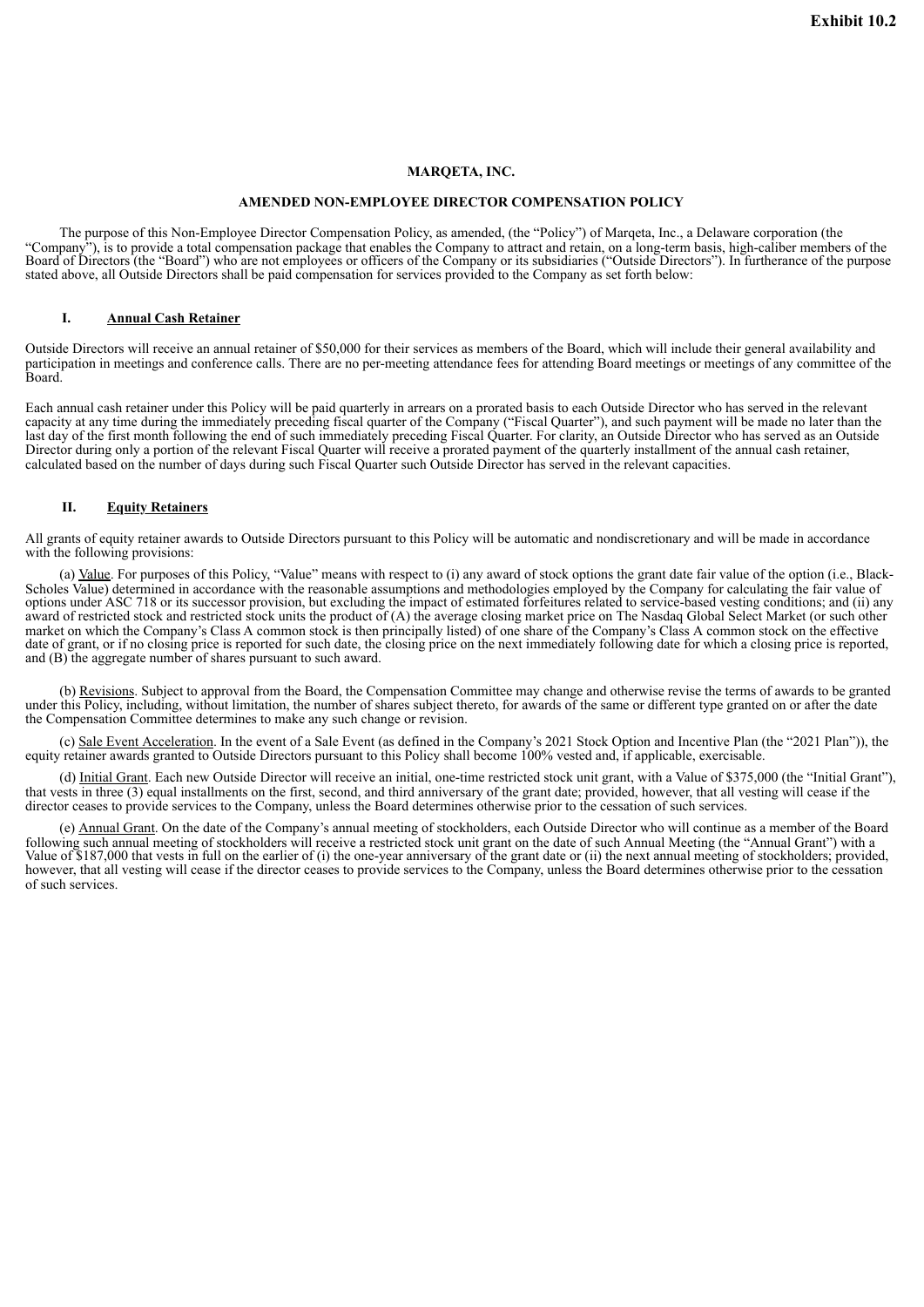### **III. Expenses**

The Company will reimburse all reasonable out-of-pocket expenses incurred by Outside Directors in attending meetings of the Board of Directors or any Committee thereof.

### **IV. Maximum Annual Compensation**

The aggregate amount of compensation, including both equity compensation and cash compensation, paid to any Outside Director in a calendar year period shall not exceed \$750,000; provided, however that such amount shall be \$1,000,000 for the calendar year in which the applicable Outside Director is initially elected or appointed to the Board (or such other limit as may be set forth in Section 3(b) of the 2021 Plan or any similar provision of a successor plan). For this purpose, the "amount" of equity compensation paid in a calendar year shall be determined based on the Value as calculated in Section II(a).

**Date Approved**: April 21, 2022

-2-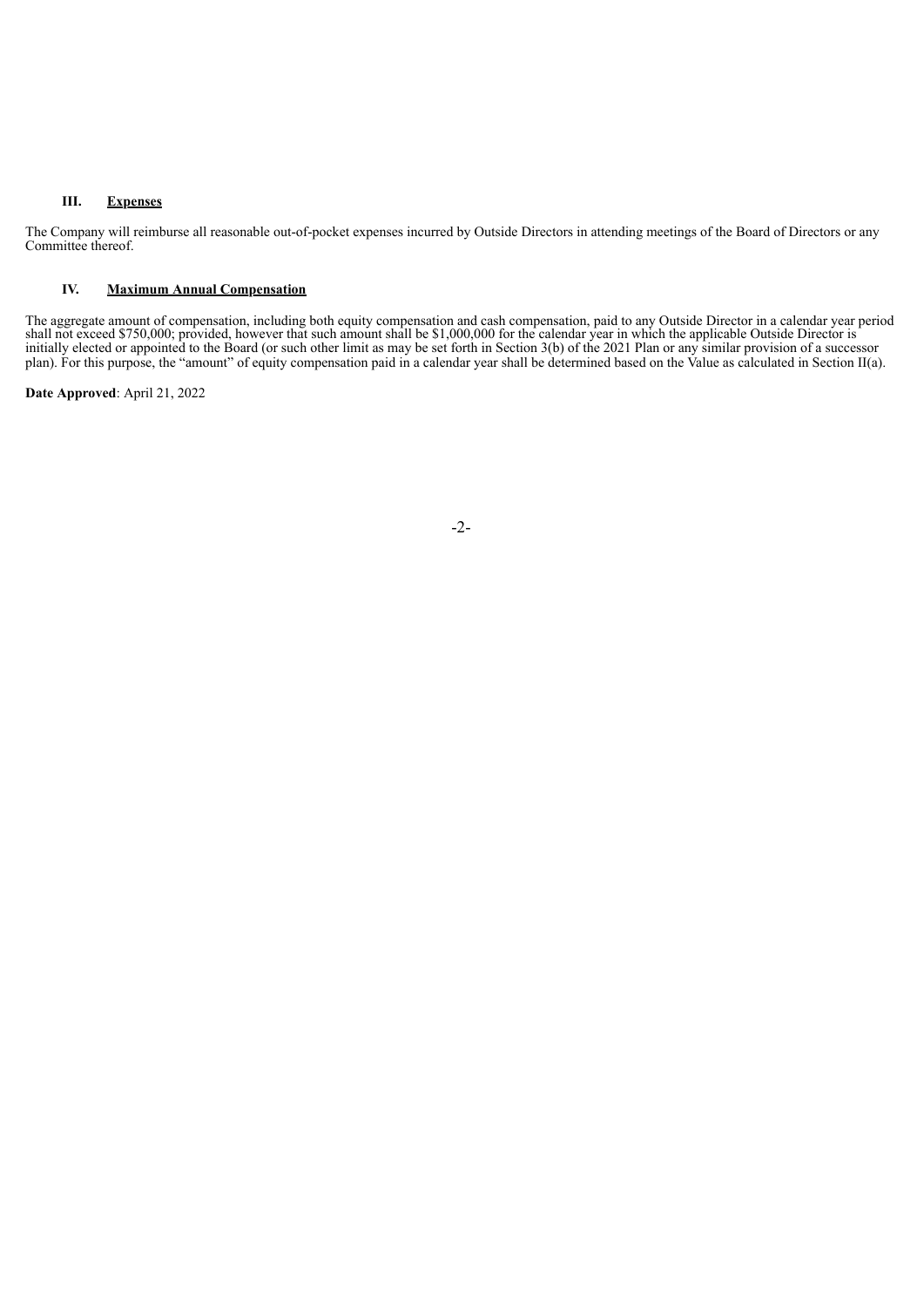### **CERTIFICATION OF PRINCIPAL EXECUTIVE OFFICER PURSUANT TO SECURITIES EXCHANGE ACT OF 1934 RULES 13a-14(a) AND 15d-14(a), AS ADOPTED PURSUANT TO SECTION 302 OF THE SARBANES-OXLEY ACT OF 2002**

<span id="page-92-0"></span>I, Jason Gardner, certify that:

1. I have reviewed this quarterly report on Form 10-Q of Marqeta, Inc.;

2. Based on my knowledge, this report does not contain any untrue statement of a material fact or omit to state a material fact necessary to make the statements made, in light of the circumstances under which such statements were made, not misleading with respect to the period covered by this report;

3. Based on my knowledge, the financial statements, and other financial information included in this report, fairly present in all material respects the financial condition, results of operations and cash flows of the registrant as of, and for, the periods presented in this report;

4. The registrant's other certifying officer and I are responsible for establishing and maintaining disclosure controls and procedures (as defined in Exchange Act Rules 13a-15(e) and 15d-15(e)) for the registrant and have:

a. Designed such disclosure controls and procedures, or caused such disclosure controls and procedures to be designed under our supervision, to ensure that material information relating to the registrant, including its consolidated subsidiaries, is made known to us by others within those entities, particularly during the period in which this report is being prepared;

b. **[Omitted]**:

c. Evaluated the effectiveness of the registrant's disclosure controls and procedures and presented in this report our conclusions about the effectiveness of the disclosure controls and procedures, as of the end of the period covered by this report based on such evaluation; and

Disclosed in this report any change in the registrant's internal control over financial reporting that occurred during the registrant's most recent fiscal quarter (the registrant's fourth fiscal quarter in the case of an annual report) that has materially affected, or is reasonably likely to materially affect, the registrant's internal control over financial reporting; and

5. The registrant's other certifying officer and I have disclosed, based on our most recent evaluation of internal control over financial reporting, to the registrant's auditors and the audit committee of the registrant's board of directors (or persons performing the equivalent functions):

a. All significant deficiencies and material weaknesses in the design or operation of internal control over financial reporting which are reasonably likely to adversely affect the registrant's ability to record, process, summarize and report financial information; and

b. Any fraud, whether or not material, that involves management or other employees who have a significant role in the registrant's internal control over financial reporting.

Date: May 11, 2022 **By: /s/ Jason Gardner** 

Jason Gardner Chief Executive Officer (Principal Executive Officer)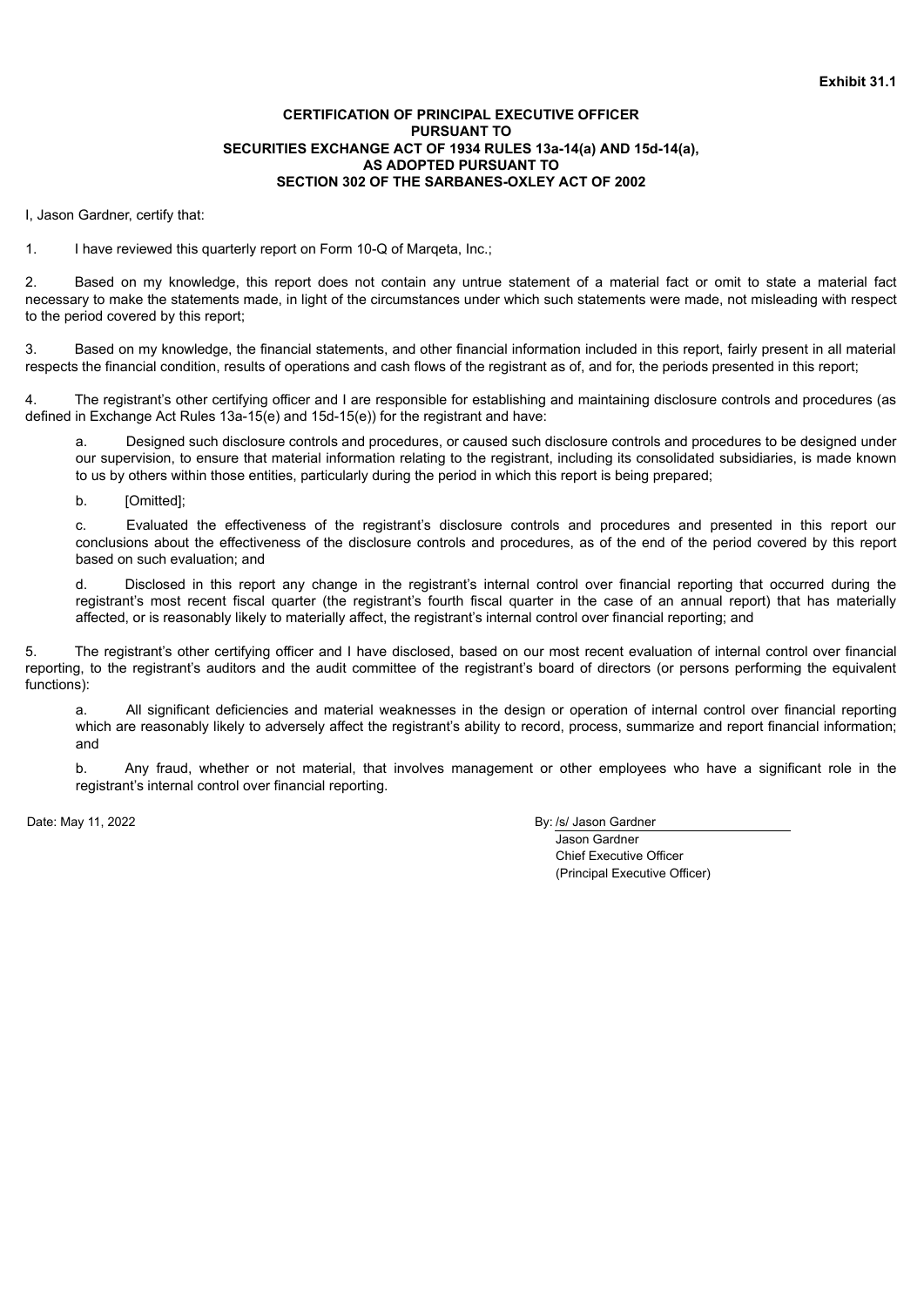### **CERTIFICATION OF PRINCIPAL FINANCIAL OFFICER PURSUANT TO SECURITIES EXCHANGE ACT OF 1934 RULES 13a-14(a) AND 15d-14(a), AS ADOPTED PURSUANT TO SECTION 302 OF THE SARBANES-OXLEY ACT OF 2002**

<span id="page-93-0"></span>I, Michael (Mike) Milotich, certify that:

1. I have reviewed this quarterly report on Form 10-Q of Marqeta, Inc.;

2. Based on my knowledge, this report does not contain any untrue statement of a material fact or omit to state a material fact necessary to make the statements made, in light of the circumstances under which such statements were made, not misleading with respect to the period covered by this report;

3. Based on my knowledge, the financial statements, and other financial information included in this report, fairly present in all material respects the financial condition, results of operations and cash flows of the registrant as of, and for, the periods presented in this report;

4. The registrant's other certifying officer and I are responsible for establishing and maintaining disclosure controls and procedures (as defined in Exchange Act Rules 13a-15(e) and 15d-15(e)) for the registrant and have:

a. Designed such disclosure controls and procedures, or caused such disclosure controls and procedures to be designed under our supervision, to ensure that material information relating to the registrant, including its consolidated subsidiaries, is made known to us by others within those entities, particularly during the period in which this report is being prepared;

b. **[Omitted]**:

c. Evaluated the effectiveness of the registrant's disclosure controls and procedures and presented in this report our conclusions about the effectiveness of the disclosure controls and procedures, as of the end of the period covered by this report based on such evaluation; and

Disclosed in this report any change in the registrant's internal control over financial reporting that occurred during the registrant's most recent fiscal quarter (the registrant's fourth fiscal quarter in the case of an annual report) that has materially affected, or is reasonably likely to materially affect, the registrant's internal control over financial reporting; and

5. The registrant's other certifying officer and I have disclosed, based on our most recent evaluation of internal control over financial reporting, to the registrant's auditors and the audit committee of the registrant's board of directors (or persons performing the equivalent functions):

a. All significant deficiencies and material weaknesses in the design or operation of internal control over financial reporting which are reasonably likely to adversely affect the registrant's ability to record, process, summarize and report financial information; and

b. Any fraud, whether or not material, that involves management or other employees who have a significant role in the registrant's internal control over financial reporting.

Date: May 11, 2022 **By: /s/ Michael (Mike) Milotich** 

Michael (Mike) Milotich Chief Financial Officer (Principal Financial and Accounting Officer)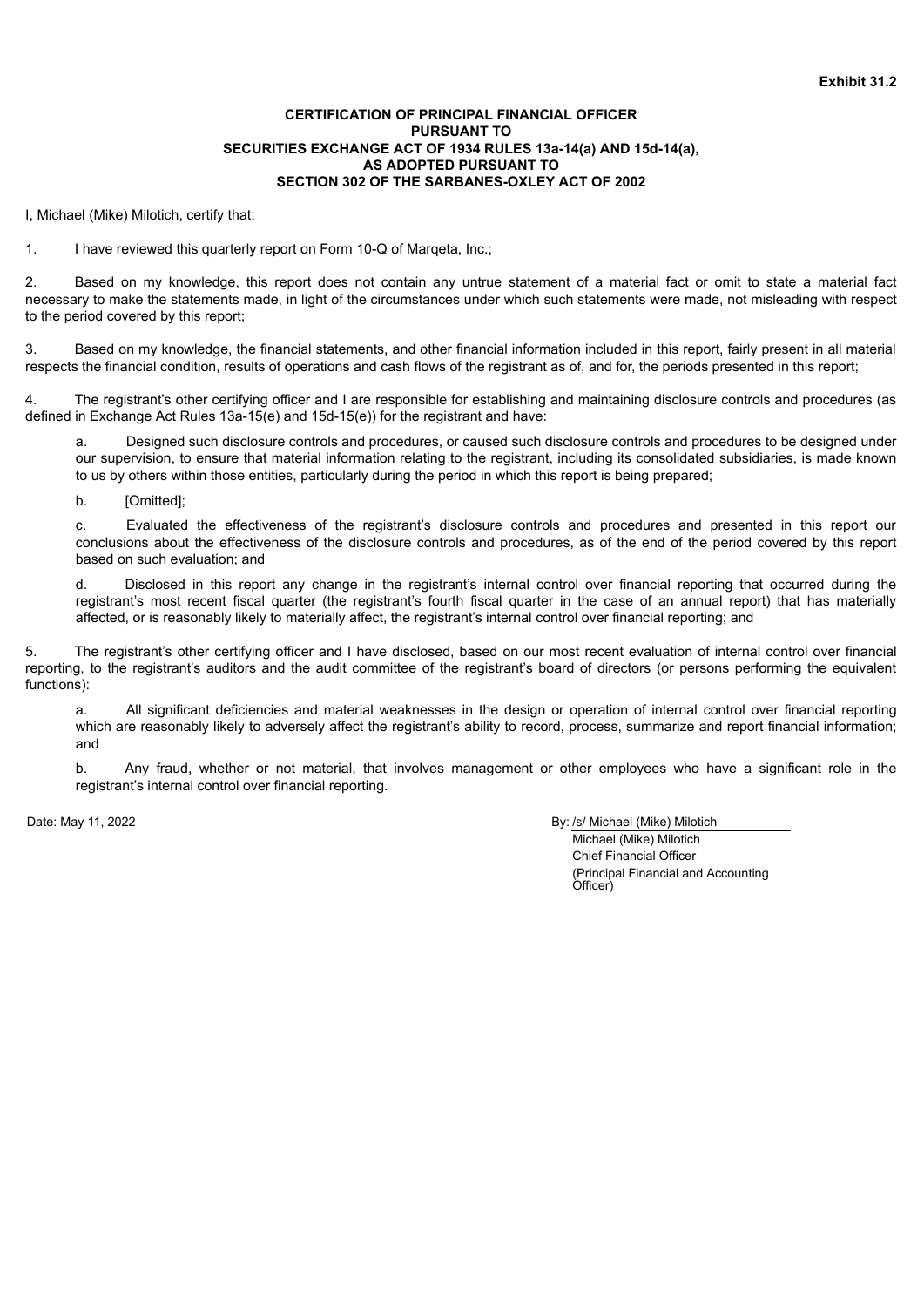### **CERTIFICATION OF CHIEF EXECUTIVE OFFICER PURSUANT TO 18 U.S.C. SECTION 1350, AS ADOPTED PURSUANT TO SECTION 906 OF THE SARBANES-OXLEY ACT OF 2002**

<span id="page-94-0"></span>I, Jason Gardner, Chief Executive Officer of Marqeta, Inc., certify, pursuant to 18 U.S.C. Section 1350, as adopted pursuant to Section 906 of the Sarbanes-Oxley Act of 2002, that the Quarterly Report on Form 10-Q of Marqeta, Inc. for the quarter ended March 31, 2022 fully complies with the requirements of Section 13(a) or 15(d) of the Securities Exchange Act of 1934 and that the information contained in such Quarterly Report on Form 10-Q fairly presents, in all material respects, the financial condition and results of operations of Marqeta, Inc.

Date: May 11, 2022 **By: /s/ Jason Gardner** By: /s/ Jason Gardner

Jason Gardner Chief Executive Officer (Principal Executive Officer)